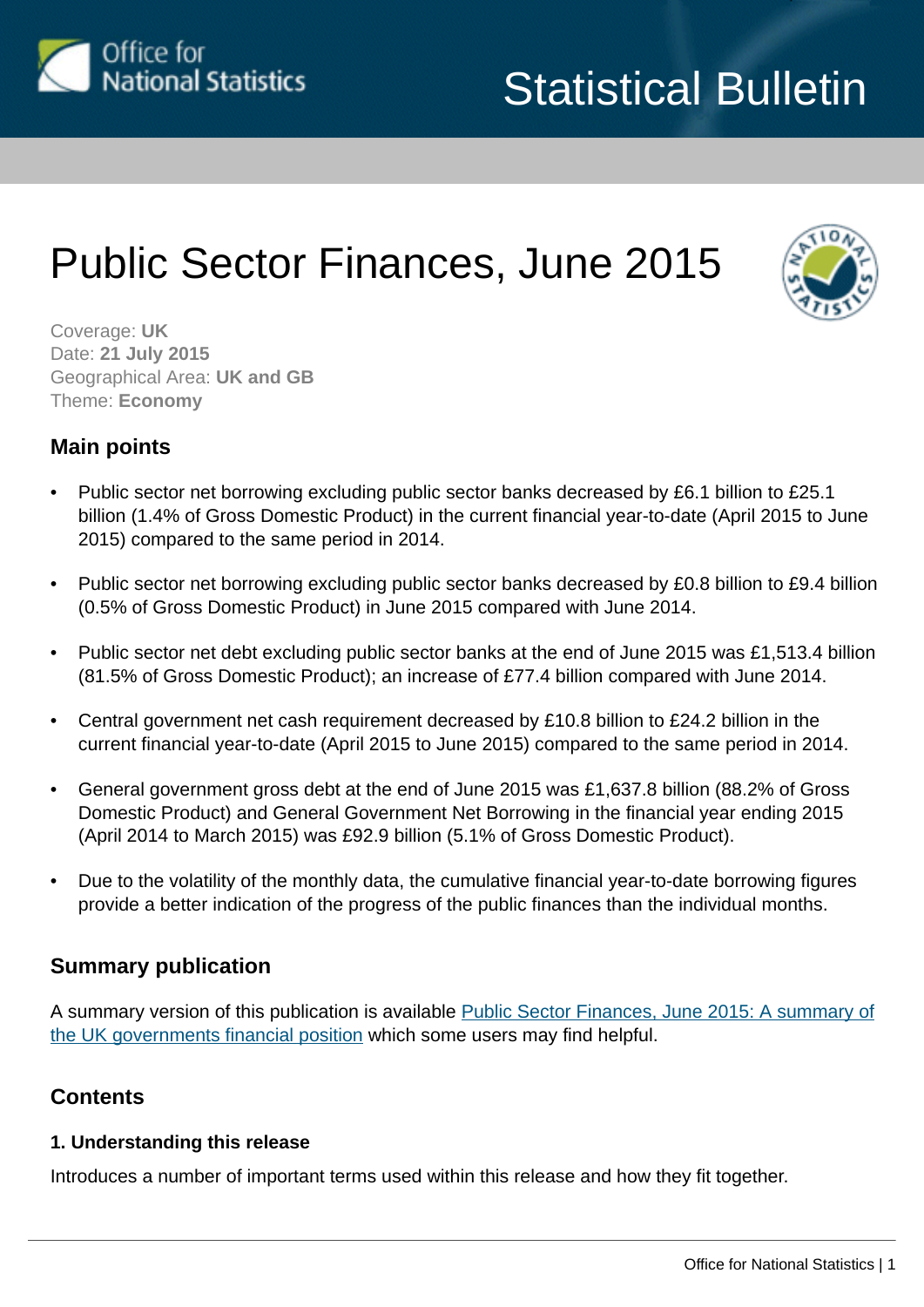#### **2. Summary of latest net debt and net borrowing**

Provides the latest public sector finance headline data and supporting information.

#### **3. Net borrowing and debt data compared with OBR forecast**

Compares the latest available data with Office for Budget Responsibility forecasts for borrowing and debt.

#### **4. Public sector and sub-sector net borrowing**

Shows how the public sector net borrowing position is made up of central government, local government and public corporations' net borrowing.

#### **5. Public sector net cash requirement**

Provides the net cash requirement for the public sector (a measure of borrowing on a cash basis).

#### **6. Public sector net debt**

Shows the amount the public sector owes (the accumulation of its borrowing).

#### **7. Central government account**

Information about the central government account focusing on factors including the timing of receipts, expenditure and net investment.

#### **8. Recent events and methodological changes**

Information on events which have had an impact on the public sector finances in the last 12 to 18 months.

#### **9. How provisional outturn progress to final**

Information on the data sources used in Public Sector Finances and how these affect the full year financial outturn figures after the end of the year.

#### **10. Revisions since previous bulletin**

Information on the revisions between this publication and last month's publication.

#### **11. New for this bulletin**

Information on new or recently added tables included in (or associated with) the current or future publications.

#### **Understanding this release**

This statistical bulletin provides important information on the United Kingdom (UK) government financial position. It enables government, the public, economists and financial analysts to monitor public sector expenditure, receipts, investments, borrowing and debt. By comparing these data with forecasts from [The Office for Budget Responsibility \(OBR\)](http://budgetresponsibility.independent.gov.uk/) the current UK fiscal position can be evaluated.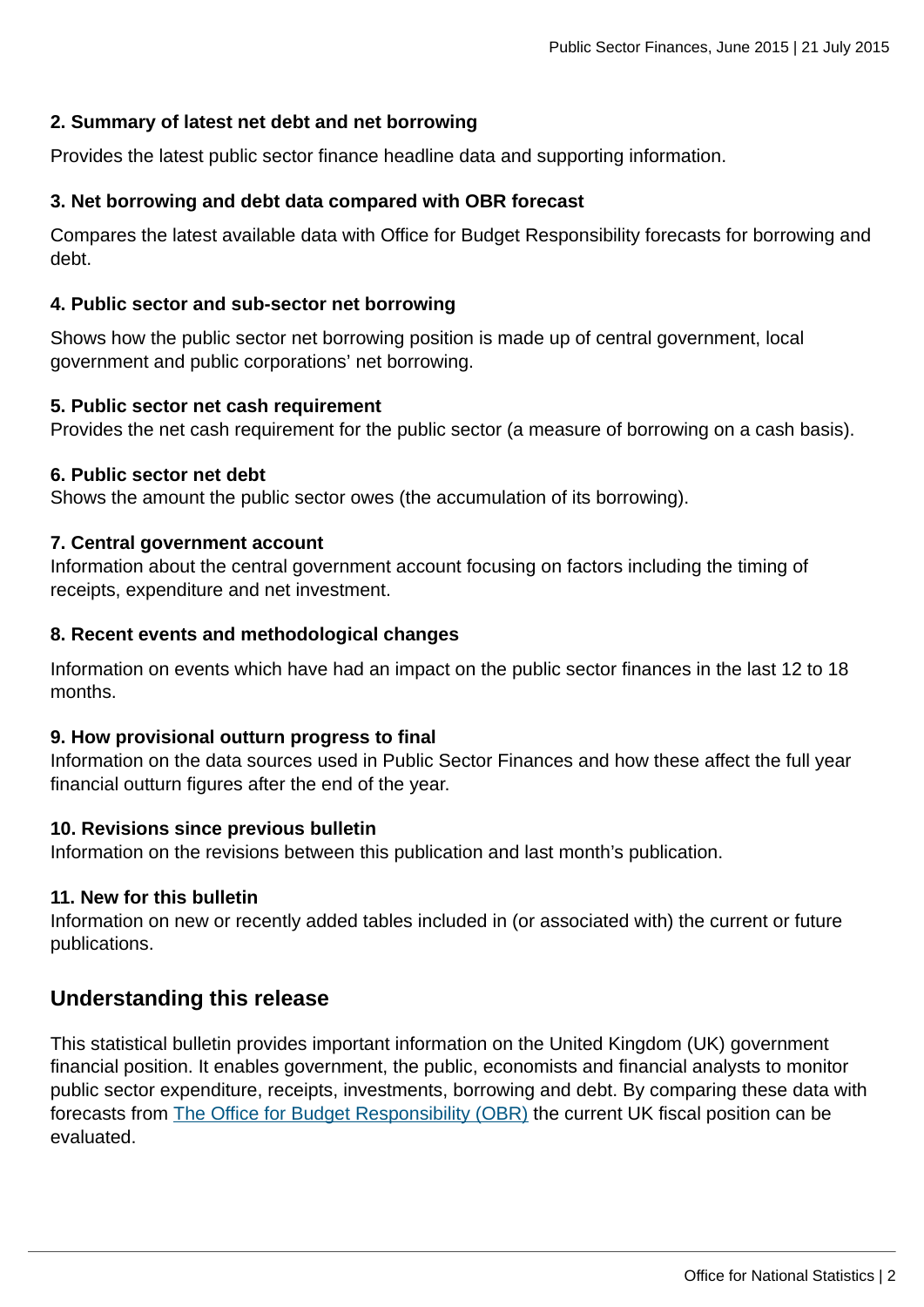The following guidance documents aim to help users gain a detailed understanding of the public sector finances: [Monthly statistics on Public Sector Finances: a methodological guide \(360.3 Kb](http://www.ons.gov.uk:80/ons/guide-method/method-quality/specific/economy/public-sector-finances/monthly-statistics-on-public-sector-finances--a-methodological-guide.pdf)) [Pdf\)](http://www.ons.gov.uk:80/ons/guide-method/method-quality/specific/economy/public-sector-finances/monthly-statistics-on-public-sector-finances--a-methodological-guide.pdf); [Developments to Public Sector Finances Statistics \(71.2 Kb Pdf\)](http://www.ons.gov.uk:80/ons/guide-method/method-quality/specific/economy/public-sector-finances/developments-to-public-sector-finances-statistics.pdf) and [Quality and Methodology](http://www.ons.gov.uk:80/ons/guide-method/method-quality/quality/quality-information/economy/summary-quality-report-for-public-sector-finances.pdf) [Information \(201.4 Kb Pdf\)](http://www.ons.gov.uk:80/ons/guide-method/method-quality/quality/quality-information/economy/summary-quality-report-for-public-sector-finances.pdf). However, the following table and diagram should provide users with the important terms needed to understand these data and how the statistics relate to each other.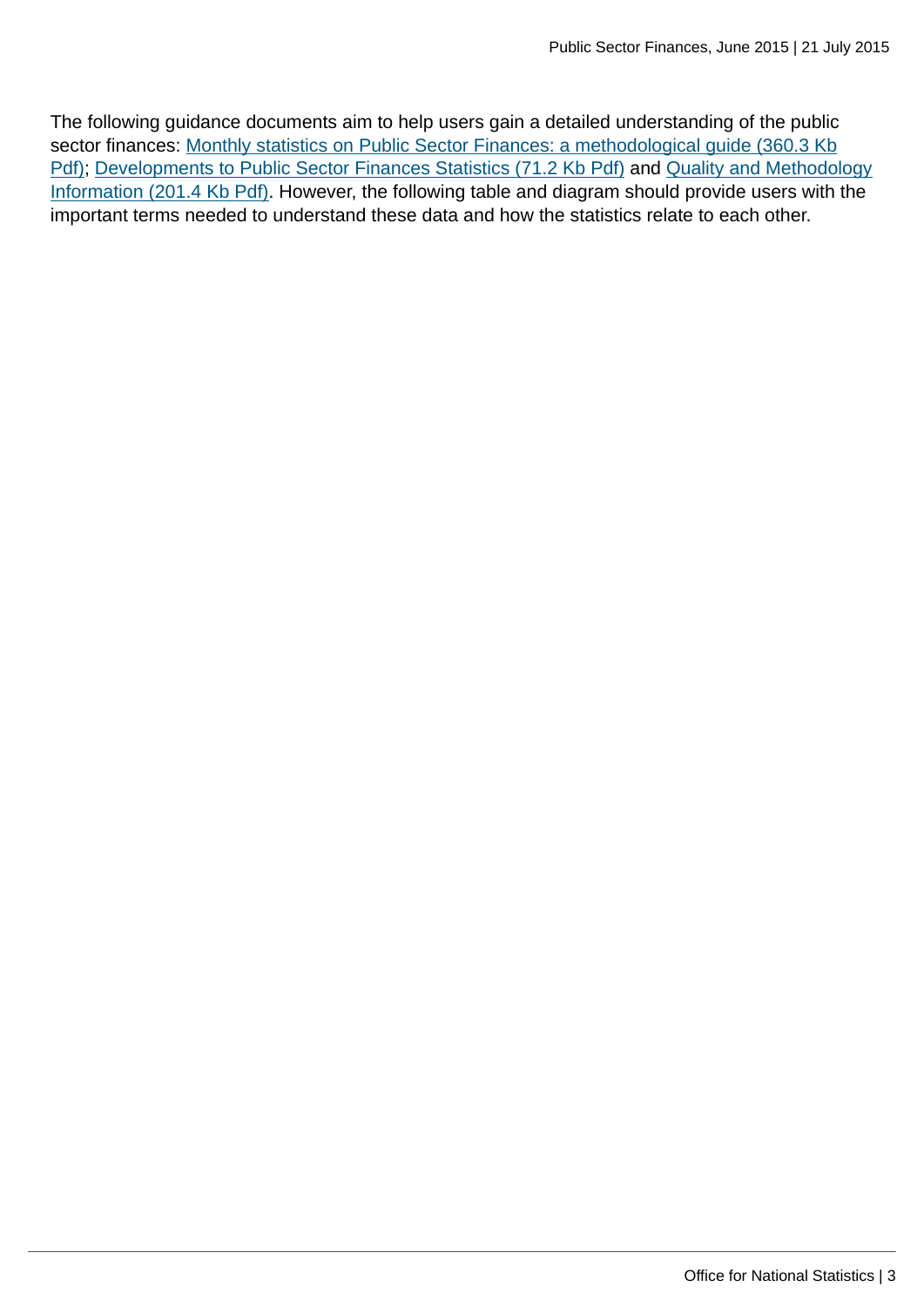### **Definition Table: the main terms needed to understand the data**

| <b>Term</b>                               | <b>Description</b>                                                                                                                                                                                                                                                     |
|-------------------------------------------|------------------------------------------------------------------------------------------------------------------------------------------------------------------------------------------------------------------------------------------------------------------------|
| <b>Accruals/accrued recording</b>         | - financial recording based on when ownership<br>transfers or the service is provided (sometimes<br>different to when cash is paid).                                                                                                                                   |
| <b>Asset Purchase Facility Fund (APF)</b> | - an arm of The Bank of England able to<br>purchase financial assets including government<br>securities (gilts). The APF has earnt interest<br>which is periodically transferred back to central<br>government. These payments are public sector<br>borrowing neutral. |
| <b>Cash recording</b>                     | - financial recording based on when cash is paid<br>or received. Net cash requirement is recorded<br>on a cash basis and net debt is close to being a<br>cash measure.                                                                                                 |
| <b>Current budget deficit</b>             | - the gap between current expenditure and<br>current receipts (having taken account of<br>depreciation).                                                                                                                                                               |
| <b>Current expenditure</b>                | - spending on government activities including:<br>social benefits, interest payments, and other<br>government department spending (excluding<br>spending on capital assets).                                                                                           |
| <b>Current receipts</b>                   | - income mainly from taxes (e.g. VAT, income<br>and corporation taxes) but also includes interest,<br>dividend and rent income.                                                                                                                                        |
| <b>ESA 1995</b>                           | - European System of Accounts 1995 that<br>was the European legal requirement for<br>the production of National Accounts prior to<br>September 2014.                                                                                                                   |
| <b>ESA 2010</b>                           | - European System of Accounts 2010 that is the<br>European legal requirement for the production of<br>National Accounts from September 2014.                                                                                                                           |
| <b>Maastricht deficit</b>                 | - general government net borrowing as defined<br>within the Maastricht Treaty and Stability and<br>Growth Pact (and as supplied to Eurostat).                                                                                                                          |
| <b>Maastricht debt</b>                    | - general government gross debt as defined<br>within the Maastricht Treaty and Stability and<br>Growth Pact (and as supplied to Eurostat).                                                                                                                             |
| <b>Net borrowing</b>                      | - measures the gap between revenue raised<br>(current receipts) and total spending (current<br>expenditure plus net investment). A positive                                                                                                                            |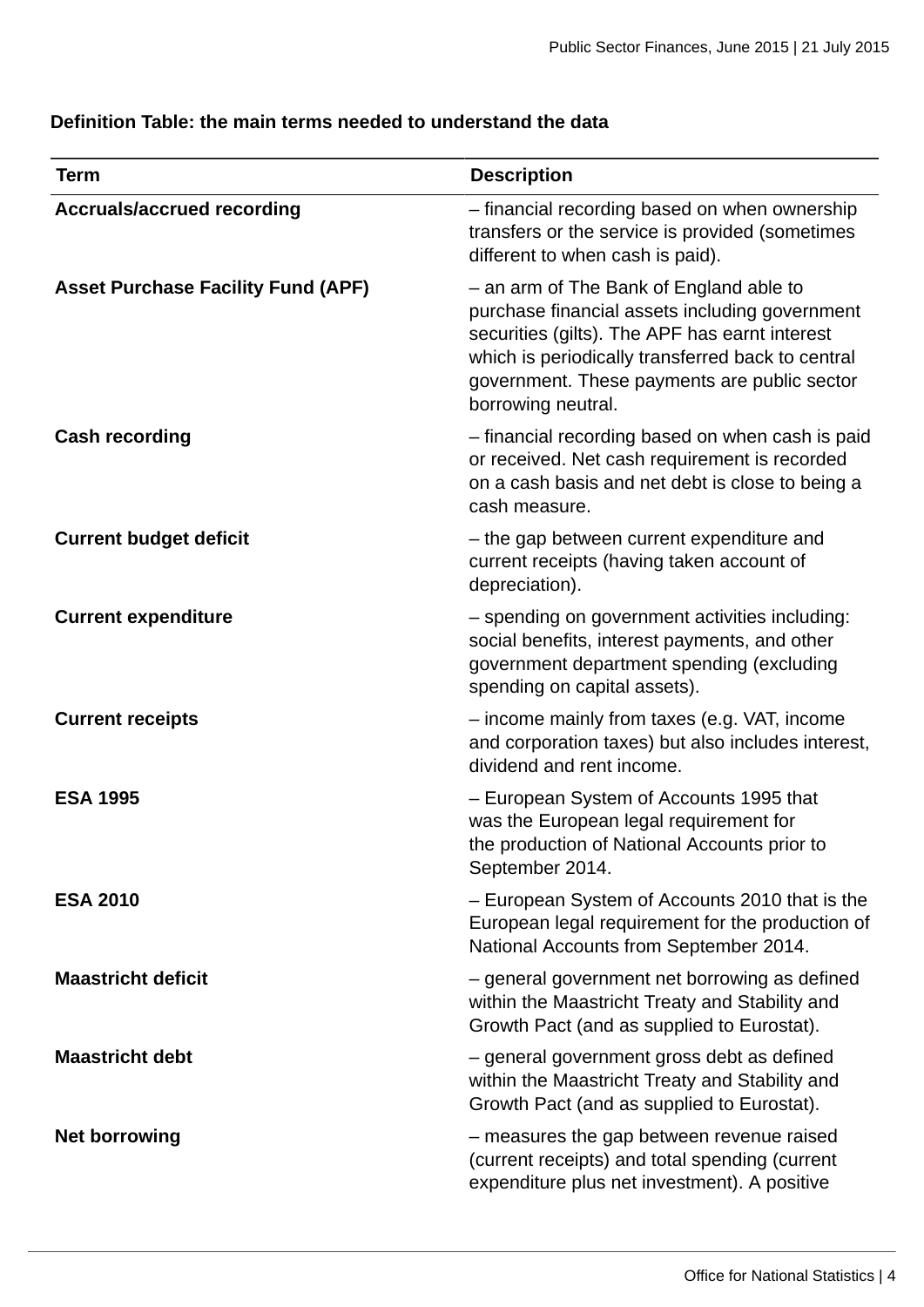| <b>Term</b>           | <b>Description</b>                                                                                                                                                                                      |
|-----------------------|---------------------------------------------------------------------------------------------------------------------------------------------------------------------------------------------------------|
|                       | value indicates borrowing while a negative value<br>indicates a surplus.                                                                                                                                |
| Net cash requirement  | - is a measure of how much cash the<br>government needs to borrow (or lend) to balance<br>its accounts (see cash recording).                                                                            |
| Net debt              | - is a measure of how much the government<br>owes at a point in time.                                                                                                                                   |
| <b>Net investment</b> | - spending on capital assets, e.g. infrastructure<br>projects, property and I.T equipment, both as<br>grants and by public sector bodies themselves<br>minus capital receipts (sale of capital assets). |

#### **Download table**

**XLS** [XLS format](http://www.ons.gov.uk:80/ons/rel/psa/public-sector-finances/june-2015/prt-glossary.xls) (30.5 Kb)

Diagram 1 illustrates how debt between periods changes as a result of transaction flows (for example, expenditure and receipts) on an accrued and cash basis. The transaction flows are provided for the current financial year-to-date (April 2015 to June 2015). The headline measures of current budget deficit, net borrowing, net cash requirement and net debt are highlighted in the diagram as they provide the important indicators for the performance of the UK public finances. Where possible, reference has been made to the tables attached to the end of this bulletin.

When public sector current expenditure is greater than current receipts (income), the public sector runs a current budget deficit. The sum of net investment (spending on capital less capital receipts) and the current budget deficit constitute net borrowing. The diagram shows how net borrowing relates to the change in net debt.

The net cash requirement is closely related to net debt (the amount owed), which is mainly a cash measure. It is important because it represents the cash needed to be raised from the financial markets. Changes in net debt between 2 points in time are normally similar to the net cash requirement for the intervening period. The relationship is not an exact one because the net cash requirement reflects actual prices paid while the net debt is at nominal prices. For instance, gilts are recorded in net debt at their redemption (or face) value, but they are often issued at a different price due to premia or discounts being applied. The net cash requirement will reflect the actual issuance and redemption prices, but net debt only ever records the face (or nominal) value.

#### **Diagram 1: Financial year ending 2016 to date changes in Public Sector Finances (excluding public sector banks) (£ billion)**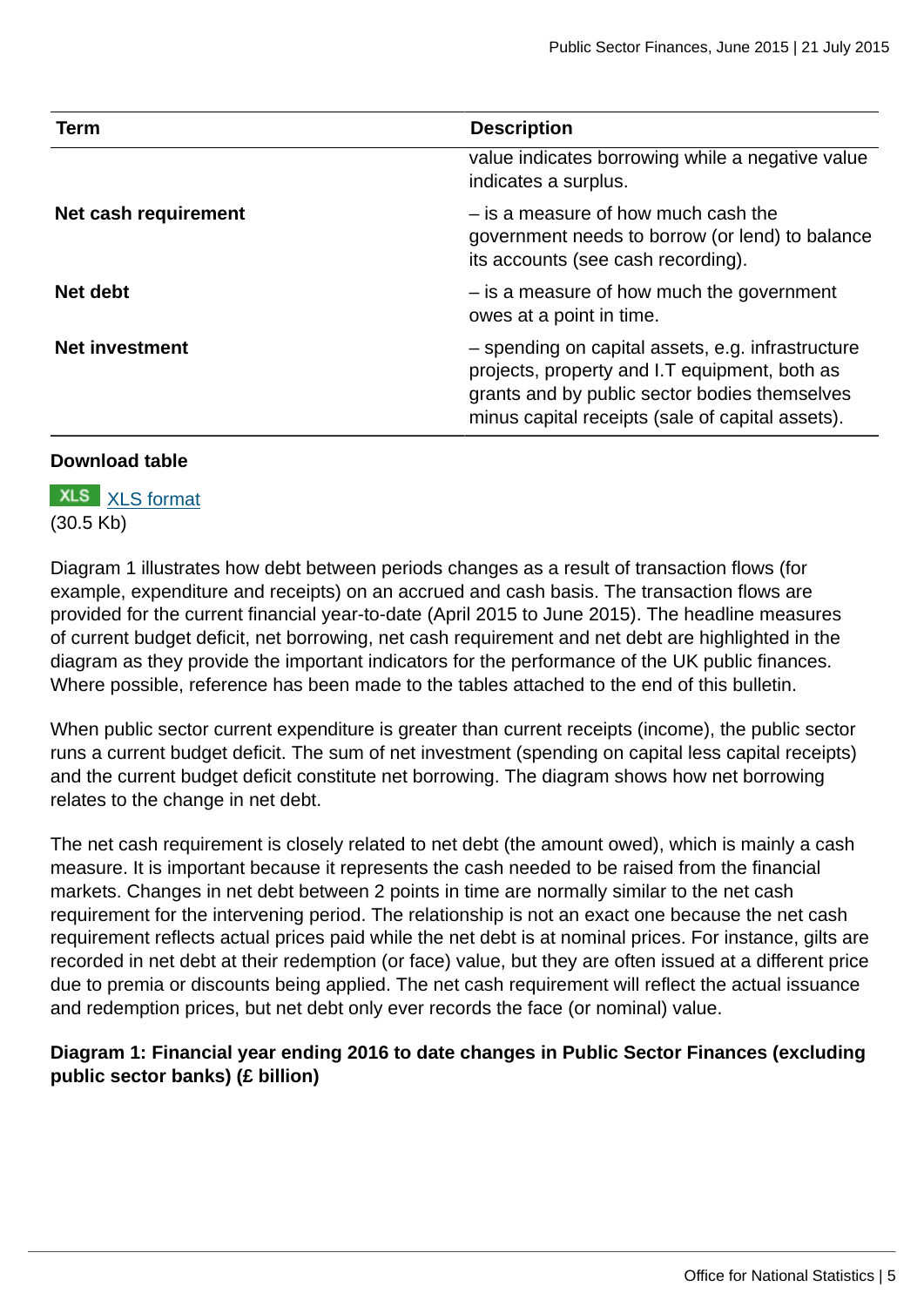#### **Diagram 1**

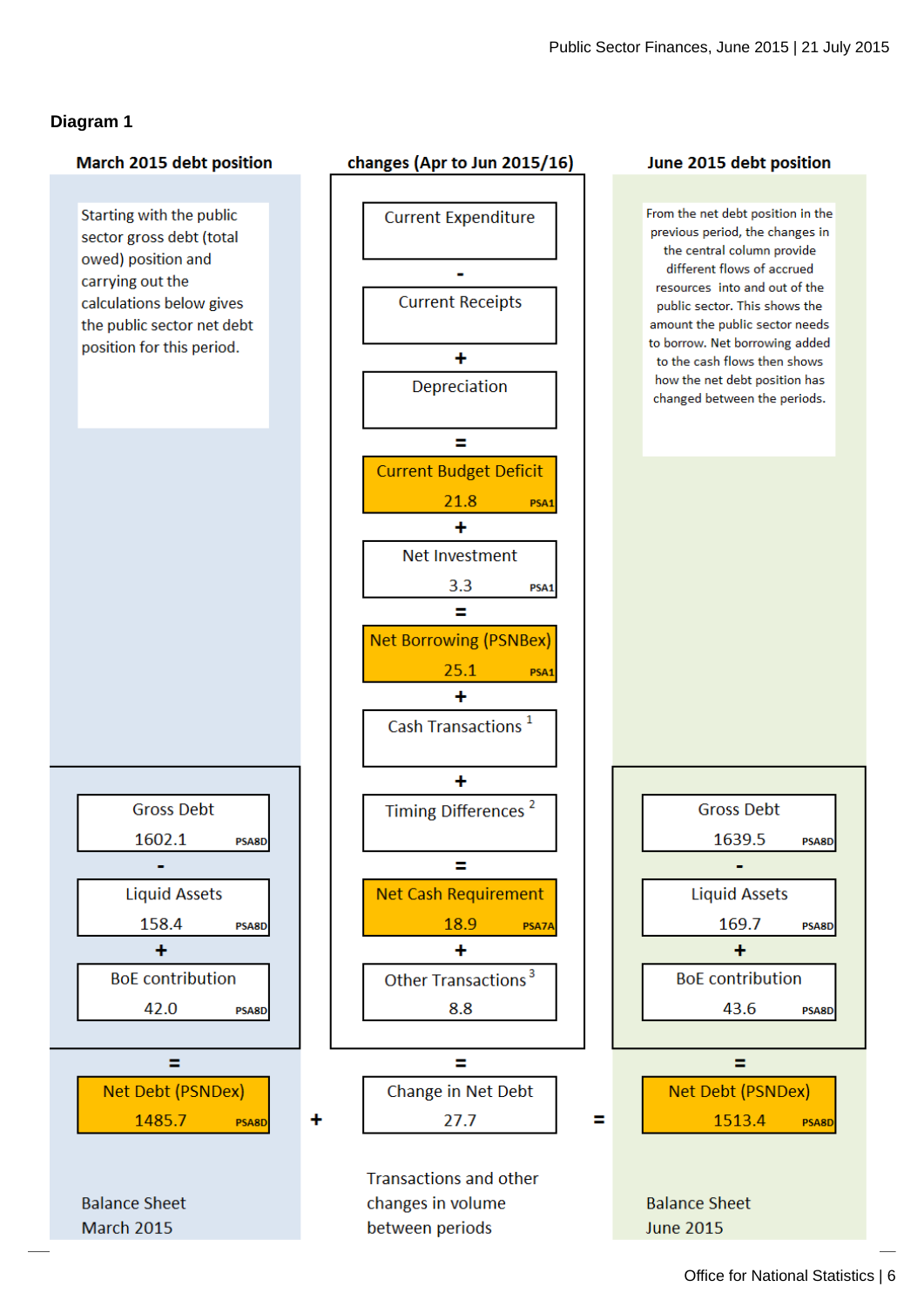Please click on the image to view a larger version.

#### **Notes**

1. Cash transactions in (non-financing) financial assets which do not impact on net borrowing.

2. Timing differences between cash and accrued data.

3. Revaluation of foreign currency debt (for example foreign currency). Debt issuances or redemptions above/below debt valuation (for example Bond premia/discounts and capital uplifts). Changes in volume of debt not due to transactions (for example Sector reclassification).

#### **We value your feedback**

The public sector finances can be complex. To ensure these important statistics are accessible to all, we welcome your feedback on how best to explain concepts and trends in these data. Please contact us at: [psa@ons.gsi.gov.uk](mailto:psa@ons.gsi.gov.uk)

### **Summary of latest net debt and net borrowing**

This release presents the first estimate of June 2015 public sector finances and updates previous financial years' data.

Public sector finance data are available on a monthly basis, but due to the volatility of the monthly time series, it is often more informative to look at the financial year-to-date or complete financial year data in order to discern underlying patterns. Estimates are revised over time as additional data becomes available.

Table 1 compares the latest month and cumulative totals for the financial year-to-date with the equivalent period in the previous year. Time series for each component are available in Table PSA1.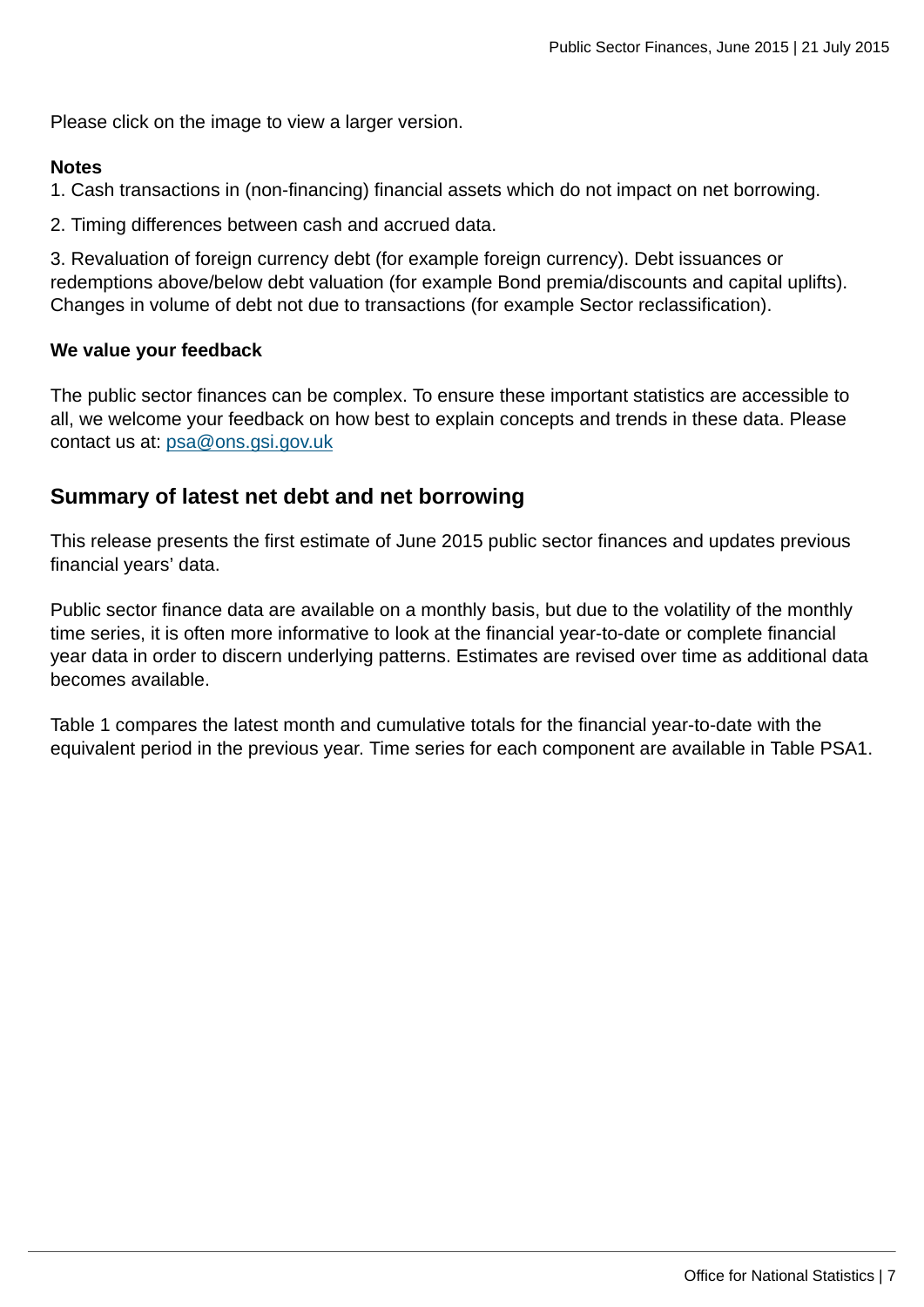£ billion1(not seasonally adjusted)

#### **Table 1: Headline Public Sector finances data, by month and financial year to date**

|                                                        | June    |         |             | Financial year-to-date <sup>7</sup> |  |  |  |  |
|--------------------------------------------------------|---------|---------|-------------|-------------------------------------|--|--|--|--|
|                                                        | 2015    |         | 2014 Change | 2015/16 2014/15<br>Change           |  |  |  |  |
| <b>Current Budget</b><br>Deficit $^2$                  | 7.6     | 8.7     | $-1.1$      | $-6.0$<br>27.8<br>21.8              |  |  |  |  |
| Net Investment <sup>3</sup>                            | 1.8     | 1.5     | 0.2         | 3.3<br>3.5<br>$-0.2$                |  |  |  |  |
| Net Borrowing <sup>4</sup>                             | 9.4     | 10.2    | $-0.8$      | $-6.1$<br>31.3<br>25.1              |  |  |  |  |
| Net Debt <sup>5</sup>                                  | 1,513.4 | 1,436.0 | 77.4        | 77.4<br>1,513.4<br>1,436.0          |  |  |  |  |
| Net Debt<br>as a<br>% of<br>annual<br>GDP <sup>6</sup> | 81.5    | 80.1    | 1.4         | 80.1<br>1.4<br>81.5                 |  |  |  |  |

United Kingdom, excluding public sector banks

**Table source:** Office for National Statistics

#### **Table notes:**

- 1. Unless otherwise stated
- 2. Current Budget Deficit is the difference between current expenditure (including depreciation) and current receipts
- 3. Net Investment is gross investment (net capital formation plus net capital transfers) less depreciation
- 4. Net Borrowing is Current Budget Deficit plus Net Investment
- 5. Net Debt is financial liabilities (for loans, deposits, currency and debt securities) less liquid assets
- 6. GDP = Gross Domestic Product (at current market price)
- 7. 2015/16 refers to financial year ending in March 2016 and 2014/15 refers to financial year ending in March 2015

#### **Download table**

**XLS** [XLS format](http://www.ons.gov.uk:80/ons/rel/psa/public-sector-finances/june-2015/prt-table-1.xls) (34.5 Kb)

#### **Net borrowing for June 2015**

In June 2015, public sector net borrowing excluding public sector banks (PSNB ex) was £9.4 billion; a decrease of £0.8 billion, or 8.3% compared with June 2014.

This decrease in net borrowing was largely due to an increase of £0.1 billion in central government net borrowing, combined with a decrease of £1.0 billion in local government net borrowing.

Central government receipts in June 2015 were £46.9 billion, an increase of £2.0 billion, or 4.4% compared with June 2014. Of this: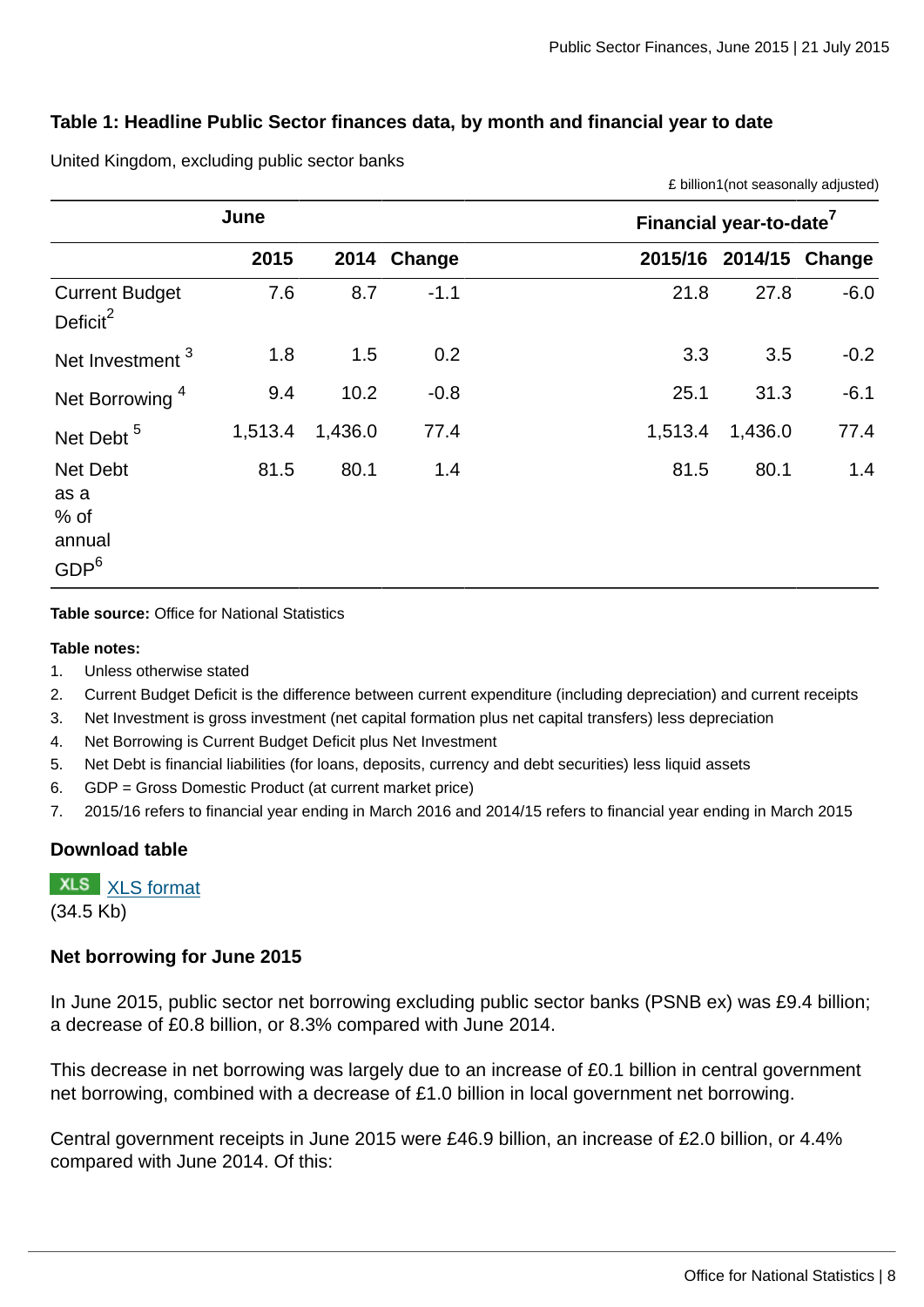- VAT receipts increased by £0.7 billion, or 6.9%, to £10.9 billion
- social (national insurance) contributions increased by £0.5 billion, or 6.0%, to £9.6 billion
- income-tax-related payments increased by £0.3 billion, or 2.5%, to £11.5 billion
- corporation tax increased by £0.2 billion, or 13.9%, to £1.7 billion
- "other" receipts increased by £0.2 billion, or 10.5%, to £1.9 billion; partially due to the receipt of £0.1 billion in fines (see the subsection "Fines" below)

Central government expenditure (current and capital) in June 2015 was £58.1 billion, an increase of £2.0 billion, or 3.6%, compared with June 2014. Of this:

- other current expenditure (mainly departmental spending) increased by £0.8 billion, or 2.3%, to £34.2 billion; largely as a result of increases in the purchase of goods and & services, staff costs and transfers to local government
- net social benefits (mainly pension payments) increased by £0.6 billion, or 3.6%, to £16.6 billion; largely as a result of increases in state pension payments (within National Insurance Fund benefits) and social assistance payments
- central government net investment (capital expenditure) decreased by £0.5 billion, or 20.0%, to £2.8 billion; largely as a result of increases in gross capital formation
- debt interest increased by £0.2 billion, or 5.7%, to £4.6 billion; of this £4.6 billion, £1.2 billion is the interest paid to the Asset Purchase Facility Fund (APF) on it's gilt holdings (see Table PSA9) which are PSNB ex neutral

In June 2015, local government net borrowing (LGNB) was estimated to be in surplus by £2.3 billion, an increase in surplus of £1.0 billion on the previous year, mainly due to increases in grants received from Central Government.

Local government data for June 2015 are provisional estimates calculated by ONS mainly based on OBR forecasts which have been updated this month in line with the figures released on the 8 July 2015.

In June 2015, there was no substantial growth in public corporations' net borrowing which was estimated to be zero, broadly equivalent to that in June 2014. Public Corporation data for June 2015 are provisional estimates that we calculated

#### **Fines**

In June 2015 the [Financial Conduct Authority \(FCA\)](http://www.fca.org.uk/firms/being-regulated/enforcement/fines) announced that a financial penalty had been imposed on Lloyds Bank Plc, Bank of Scotland Plc and Black Horse Ltd (all part of the Lloyds banking Group) for failing to treat their customers fairly when handling Payment Protection Insurance (PPI) complaints between March 2012 and May 2013. The receipt of this fine has increased "other" receipts by £117 million in June 2015 and so reduced central government net borrowing by the same amount.

#### **Net borrowing for the financial year-to-date (April 2015 to June 2015)**

Due to the volatility of the monthly data, the cumulative financial year-to-date borrowing figures provide a better indication of the progress of the public finances than the individual months.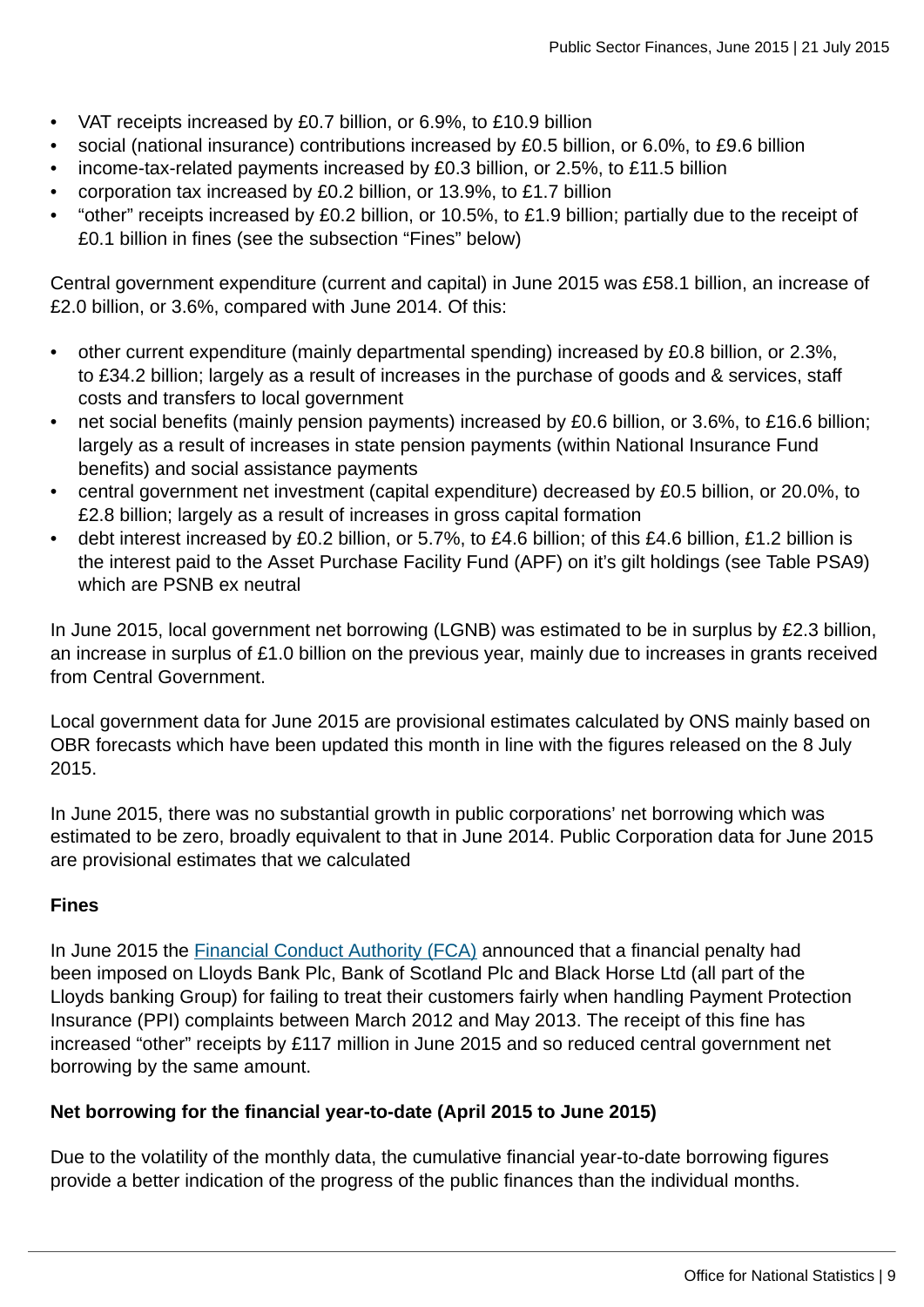In the financial year-to-date (April 2015 to June 2015), public sector net borrowing excluding banking groups (PSNB ex) was £25.1 billion; a decrease of £6.1 billion, or 19.6% compared with the same period in 2014.

This decrease in net borrowing was predominantly due to a decrease of £8.1 billion in central government net borrowing, combined with an increase of £2.0 billion in local government net borrowing.

Central government receipts for the financial year-to-date (April 2015 to June 2015) were £147.5 billion, an increase of £7.5 billion, or 5.4%, compared with the same period in 2014. Of which:

- social (national insurance) contributions increased by £2.0 billion, or 7.5%, to £28.4 billion
- VAT receipts increased by £1.9 billion, or 6.3%, to £32.5 billion
- income-tax-related payments increased by £1.6 billion, or 4.8%, to £34.5 billion
- corporation tax increased by £1.1 billion, or 13.6%, to £9.2 billion
- "other" receipts increased by £0.8 billion, or 16.0%, to £5.9 billion; partially due to the receipt of £0.6 billion in fines

Central government expenditure (current and capital) for the financial year-to-date (April 2015 to June 2015) was £175.1 billion, a decrease of £0.8 billion, or 0.5%, compared with the same period in 2014. Of which:

- net social benefits (mainly pension payments) increased by £0.7 billion, or 1.4%, to £50.5 billion; largely as a result of increases in state pension payments (within National Insurance Fund benefits)
- central government net investment (capital expenditure) increased by £0.5 billion, or 8.1%, to £7.4 billion; largely as a result of increases in gross capital formation
- other current expenditure (mainly departmental spending) decreased by £1.8 billion, or 1.7%, to £103.5 billion; largely as a result of decreases in transfers to local government which were partially offset by increases in departmental spending on goods and services
- debt interest decreased by £0.2 billion, or 1.7%, to £13.7 billion. Of this £13.7 billion, £3.5 billion is the interest payable to the Bank of England Asset Purchase Facility on its gilt holdings (see Table PSA9) which are PSNB ex neutral

Local government net borrowing for the financial year-to-date (April 2015 to June 2015) was estimated to be in surplus by £7.5 billion, a decrease in surplus of £2.0 billion on the previous year, mainly due to decreases in grants received from Central Government in April. Local government data for the current financial year-to-date are provisional estimates calculated by ONS mainly based on OBR forecasts.

Public corporations' net borrowing for the financial year-to-date (April 2015 to June 2015) was estimated to be in surplus by £0.2 billion, a decrease in surplus of £0.1 billion compared with the same period in 2014. Public Corporation data for the current financial year-to-date are provisional estimates calculated by ONS.

#### **Grants to Local Government**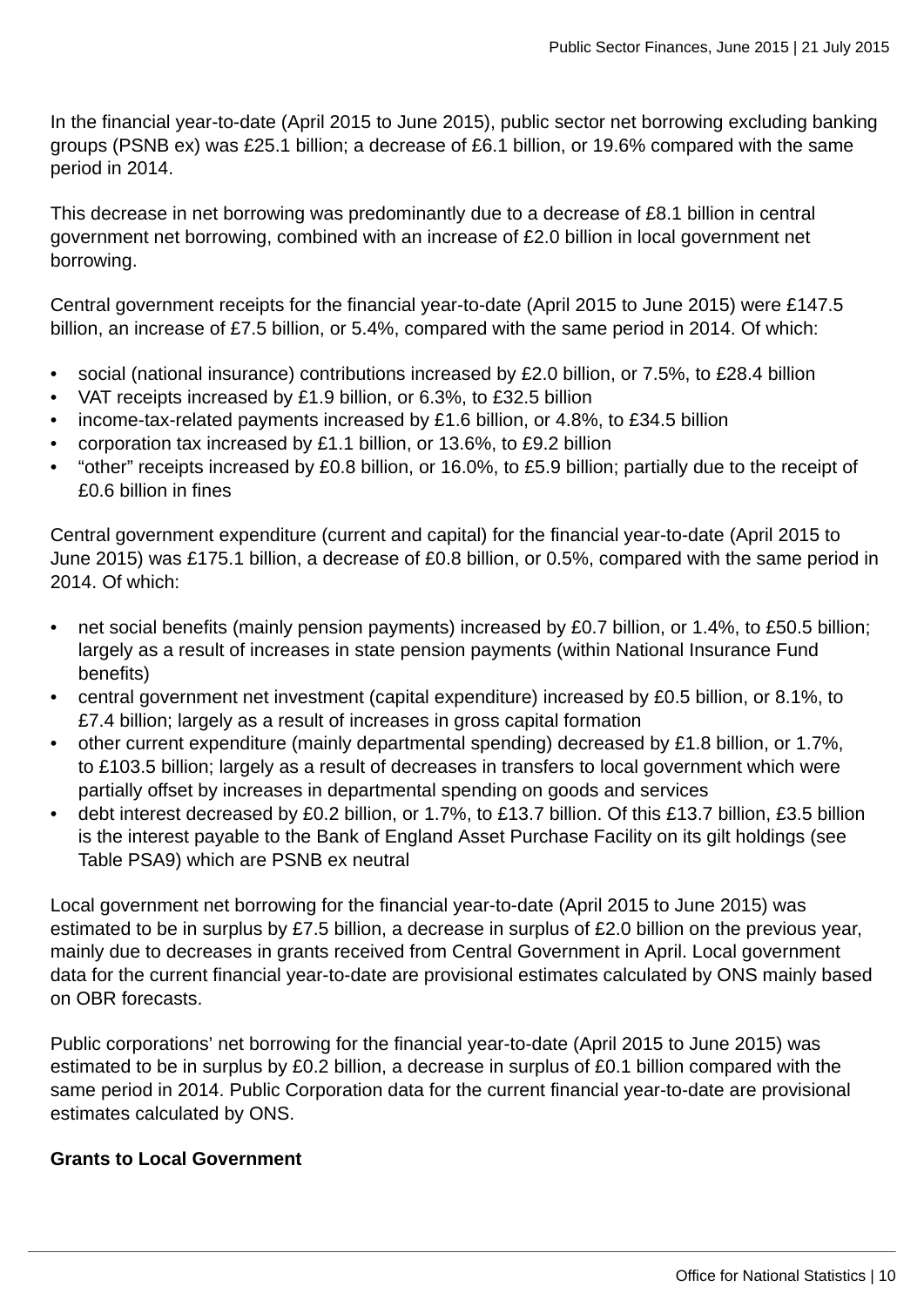The Revenue Support Grant (RSG) is the main revenue funding grant paid by central government to local government in England.

In the financial year ending 2015 (March 2014 to April 2015), more than half of the RSG was paid in April with the remaining balance paid in February and March. The payment profile has changed for the financial year ending 2016 (March 2015 to April 2016), with one-third of the grant paid in April and the rest expected to be paid evenly through the year.

This change in profile explains almost all of the fall in central government current transfers to local government and central government other current spending in April 2015 compared to April last year.

The impact of this change is offset in local government net borrowing.

#### **Public sector net debt**

Public sector net debt excluding public sector banks (PSND ex) was £1,513.4 billion (81.5% GDP) at the end of June 2015, which was £77.4 billion, or 5.4% higher than in June 2014. This increase was a result of:

- £82.0 billion of public sector net borrowing
- less £0.8 billion in timing differences between cash flows for gilt interest payments and the accrued gilt interest flows
- less £3.8 billion in net cash transactions related to acquisition or disposal of financial assets of equivalent value (for example loans) and timing of recording

#### **Net debt and borrowing compared with OBR forecast**

The [Office for Budget Responsibility \(OBR\)](http://budgetresponsibility.independent.gov.uk/) normally produces forecasts of the public finances twice a year (normally in March and December). The latest OBR forecast was published on 8 July 2015.

In its latest publication, OBR have published a table within their **Economic and fiscal outlook** [supplementary fiscal tables July 2015](link:%20http://budgetresponsibility.org.uk/economic-fiscal-outlook-july-2015/) annex titled Table: 2.42: Items included in OBR forecasts that ONS have not yet included in outturn.

While Public Sector Finances implements classification decisions at the earliest opportunity, this table summarises classification decisions that OBR have reflected in their forecast but we have yet to implement in the Public Sector Finances.

These differences amount in the financial year ending 2015 to around £2.5 billion on receipts and a similar amount on expenditure and so are almost entirely net borrowing (that is deficit) neutral. Of this £2.5 billion, £1.4 billion relates to classifications, while the additional £1.1 billion relates to a methodology change that will be implemented in September 2015.

Figure 1 and Table 2 enable users to compare emerging data against the OBR forecasts. Caution should be taken when comparing public finance data with OBR figures for the full financial year, as data are not finalised until after the financial year ends. Initial estimates soon after the end of the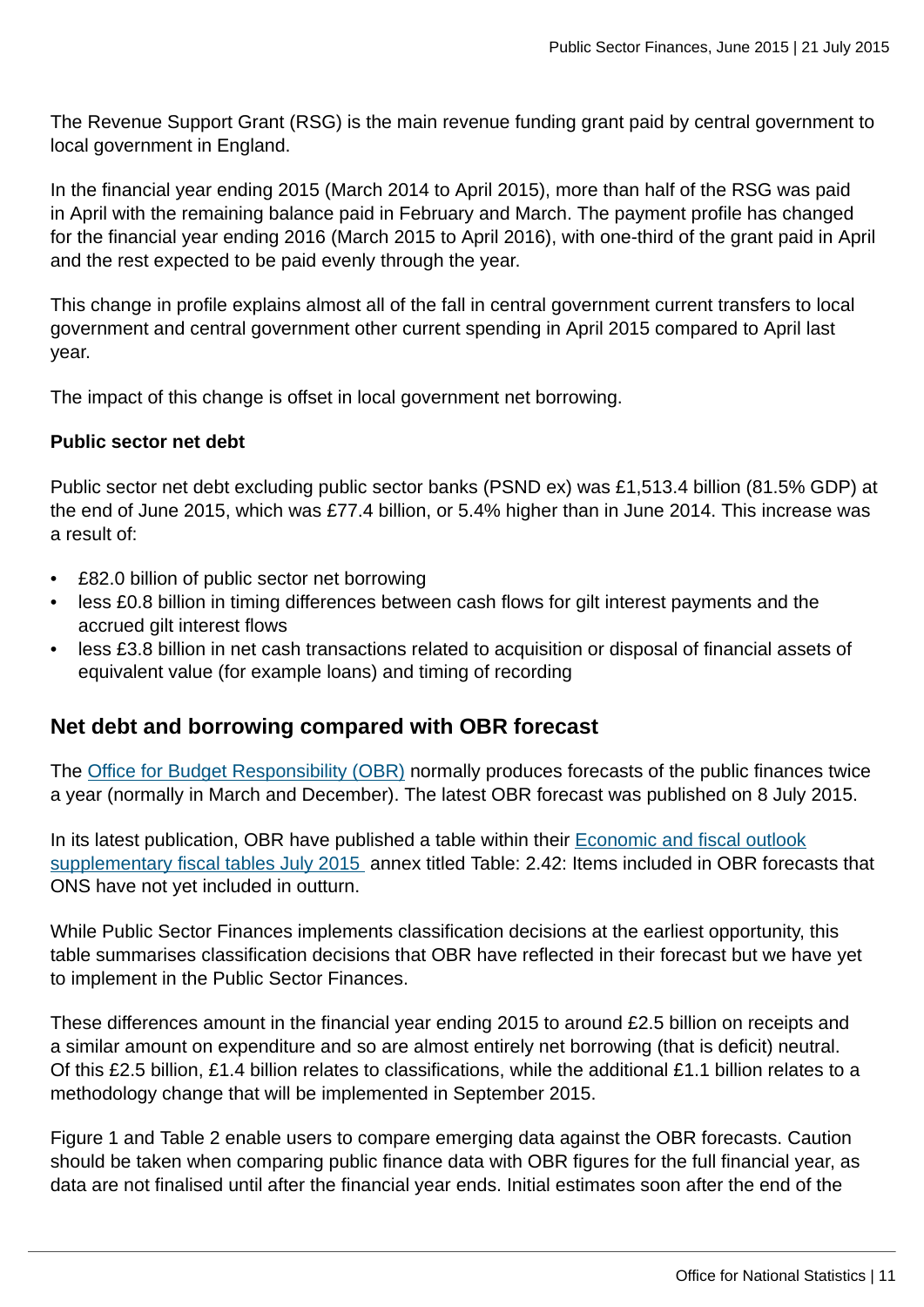financial year can be subject to sizeable revisions in later months. In addition, in-year timing effects on spending and receipts can affect year-to-date comparisons with previous years.

Figure 1 illustrates the public sector net borrowing excluding public sector banks (PSNB ex) for the financial year ending 2015 (April 2014 to March 2015), along with the first 3 month's borrowing of the financial year ending 2016 (April to June 2015).

#### **Figure 1: Cumulative public sector net borrowing by month**

All data excluding public sector banks, United Kingdom



#### **Notes:**

- 1. For the financial year ending 2015 (April 2014 to March 2015) and the financial year ending 2016 (April 2015 to March 2016).
- 2. OBR illustrative forecast for PSNB ex from July 2015 Economic & Fiscal Outlook (EFO).

#### **Download chart**

**XLS** [XLS format](http://www.ons.gov.uk:80/ons/rel/psa/public-sector-finances/june-2015/chd-1.xls) (143.5 Kb)

In the financial year-to-date (April to June 2015), borrowing fell by £6.1 billion to £25.1 billion compared with the same period in 2014.

The OBR forecast for the financial year ending 2015 (April 2014 to March 2015) was £89.2 billion which was £1.0 billion above the outturn in financial year ending 2015 (April 2014 to March 2015) presented in this bulletin.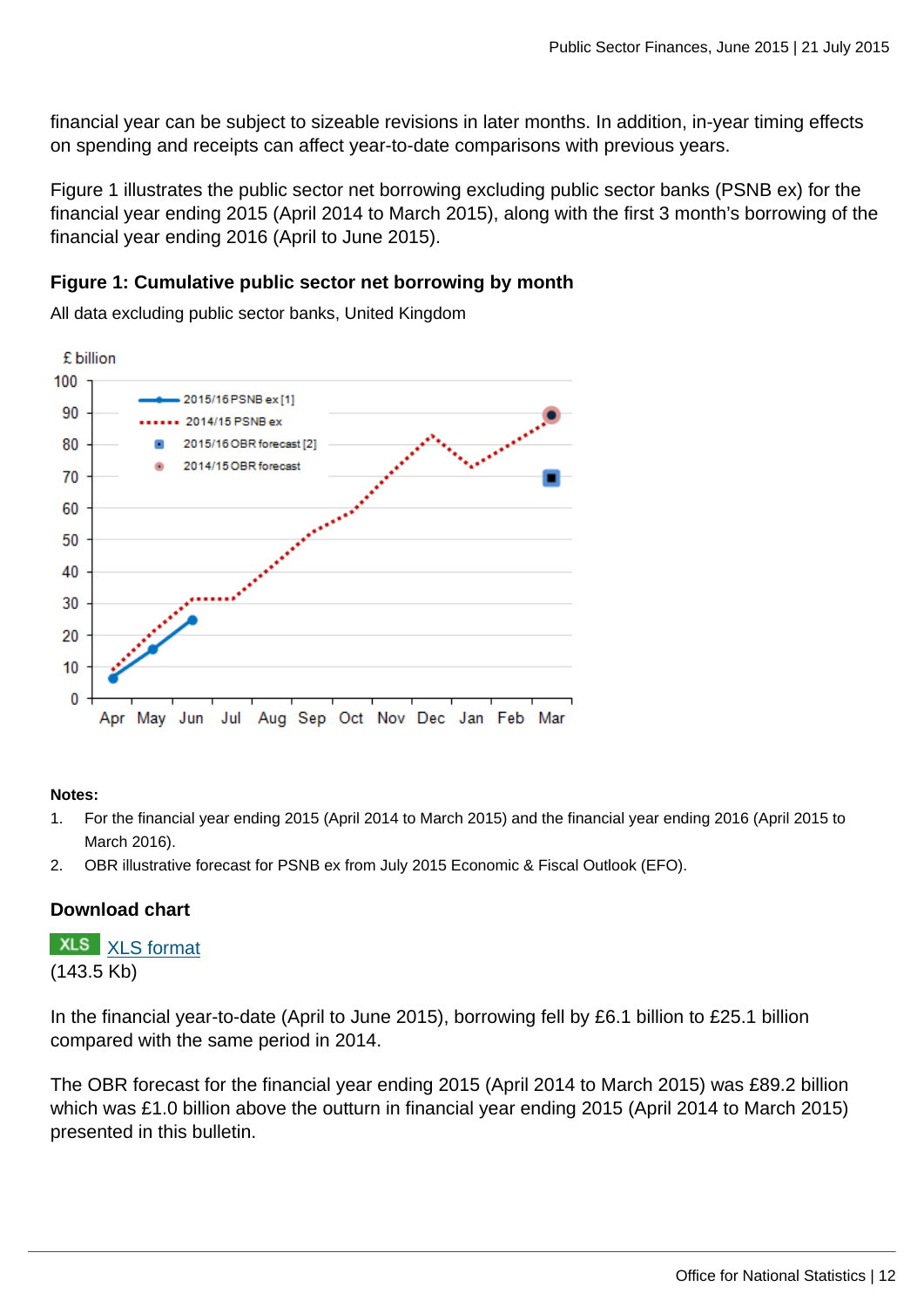The OBR forecast for the financial year ending 2016 (April 2015 to March 2016) is £69.5 billion which is £18.7 billion below the outturn in financial year ending 2015 (April 2014 to March 2015) presented in this bulletin.

Table 2 summarises the percentage change between the latest data for the financial year-to-date (April to June 2015) and in the previous financial year (April to June 2014). It contrasts these data with the percentage change between the latest full year outturn data for the financial year ending 2015 (April 2014 to March 2015) and the OBR forecast for the financial year ending 2016 (April 2015 to March 2016) (as published in July 2015).

#### **Table 2: Public Sector latest outturn estimates vs Office for Budget Responsibility (OBR) forecasts**

United Kingdom, excluding public sector banks

|                                                  | <b>Financial year-to-date, April</b><br>to June |         |                                          |                                                | Financial Year <sup>7</sup> |                                                                     |  |  |
|--------------------------------------------------|-------------------------------------------------|---------|------------------------------------------|------------------------------------------------|-----------------------------|---------------------------------------------------------------------|--|--|
|                                                  | 2015/16                                         | 2014/15 | <b>Increasel</b><br><b>Decrease</b><br>% | 2015/16<br><b>OBR</b><br>Forecast <sup>6</sup> | 2014/15                     | <b>Forecast</b><br><b>Outturn Increasel</b><br><b>Decrease</b><br>% |  |  |
| <b>Current Budget</b><br>Deficit ex <sup>2</sup> | 21.8                                            | 27.8    | $-21.5$                                  | 40.8                                           | 57.7                        | $-29.3$                                                             |  |  |
| Net Investment <sup>3</sup>                      | 3.3                                             | 3.5     | $-4.9$                                   | 28.7                                           | 30.5                        | $-5.9$                                                              |  |  |
| Net Borrowing <sup>4</sup>                       | 25.1                                            | 31.3    | $-19.6$                                  | 69.5                                           | 88.2                        | $-21.2$                                                             |  |  |
| Net Debt <sup>5</sup>                            | 1,513.4                                         | 1,436.0 | 5.4                                      | 1,532.0                                        | 1,485.7                     | 3.1                                                                 |  |  |
| Net Debt as a % of<br><b>GDP</b>                 | 81.5                                            | 80.1    | 1.7                                      | 80.3                                           | 80.7                        | $-0.5$                                                              |  |  |

**Table source:** Office for National Statistics

#### **Table notes:**

- 1. Unless otherwise stated
- 2. Current Budget Deficit is the difference between current expenditure (including depreciation) and current receipts
- 3. Net Investment is gross investment (net capital formation plus net capital transfers) less depreciation
- 4. Net Borrowing is Current Budget Deficit plus Net Investment
- 5. Net Debt is financial liabilities (for loans, deposits, currency and debt securities) less liquid assets
- 6. All OBR figures are from the OBR Economic and Fiscal Outlook published on 08 July 2015
- 7. Full financial year ending 2015 (April 2014 to March 2015) and full financial year ending 2016 (April 2015 to March 2016)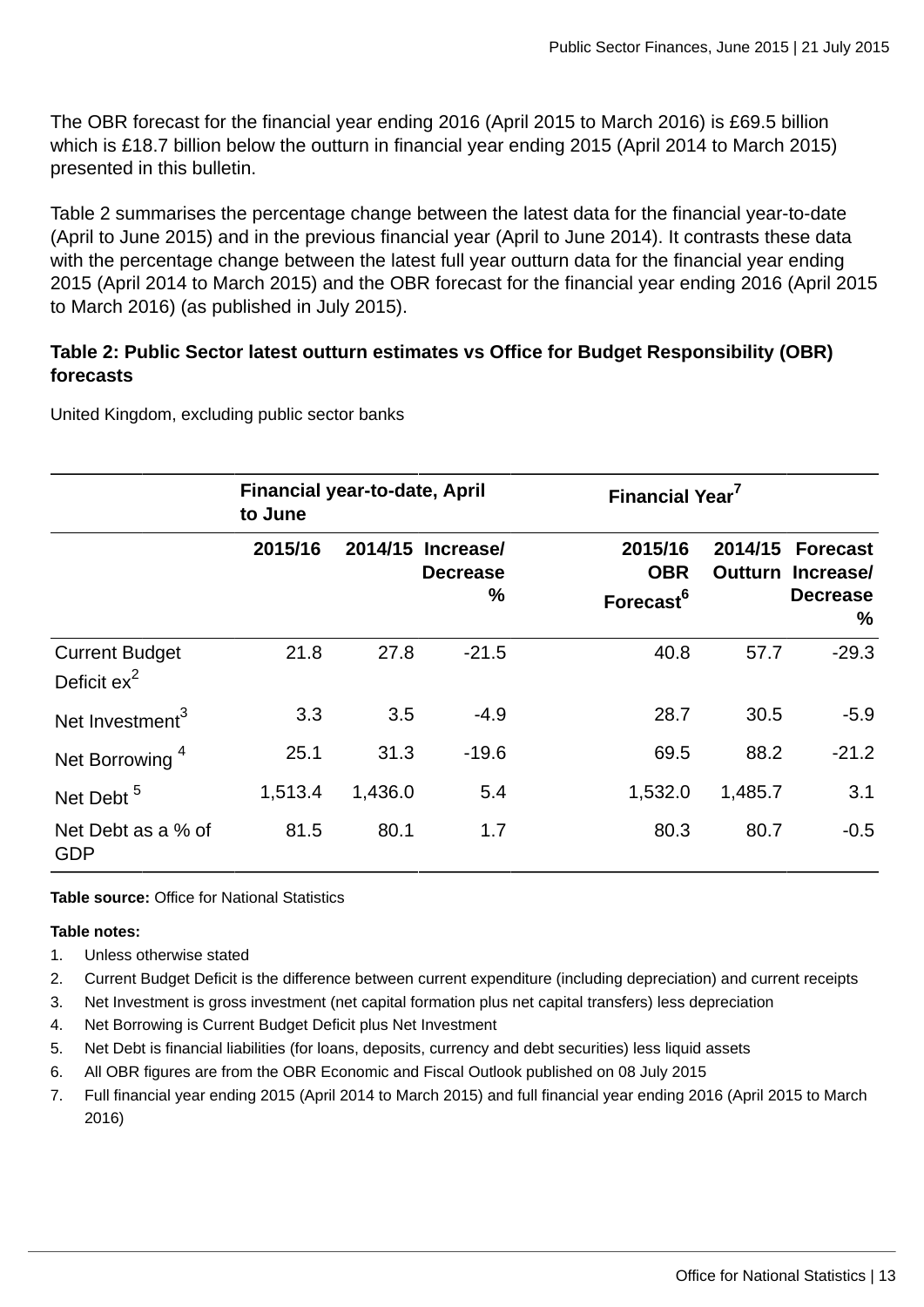#### **Download table**



On the same day as this bulletin is released, the OBR publishes a commentary on the latest figures and how these reflect on its forecasts. The OBR provides this commentary to help users interpret the differences between the latest outturn data and the OBR forecasts by providing contextual information about assumptions made during the OBR's forecasting process.

#### **Public sector and sub-sector net borrowing**

Public sector net borrowing excluding public sector banks (PSNB ex) in financial year-to-date (April 2015 to June 2015) was £25.1 billion, or 4.9% of GDP. A time series of PSNB ex as a percentage of GDP can be found in Table PSA5a.

Diagram 2 presents public sector net borrowing by sector for the current financial year-to-date (April 2015 to June 2015).

#### **Diagram 2: 2015/16 financial year to date sub-sector split of PSNB excluding public sector banks (£ billion)**



#### **Diagram 2**

Please click on the image to view a larger version.

#### **Notes**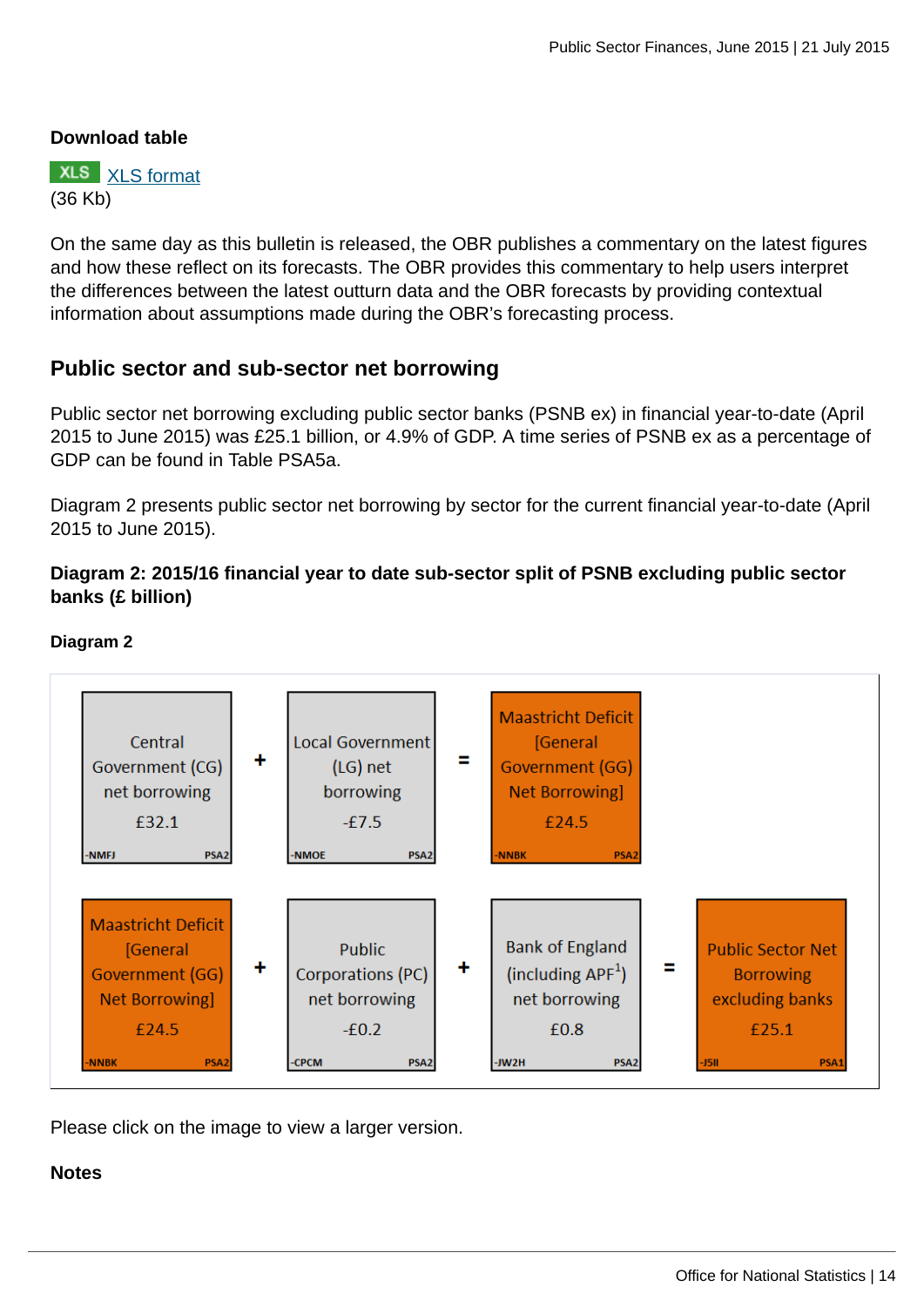1. APF - Bank of England Asset Purchase Facility.

Figure 2 illustrates public sector net borrowing excluding public sector banks (PSNB ex) for the last 22 financial years and highlights that between the financial year ending 1999 (April 1998 to March 1999) and the financial year ending 2001 (April 2000 to March 2001), borrowing was in surplus, that is the public sector was a net lender.

#### **Figure 2: Public sector net borrowing, the financial year ending 1994 to the financial year ending 2015, excluding public sector banks**

160.0 140.0 120.0 100.0 80.0 60.0 40.0 20.0  $0<sub>0</sub>$  $-20.0$  $-40.0$  $-60.0$ 1994/95 1996/97 1998/99 2000/01 2002/03 2004/05 2006/07 2008/09 2010/11 2012/13 2014/15

All data excluding public sector banks, United Kingdom

#### **Notes:**

£ billion

1. Full financial year ending 1994 (April 1993 to March 1994) and full financial year ending 2015 (April 2014 to March 2015).

#### **Download chart**

**XLS** [XLS format](http://www.ons.gov.uk:80/ons/rel/psa/public-sector-finances/june-2015/chd-2.xls) (148 Kb)

PSNB ex peaked in the financial year ending 2010 (April 2009 to March 2010) as the effects of the economic downturn impacted on the public finances (reducing tax receipts while expenditure continued to increase). PSNB ex has reduced since then, although remained higher than before the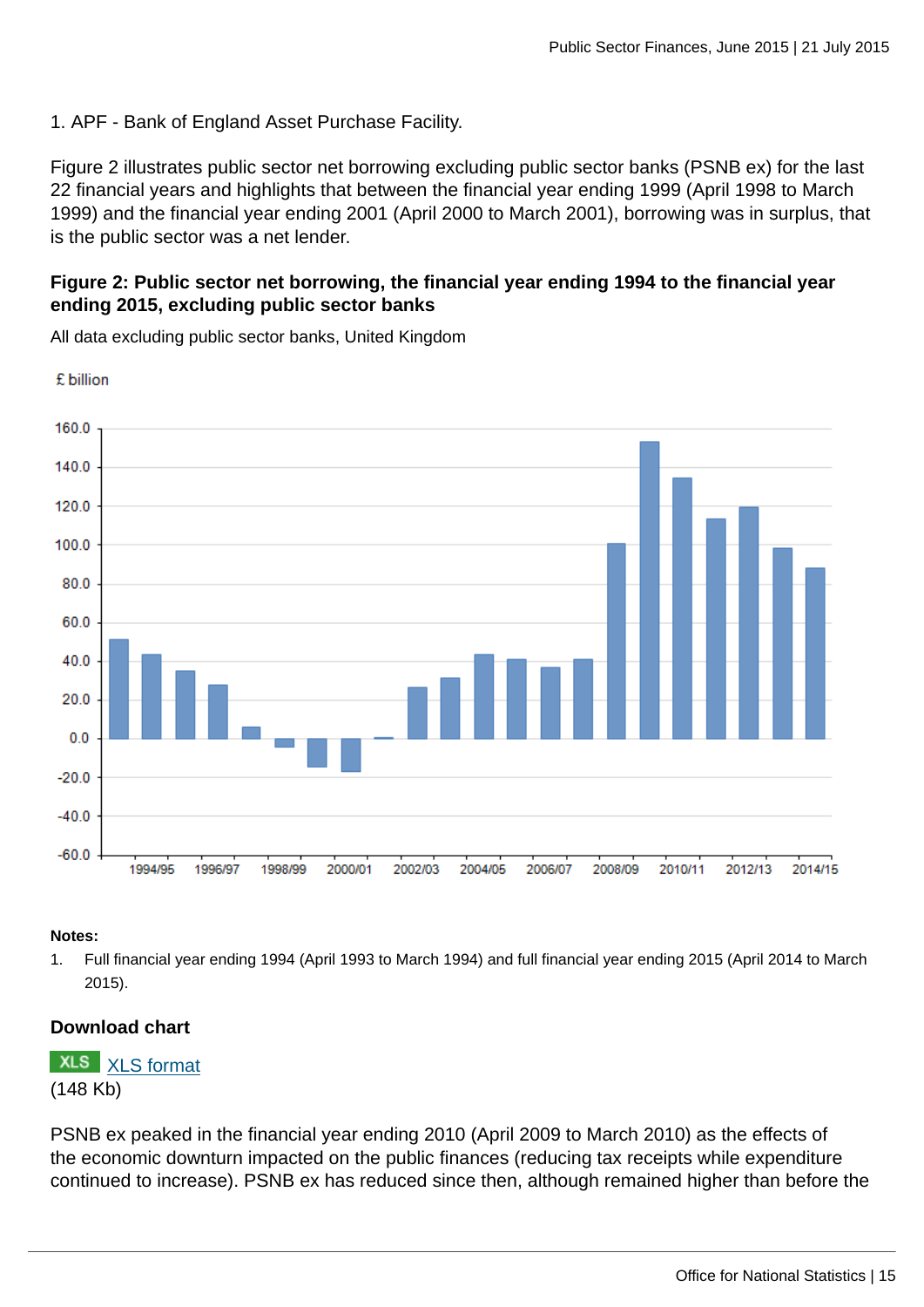£ billion (not seasonally adjusted)

financial year ending 2008 (April 2007 to March 2008) and the 2007 global financial market shock. PSNB ex in the financial year ending 2013 (April 2012 to March 2013) was higher than PSNB ex in the financial year ending 2012 (April 2011 to March 2012). One of the reasons behind this was the recording in April 2012 of an £8.9 billion payable capital grant in recognition that the liabilities transferred from the Royal Mail Pension Plan exceeded the assets transferred.

In the UK, the public sector consists of 5 sub-sectors: central government, local government, public non-financial corporations, Bank of England and public financial corporations (that is public sector banks). Table 3 summarises the current monthly and year-to-date borrowing position of each of these sub-sectors along with the public sector aggregates. Full time series for these data can be found in Table PSA2.

#### **Table 3: Sub-sector breakdown of Public Sector net borrowing**

|                                                 | June                 |        |        | Financial year-to-date <sup>1</sup> |        |                        |
|-------------------------------------------------|----------------------|--------|--------|-------------------------------------|--------|------------------------|
|                                                 | 2015                 | 2014   | Change |                                     |        | 2015/16 2014/15 Change |
| General<br>Government                           | 10.4                 | 11.3   | $-0.9$ | 24.5                                | 30.7   | $-6.1$                 |
| of which                                        |                      |        |        |                                     |        |                        |
| Central                                         | 12.7<br>Government   | 12.6   | 0.1    | 32.1                                | 40.2   | $-8.1$                 |
| Local                                           | $-2.3$<br>Government | $-1.3$ | $-1.0$ | $-7.5$                              | $-9.5$ | 2.0                    |
| <b>Public Non-</b><br>Financial<br>Corporations | 0.0                  | $-0.1$ | 0.0    | $-0.2$                              | $-0.3$ | 0.1                    |
| Bank of England                                 | $-1.0$               | $-1.1$ | 0.0    | 0.8                                 | 1.0    | $-0.1$                 |
| <b>Public Sector ex</b><br>(PSNB ex)            | 9.4                  | 10.2   | $-0.8$ | 25.1                                | 31.3   | $-6.1$                 |
| <b>Public Financial</b><br>Corporations         | $-0.8$               | $-0.7$ | $-0.1$ | $-2.3$                              | $-2.0$ | $-0.4$                 |
| <b>Public Sector</b><br>(PSNB)                  | 8.6                  | 9.6    | $-1.0$ | 22.8                                | 29.3   | $-6.5$                 |

United Kingdom

**Table source:** Office for National Statistics

#### **Table notes:**

1. 2015/16 refers to financial year ending in March 2016 and 2014/15 refers to financial year ending in March 2015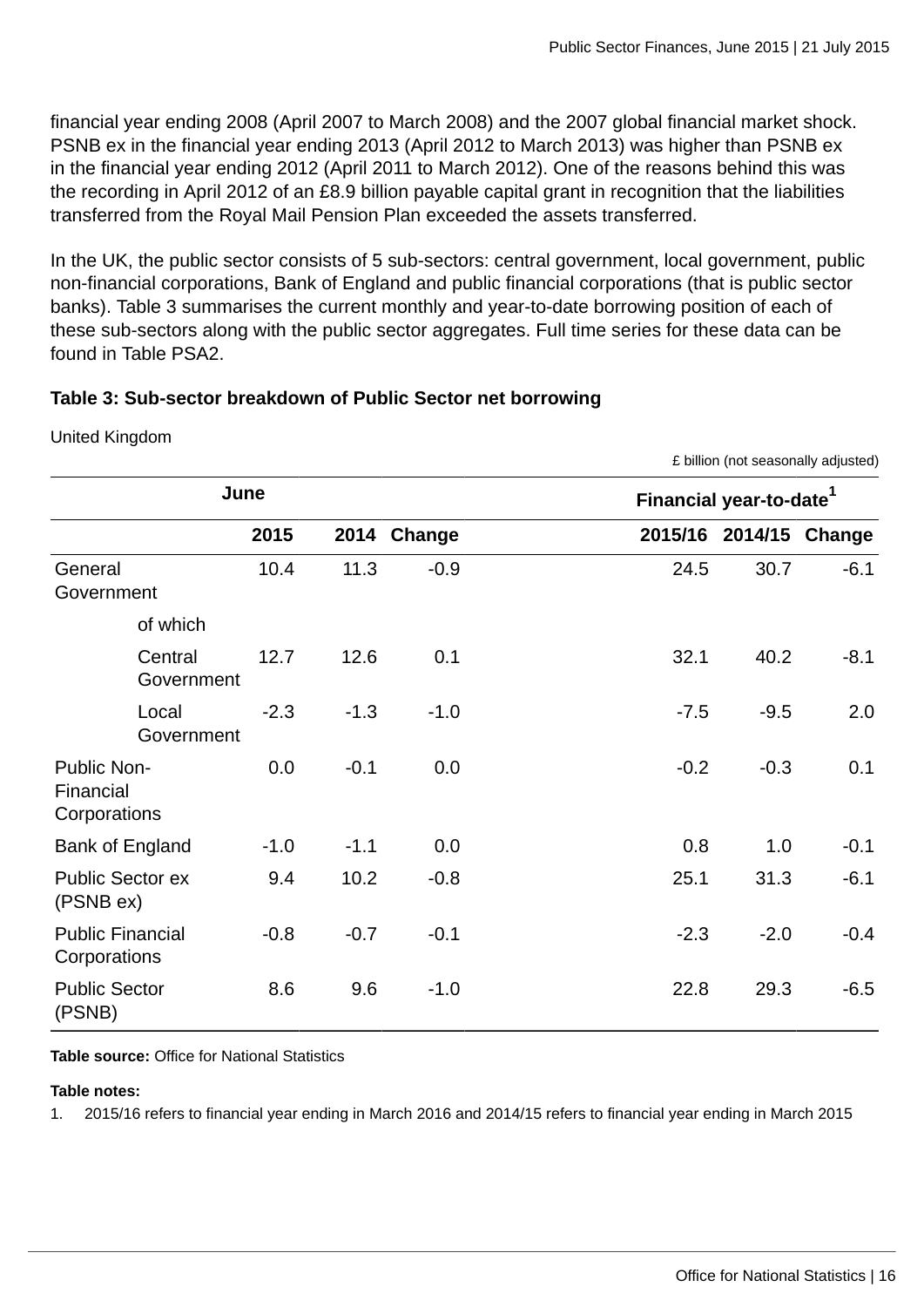#### **Download table**

**XLS** [XLS format](http://www.ons.gov.uk:80/ons/rel/psa/public-sector-finances/june-2015/prt-table-3.xls) (38 Kb)

#### **Net cash requirement**

Net cash requirement is a measure of how much cash the government needs to borrow (or lend) to balance its accounts. In very broad terms, net cash requirement equates to the change in the level of debt.

Central government net cash requirement is reconciled against the change in central government net debt in Table REC 3 attached to this bulletin.

The public sector net cash requirement excluding public sector banks (PSNCR ex) follows a similar trend to that of public sector net borrowing: peaking in the financial year ending 2010, though in recent years transfers from the Asset Purchase Facility have had a substantial impact on PSNCR ex but are PSNB ex neutral.

Public sector net cash requirement excluding public sector banks (PSNCR ex) was £13.5 billion in June 2015; £2.8 billion, or 17.1% lower than in June 2014. A time series for PSNCR ex is included in Table PSA7A.

Diagram 3 presents public sector cash requirement by sub-sector for the current financial year-todate (April 2015 to June 2015).

#### **Diagram 3: 2015/16 financial year-to-date sub-sector split of PSNCR excluding public sector banks (£ billion)**

#### **Diagram 3**

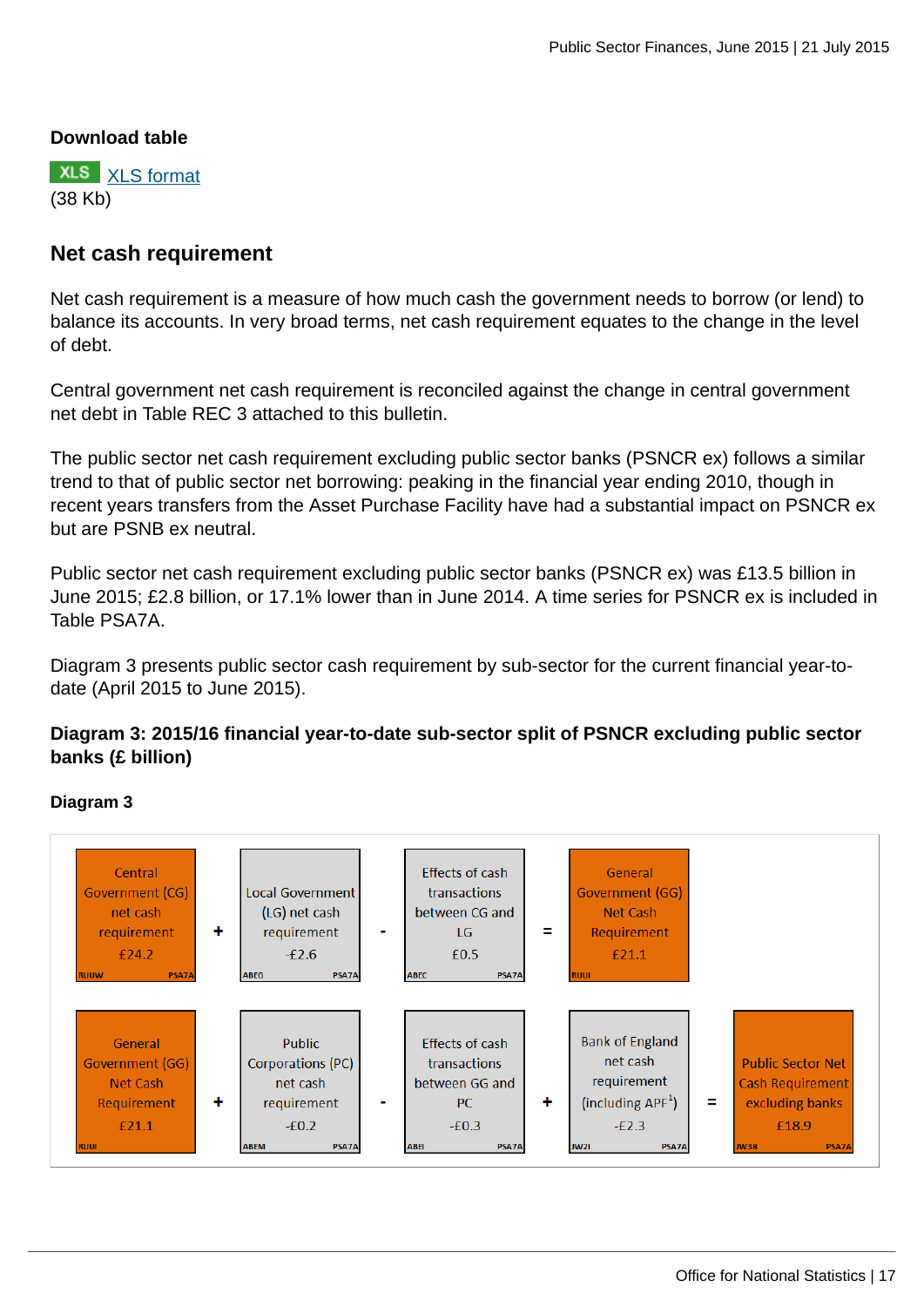Please click on the image to view a larger version.

#### **Notes**

1. APF - Bank of England Asset Purchase Facility

Central government net cash requirement (CGNCR) is a focus for some users, as it provides an indication of how many gilts (government bonds) the Debt Management Office may issue to meet the government's borrowing requirements.

CGNCR was £15.1 billion in June 2015; £2.3 billion, or 13.3% lower than in June 2014.

CGNCR was £24.2 billion in the current financial year-to-date (April 2015 to June 2015); a decrease of 10.8 billion, or 30.9%, compared to the same period in 2014.

Cash transfers from the Asset Purchase Facility were £0.2 billion lower in the current financial yearto-date (April 2015 to June 2015), than the previous financial year. Without the impact of these transfers, CGNCR would have been £11.0 billion lower in the financial year ending 2015 (April 2014 to March 2015) than the same period in 2014.

#### **Events impacting on CGNCR**

In the financial year ending 2016 (April 2015 to March 2016) the following events reduced the CGNCR:

- the transfers between the APF and central government
- the sale of shares in Lloyds Banking Group
- the sale of shares in Eurostar
- the sale of shares in Royal Mail

In the financial year ending 2015 (April 2014 to March 2015) the following events reduced the CGNCR:

- the transfers between the APF and central government
- the sale of shares in Lloyds Banking Group

In the financial year ending 2014 (April 2013 to March 2014) the following events reduced the CGNCR:

- the transfers between the APF and central government
- the sale of shares in Lloyds Banking Group
- the sale of shares in Royal Mail

In the financial year ending 2013 (April 2012 to March 2013) the following events reduced the CGNCR:

- the Royal Mail Pension Plan transfer and subsequent sale of assets
- the transfer of the Special Liquidity Scheme final profits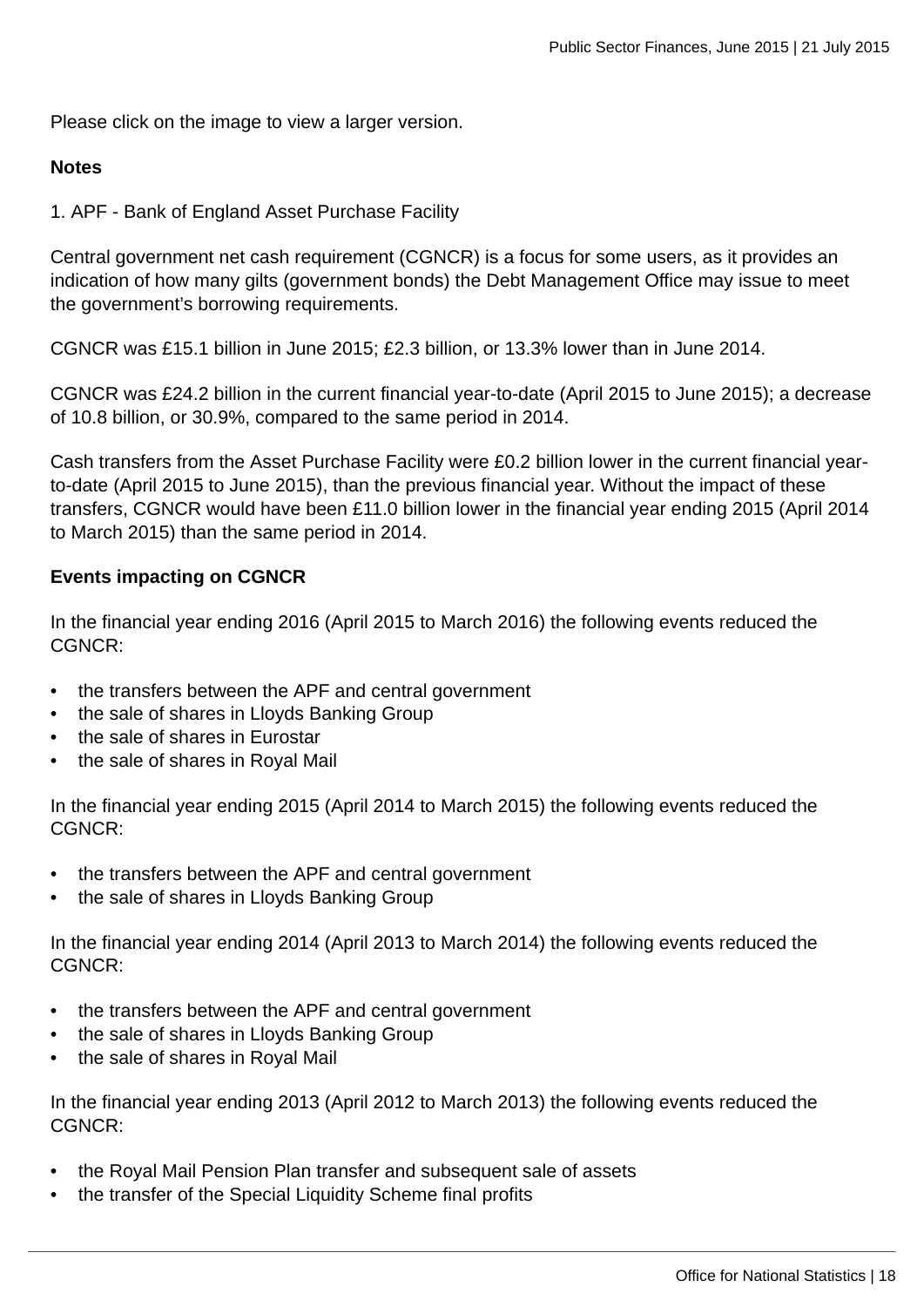- the 4G Spectrum sale
- the transfers between the APF and central government

#### **Public sector net cash requirement**

Although the central government net cash requirement is the largest part of the public sector net cash requirement excluding public sector banks (PSNCR ex), the total public sector net cash requirement (PSNCR) can be very different. The reason is that the PSNCR includes the net cash requirement of the public sector banking groups. In recent years, the public sector banking groups have recorded large cash surpluses which have had a substantial impact on the public sector net cash requirement.

### **Public sector net debt**

Public sector net debt ex (PSND ex) represents the amount of money the public sector owes to UK private sector organisations and overseas institutions, largely as a result of government liabilities on the bonds (gilts) and Treasury bills it has issued.

The debt is built up by successive government administrations over many years. When the government borrows, this adds to the debt total.

At the end of June 2015, public sector net debt excluding public sector banks (PSND ex) was £1,513.4 billion (81.5% of GDP).

Diagram 4 presents public sector debt by sub-sector.

#### **Diagram 4: Sub-sector split of PSND excluding public sector banks at June 2015 (£ billion)**

#### **Diagram 4**



Please click on the image to view a larger version.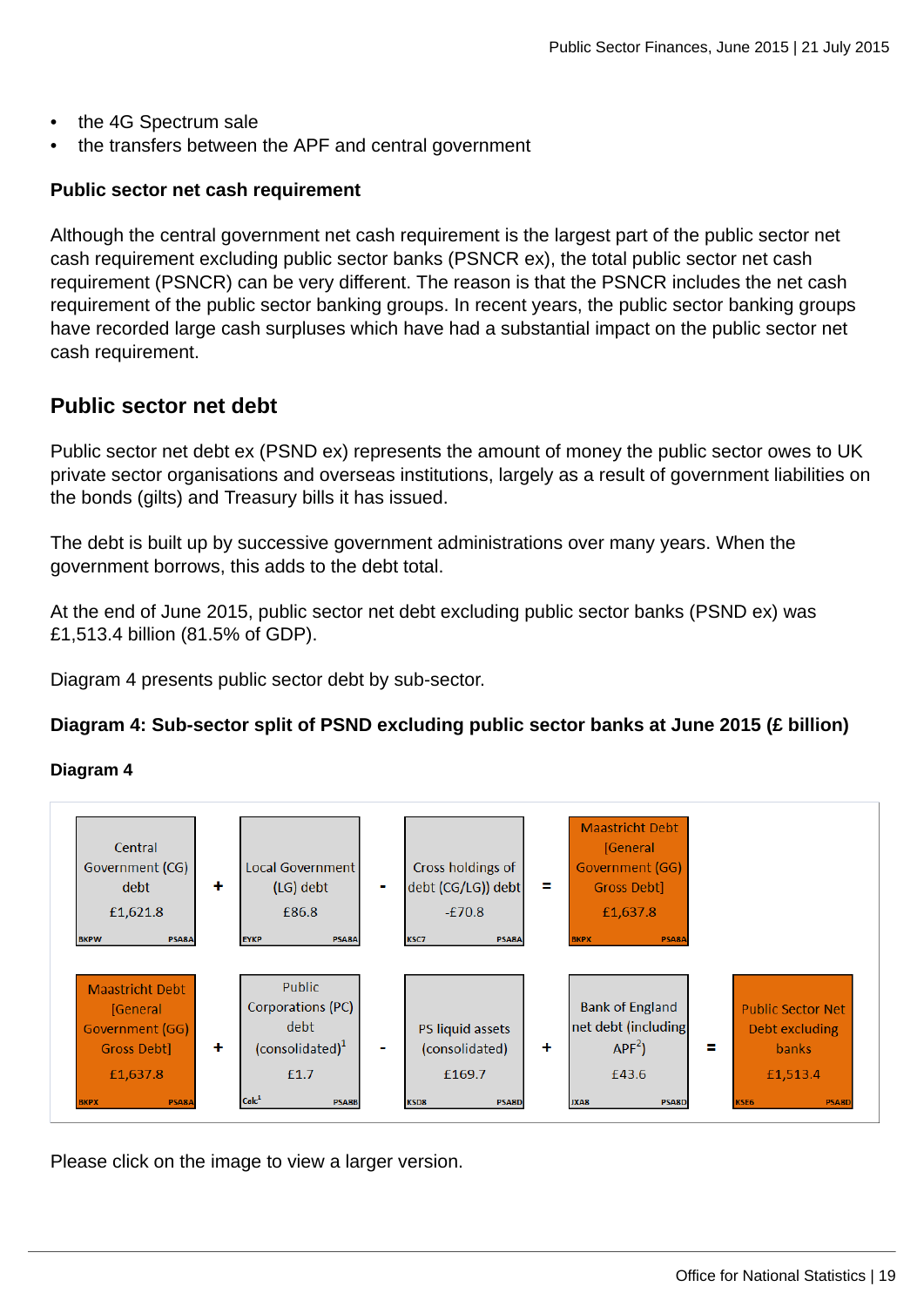#### **Notes**

1. PC Corporations' debt (consolidated) = non-financial PC gross debt (EYYD) + Less CG/NFPCs' gross debt (KSC8) + Less LG/NFPCs' cross holdings of debt (KSC9)

2. APF - Bank of England Asset Purchase Facility

Figure 3 illustrates public sector net debt excluding banking groups (PSND ex) between the financial year ending 1998 (April 1997 to March 1998) and the financial year ending 2015 (April 2014 to March 2015). PSND ex represents the amount of money the public sector owes to UK private sector organisations and overseas institutions, largely as a result of government liabilities on the bonds (gilts) and Treasury bills it has issued.

The increases in debt between the financial year ending 2009 (April 2008 to March 2009) and the financial year ending 2011 (April 2010 to March 2011) were larger than in the early part of the decade, as the economic downturn meant public sector net borrowing excluding public sector banks (PSNB ex) increased. Since then it has continued to increase but at a slower rate.

#### **Figure 3: Public sector net borrowing, the financial year ending 1998 to the financial year ending 2015**



All data excluding public sector banks, United Kingdom

#### **Notes:**

1. Financial year ending 1998 (April 1997 to March 1998) to the financial year ending 2015 (April 2014 to March 2015).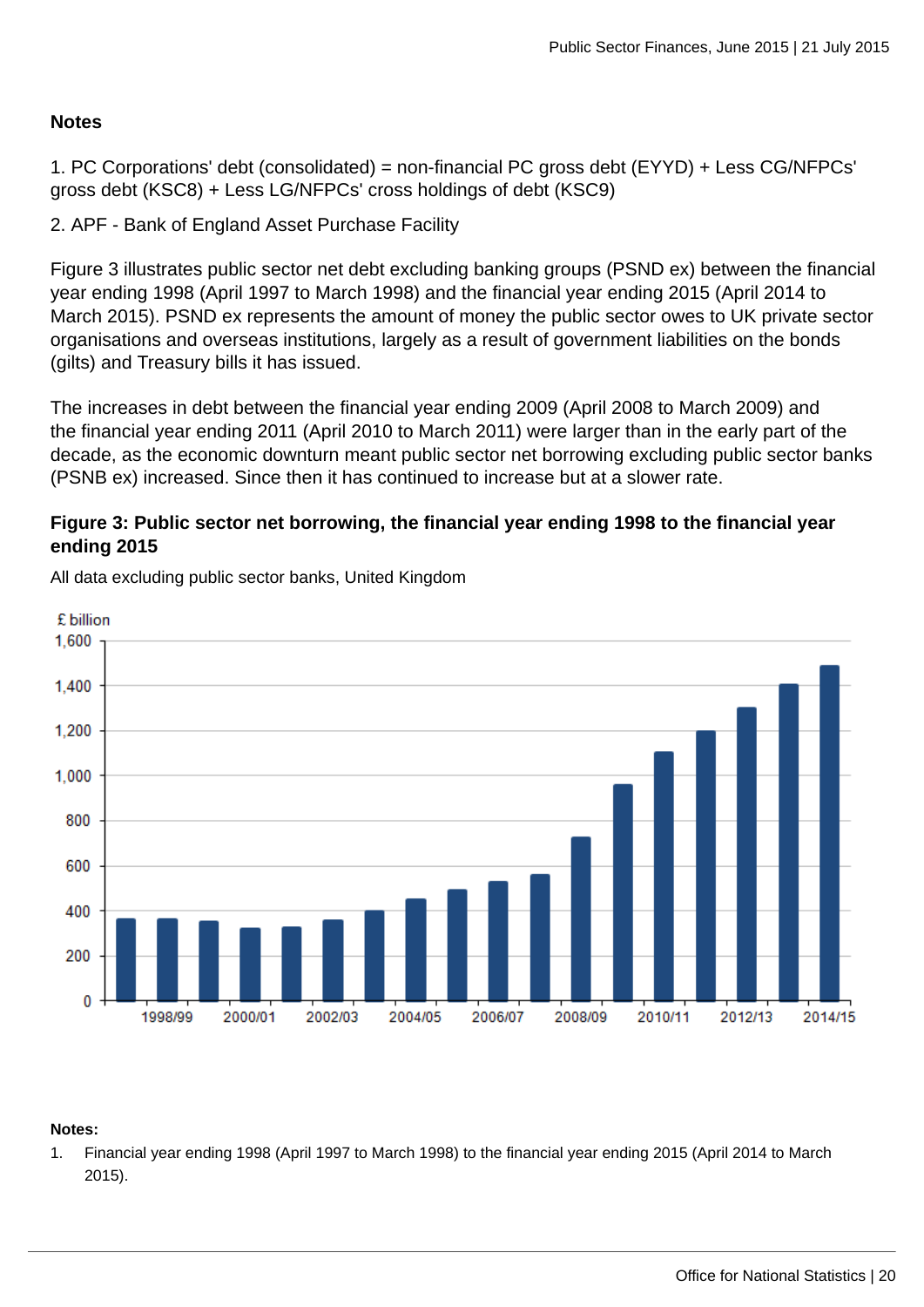#### **Download chart**

**XLS** [XLS format](http://www.ons.gov.uk:80/ons/rel/psa/public-sector-finances/june-2015/chd-3.xls) (147.5 Kb)

Net debt, for the purposes of UK fiscal policy, is defined as total gross financial liabilities less liquid financial assets, where liquid assets are cash and short-term assets which can be released for cash at short notice and without significant loss. These liquid assets mainly comprise foreign exchange reserves and bank deposits. The net debt is a cash measure which is priced at nominal value (that is the cost to the issuer at redemption) and consolidated (that is intra-sector holdings of liabilities and assets are removed).

### **Central government account**

Figure 4 illustrates that the central government current budget deficit has reduced since the financial year ending 2010 (April 2009 to March 2010), but is still larger than before the global financial shock.

#### **Figure 4: Central government receipts, expenditure and current budget deficit by financial year**

£ billion 700  $C$ G Receipts 600 CG Expenditure 500 CG Current Budget Deficit [2] 400 300 200 100  $\bf{0}$  $-100$ 1998/99 2000/01 2002/03 2004/05 2006/07 2008/09 2010/11 2012/13 2014/15

All data excluding public sector banks, United Kingdom

#### **Notes:**

1. The financial year ending 1998 (April 1997 to March 1998) to the financial year ending 2015 (April 2014 to March 2015).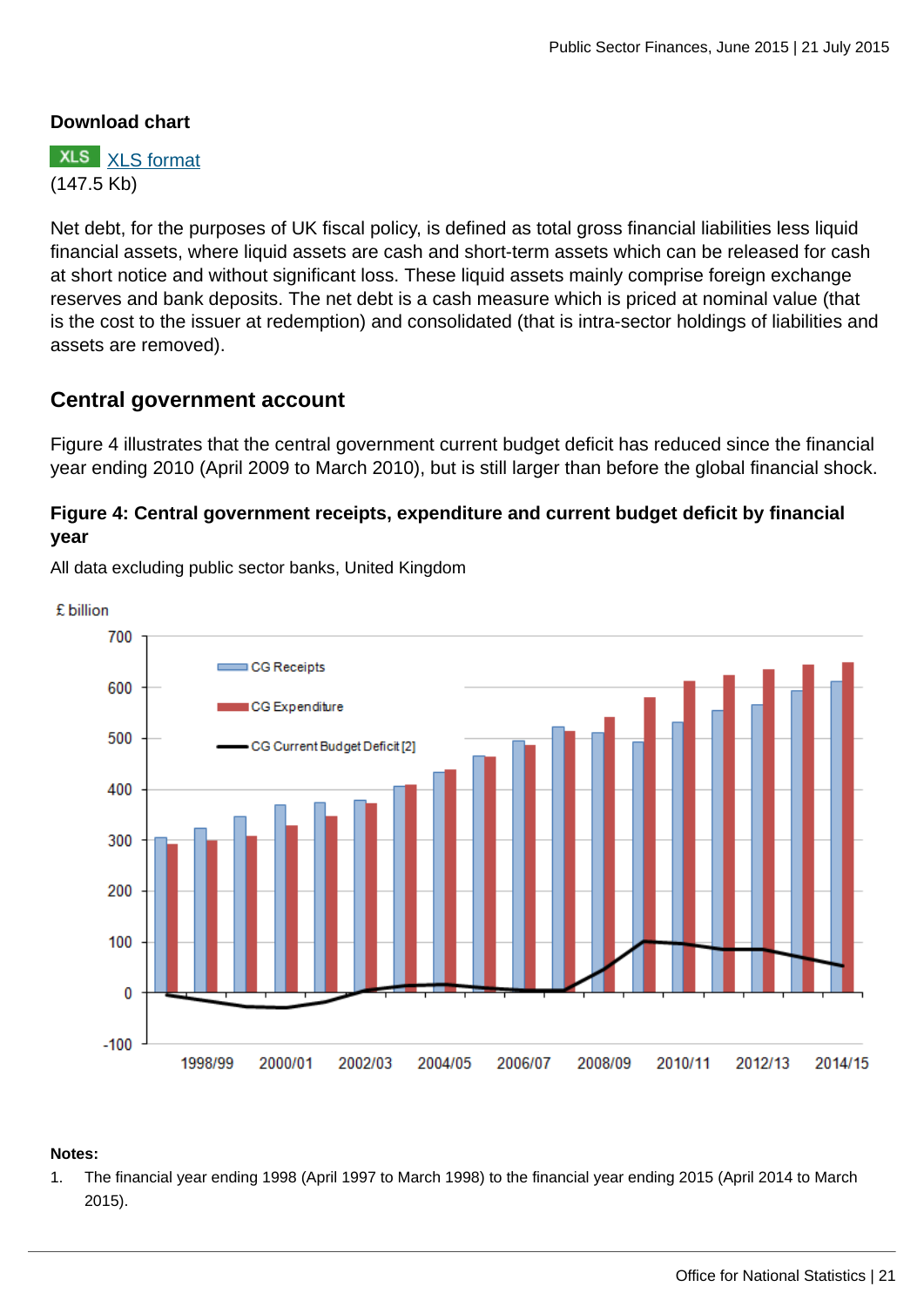2. Current budget deficit is receipts minus expenditure but also includes the effects of depreciation.

#### **Download chart**

**XLS** [XLS format](http://www.ons.gov.uk:80/ons/rel/psa/public-sector-finances/june-2015/chd-4.xls) (212 Kb)

In June 2015, the central government current budget deficit was £10.0 billion, a decrease of £0.3 billion, or 3.4% compared with June 2014. In recent years the current budget has been in deficit in most months. January and July tend to be surplus months as these are the 2 months with the highest receipts.

#### **a) Current receipts**

As cash receipts are generally accrued back to earlier periods when the economic activity took place, the first monthly estimate for receipts is by nature provisional, and must include a substantial amount of forecast data.

Central government receipts follow a strong cyclical pattern over the year, with high receipts in April, July, October and January due to quarterly corporation tax returns being accrued to these months. January accrued receipts are particularly high due to receipts from quarterly corporation tax combining with those from income tax self-assessment. The revenue raised through income tax selfassessment, as well as affecting January receipts, also tends to lead to high receipts in February and, to a lesser degree, March.

Pay as you earn (PAYE) tends to vary little throughout the financial year on a monthly basis (excluding bonus months).

#### **Events impacting on current receipts**

In the financial year ending 2016 (April 2015 to March 2016) the following events increased current receipts:

• the transfers between the APF and central government by £3.9 billion (so far)

In the financial year ending 2015 (April 2014 to March 2015) the following events increased current receipts:

• the transfers between the APF and central government by £10.7 billion

In the financial year ending 2014 (April 2013 to March 2014) the following events increased current receipts:

• the transfers between the APF and central government by £12.2 billion

In the financial year ending 2013 (April 2012 to March 2013) the following events increased current receipts: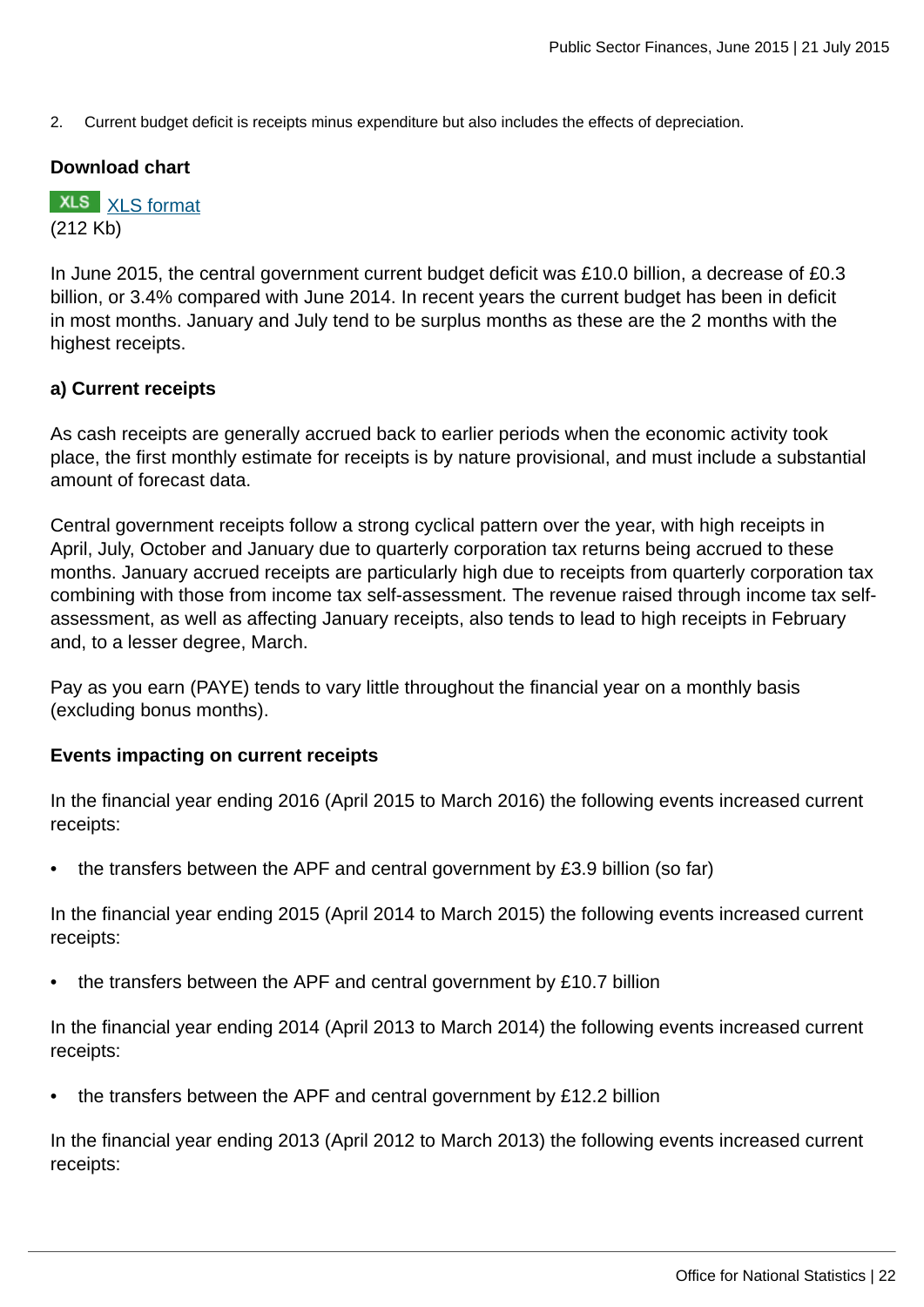- the transfer of the Special Liquidity Scheme final profits by £2.3 billion
- the transfers between the APF and central government by £6.4 billion

The receipt of APF and SLS transfers by central government have no impact on public sector borrowing due to the central government receipts being offset by the payments from the Bank of England.

#### **b) Current expenditure**

Trends in central government current expenditure can be affected by monthly changes in debt interest payments which can be volatile as they depend on the monthly path of the Retail Prices Index. It can therefore be informative to consider the total central government current expenditure excluding debt interest payments.

The profile of accrued central government current expenditure excluding debt interest is generally less volatile through the year. However, one regular peak is in net social benefits, which are higher in November than in other months because this is when the winter fuel allowance is paid.

Growth in net social benefits is affected by inflation. Benefits were uprated by 5.2% in the financial year ending 2013 (April 2012 to March 2013) in line with the Consumer Prices Index (CPI). This contrasts with an equivalent figure of 2.2% in the financial year ending 2014 (April 2013 to March 2014) and 2.7% in the financial year ending 2015 (April 2014 to March 2015). Additionally, since the financial year ending 2014 (April 2013 to March 2014), the uprating only applies to benefits received by disabled people and pensioners benefits for people of working age have only been increased by 1% in these 2 years.

It is difficult to compare the profile of monthly central government expenditure excluding debt interest and net social benefits since the financial year ending 2014 (April 2013 to March 2014) with earlier years because of a number of changes to central government funding for local authorities (in particular the timing of grants).

In the financial year ending 2012 (April 2011 to March 2012) and earlier years, the funds were distributed in multiple, similar-sized, payments throughout the year. In the financial year ending 2013 (April 2012 to March 2013), local authorities received almost all their funding from the Department for Communities and Local Government (DCLG) through redistributed business rates, rather than the Revenue Support Grant. In addition, in the financial year ending 2013 (April 2012 to March 2013), as in previous years, the bulk of the Revenue Support Grant was paid in April, with a smaller balance paid in February.

From the start of the financial year ending 2014 (April 2013 to March 2014), local authorities retained half of the business rates they collect, with the remainder redistributed through the Revenue Support Grant. The retained business rates are still classified as a central government tax (see background note on business rates). Furthermore, the Revenue Support Grant in the financial year ending 2014 (April 2013 to March 2014) includes a number of grants that were paid by other departments in the financial year ending 2013 (April 2012 to March 2013), including one to fund council tax benefit localisation. This means that central government current expenditure year-on-year growth for April and February is high, while year-on-year growth in other months is generally lower.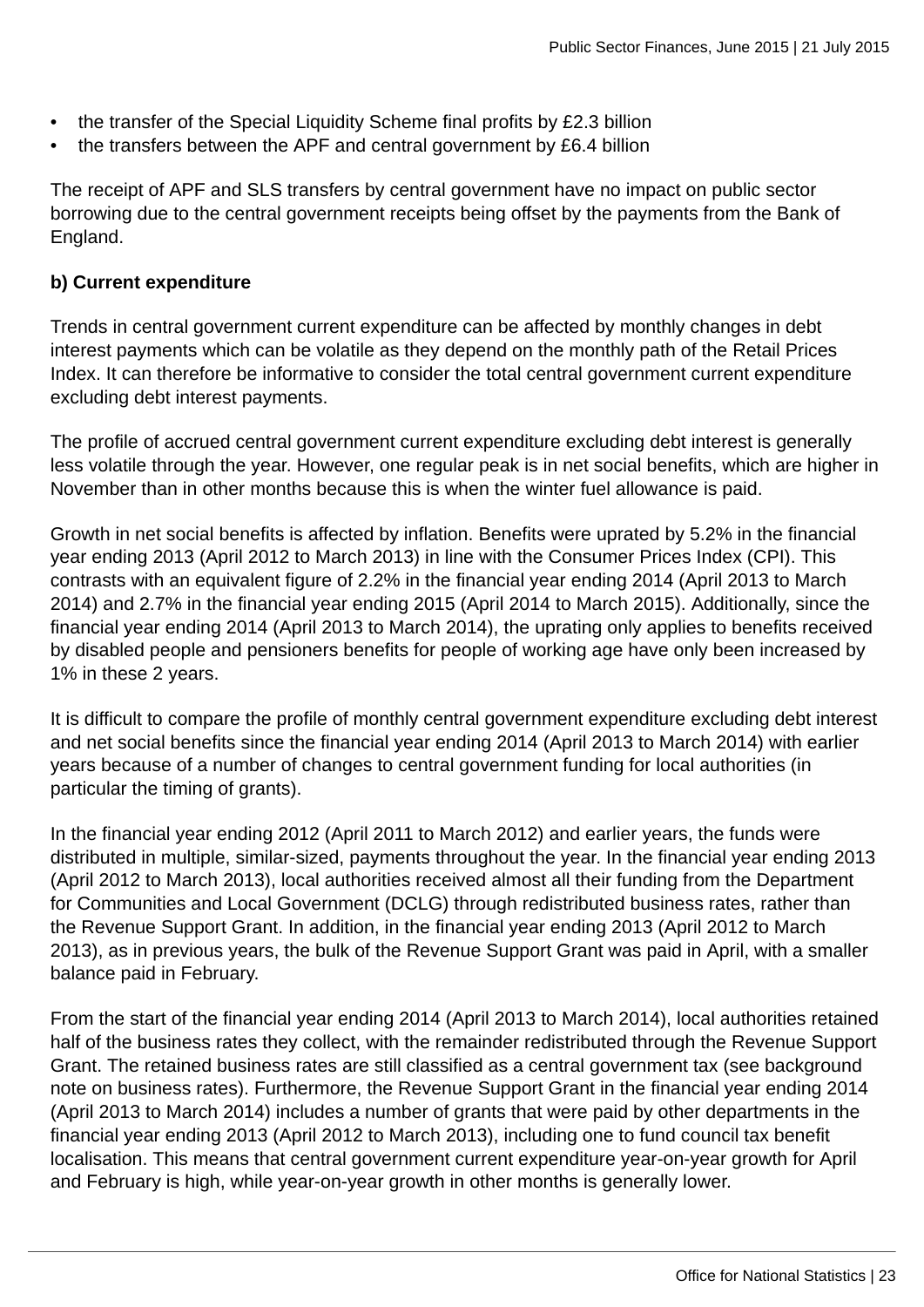#### **c) Net investment**

Central government net investment is difficult to predict in terms of its monthly profile as it includes some large capital grants (such as those to local authorities and education institutions), and can include some large capital acquisitions or disposals, all of which vary from year to year. Net investment in the last quarter of the financial year is usually markedly higher than that in the previous 3 quarters.

Central government net investment includes the direct acquisition minus disposal of capital assets (such as buildings, vehicles, computing infrastructure) by central government. It also includes capital grants to and from the private sector and other parts of the public sector. Capital grants are varied in nature and cover payments made to assist in the acquisition of a capital asset, payments made as a result of the disposal of a capital asset, transfers in ownership of a capital asset and the unreciprocated cancellation of a liability.

#### **Recent events and methodological changes**

#### **Classification decisions**

Each quarter we publish a [Forward Workplan](http://www.ons.gov.uk:80/ons/rel/na-classification/national-accounts-sector-classification/index.html) outlining the classification assessments we expect to undertake over the coming 12 months. To supplement this, each month we also publish a [Classifications Update](http://www.ons.gov.uk:80/ons/rel/na-classification/national-accounts-sector-classification/index.html) is published which includes expected implementation points (for different statistics) where possible.

Classification decisions are reflected in the public sector finances at the first available opportunity and where necessary outlined in this section of the statistical bulletin.

#### **Summer Budget 2015**

In their July 2015 Economic and Fiscal Outlook, the Office for Budget Responsibility referred to uncertainty around the statistical implementation of two policy changes. These were the social sector rent measure which starts in the financial year ending 2017 and the movement of corporation tax payment dates which will be implemented in the financial year ending 2018. ONS will consider how transactions related to these, and any other Budget policies, will be recorded in the public finances and inform users in due course.

#### **Royal Mail**

In June 2015 the [government announced](https://www.gov.uk/government/news/government-sells-15-of-shares-in-royal-mail-at-500p-per-share) the sale of half of its 15% of retained shareholding in Royal Mail. The £750 million raised from this sale has reduced central government net cash requirement by a corresponding amount.

#### **New VAT rules for electronic services**

On 1 January 2015, VAT rules relating to the supply of telecommunications, radio and television broadcasting and electronically supplied services changed.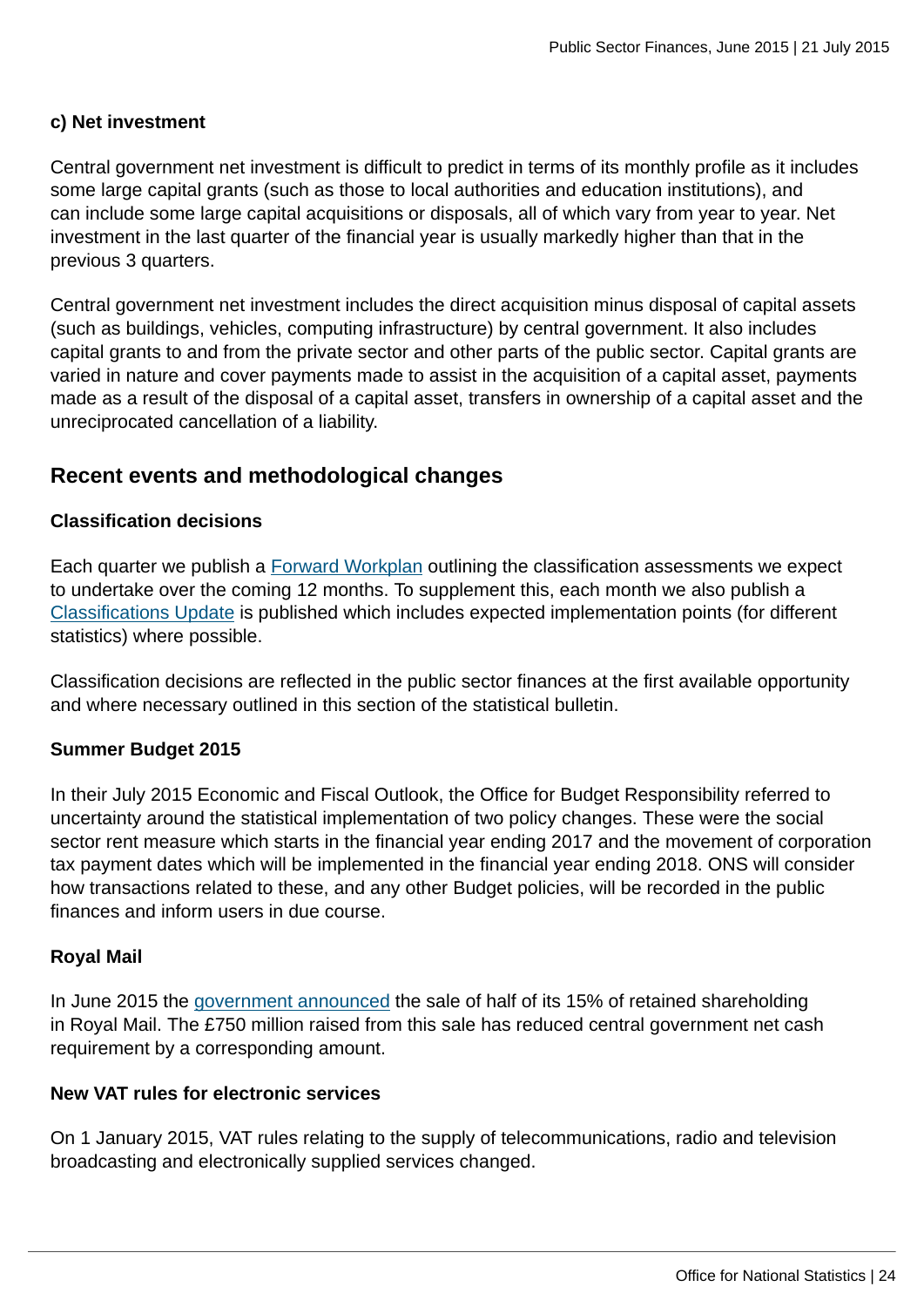Prior to 1 January 2015, supplies made by EU businesses to EU resident customers were subject to VAT in the country where the suppliers were established; from 1 January 2015, the supplies will be subject to VAT in the country where the customer is resident. The tax changes are as a result of European legislation.

The legislation provides for a transition period of 4 years during which the tax authority in the country where the supplier is located can retain a part of the VAT collected prior to passing on the remainder of the collected tax to the country where the customer is resident. From 1 January 2019, all collected tax must be transferred to the tax authority in the appropriate country.

We are currently considering how the transferred and retained tax should be treated in the public sector finances and will provide more detail over the coming months.

#### **Diverted Profit Tax**

The government has introduced a new tax the Diverted Profits Tax to counter the use of aggressive tax planning techniques used by multinational enterprises to divert profits from the UK. The legislation is included in the Finance Act 2015, and applies from 1 April 2015.

In public sector finances, [Diverted Profit Tax](#page-0-0) will be treated as a tax on income & wealth and so reduce central government net borrowing.

#### **Government's shareholding in Lloyds Banking Group**

On 17 September 2013, the UK government began selling part of its share holdings in Lloyds Banking Group (LBG). A further share sale on 23 and 24 March 2014 meant that the UK government surrendered in total a 13.5% stake in the institution, a quantity sufficient to lead to LBG being reclassified from a public sector body to a private sector body.

On 17 December 2014, [UK Financial Investments Limited \(UKFI\)](http://www.ukfi.co.uk/index.php?URL_link=press-releases&Year=2014) announced its intention to sell part of the government's shareholding in Lloyds Banking Group (LBG) via a pre-arranged trading plan.

As with previous disposals of shares in LBG, the proceeds of these sales will reduce the central government net cash requirement (CGNCR) and public sector net debt (PSND) but have no impact on public sector net borrowing (PSNB).

While impacts on main aggregates will be recorded each month in the public finances, for reasons of commercial confidentiality these sales will not be included in the "'net acquisition of company securities"' series in Table PSA7D until after the sales period ends. UKFI initially indicated that this would be no later than 30 June 2015, however this has since been extended to 31 December 2015.

On 1 June 2015, the [government announced](https://www.gov.uk/government/news/chancellor-extends-successful-lloyds-trading-plan) that it will launch a Lloyds share sale to the public "in the next 12 months".

#### **Bank of England Asset Purchase Facility Fund**

The [Chancellor announced](https://www.gov.uk/government/news/changes-to-cash-management-operations) on 9 November 2012 that it had been agreed with the Bank of England to transfer the excess cash in the Asset Purchase Facility Fund (APF) to the Exchequer. The 2013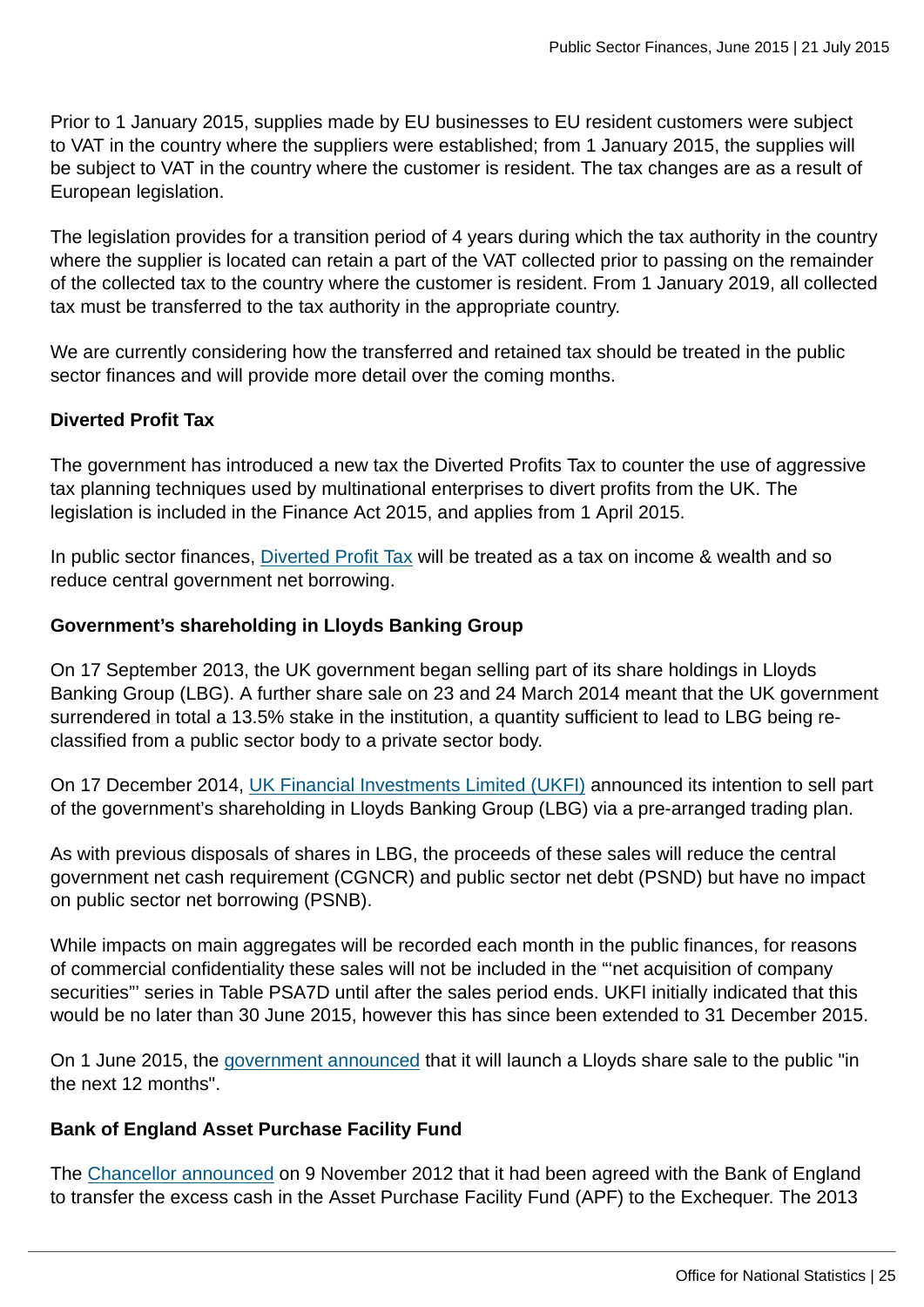PSF Review consultation concluded that transactions between the APF and central government net out and have no impact on PSNB ex while the net liabilities of the APF increase PSND ex, which is reflected in this bulletin.

In June 2015, there was no transfer from the Bank of England Asset Purchase Facility Fund (APF) to HMT. The next expected transfer will be in July 2015.

The Bank of England entrepreneurial income for the financial year ending 2015 (April 2014 to March 2015) was calculated as £12.5 billion. This is the total amount of dividend transfers that can impact on central government net borrowing in the financial year ending 2016 (April 2015 to March 2016).

In the financial year ending 2013 (April 2012 to March 2013), there were £11.3 billion of transfers from the Asset Purchase Facility to HM Treasury.

In the financial year ending 2014 (April 2013 to March 2014), there were £31.1 billion of transfers from the Asset Purchase Facility to HM Treasury.

In the financial year ending 2015 (April 2014 to March 2015), there were £10.7 billion of transfers from the Asset Purchase Facility to HM Treasury.

All cash transferred from the Asset Purchase Facility to HM Treasury is fully reflected in central government net cash requirement and net debt. For more detail of transactions relating to the Asset Purchase Facility, see Table PSA9.

For further information see: [Recent Classification Decisions and Economic Events Affecting Public](http://www.ons.gov.uk:80/ons/guide-method/method-quality/specific/economy/public-sector-finances/recent-classification-decisions-and-economic-events-affecting-public-sector-finances-statistics.pdf) [Sector Finances Statistics. \(23 Kb Pdf\)](http://www.ons.gov.uk:80/ons/guide-method/method-quality/specific/economy/public-sector-finances/recent-classification-decisions-and-economic-events-affecting-public-sector-finances-statistics.pdf)

#### **EU contributions**

Every year the European Commission (EC) reports retrospective adjustments to the EC budget contributions by EU member states based on the latest Value Added Tax (VAT) and gross national income (GNI) data.

In December 2014, the public sector finances recorded £2.9 billion of current expenditure in that month that related to increases in the UK contribution due to revised GNI data over a long historical period (as far back as 2002 for most member states). The gross liability of £2.9 billion for the UK arose in [December 2014](http://ec.europa.eu/budget/library/biblio/documents/2014/AL/COM_2014_730_en.pdf) and so has been recorded, then even though the cash will not be paid by the UK government until 2015.

Previous month's bulletins have noted the existence of 2 transactions which would offset this £2.9 billion:

- a repayment (estimated by OBR as £1.2 billion) as the Commission returns all the member states' additional contributions related to the data revisions
- an increase in the UK rebate (estimated by the OBR as £0.8 billion) as a result of the UK's additional payment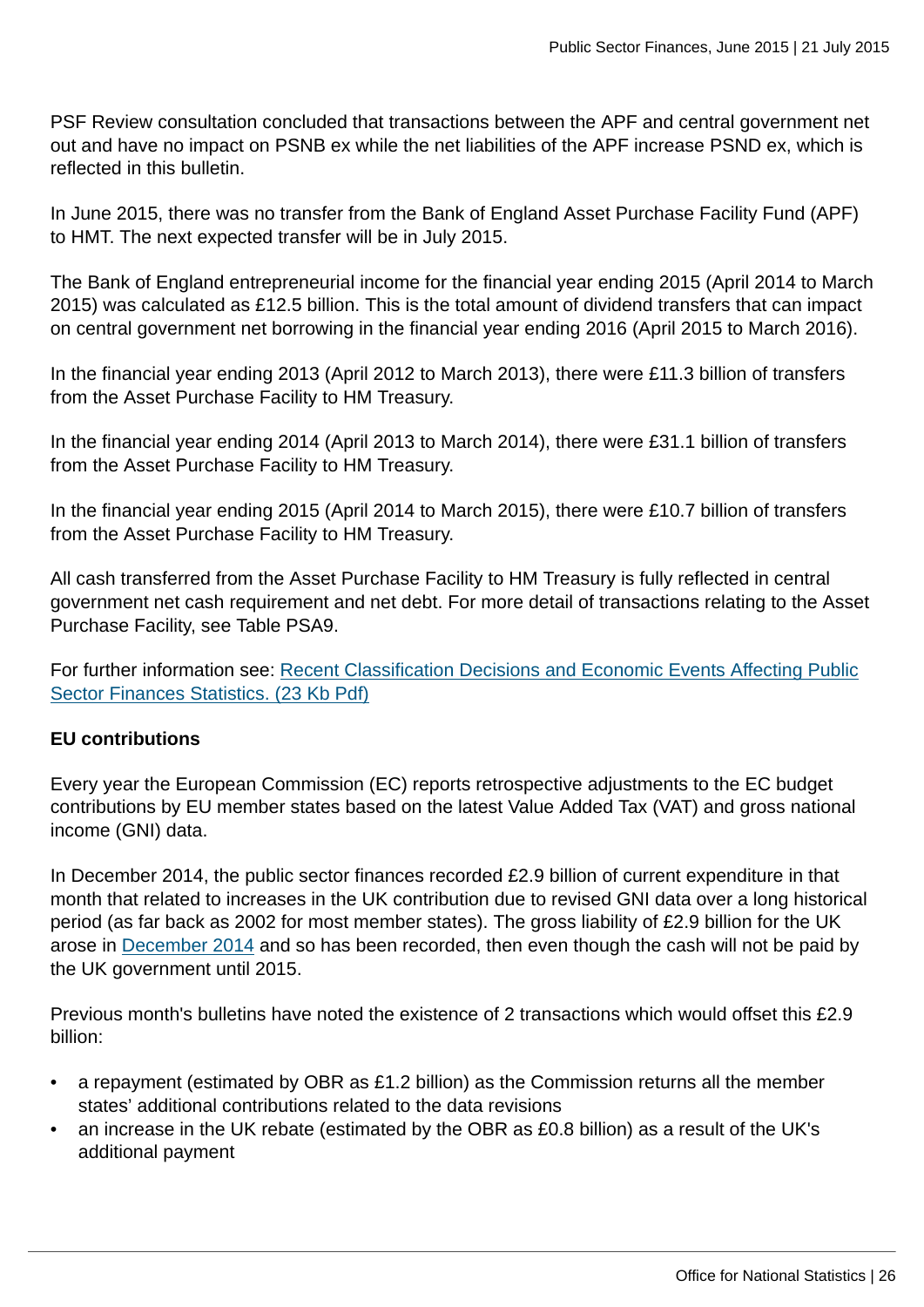The rebate is a regular transfer made by the EC to the UK. These transactions are reflected in the public sector finances when they occur (and are recorded as part of "Current transfers received from abroad" in Table PSA6E).

The [latest guidance received from Eurostat](http://ec.europa.eu/eurostat/documents/1015035/2041357/Statistical-recording-EU-budgetary-contributions.pdf/a948e3e7-36bb-4ef8-bc56-dbf6763f78a4) makes it clear that the £1.2 billion repayment should be recorded in 2014 in the same way that the £2.9 billion payment has been. This has resulted in the December 2014 current expenditure for that month being revised down by £1.2 billion to reflect the repayment from the EC to the UK, which is accrued to December 2014 although the cash transactions take place in 2015. This is consistent with the approach taken by the OBR.

Of the £1.2 billion repayment, £0.5 billion was received in February 2015, so the accrued impact on borrowing in February 2015 is £0.5 billion higher than the cash impact on the net cash requirement to account for the fact that the £1.2 billion repayment has already been recorded within the net borrowing of December 2014.

More details of these EU budget contributions can be found on the [EU Commission website.](http://ec.europa.eu/budget/news/article_en.cfm?id=201412041616)

#### **Transport for London**

In September's bulletin the Public Sector Finances will be implementing the reclassification of some of the subsidiaries of Transport for London. This reclassification is being implemented in parallel to National Accounts which will reflect the same changes in Blue Book 2015 in October 2015.

In accordance with new rules in ESA 2010 regarding the recording of holding companies, head offices, and special purpose entities some of the subsidiaries of Transport for London previously recorded as Public Non-Financial Corporations have been reclassified as Local Government bodies.

As the output of market and non-market bodies is measured differently in National Accounts there will be some impact on the public sector current budget deficit and net borrowing.

Typically the reclassification of units between sub-sectors of the public sector would have no other impact on public sector fiscal measures, such as net borrowing and net debt. However, the work to implement this classification decision has identified some areas to make improvements in data coverage and data quality and as a result there will be an impact on all public sector fiscal measures. More information on the magnitude and direction of these changes will be provided in the August bulletin.

#### **Depreciation of the road network**

The public sector finances must include estimates for the depreciation (or more strictly the consumption of fixed capital) of all public assets including the road network. The depreciation estimates are calculated using a modelled approach which applies an average life length to each asset category. The life length used for roads has been 75 years, but to harmonise with other European member states, the UK will be reducing this life length to 55 years. The result is to increase the estimated annual depreciation relating to the road network.

This methodological change is being made for the 2015 annual national accounts publication (Blue Book 2015) in September 2015 and will be made in the public sector finances at the same time. The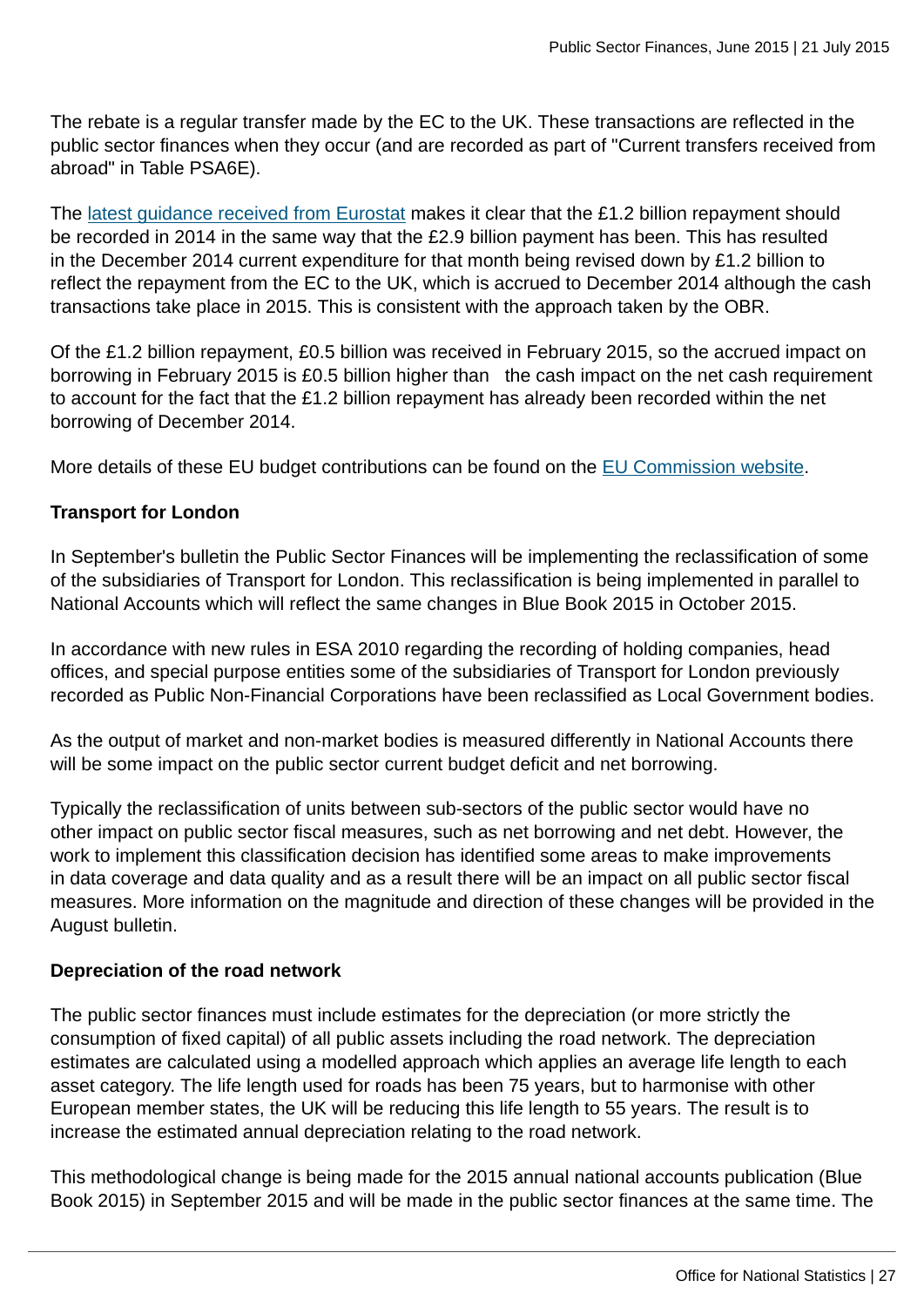estimated impact is to increase government depreciation in all years. The approximate impact on the financial year ending 2014 (April 2013 to March 2014) will be £1.1 billion, split roughly evenly between local and central government. This will have no impact on public sector net borrowing but will increase the current budget deficit by around £1.1 billion and decrease the net investment by the same amount.

#### **Northern Rock Asset Management (NRAM) court case**

In December 2014, the High Court ruled that NRAM plc was in breach of its obligations in relation to some customers with unsecured loans. NRAM estimates the potential cost of remediation at £261 million and has stated that it will [appeal this decision.](http://www.n-ram.co.uk/loans/loans-over-25000) We will consider how and when to record any remediation payments in due course.

#### **How provisional outturn progress to final outturn**

In publishing monthly estimates, it is necessary that a range of different types of data sources are used. This section provides a summary of the different sources used and the implications that has for data revisions.

#### **Latest month**

Central government: departmental expenditure data are provisional outturns for the most recent month and in some cases data are based on budget estimates (forecasts). Adjustments are made to these forecasts for some departments to account for likely under or over spending. For central government income, the data are again a mixture of provisional outturn data and forecasts.

Local government: while some income data are available monthly, the majority of expenditure and income data are based on previously forecasted levels from the most recent quarter. There is an adjustment based on data from previous periods to account for likely under or over spending.

All data for public corporations for the latest month are based on our forecasts.

#### **Earlier months**

Central government: for the 2 to 3 months before the latest month, a mixture of outturn data and budget estimates (forecasts) are used but it increasingly becomes outturn.

Local government: since the financial year ending 2012 (April 2011 to March 2012), for English Local Authorities, data from the Quarterly Revenue Outturn and Quarterly Capital Payments and Receipts forms collected by the Department of Communities and Local Government (DCLG) have been used to provide provisional outturn figures. These figures are included within the public sector finance statistics around 3 to 4 months after the end of the quarter.

For Local Authorities outside of England and all local authorities before the financial year ending 2012 (April 2011 to March 2012), in year expenditure data were based on the expected level of spending from Local Authority forecasts. This included estimates of likely under or over spending. However, quarterly data was used for capital expenditure in England.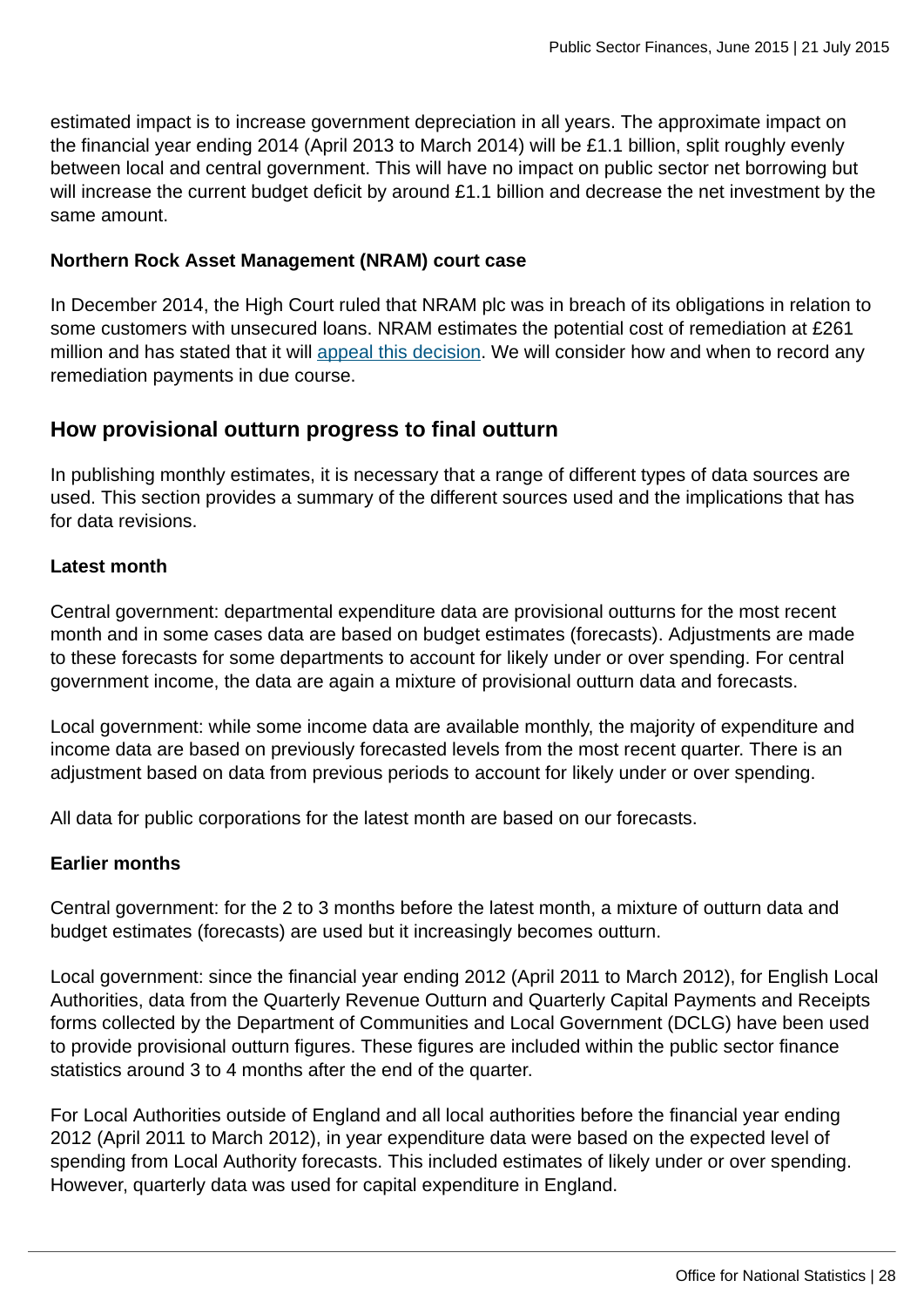Public Corporations: we conduct a quarterly survey of the 8 largest public corporations. These figures are used around 3 to 4 months after the end of the quarter. Data for the remaining public corporations are based on our estimates until the audited accounts are available.

#### **Audited Accounts**

| May to June      | Most central government<br>departments submit to<br>Parliament their audited<br>accounts and Trust Statements<br>for the previous financial year | Audited data is generally<br>taken on in the September<br>PSF bulletin; this may lead to<br>revisions |
|------------------|--------------------------------------------------------------------------------------------------------------------------------------------------|-------------------------------------------------------------------------------------------------------|
| February         | Final audited data for all central<br>government bodies, including<br>the devolved administrations<br>are generally available                    | Replacing provisional data with<br>final audited data may lead to<br>revisions                        |
| July to February | Audited data for local<br>authority accounts and public<br>corporations are obtained.                                                            | Replacing provisional data with<br>final audited data may lead to<br>revisions                        |

#### **Download table**

# **XLS** [XLS format](http://www.ons.gov.uk:80/ons/rel/psa/public-sector-finances/june-2015/prt-table-6.xls)

(17.5 Kb)

Even after all audited data for the public sector are available, there may still be revisions to reflect, for example, the implementation of classification decisions and other methodological changes.

#### **Assessing the end year position**

The implication is that the earliest estimates of outturn for the financial year ending 2015 (April 2014 to March 2015) will be subject to revision as revised data are provided to us by data suppliers. Depending upon the timing of the updated data from suppliers, this means that some months the revised estimates can be higher than the initial estimate and some months lower.

#### **Revisions since previous bulletin**

In publishing monthly estimates, it is necessary that a range of different types of data sources are used. A summary of the different sources used and the implications this has for data revisions is provided in the document Sources summary and their timing. More detail of the methodology and sources employed can be found in the Public Sector Finances Methodological Guide.

#### **Borrowing**

Table 4 summarises revisions between the data contained in this bulletin and the previous publication. The causes of revisions impacting on all measures of net borrowing are outlined.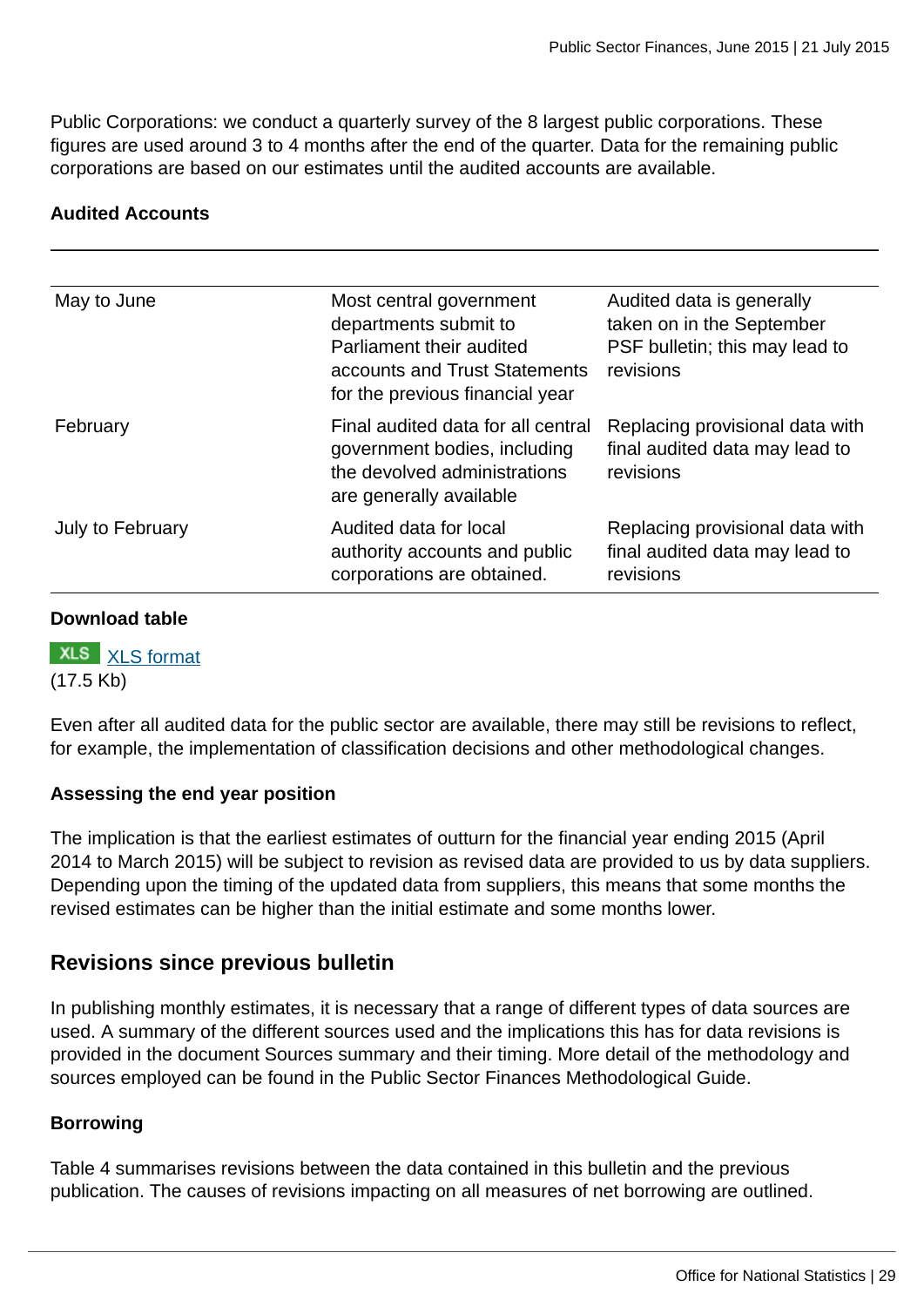This month's bulletin reports revisions to public sector net borrowing (excluding public sector banks) (PSNB ex). These revisions are largely limited to the financial year ending 2015 (April 2014 to March 2015) and to the financial year-to-date (April to May 2015).

#### **Public sector net borrowing (excluding public sector banks)**

Over the financial year ending 2015, (April 2014 to March 2015), PSNB ex was revised down by £1.0 billion, largely as a result of downward revisions to both central government and public corporation net borrowing of £0.5 billion.

Last month's bulletin noted that initial outturn estimates for the early months of the financial year, contain more forecast data than other months as profiles of tax receipts, along with departmental and local government spending are still provisional. This means that the data for these months are typically more prone to revision than other months and can be the subject to sizeable revisions in later months.

PSNB ex in the current financial year-to-date to (April to May 2015) was revised down by £0.6 billion, largely as a result of a downward revision to central government net borrowing of £0.8 billion, being partially offset by a £0.1 billion upward revision to local government borrowing.

#### **Central government borrowing in the financial year ending 2015 (April 2014 to March 2015)**

Over the financial year ending 2015 (April 2014 to March 2015) central government net borrowing (CGNB) has been revised down by £0.5 billion.

Current receipts were revised down by £0.2 billion, largely due to decreases in the estimates of both VAT and national non-domestic rates (business rates) of £0.1 billion.

Current expenditure was revised downward by £0.8 billion, with an increase in the estimate of net social benefits (mainly pension payments). Capital expenditure (net investment) has been revised upward by £0.1 billion, leading to an overall upward revision of £0.7 billion to total expenditure.

This £0.2 billion decrease in current receipts, combined with the £0.7 billion decrease in expenditure, has lead to a £0.5 billion decrease to the estimate of central government net borrowing over the financial year ending 2015 (April 2014 to March 2015).

#### **Central government borrowing in the current financial year-to-date (April to May 2015)**

The estimate of central government net borrowing (CGNB) in the current financial year-to-date has been revised down by £0.8 billion.

Current receipts were revised up by £1.3 billion, largely due to increases in the estimates of national insurance contributions, income tax and VAT of £0.8 billion, £0.4 billion and £0.2 billion respectively.

Current expenditure was revised upward by £0.5 billion, largely due to increases in the estimates of departmental spending on goods & services.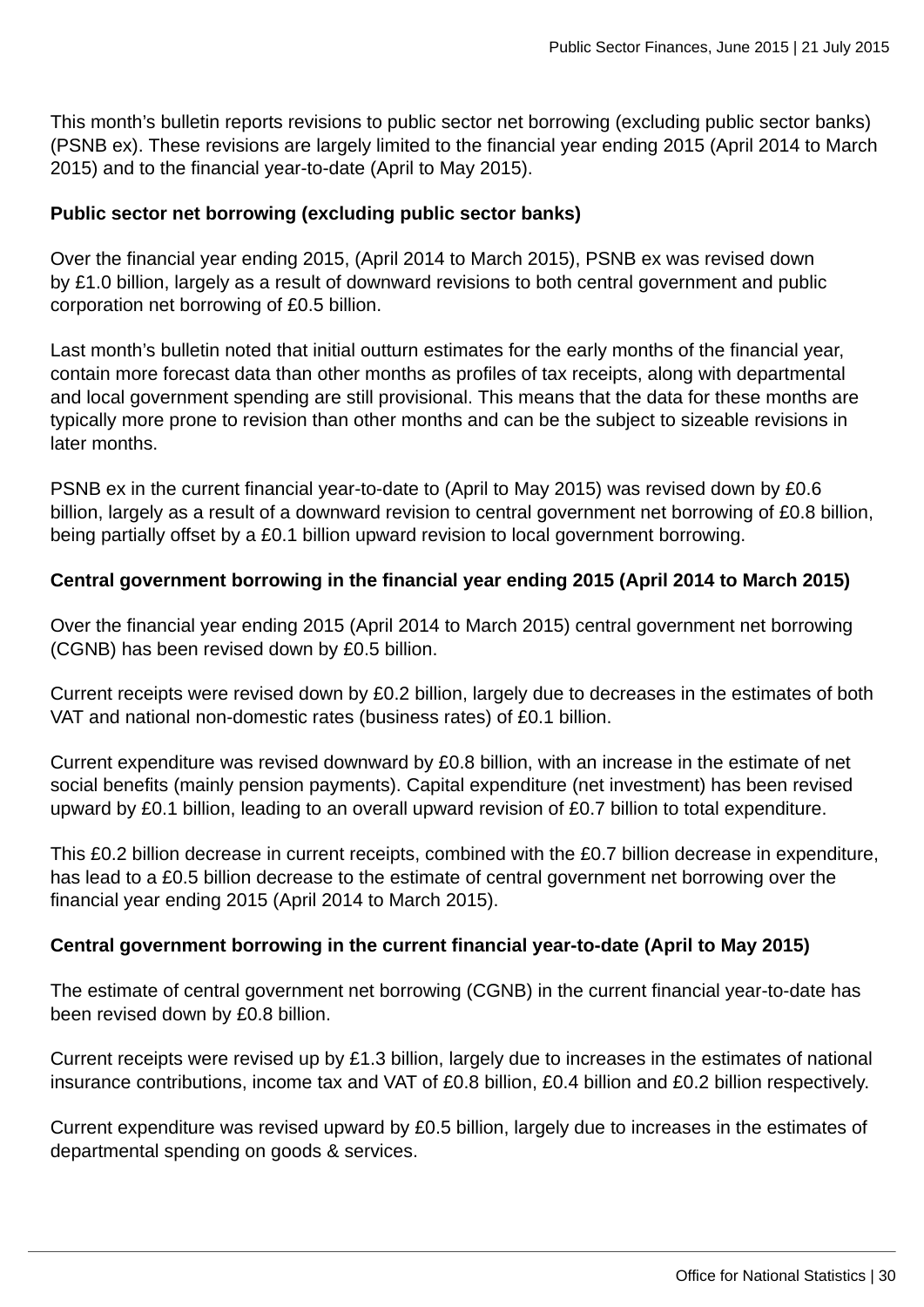This £1.3 billion increase in current receipts combined with the £0.5 billion decrease in current expenditure has lead to a £0.8 billion decrease to the estimate of central government net borrowing in the current financial year-to-date.

#### **Local government borrowing**

Local government net borrowing (LGNB) over the financial year ending 2015 (April 2014 to March 2015) has not been revised since the last publication.

LGNB in the current financial year-to-date (April to May 2015) has been revised upward by £0.1 billion as estimates based on the latest OBR forecasts have replaced previous data.

#### **Public corporations borrowing**

Public corporation net borrowing (PCNB) over the financial year ending 2015 (April 2014 to March 2015) has been revised downward by £0.5 billion due to new data replacing forecasts, largely in the final quarter. These new data decreased the estimates of Gross Fixed Capital Formation.

PCNB in the current financial year-to-date (April to May 2015) has been revised upward by £0.1 billion.

#### **Public sector net cash requirement (excluding public sector banks)**

Public sector net cash requirement (excluding public sector banks) (PSNCR ex) has been revised downward by £5.8 billion over the financial year ending 2015 (April 2014 to March 2015).

In the current financial year-to-date (April and May 2015), PSNCR ex has been revised downward by £3.5 billion, with the bulk of the change (£3.1 billion) affecting April's estimate.

In both cases, these changes were a result of data from the Network Rail Annual Report (financial year ending March 2015 ) replacing estimates in the dataset and informing revisions to the financial year ending March 2016 forecasts.

The reduction to the estimate of net cash requirement in April 2015 was also affected by a £2.8 billion reduction in local government net cash requirement, largely reflecting latest data for Transport for London.

The Government finance remit is based on the central government cash requirement excluding the impact of Northern Rock Asset Management, Bradford & Bingley and Network Rail. This measure (See Table PSA7C) has been unaffected by the cash revisions outlined above and so should not result in changes to the Debt Management Office's financing operations.

#### **Public sector net debt (excluding public sector banks)**

Public sector net debt (excluding public sector banks) (PSND ex) at the end of May 2015 has been revised downward by £3.8 billion.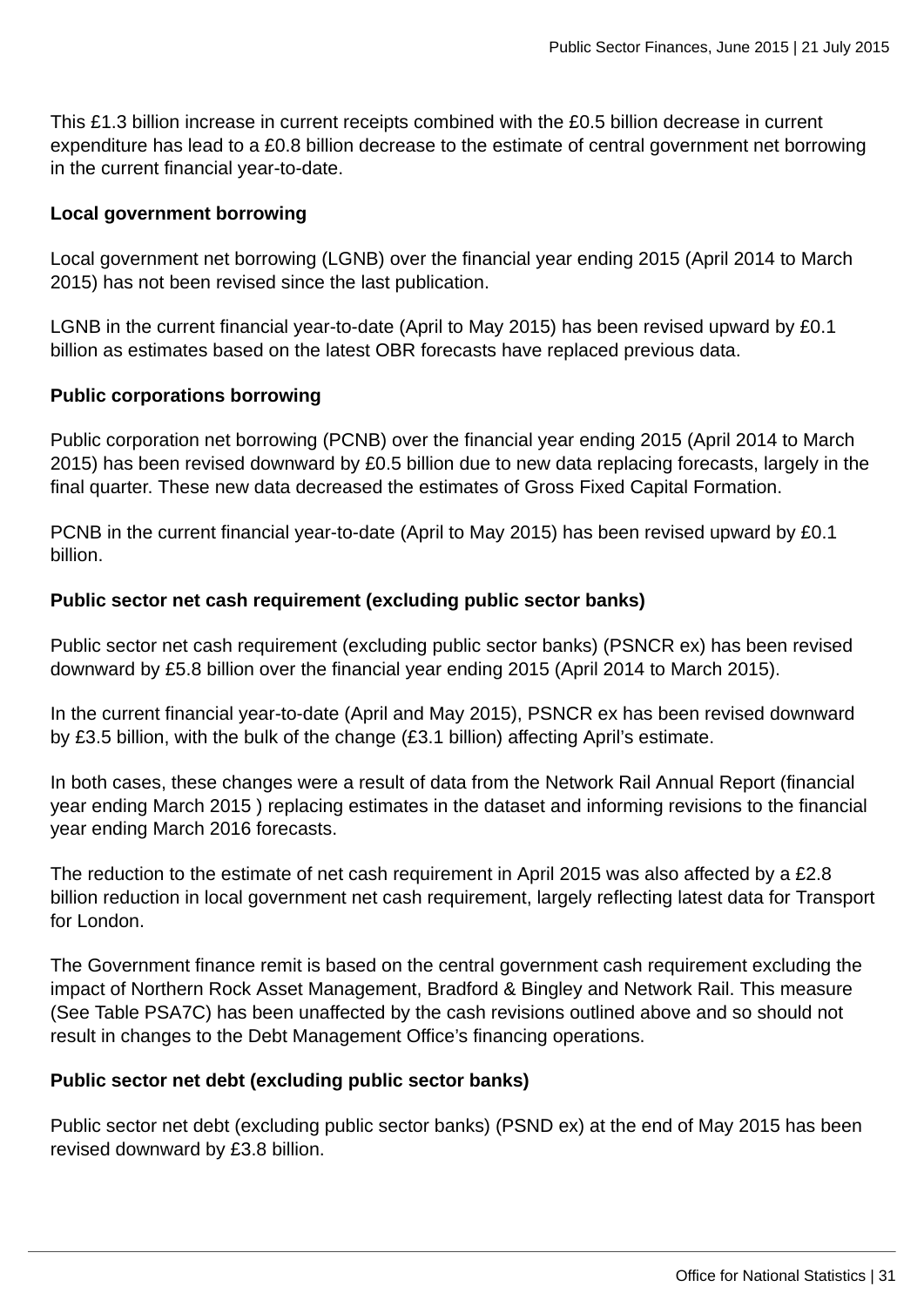As with the public sector net cash requirement (excluding public sector banks), debt has been affected by the revised local government data which reflects the latest data for Transport for London. These revisions account for £3.9 billion of the downward revision to debt at the end of May 2015.

Debt has also been affected by the data from the Network Rail Annual Report (financial year ending March 2015 ) replacing estimates in the dataset and informing revisions to the financial year ending March 2016 forecasts. At the end of May 2015 the impact of these revised data are an upward revision of £0.1 billion. Revisions to debt in the financial year ending 2015 are larger with debt at the end of June 2014 revised up by £0.6 billion as a result of the new Network Rail data.

#### **Revisions between this bulletin and the previous bulletin**

Previous bulletin refers to the PSF bulletin published on 19 June 2015.

#### **Table 4: Revisions between this bulletin and the previous bulletin**

United Kingdom, previous bulletin refers to the PSF bulletin published on 19 June 2015

£ billion1 (not seasonally adjusted)

|                       | <b>Net Borrowing</b> |     |                           |                  |                       | <b>Net Debt</b>                |                                         |                                 |
|-----------------------|----------------------|-----|---------------------------|------------------|-----------------------|--------------------------------|-----------------------------------------|---------------------------------|
| <b>Period</b>         | CG <sup>2</sup>      |     | $LG^3$ NFPCs <sup>4</sup> | BoE <sup>5</sup> | <b>PSNB</b><br>$ex^6$ | <b>PSND</b><br>ex <sup>7</sup> | <b>PSND</b><br>% of<br>GDP <sup>8</sup> | <b>PSNCR</b><br>ex <sup>9</sup> |
| 2010/11               | 0.0                  | 0.0 | 0.0                       | 0.0              | 0.0                   | 0.0                            | 0.0                                     | 0.0                             |
| 2011/12               | 0.0                  | 0.0 | 0.0                       | 0.0              | 0.0                   | 0.0                            | 0.0                                     | 0.0                             |
| 2012/13               | 0.0                  | 0.0 | 0.0                       | 0.0              | 0.0                   | 0.0                            | 0.0                                     | 0.0                             |
| 2013/14               | 0.0                  | 0.0 | 0.0                       | 0.0              | 0.0                   | 0.3                            | 0.0                                     | 0.0                             |
| $2014/15^{10}$        | $-0.5$               | 0.0 | $-0.5$                    | 0.0              | $-1.0$                | 0.1                            | 0.2                                     | $-5.8$                          |
| 2015/16<br>$ytd^{11}$ | $-0.8$               | 0.1 | 0.1                       | 0.0              | $-0.6$                | $-3.8$                         | 0.0                                     | $-3.5$                          |
| 2015<br>April         | 0.3                  | 0.1 | 0.0                       | 0.0              | 0.4                   | $-3.8$                         | 0.0                                     | $-3.1$                          |
| 2015<br>May           | $-1.1$               | 0.1 | 0.0                       | 0.0              | $-1.0$                | $-3.8$                         | 0.0                                     | $-0.5$                          |

**Table source:** Office for National Statistics

#### **Table notes:**

- 1. Unless otherwise stated
- 2. Central Government
- 3. Local Government
- 4. Non-Financial public corporations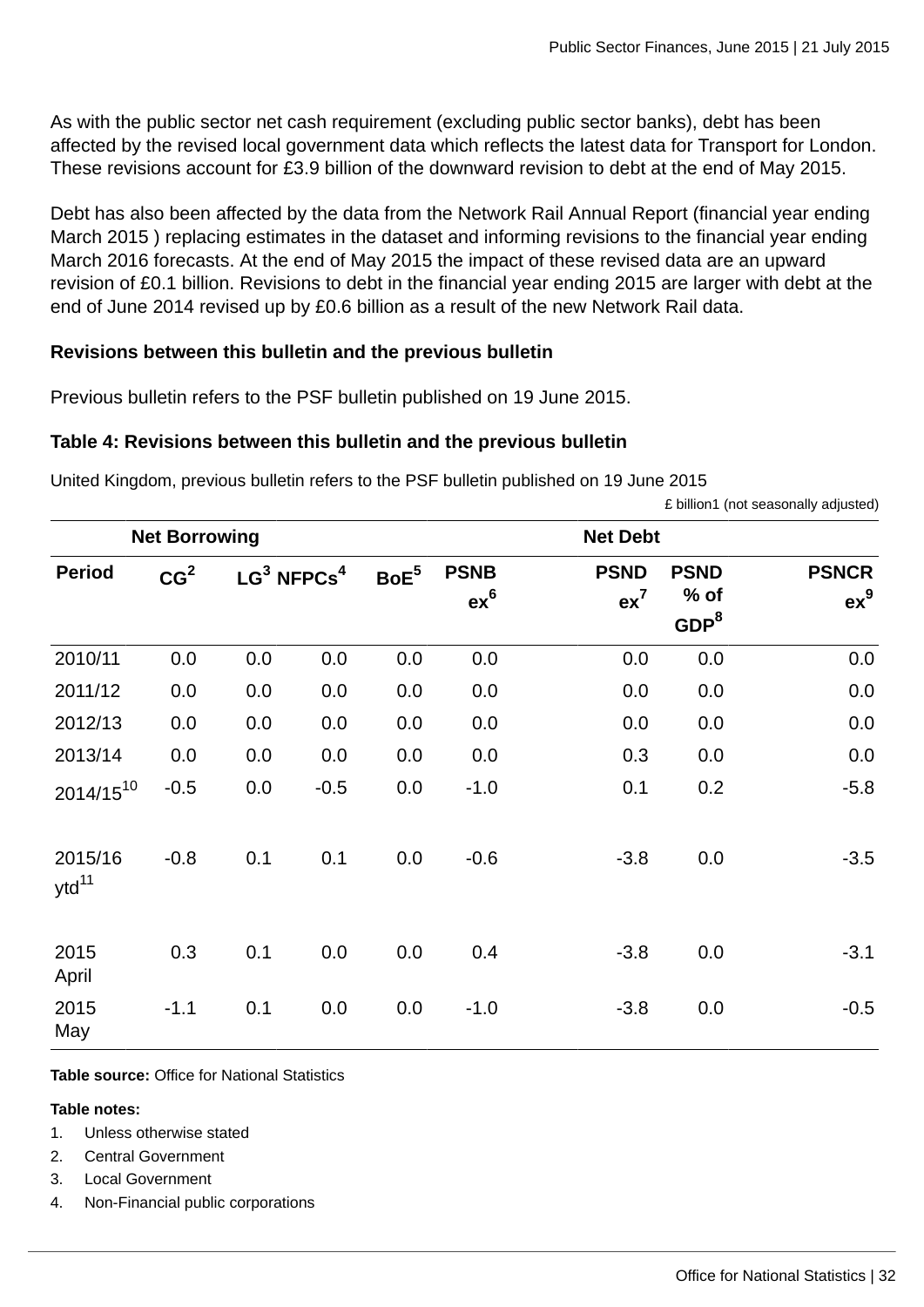- 5. Bank of England
- 6. Public sector net borrowing excluding public sector banks
- 7. Public sector net debt excluding public sector banks
- 8. GDP = Gross Domestic Product
- 9. Public sector cash requirement excluding public sector banks
- 10. 2014/15 represents financial year ending 2015 (April 2014 to March 2015)
- 11. ytd = Year-to-date

#### **Download table**

**XLS** [XLS format](http://www.ons.gov.uk:80/ons/rel/psa/public-sector-finances/june-2015/prt-table-4.xls)

(34 Kb)

To provide users with an insight into the drivers of the historical revisions between publications, this bulletin presents 3 revisions tables;

- table PSA1R complements PSA1 and provides a revisions summary (between the current and previous publication) to headline statistics in this release
- table PSA2R complements PSA2 and provides the revisions (between the current and previous publication) to net borrowing by sector and
- table PSA6R complements PSA6B and provides the revisions (between the current and previous publication) to the components of central government net borrowing

Tables PSA1R and PSA6R are published in excel format only in appendix A to this release.

In addition, appendix C to this bulletin presents a statistical analysis on several main components of the central government account (current receipts, current expenditure, net borrowing and net cash requirement) to determine whether their average revisions are statistically significant.

#### **New for the bulletin**

#### **Public sector finance articles**

We are currently in the process of updating public sector sector finance guidance and methodology articles published on the ONS website. This month we have updated articles covering:

- [Public Sector Finances classification: Uses and Users of Government Finance Statistics \(81 Kb](http://www.ons.gov.uk:80/ons/guide-method/method-quality/specific/economy/public-sector-finances/users-of-government-finance-statistics.pdf) [Pdf\)](http://www.ons.gov.uk:80/ons/guide-method/method-quality/specific/economy/public-sector-finances/users-of-government-finance-statistics.pdf)
- [Background for users of Public Sector Finance Statistics \(78.1 Kb Pdf\)](http://www.ons.gov.uk:80/ons/guide-method/method-quality/specific/economy/public-sector-finances/background-for-users-of-public-sector-finance-statistics.pdf)
- [Production of the Public Sector Finances Statistical bulletin: responsibilities and accountabilities](http://www.ons.gov.uk:80/ons)

#### **The reconciliation of net cash requirement to debt**

The issues and subsequent revisions to CGNCR reported in October were identified through work undertaken to reconcile the 3 different fiscal measures (that is net cash requirement, net borrowing and net debt) and to reconcile the central government net cash requirement with cash reported in audited resource accounts.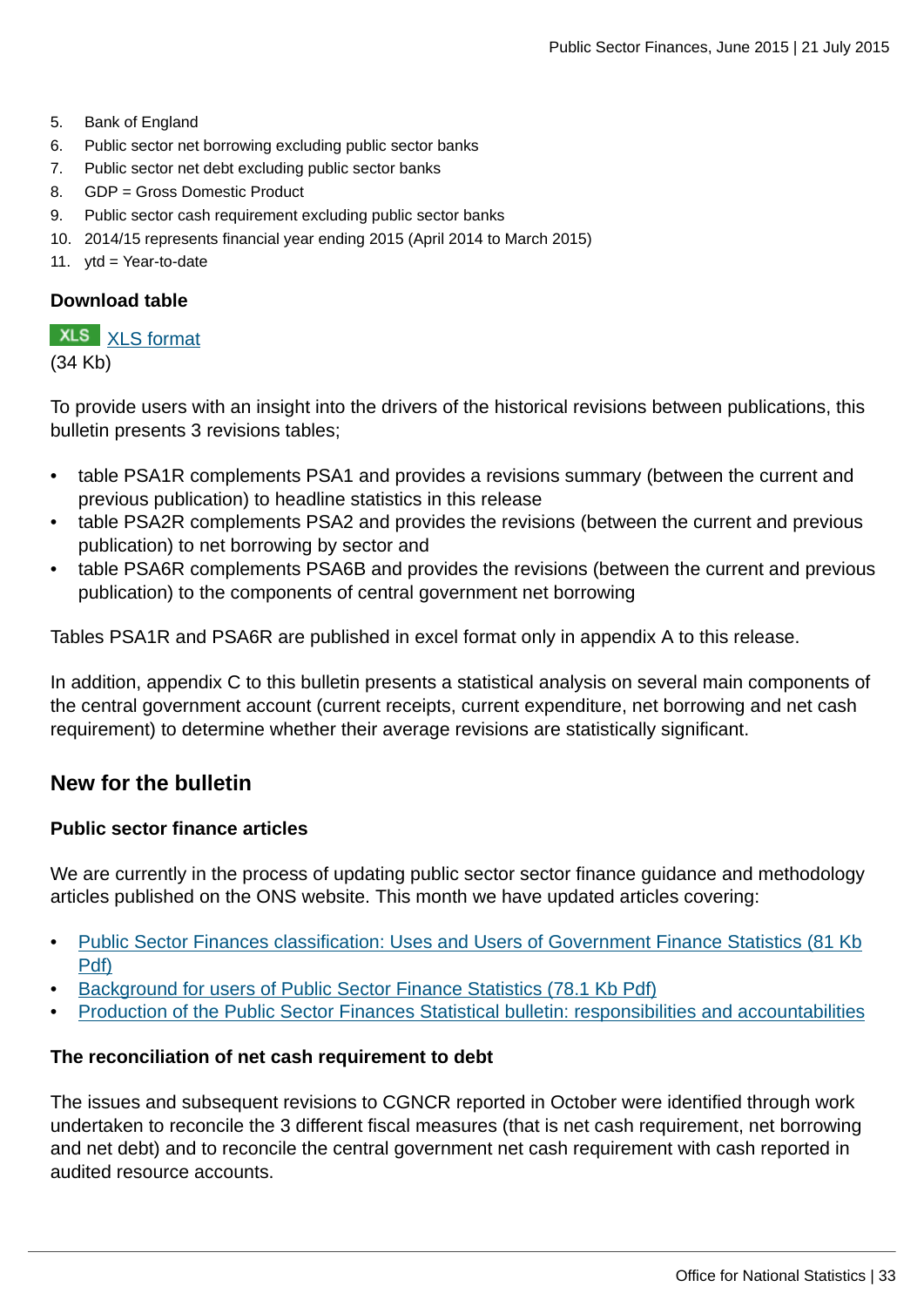We are currently building these reconciliation processes into the monthly production systems. The first of these new reconciliations, Table REC3, attempts to reconcile central government net cash requirement and net debt.

Table REC3 is not currently designated a National Statistic and should be considered as a work-inprogress, with plans to introduced further refinements in the coming months.

#### **ESA 2010 Impact tables**

The 2013 PSF Review recommended that, following implementation of the new ex measures, the main fiscal measures on the previous ex measures basis should continue to be published up until the end of the financial year ending 2015 (April 2014 to March 2015) so as to help users manage the transition period.

Table 5 provides estimates of what the current budget, net investment, net borrowing and net debt fiscal aggregates would have been if the ESA 2010 and 2013 PSF Review methodological changes had not been implemented.

Data changes and non-ESA 2010 and non-2013 PSF Review methodology changes are included within the estimates in Table 5.

As previously announced, this sees the final update to Table 5 after which it will be discontinued.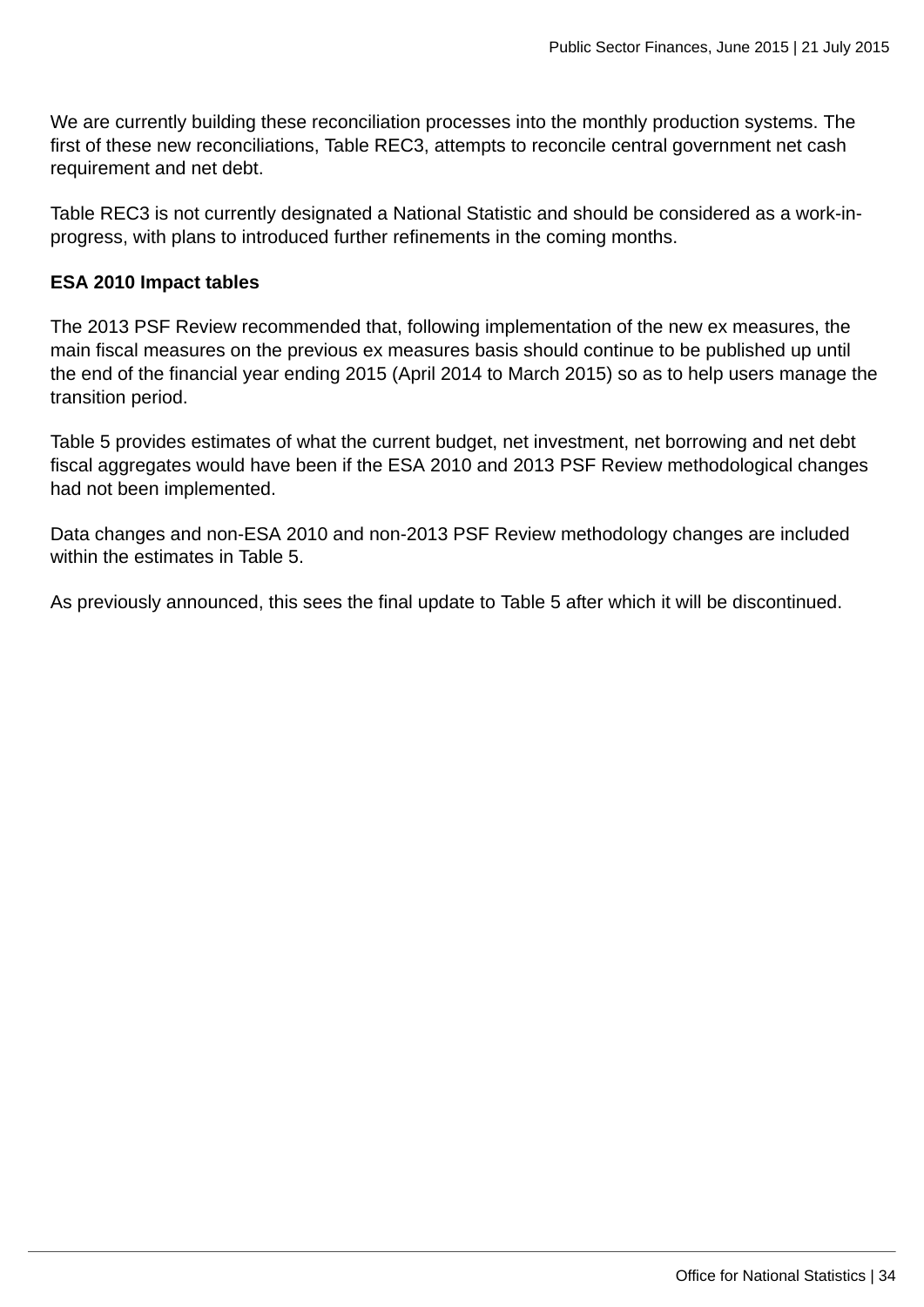# **Table 5: Estimated key aggregates on an ESA95 basis and without PSF Review changes**

United Kingdom

|             |                         |        |                                           |                                                                                                              |                 |                                                                  |        |                     | £ billion       |
|-------------|-------------------------|--------|-------------------------------------------|--------------------------------------------------------------------------------------------------------------|-----------------|------------------------------------------------------------------|--------|---------------------|-----------------|
|             | financial interventions |        | <b>Excluding the effects of temporary</b> |                                                                                                              |                 | Including the effects<br>of temporary financial<br>interventions |        |                     |                 |
|             | PSCBD <sup>1</sup>      |        |                                           | PSNI <sup>2</sup> PSNB <sup>3</sup> PSNB <sup>3</sup> PSND <sup>4</sup><br>$ex$ RM $5$<br>& APF <sup>6</sup> |                 | PSCBD <sup>1</sup>                                               |        | $PSNI2 PSNB3 PSND4$ |                 |
| 2007/08     | 10.6                    | 28.4   | 38.9                                      | 38.9                                                                                                         | 538.6           | 10.4                                                             | 28.4   | 38.8                | 633.0           |
| 2008/09     | 53.6                    | 45.1   | 98.7                                      | 98.7                                                                                                         | 633.5           | 39.9                                                             | 36.1   | 76.0                | 2,111.2         |
| 2009/10     | 111.2                   | 46.2   | 157.4                                     | 157.4                                                                                                        | 830.2           | 87.6                                                             | 41.3   |                     | 128.9 2,222.0   |
| 2010/11     | 102.9                   | 36.8   | 139.7                                     | 139.7                                                                                                        | 1,005.8         | 76.6                                                             | 36.5   |                     | 113.2 2,236.9   |
| 2011/12     | 91.1                    | 28.1   | 119.2                                     |                                                                                                              | 119.2 1,106.7   | 63.1                                                             | 28.6   |                     | 91.7 2,157.8    |
| 2012/13     | 87.5                    | $-6.4$ | 81.1                                      | 115.6                                                                                                        | 1,185.8         | 72.0                                                             | $-6.3$ |                     | 65.7 2,181.9    |
| 2013/14     | 72.3                    | 22.0   | 94.3                                      |                                                                                                              | 106.5 1,273.5   | 63.1                                                             | 22.0   |                     | 85.1 1,942.7    |
| $2014/15^7$ | 61.3                    | 24.9   | 86.2                                      |                                                                                                              | 96.9 1,359.7    | 50.8                                                             | 24.7   |                     | 75.5 1,766.6    |
| 2014<br>Apr | 5.2                     | 0.3    | 5.5                                       |                                                                                                              | 9.6 1,271.0     | 7.6                                                              | 0.3    |                     | 7.9 1,857.2     |
| <b>May</b>  | 12.1                    | 1.1    | 13.2                                      |                                                                                                              | 13.2 1,283.4    | 10.4                                                             | 1.1    |                     | 11.5 1,782.7    |
| Jun         | 9.8                     | 1.4    | 11.2                                      |                                                                                                              | 11.2 1,304.1    | 8.2                                                              | 1.4    | 9.5                 | 1,713.6         |
| Jul         | $-1.1$                  | 1.5    | 0.4                                       |                                                                                                              | 0.9 1,299.1     | $-2.4$                                                           | 1.5    |                     | $-0.9$ 1,708.8  |
| Aug         | 10.0                    | 1.3    | 11.2                                      |                                                                                                              | 11.2 1,303.2    | 8.2                                                              | 1.2    |                     | 9.4 1,712.9     |
| <b>Sep</b>  | 9.6                     | 1.8    | 11.4                                      |                                                                                                              | 11.4 1,324.4    | 7.9                                                              | 1.8    |                     | 9.6 1,730.1     |
| Oct         | 1.7                     | 1.8    | 3.5                                       |                                                                                                              | 7.6 1,320.8     | 4.0                                                              | 1.7    |                     | 5.7 1,732.5     |
| <b>Nov</b>  | 11.7                    | 1.8    | 13.4                                      |                                                                                                              | 13.4 1,329.1    | 9.9                                                              | 1.8    |                     | 11.6 1,741.0    |
| <b>Dec</b>  | 9.2                     | 3.1    | 12.3                                      |                                                                                                              | 12.3 1,358.2    | 7.4                                                              | 3.1    |                     | 10.5 1,766.2    |
| 2015<br>Jan | $-14.4$                 | 2.3    | $-12.2$                                   |                                                                                                              | $-10.1$ 1,338.9 | $-14.2$                                                          | 2.3    |                     | $-11.9$ 1,749.1 |
| Feb         | 5.1                     | 3.1    | 8.2                                       |                                                                                                              | 8.2 1,340.5     | 3.3                                                              | 3.1    |                     | 6.4 1,750.6     |
| Mar         | 2.1                     | 5.8    | 7.9                                       |                                                                                                              | 7.9 1,359.7     | 0.3                                                              | 5.8    |                     | 6.1 1,766.6     |
| Apr         | 3.2                     | 0.0    | 3.2                                       |                                                                                                              | 7.1 1,354.8     | 5.3                                                              | 0.0    |                     | 5.3 1,765.7     |
| May         | 9.3                     | 0.9    | 10.1                                      |                                                                                                              | 10.1 1,366.2    | 7.5                                                              | 0.9    |                     | 8.3 1,777.3     |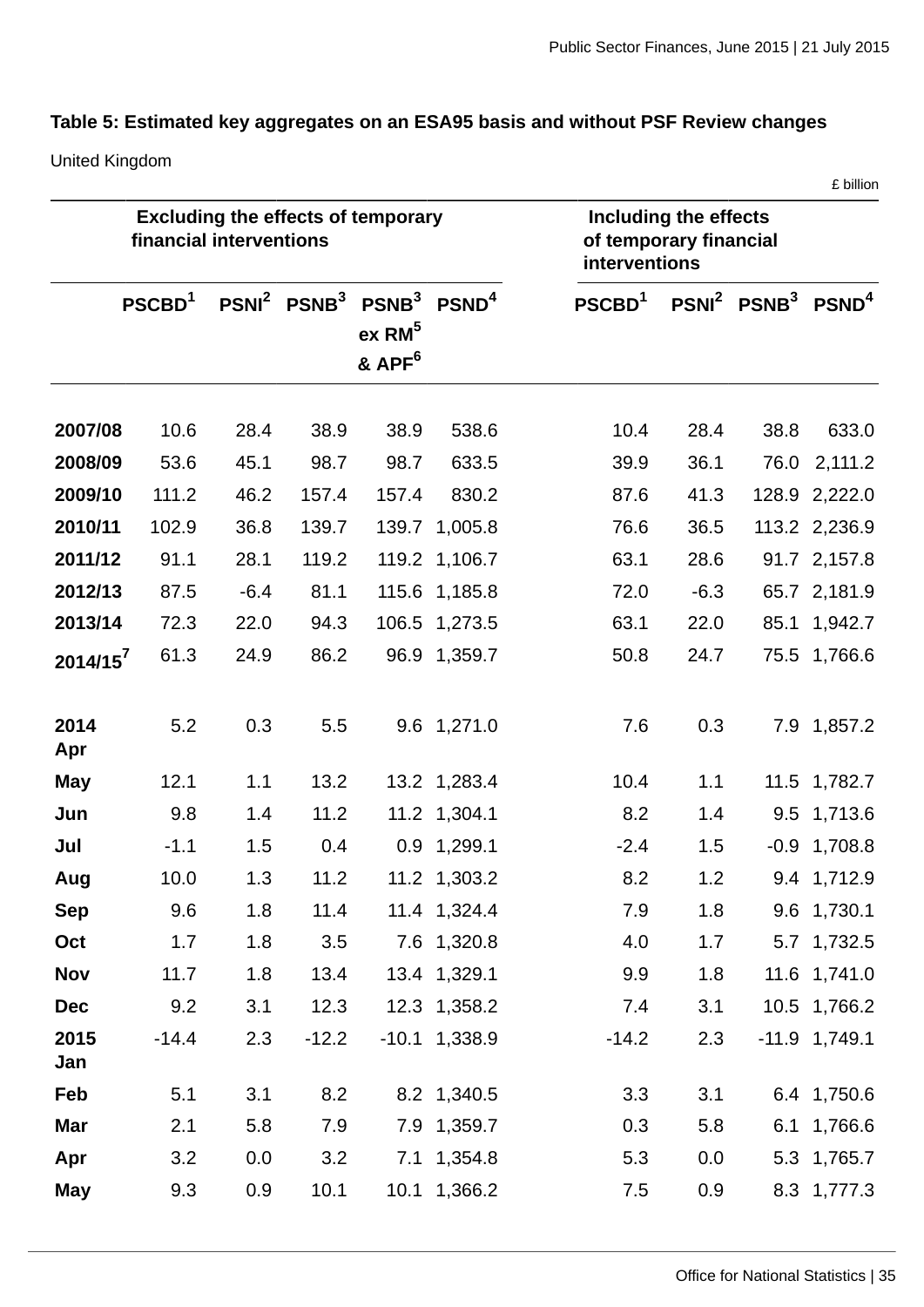| <b>Excluding the effects of temporary</b><br>financial interventions |                                                                                  |     |      |                          |              | Including the effects<br>of temporary financial<br>interventions |             |
|----------------------------------------------------------------------|----------------------------------------------------------------------------------|-----|------|--------------------------|--------------|------------------------------------------------------------------|-------------|
|                                                                      | $PSCBD1$ PSNI <sup>2</sup> PSNB <sup>3</sup> PSNB <sup>3</sup> PSND <sup>4</sup> |     |      | $ex$ RM $5$<br>& $APF^6$ |              | $PSCBD1$ PSNI <sup>2</sup> PSNB <sup>3</sup> PSND <sup>4</sup>   |             |
| Jun                                                                  | 9.0                                                                              | 1.1 | 10.1 |                          | 10.1 1,385.9 | 7.2<br>11                                                        | 8.3 1,794.3 |

#### **Table notes:**

- 1. Public Sector Current Budget Deficit
- 2. Public Sector Net Investment
- 3. Public Sector Net Borrowing
- 4. Public Sector Net Debt
- 5. Royal Mail Pension Plan
- 6. Bank of England Asset Purchase Facility
- 7. 2014/15 represents financial year ending 2015 (April 2014 to March 2015)

#### **Download table**

# **XLS** [XLS format](http://www.ons.gov.uk:80/ons/rel/psa/public-sector-finances/june-2015/prt-table-5.xls)

#### (239 Kb)

An extended version of Table 5 with time series, extending back to the financial year 1998, is available as a download.

#### **List of tables in this bulletin**

#### **Public Sector Finances Tables**

- PSA1 Public Sector Summary
- PSA2 Public Sector Net Borrowing: by sector
- PSA3 Public Sector Current Budget Deficit, Net Borrowing and Net Cash Requirement (excluding public sector banks)
- PSA4 Public Sector Net Debt (excluding public sector banks)
- PSA5A Long Run of Fiscal Indicators as a percentage of GDP on a financial year basis
- PSA5B Long Run of Fiscal Indicators as a percentage of GDP on a quarterly basis\*
- PSA6A Net Borrowing: month and year-to-date comparisions
- PSA6B Central Government Account: Overview
- PSA6C Central Government Account: Total Revenue,Total Expenditure and Net Borrowing
- PSA6D Central Government Account: Current Receipts
- PSA6E Central Government Account: Current Expenditure
- PSA6F Central Government Account: Net Investment
- PSA6G Local Government Account: Overview\*
- PSA6H Local Government Account: Total Revenue, Total Expenditure and Net Borrowing\*
- PSA6I Local Government Account: Current Receipts\*
- PSA6J Local Government Account: Current Expenditure\*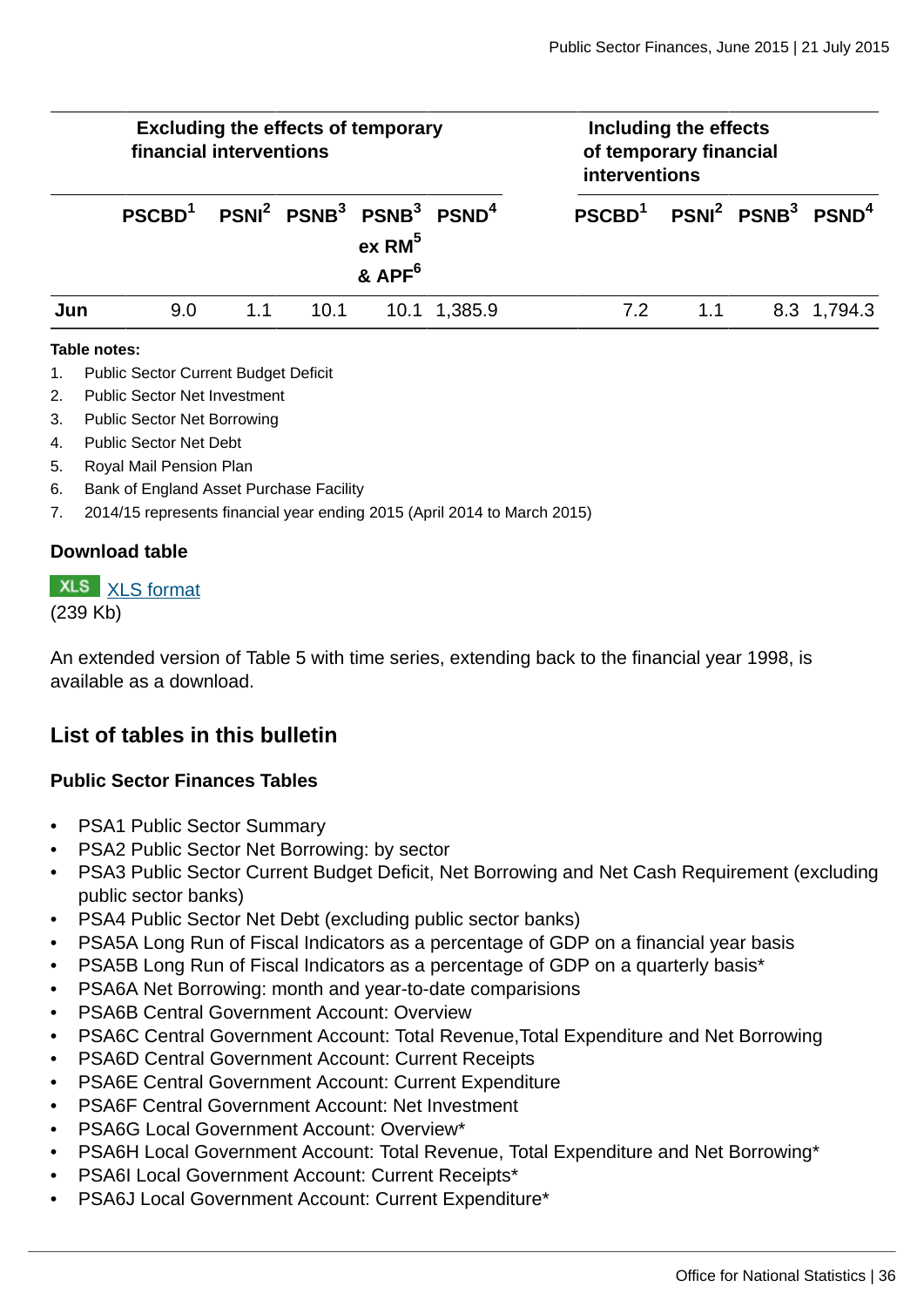- PSA6K Local Government Account: Net Investment\*
- REC1 Reconciliation of Public Sector Net Borrowing and Net Cash Requirement (excluding banking groups)
- REC2 Reconciliation of Central Government Net Borrowing and Net Cash Requirement
- PSA7A Public Sector Net Cash Requirement
- PSA7B Public Sector Net Cash Requirement\*
- PSA7C Central Government Net Cash Requirement
- PSA7D Central Government Net Cash Requirement on own account (receipts and outlays on a cash basis)
- REC3 Reconciliation of Central Government Net Cash Requirement and Debt (Experimental Statistic)
- PSA8A General Government Consolidated Gross Debt nominal values at end of period
- PSA8B Public Sector Consolidated Gross Debt nominal values at end of period
- PSA8C General Government Net Debt nominal values at end of period
- PSA8D Public Sector Net Debt nominal values at end of period
- PSA9 Bank of England Asset Purchase Facility Fund (APF)
- PSA10 Public Sector transactions by sub-sector and economic category
- PSA1R Public Sector Statistics: Revisions since last publication\*
- PSA2R Public Sector Net Borrowing: by sector; Revisions since last publication
- PSA6R Central Government Account: overview; Revisions since last publication\*

\* These tables are published in Excel format only.

#### **Appendices – Data in this release**

- Appendix A Public Sector Finances tables 1 to 10
- Appendix B Large impacts on public sector fiscal measures excluding financial intervention (one off events).
- Appendix C Revisions Analysis on several main components of the central government account (current receipts, current expenditure, net borrowing and net cash requirement).

### **Background notes**

#### 1. **Data quality**

A [summary quality report](http://www.ons.gov.uk:80/ons/guide-method/method-quality/specific/economy/public-sector-statistics/index.html) for the public sector finances is available on the ONS website. This report describes in detail the intended uses of the statistics presented in this publication, their general quality and the methods used to produce them.

2. An [overview note](http://www.ons.gov.uk:80/ons/guide-method/method-quality/specific/economy/public-sector-statistics/index.html) on the data sources used within public sector finances and the quality assurance processes that are undertaken in compiling the statistical release was published on the ONS website on 19 October 2012.

#### 3. **Definitions**

A methodology guide to monthly public sector finance statistics is available on the ONS website. It explains the concepts and measurement of the monthly data, plus those previously published,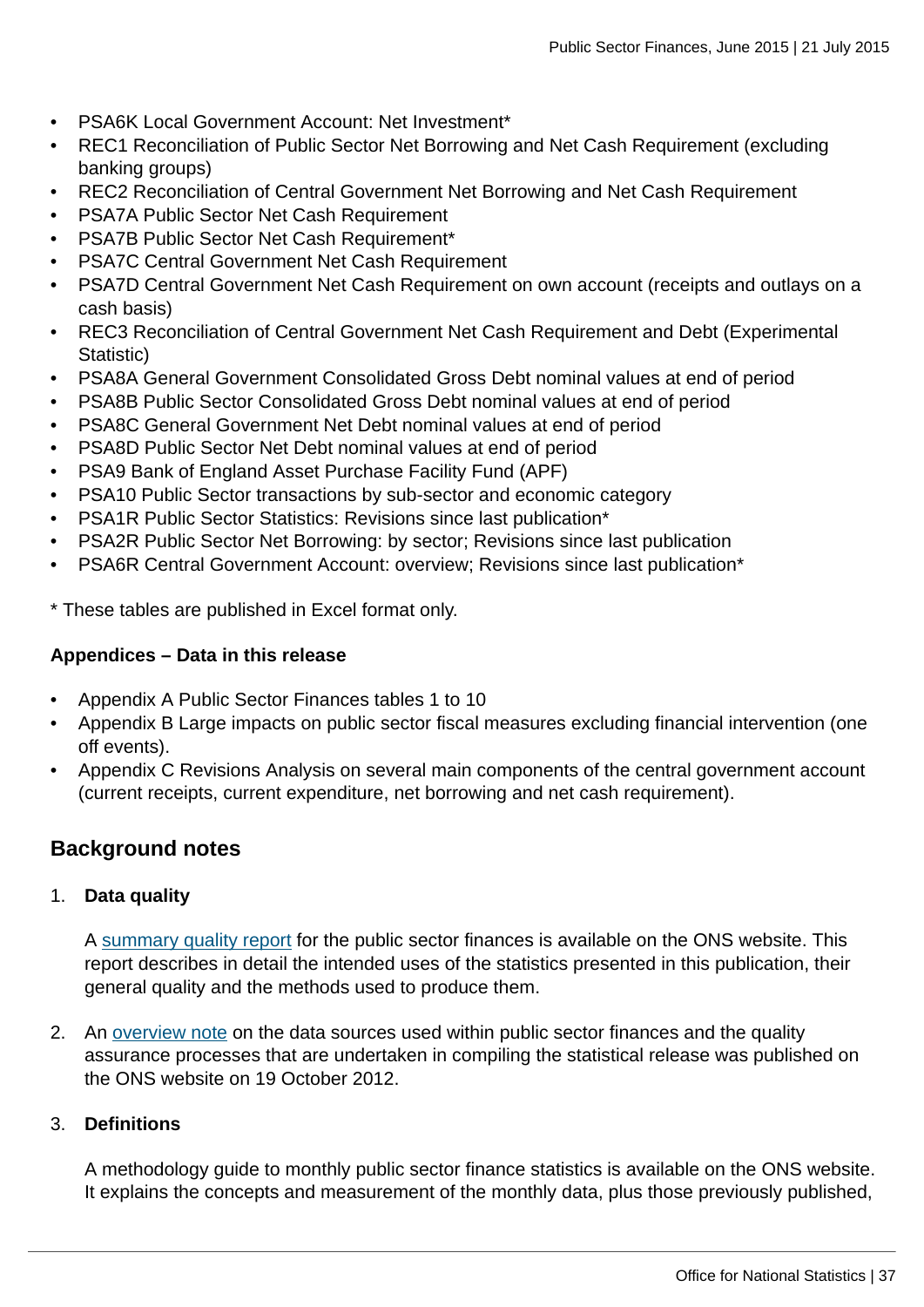and gives some long runs of historical data. The following background notes provide further information regarding the monthly data.

#### 4. **Range of measures published**

In this bulletin we publish the headline measures of borrowing and debt (PSNB ex and PSND ex) in tables as well as the wider measures of borrowing and debt that include public sectors banks.

5. Since 1997, it has been an essential feature of the UK Public Sector Finances' fiscal measures that they are based on National Accounts and European Government Finance Statistics concepts. It is important that these fiscal measures continue to be aligned with these international standards to ensure a high degree of comparability between domestic and international measures and because the Government bases its fiscal policy on these aligned measures.

#### 6. **Coherence**

EU Council Directive 2011/85/EU (part of the enhanced EU economic governance package regulations known as the "6 pack") includes statistical requirements for government finance statistics relating to the monthly publication of statistics and annual publication of specific contingent liabilities and other potential liabilities. Tables PSA6C and PSA6H were introduced in 2014 into the PSF bulletin in order to fully comply with the monthly government finance statistics requirements.

On 22 December 2014, ONS published for the first time the required information on government contingent liabilities and other potential liabilities. These figures will be reported for this first year as experimental statistics while further work is carried out to establish data sources for these statistics.

- 7. The Public Sector Finances (PSF) has a more flexible revisions policy than other National Accounts data. Therefore, PSF data may be inconsistent with the published GDP and Sector and Financial Accounts datasets because a revision may not be incorporated into the main National Accounts dataset until a later date. In Blue Book 2013, a process of alignment took place between National Accounts and Public Sector Finances. This significantly reduced the historic differences between National Accounts and Public Sector Finances. For more details of the alignment work and the existing differences between Public Sector Finances and National Accounts see the ONS article on the subject.
- 8. General government net borrowing and gross consolidated debt reported in this bulletin are calculated following the rules of the European System of Accounts 2010 (ESA 2010) and are the same in definition as the General Government Debt and Deficit monitored under the Maastricht Treaty. This was most recently [reported on 17 July 2015.](http://www.ons.gov.uk:80/ons/rel/psa/maast-supplementary-data-tables/q4-2014/stb---march-2014.html)
- 9. When calculating debt as a percentage of GDP in the bulletin on EU Government Debt and Deficit the general government gross debt at the end of the year is divided by the GDP for the previous 12 months. This methodology is adopted to be consistent with [Eurostat publications](http://ec.europa.eu/eurostat/web/government-finance-statistics/publications/press-releases) which report on Maastricht debt for all member states.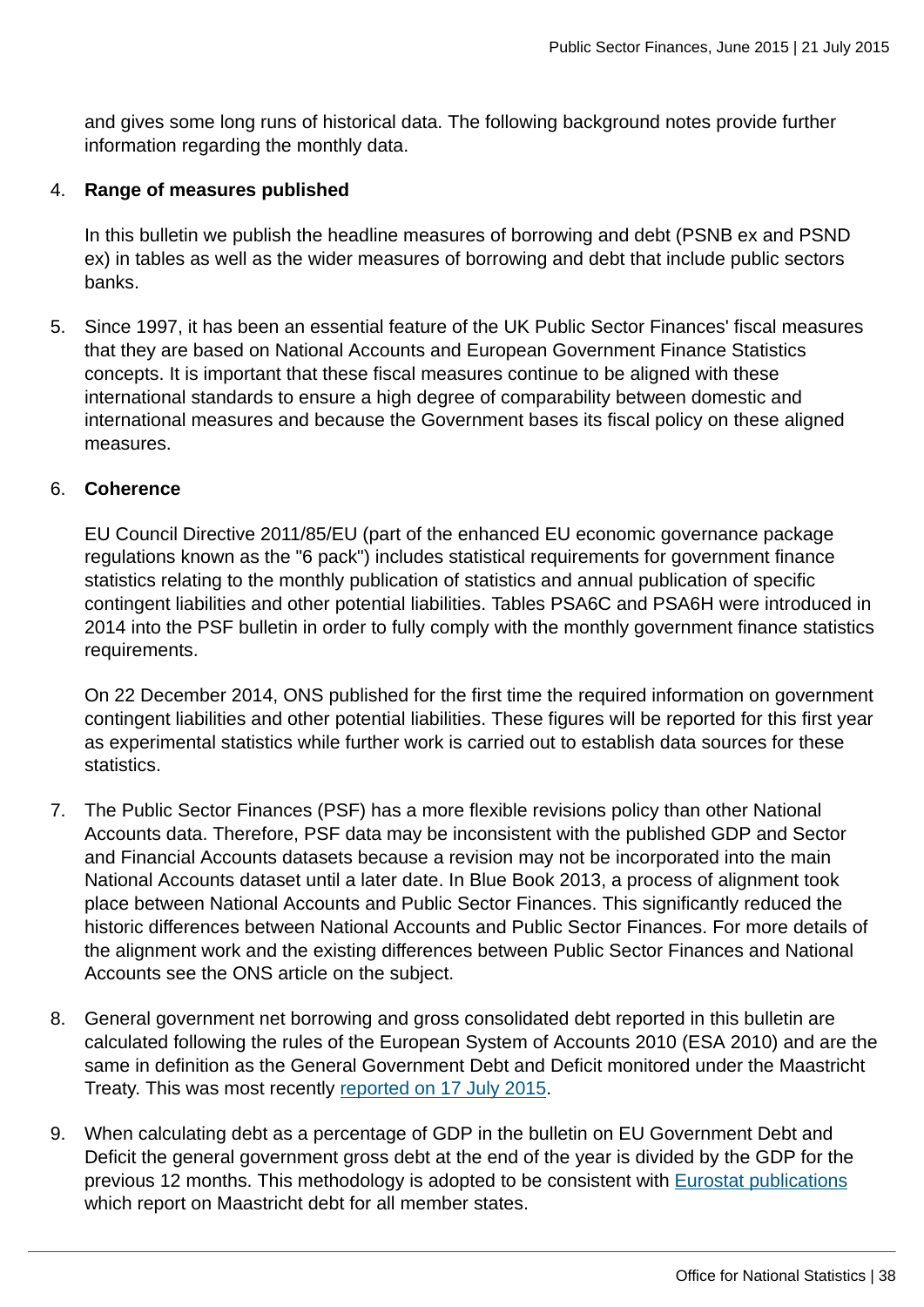- 10. However, when calculating public sector net debt as a percentage of GDP in the UK public sector finances the debt figure is divided by an annual GDP figure which is centred on the month to which the GDP relates. To be consistent the general government gross debt as a percentage of GDP in the Public Sector Finances is calculated using the same centred GDP figure. More information can be found in an [article on the use of GDP in the fiscal ratio statistics \(70.8 Kb](http://www.ons.gov.uk:80/ons/guide-method/method-quality/specific/economy/public-sector-statistics/the-use-of-gross-domestic-product--gdp--in-fiscal-ratio-statistics.pdf) [Pdf\)](http://www.ons.gov.uk:80/ons/guide-method/method-quality/specific/economy/public-sector-statistics/the-use-of-gross-domestic-product--gdp--in-fiscal-ratio-statistics.pdf).
- 11. Tax receipts data published in this bulletin are presented in terms of broad tax categories (e.g. Income Tax, VAT). For more detail on individual taxes users can go to the HM Revenue & Customs website and access a monthly publication which provides cash tax receipts data which are entirely consistent with the data published in Table PSF5A and B of the bulletin.

#### 12. **OSCAR - Online System for Central Accounting and Reporting**

In June 2010, HM Treasury published as part of the Government transparency agenda, raw data from the COINS database (the predecessor to OSCAR) for the financial years ending 2006 to 2010. From September 2012 onwards the data releases have been made from OSCAR - the new accounting system. The latest in-year quarterly data were released on 19 June 2015 and the latest annual data was released on 21 October 2014. The data are accessible from [HM](https://www.gov.uk/government/collections/hmt-oscar-publishing-from-the-database) [Treasury's website.](https://www.gov.uk/government/collections/hmt-oscar-publishing-from-the-database)

#### 13. **Accuracy**

Central government departmental expenditure data are subject to various validation processes and improve over time. They go through four main stages:

- stage 1 Initially, they are estimated using in-year reported data
- stage 2 In the July following the completion of the financial year, departments update their full financial year estimates (but with no in-year profile), for publication in the Treasury's Public Spending National Statistics annual publication; these estimates will be in line with the audited resource accounts for most departments
- stage 3 For the autumn update of the Treasury's Public Spending National Statistics these financial year estimates are updated
- stage 4 In March the following year the winter update of the Treasury's Public Spending National Statistics is published and the financial year estimates are further improved; all departments' and devolved administrations' accounts will have been audited and finalised by this stage; these revisions are not normally included in the Public Sector Finances statistical bulletin until the September release

Data up to and including the financial year ending 2013 (April 2012 to March 2013) are at Stage 4 while data for the financial year ending 2014 (April 2013 to March 2014) are currently at Stage 2 and data for the financial year ending 2015 (April 2014 to March 2015) are at Stage 1.

14. The local government data for the financial year ending 2011, 2012 and 2013 for local authorities are based on final outturns for receipts and expenditure. Data for the financial year ending 2014 (April 2013 to March 2014) are mainly based on final outturns (provisional outturns have been used for Scotland). Estimates for the financial year ending 2015 (April 2014 to March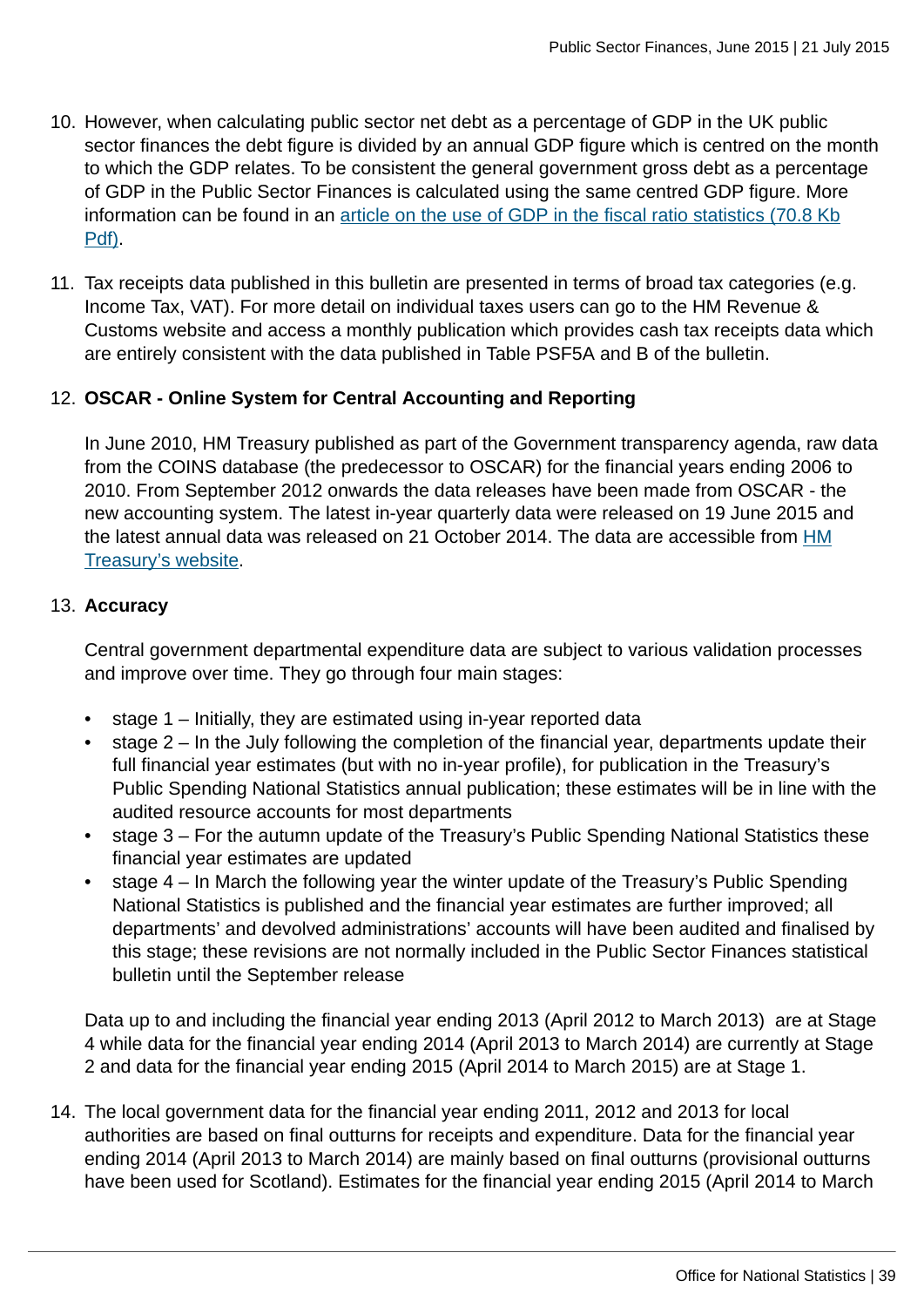2015) are based on a combination of in-year returns and forecast data. These are subject to revision when outturn data become available.

#### 15. **Revisions**

Currently data for the public sector banking groups are only available for periods up to June 2014. Values for months from July 2014 onwards are ONS estimates. Consequently these, and the aggregates which include the impacts of financial interventions, may be revised substantially when actual data becomes available.

16. One indication of the reliability of the key indicators in this bulletin can be obtained by monitoring the size of revisions. A statistical test is applied to the average revision to determine whether it is statistically significantly different from zero. A spreadsheet giving these estimates and the calculations behind the averages in the tables is available as appendix D to this statistical bulletin.

The table, focusing on the central government account (current receipts, current expenditure, net borrowing and net cash requirement), summarises the size and direction of revisions from first publication to 1 year later. The average of 5 years worth of such revisions is shown; for example, from those first published in January 2008 (for December 2008 to January 2014) first estimates. Please note that these indicators only report summary measures for revisions, the revised data may still be subject to measurement error.

17. **National Non-Domestic Rates (business rates)** In the financial year ending 2014 (April 2013 to March 2014) there was a change in the way national non-domestic rates were collected and redistributed to local government. However, because the transactions take place between central and local government the impact on the overall public sector finances was, and will continue to be neutral.

The profile of the payments from central government to local government was previously relatively stable across the financial year. Under the new method some of the money is now transferred at the beginning and end of the financial year.

18. A further development which is expected to reduce the size of local government data revisions and improve the reliability of in-year local government data is the introduction of the Quarterly Revenue Outturn data collection by the Department for Communities and Local Government. These data, first collected during the financial year ending 2012 (April 2011 to March 2012), provide quarterly updates for the main aspects of local government accrued current expenditure. The Public Sector Finances bulletin has used these data in its estimates of in-year local government net borrowing since January 2012.

#### 19. **Publication policy**

A brief paper explaining the roles and responsibilities of ONS and HM Treasury when producing and publishing the public sector finances statistical release is on the ONS website.

20. A note on the main uses and users of the public sector finances statistics was published on the ONS website on 21 September 2012.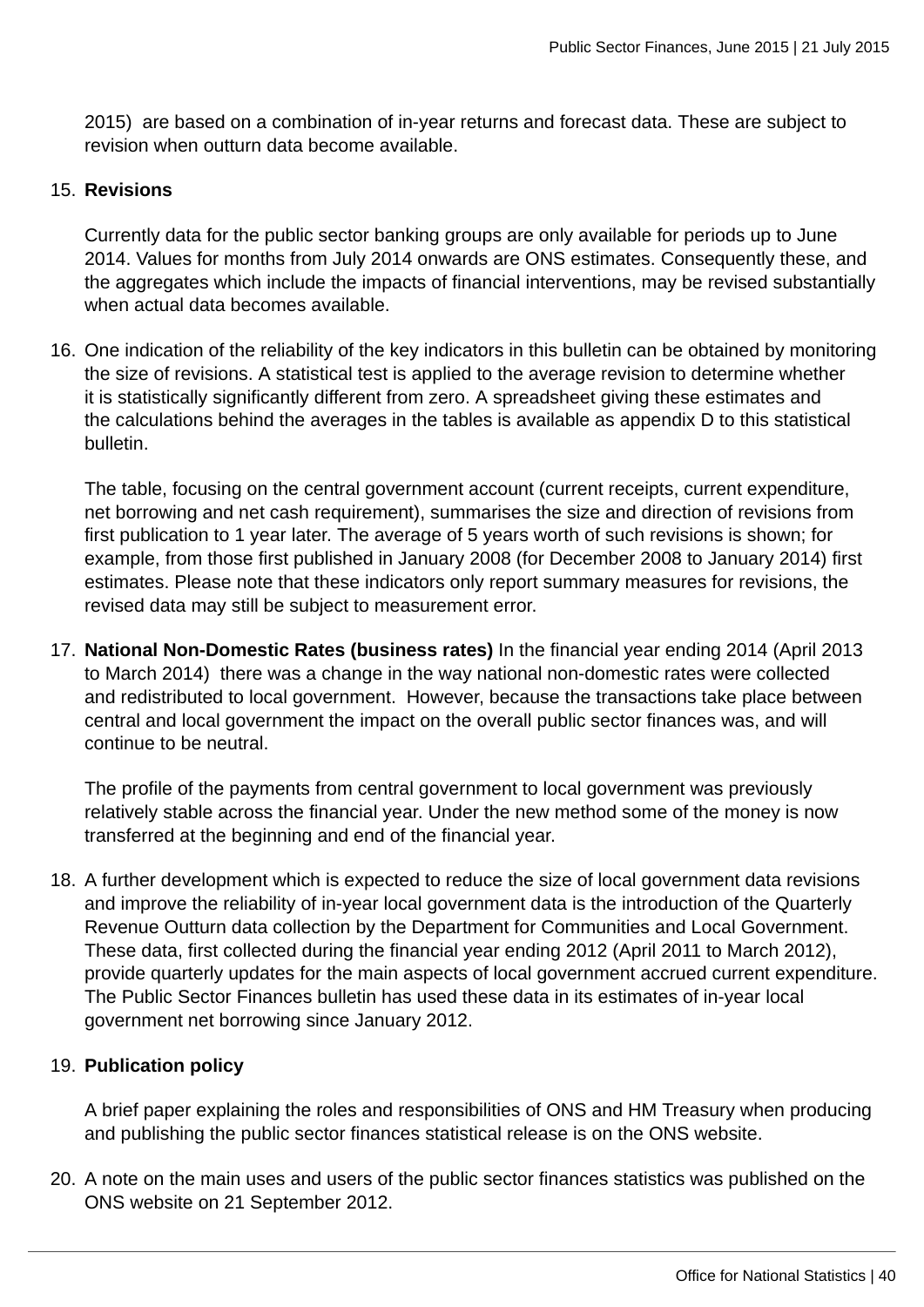- 21. Recommendations for the improvement of the Public Sector Finances Statistical Bulletin may be emailed to [psa@ons.gsi.gov.uk](mailto:psa@ons.gsi.gov.uk)
- 22. Details of the policy governing the release of new data are available from the Media Relations Office. National Statistics are produced to high professional standards set out in the Code of Practice for Official Statistics. They undergo regular quality assurance reviews to ensure that they meet customer needs. They are produced free from any political interference. Details of the policy governing the release of new data are available by visiting [www.statisticsauthority.gov.uk/assessment/code-of-practice/index.html](http://www.statisticsauthority.gov.uk/assessment/code-of-practice/index.html) or from the Media Relations Office email: [media.relations@ons.gsi.gov.uk](mailto:media.relations@ons.gsi.gov.uk)

These National Statistics are produced to high professional standards and released according to the arrangements approved by the UK Statistics Authority.

- 23. Special arrangements apply to the Public Sector Finances, which is produced jointly with HM Treasury. A list of ministers and officials with pre-publication access to the contents of this bulletin is available on request. In addition some members of the Treasury's Fiscal Statistics and Policy (FSP) team will have access to them at all stages, because they are involved in the compilation or quality assurance of data, and some members of the Treasury's Communications team will see the bulletin, but only within the 24 hour pre-release period, because they place these data on the website.
- 24. The United Kingdom Statistics Authority has designated these statistics as National Statistics, in accordance with the Statistics and Registration Service Act 2007 and signifying compliance with the Code of Practice for Official Statistics.
- 25. Designation can be broadly interpreted to mean that the statistics:
	- meet identified user needs:
	- are well explained and readily accessible;
	- are produced according to sound methods; and
	- are managed impartially and objectively in the public interest.

Once statistics have been designated as National Statistics it is a statutory requirement that the Code of Practice shall continue to be observed.

26. Public sector finance data series previously published in Financial Statistics are made available for download on the Public Sector Finances web page. Tables 1.2A, 1.3A and 1.4A which are updated monthly will continue to be available monthly, published concurrently with the PSF Supplementary data, while Tables 1.3B, 1.3C and 1.3D will be available quarterly.

#### 27. **Following ONS**

As part of our continuous engagement strategy, comments are welcomed on ways in which the Public Sector Finances Statistical Bulletin might be improved. Please email: [psa@ons.gsi.gov.uk](mailto:psa@ons.gsi.gov.uk)

28. Follow ONS on **Twitter** and **Facebook**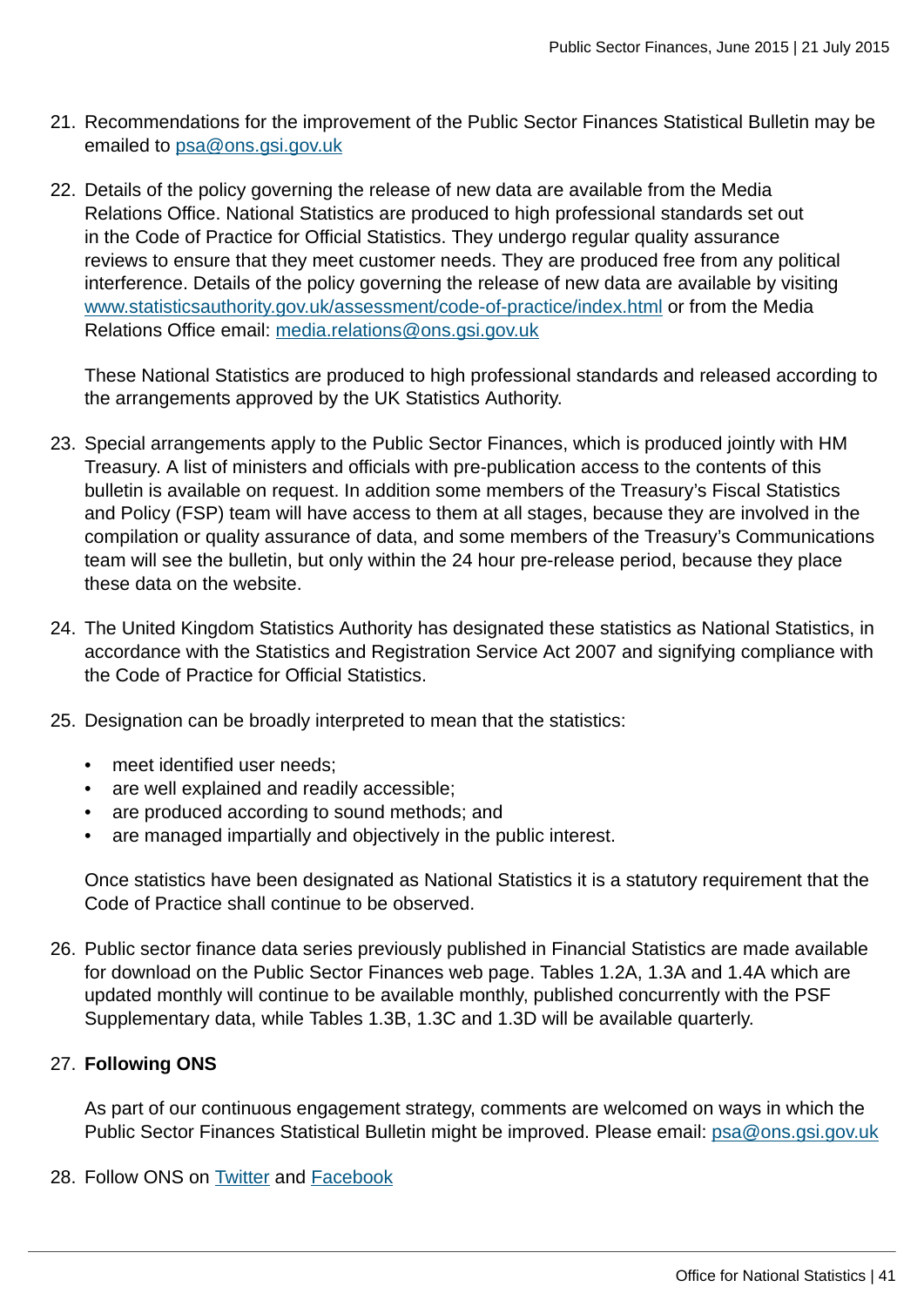29. Details of the policy governing the release of new data are available by visiting [www.statisticsauthority.gov.uk/assessment/code-of-practice/index.html](http://www.statisticsauthority.gov.uk/assessment/code-of-practice/index.html) or from the Media Relations Office email: [media.relations@ons.gsi.gov.uk](mailto:media.relations@ons.gsi.gov.uk)

### **Copyright**

© Crown copyright 2015

You may use or re-use this information (not including logos) free of charge in any format or medium, under the terms of the Open Government Licence. To view this licence, visit www.nationalarchives.gov.uk/doc/open-government-licence/ or write to the Information Policy Team, The National Archives, Kew, London TW9 4DU, or email: [psi@nationalarchives.gsi.gov.uk](mailto:psi@nationalarchives.gsi.gov.uk).

This document is also available on our website at [www.ons.gov.uk.](http://www.ons.gov.uk/)

#### **Statistical contacts**

| <b>Name</b>  | <b>Phone</b>                     | <b>Department</b> | <b>Email</b>       |
|--------------|----------------------------------|-------------------|--------------------|
| Fraser Munro | +44 (0)1633 456402 Public Sector |                   | psa@ons.gsi.gov.uk |

**Next Publication Date:** 21 August 2015

**Issuing Body:** Office for National Statistics

#### **Media Contact Details:**

Telephone: 0845 604 1858 (8.30am-5.30pm Weekdays)

Emergency out of hours (limited service): 07867 906553

Email: [media.relations@ons.gsi.gov.uk](mailto:media.relations@ons.gsi.gov.uk)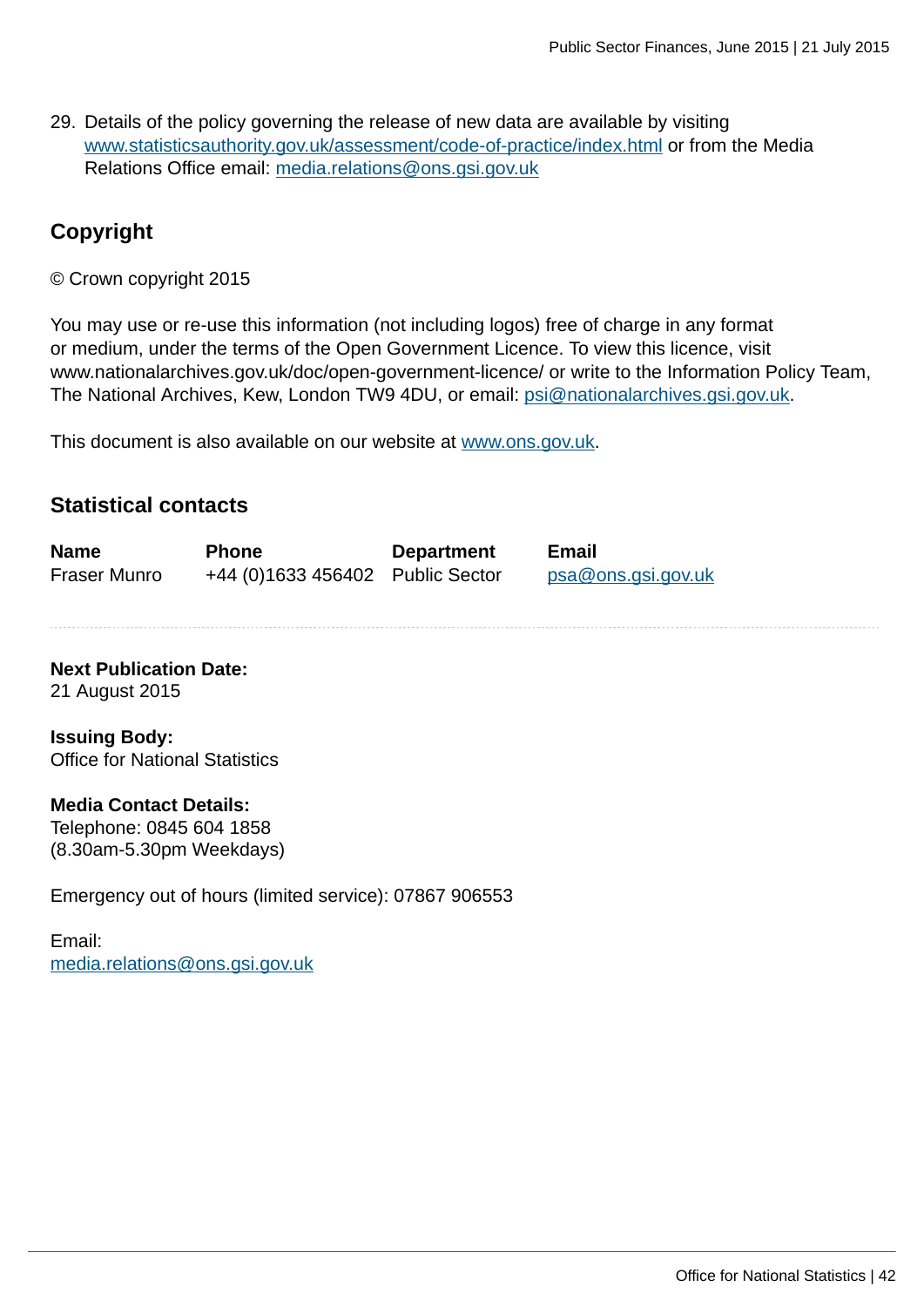# **PSA1 Public Sector Summary**

|                                      | Excluding public sector banks                           |                                                        |                                                             |                                                     |                                              |                                                         |                                                         |                                                           |                                                                     |                                                        |
|--------------------------------------|---------------------------------------------------------|--------------------------------------------------------|-------------------------------------------------------------|-----------------------------------------------------|----------------------------------------------|---------------------------------------------------------|---------------------------------------------------------|-----------------------------------------------------------|---------------------------------------------------------------------|--------------------------------------------------------|
|                                      | Current<br><b>Budget</b><br>Deficit                     | Net<br>Investment                                      | Net Borrowing <sup>1</sup>                                  | Net Debt<br>(£ billion)                             | Net Debt as a<br>% GDP <sup>2</sup>          | Current<br><b>Budget</b><br>Deficit                     | Net<br>Investment                                       | Net Borrowing <sup>1</sup>                                | Net Debt<br>(£ billion)                                             | Net Debt as a<br>% GDP <sup>2</sup>                    |
| 2006<br>2007<br>2008<br>2009<br>2010 | -JW2T<br>9 2 6 1<br>11779<br>30 046<br>98 877<br>98 391 | -JW2Z<br>27 005<br>28713<br>43 627<br>53 184<br>43 479 | $-J5II$<br>36 266<br>40 492<br>73 673<br>152 061<br>141 870 | HF6W<br>529.8<br>566.7<br>691.9<br>883.9<br>1 080.7 | HF6X<br>36.7<br>37.4<br>46.5<br>57.9<br>68.0 | -ANMU<br>9 2 6 1<br>11 688<br>21 085<br>80 156<br>83725 | -ANNW<br>27 005<br>28 757<br>38 307<br>44 481<br>43 251 | -ANNX<br>36 266<br>40 445<br>59 392<br>124 637<br>126 977 | <b>RUTN</b><br>529.8<br>666.6<br>2 156.8<br>2 2 6 0.5<br>2 2 6 4 .5 | <b>RUTO</b><br>36.7<br>44.0<br>145.1<br>148.2<br>142.6 |
| 2011                                 | 79 333                                                  | 34 689                                                 | 114 022                                                     | 1 180.5                                             | 72.1                                         | 57 249                                                  | 35 129                                                  | 92 378                                                    | 2 2 4 1 . 1                                                         | 136.9                                                  |
| 2012                                 | 85 787                                                  | 39 4 44                                                | 125 231                                                     | 1 287.5                                             | 76.6                                         | 72 119                                                  | 39 518                                                  | 111 637                                                   | 2 2 0 2.4                                                           | 131.0                                                  |
| 2013                                 | 74 576                                                  | 26 551                                                 | 101 127                                                     | 1 388.7                                             | 79.3                                         | 65 698                                                  | 26 561                                                  | 92 259                                                    | 2 2 2 3 . 4                                                         | 127.0                                                  |
| 2014                                 | 66 040                                                  | 29 155                                                 | 95 195                                                      | 1488.3                                              | 81.6                                         | 57 604                                                  | 29 009                                                  | 86 613                                                    | 1800.5                                                              | 98.7                                                   |
| 2006/07                              | 8 1 2 3                                                 | 28792                                                  | 36 915                                                      | 526.7                                               | 36.0                                         | 8 1 2 3                                                 | 28792                                                   | 36 915                                                    | 526.7                                                               | 36.0                                                   |
| 2007/08                              | 8832                                                    | 32 048                                                 | 40 880                                                      | 558.2                                               | 36.7                                         | 8693                                                    | 32 084                                                  | 40 777                                                    | 652.6                                                               | 42.9                                                   |
| 2008/09                              | 51 226                                                  | 49 525                                                 | 100 751                                                     | 724.4                                               | 49.0                                         | 37 875                                                  | 40 524                                                  | 78 399                                                    | 2 132.2                                                             | 144.1                                                  |
| 2009/10                              | 103 330                                                 | 50 191                                                 | 153 521                                                     | 956.4                                               | 62.0                                         | 86 149                                                  | 45 274                                                  | 131 424                                                   | 2 2 4 5 . 3                                                         | 145.6                                                  |
| 2010/11                              | 93 291                                                  | 41 562                                                 | 134 853                                                     | 1 101.1                                             | 68.7                                         | 74 938                                                  | 41 238                                                  | 116 176                                                   | 2 2 6 1 . 8                                                         | 141.2                                                  |
| 2011/12                              | 81 437                                                  | 32 010                                                 | 113 447                                                     | 1 191.0                                             | 72.3                                         | 62 325                                                  | 32 476                                                  | 94 801                                                    | 2 185.0                                                             | 132.6                                                  |
| 2012/13                              | 83 333                                                  | 36 376                                                 | 119 709                                                     | 1 299.1                                             | 76.7                                         | 71 288                                                  | 36 423                                                  | 107 711                                                   | 2 2 1 1.9                                                           | 130.6                                                  |
| 2013/14                              | 71 038                                                  | 27 4 8 4                                               | 98 522                                                      | 1 402.4                                             | 79.1                                         | 62 2 2 5                                                | 27 469                                                  | 89 694                                                    | 1975.5                                                              | 111.4                                                  |
| 2014/15                              | 57 676                                                  | 30 497                                                 | 88 173                                                      | 1485.7                                              | 80.7                                         | 48 876                                                  | 30 328                                                  | 79 204                                                    | 1797.9                                                              | 97.7                                                   |
| 2012 Q1                              | 5 6 27                                                  | 14733                                                  | 20 360                                                      | 1 191.0                                             | 72.3                                         | 2014                                                    | 14 760                                                  | 16774                                                     | 2 185.0                                                             | 132.6                                                  |
| Q2                                   | 32 847                                                  | 13 1 19                                                | 45 966                                                      | 1 2 2 1 .0                                          | 73.8                                         | 29 234                                                  | 13 146                                                  | 42 380                                                    | 2 148.5                                                             | 129.8                                                  |
| Q3                                   | 17 551                                                  | 4854                                                   | 22 4 05                                                     | 1 241.4                                             | 74.6                                         | 14 330                                                  | 4 8 6 4                                                 | 19 194                                                    | 2 163.6                                                             | 130.0                                                  |
| Q4                                   | 29 7 62                                                 | 6738                                                   | 36 500                                                      | 1 287.5                                             | 76.6                                         | 26 541                                                  | 6748                                                    | 33 289                                                    | 2 2 0 2.4                                                           | 131.0                                                  |
| 2013 Q1                              | 3 1 7 3                                                 | 11 665                                                 | 14 8 38                                                     | 1 299.1                                             | 76.7                                         | 1 1 8 3                                                 | 11 665                                                  | 12 848                                                    | 2 2 1 1.9                                                           | 130.6                                                  |
| Q2                                   | 28 133                                                  | 2960                                                   | 31 093                                                      | 1 3 2 9.7                                           | 77.6                                         | 26 143                                                  | 2 9 6 0                                                 | 29 103                                                    | 2 187.8                                                             | 127.7                                                  |
| Q3                                   | 16 303                                                  | 4796                                                   | 21 099                                                      | 1 350.9                                             | 78.0                                         | 13854                                                   | 4 8 0 1                                                 | 18 655                                                    | 2 197.2                                                             | 126.9                                                  |
| Q4                                   | 26 967                                                  | 7 1 3 0                                                | 34 097                                                      | 1 388.7                                             | 79.3                                         | 24 5 18                                                 | 7 1 3 5                                                 | 31 653                                                    | 2 2 2 3 . 4                                                         | 127.0                                                  |
| 2014 Q1                              | $-365$                                                  | 12 5 9 8                                               | 12 2 3 3                                                    | 1 402.4                                             | 79.1                                         | $-2290$                                                 | 12 573                                                  | 10 283                                                    | 1975.5                                                              | 111.4                                                  |
| Q2                                   | 27 795                                                  | 3 4 9 1                                                | 31 286                                                      | 1 4 3 6.0                                           | 80.1                                         | 25 870                                                  | 3 4 6 6                                                 | 29 336                                                    | 1747.7                                                              | 97.5                                                   |
| Q3                                   | 15 5 35                                                 | 5634                                                   | 21 169                                                      | 1452.7                                              | 80.3                                         | 13 24 2                                                 | 5 5 8 6                                                 | 18828                                                     | 1764.6                                                              | 97.6                                                   |
| Q4                                   | 23 075                                                  | 7432                                                   | 30 507                                                      | 1488.3                                              | 81.6                                         | 20782                                                   | 7 3 8 4                                                 | 28 166                                                    | 1800.5                                                              | 98.7                                                   |
| 2015 Q1                              | $-8729$                                                 | 13 940                                                 | 5 2 1 1                                                     | 1485.7                                              | 80.7                                         | $-11018$                                                | 13892                                                   | 2874                                                      | 1797.9                                                              | 97.7                                                   |
| Q2                                   | 21 821                                                  | 3 3 2 0                                                | 25 141                                                      | 1513.4                                              | 81.5                                         | 19 532                                                  | 3 2 7 2                                                 | 22 804                                                    | 1825.6                                                              | 98.3                                                   |
| 2013 Jun                             | 9552                                                    | 1 1 2 0                                                | 10 672                                                      | 1 3 2 9.7                                           | 77.6                                         | 8886                                                    | 1 1 2 0                                                 | 10 006                                                    | 2 187.8                                                             | 127.7                                                  |
| Jul                                  | $-1525$                                                 | 1670                                                   | 145                                                         | 1 3 3 0 . 3                                         | 77.4                                         | $-2341$                                                 | 1672                                                    | $-669$                                                    | 2 184.6                                                             | 127.1                                                  |
| Aug                                  | 9429                                                    | 1 3 5 8                                                | 10787                                                       | 1 3 3 5.5                                           | 77.4                                         | 8613                                                    | 1 3 6 0                                                 | 9973                                                      | 2 185.8                                                             | 126.7                                                  |
| Sep                                  | 8 3 9 9                                                 | 1768                                                   | 10 167                                                      | 1 350.9                                             | 78.0                                         | 7582                                                    | 1769                                                    | 9 3 5 1                                                   | 2 197.2                                                             | 126.9                                                  |
| Oct                                  | 5 5 5 9                                                 | 2085                                                   | 7644                                                        | 1 3 5 2 . 1                                         | 77.8                                         | 4743                                                    | 2 0 8 7                                                 | 6830                                                      | 2 194.8                                                             | 126.3                                                  |
| Nov                                  | 13421                                                   | 2 134                                                  | 15 555                                                      | 136/5                                               | 78.4                                         | 12 605                                                  | 2 136                                                   | 14 741                                                    | 2 206.3                                                             | 126.5                                                  |
| Dec                                  | 7987                                                    | 2911                                                   | 10898                                                       | 1 388.7                                             | 79.3                                         | 7 1 7 0                                                 | 2912                                                    | 10 082                                                    | 2 2 2 3 . 4                                                         | 127.0                                                  |
| 2014 Jan                             | $-9251$                                                 | 3 2 3 1                                                | $-6020$                                                     | 1 377.9                                             | 78.4                                         | $-9893$                                                 | 3 2 2 3                                                 | $-6670$                                                   | 2 1 2 5 .5                                                          | 120.9                                                  |
| Feb                                  | 6 1 6 0                                                 | 4 2 5 3                                                | 10 413                                                      | 1 3 8 4 .9                                          | 78.4                                         | 5518                                                    | 4 2 4 5                                                 | 9763                                                      | 2 0 4 5 .5                                                          | 115.8                                                  |
| Mar                                  | 2726                                                    | 5 1 1 4                                                | 7840                                                        | 1 402.4                                             | 79.1                                         | 2 0 8 5                                                 | 5 1 0 5                                                 | 7 1 9 0                                                   | 1975.5                                                              | 111.4                                                  |
| Apr                                  | 8 1 4 0                                                 | 759                                                    | 8899                                                        | 1 405.0                                             | 79.0                                         | 7498                                                    | 751                                                     | 8 2 4 9                                                   | 1891.0                                                              | 106.3                                                  |
| May                                  | 10 956                                                  | 1 2 2 4                                                | 12 180                                                      | 1417.8                                              | 79.4                                         | 10 314                                                  | 1 2 1 6                                                 | 11 530                                                    | 1816.6                                                              | 101.7                                                  |
| Jun                                  | 8699                                                    | 1508                                                   | 10 207                                                      | 1 4 3 6.0                                           | 80.1                                         | 8 0 5 8                                                 | 1 4 9 9                                                 | 9557                                                      | 1747.7                                                              | 97.5                                                   |
| Jul                                  | $-1741$                                                 | 1848                                                   | 107                                                         | 1 431.7                                             | 79.6                                         | $-2506$                                                 | 1832                                                    | $-674$                                                    | 1743.4                                                              | 97.0                                                   |
| Aug                                  | 8781                                                    | 1628                                                   | 10 409                                                      | 1 4 3 5.7                                           | 79.6                                         | 8016                                                    | 1612                                                    | 9628                                                      | 1747.5                                                              | 96.9                                                   |
| Sep                                  | 8 4 9 5                                                 | 2 1 5 8                                                | 10 653                                                      | 1452.7                                              | 80.3                                         | 7732                                                    | 2 1 4 2                                                 | 9874                                                      | 1764.6                                                              | 97.6                                                   |
| Oct                                  | 4 600                                                   | 2037                                                   | 6637                                                        | 1454.9                                              | 80.2                                         | 3835                                                    | 2 0 2 1                                                 | 5856                                                      | 1766.9                                                              | 97.4                                                   |
| Nov                                  | 10 452                                                  | 2049                                                   | 12 501                                                      | 1463.3                                              | 80.4                                         | 9687                                                    | 2 0 3 3                                                 | 11720                                                     | 1775.4                                                              | 97.6                                                   |
| Dec                                  | 8 0 23                                                  | 3 3 4 6                                                | 11 369                                                      | 1488.3                                              | 81.6                                         | 7 2 6 0                                                 | 3 3 3 0                                                 | 10 590                                                    | 1800.5                                                              | 98.7                                                   |
| 2015 Jan                             | $-13758$                                                | 3663                                                   | $-10005$                                                    | 1468.6                                              | 80.3                                         | $-14521$                                                | 3647                                                    | $-10.874$                                                 | 1780.8                                                              | 97.3                                                   |
| Feb                                  | 3698                                                    | 3936                                                   | 7634                                                        | 1470.1                                              | 80.1                                         | 2935                                                    | 3 9 2 0                                                 | 6855                                                      | 1782.3                                                              | 97.1                                                   |
| Mar                                  | 1 3 3 1                                                 | 6 3 4 1                                                | 7672                                                        | 1485.7                                              | 80.7                                         | 568                                                     | 6 3 2 5                                                 | 6893                                                      | 1797.9                                                              | 97.7                                                   |
| Apr                                  | 6 0 8 8                                                 | 559                                                    | 6647                                                        | 1484.9                                              | 80.4                                         | 5 3 2 5                                                 | 543                                                     | 5868                                                      | 1797.1                                                              | 97.3                                                   |
| May                                  | 8 1 2 0                                                 | 1011                                                   | 9 1 3 1                                                     | 1496.4                                              | 80.8                                         | 7 3 5 7                                                 | 995                                                     | 8 3 5 2                                                   | 1808.6                                                              | 97.7                                                   |
| Jun                                  | 7613                                                    | 1750                                                   | 9 3 6 3                                                     | 1513.4                                              | 81.5                                         | 6850                                                    | 1 7 3 4                                                 | 8 5 8 4                                                   | 1825.6                                                              | 98.3                                                   |

1 Net Borrowing = Current Budget Deficit + Net Investment

2 12 month centred moving average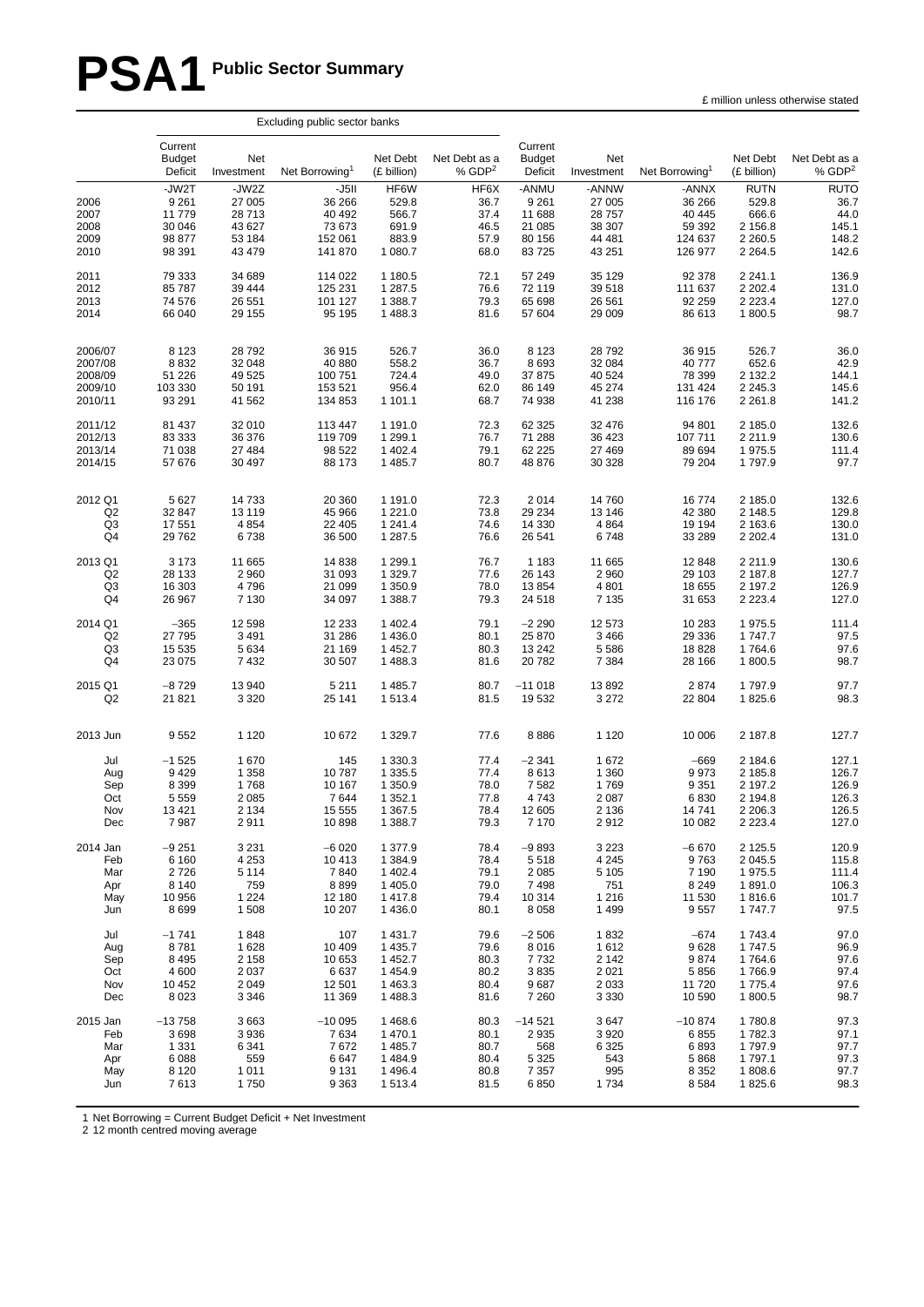# **PSA2 Public Sector Net Borrowing : by sector**

£ million

|                                                     |                                                          |                                                             |                                                             |                                                             | Net Borrowing                                                   |                                                                       |                                                          |                                                            |
|-----------------------------------------------------|----------------------------------------------------------|-------------------------------------------------------------|-------------------------------------------------------------|-------------------------------------------------------------|-----------------------------------------------------------------|-----------------------------------------------------------------------|----------------------------------------------------------|------------------------------------------------------------|
|                                                     | Central<br>government                                    | Local government                                            | General<br>government<br>(Maastricht<br>Deficit)            | Non-financial<br>PCs                                        | Bank of England<br>(including $APF1$ &<br>$SLS2$ ) <sup>3</sup> | <b>Public Sector</b><br>excluding public<br>sector banks<br>(PSNB ex) | Public sector<br>banks                                   | <b>Public Sector</b><br>(PSNB)                             |
| 2006<br>2007<br>2008<br>2009<br>2010                | -NMFJ<br>38752<br>41 011<br>71 350<br>152 080<br>147 964 | -NMOE<br>2 2 2 6<br>3 4 3 9<br>6 2 7 8<br>$8\,325$<br>2 800 | -NNBK<br>40 978<br>44 450<br>77 628<br>160 405<br>150 764   | -CPCM<br>$-4629$<br>$-3876$<br>$-3418$<br>$-3656$<br>$-792$ | -JW2H<br>$-83$<br>$-82$<br>$-537$<br>$-4688$<br>$-8102$         | $-J5II$<br>36 266<br>40 492<br>73 673<br>152 061<br>141 870           | $-IL6B$<br>$-47$<br>$-14281$<br>$-27424$<br>$-14893$     | -ANNX<br>36 26 6<br>40 445<br>59 392<br>124 637<br>126 977 |
| 2011                                                | 120 173                                                  | 3 3 6 7                                                     | 123 540                                                     | $-1265$                                                     | $-8253$                                                         | 114 022                                                               | $-21644$                                                 | 92 378                                                     |
| 2012                                                | 130 586                                                  | 7 0 21                                                      | 137 607                                                     | $-3098$                                                     | $-9278$                                                         | 125 231                                                               | $-13594$                                                 | 111 637                                                    |
| 2013                                                | 94 722                                                   | 3 608                                                       | 98 330                                                      | $-3119$                                                     | 5916                                                            | 101 127                                                               | $-8868$                                                  | 92 259                                                     |
| 2014                                                | 102 264                                                  | $-571$                                                      | 101 693                                                     | $-2676$                                                     | $-3822$                                                         | 95 195                                                                | $-8582$                                                  | 86 613                                                     |
| 2006/07<br>2007/08<br>2008/09<br>2009/10<br>2010/11 | 36 753<br>43 102<br>95 202<br>156 906<br>139 725         | 4712<br>2676<br>7848<br>6 3 6 7<br>4 3 0 8                  | 41 465<br>45 778<br>103 050<br>163 273<br>144 033           | $-4464$<br>$-4791$<br>$-1524$<br>$-3264$<br>$-1211$         | $-86$<br>$-107$<br>$-775$<br>$-6488$<br>$-7969$                 | 36 915<br>40 880<br>100 751<br>153 521<br>134 853                     | $-103$<br>$-22352$<br>$-22097$<br>$-18677$               | 36 915<br>40 777<br>78 399<br>131 424<br>116 176           |
| 2011/12                                             | 114 107                                                  | 10 549                                                      | 124 656                                                     | $-2251$                                                     | $-8958$                                                         | 113 447                                                               | $-18646$                                                 | 94 801                                                     |
| 2012/13                                             | 125 883                                                  | 153                                                         | 126 036                                                     | $-2936$                                                     | $-3391$                                                         | 119 709                                                               | $-11998$                                                 | 107 711                                                    |
| 2013/14                                             | 103 128                                                  | $-1519$                                                     | 101 609                                                     | $-2634$                                                     | $-453$                                                          | 98 522                                                                | $-8828$                                                  | 89 694                                                     |
| 2014/15                                             | 90 299                                                   | 2 5 6 4                                                     | 92 863                                                      | $-2968$                                                     | $-1722$                                                         | 88 173                                                                | $-8969$                                                  | 79 204                                                     |
| 2012 Q1                                             | 11 050                                                   | 13 0 34                                                     | 24 084                                                      | $-1067$                                                     | $-2657$                                                         | 20 360                                                                | $-3586$                                                  | 16774                                                      |
| Q <sub>2</sub>                                      | 52 446                                                   | $-5652$                                                     | 46 794                                                      | $-259$                                                      | $-569$                                                          | 45 966                                                                | $-3586$                                                  | 42 380                                                     |
| $\overline{Q3}$                                     | 27 134                                                   | $-965$                                                      | 26 169                                                      | $-863$                                                      | $-2901$                                                         | 22 405                                                                | $-3211$                                                  | 19 194                                                     |
| Q4                                                  | 39 956                                                   | 604                                                         | 40 560                                                      | $-909$                                                      | $-3151$                                                         | 36 500                                                                | $-3211$                                                  | 33 289                                                     |
| 2013 Q1                                             | 6 3 4 7                                                  | 6 1 6 6                                                     | 12 513                                                      | $-905$                                                      | 3 2 3 0                                                         | 14 838                                                                | $-1990$                                                  | 12848                                                      |
| Q <sub>2</sub>                                      | 32 481                                                   | $-9056$                                                     | 23 4 25                                                     | $-804$                                                      | 8472                                                            | 31 093                                                                | $-1990$                                                  | 29 103                                                     |
| Q3                                                  | 21715                                                    | 2786                                                        | 24 501                                                      | $-757$                                                      | $-2645$                                                         | 21 099                                                                | $-2444$                                                  | 18 655                                                     |
| Q4                                                  | 34 179                                                   | 3712                                                        | 37 891                                                      | $-653$                                                      | $-3141$                                                         | 34 097                                                                | $-2444$                                                  | 31 653                                                     |
| 2014 Q1<br>Q <sub>2</sub><br>Q <sub>3</sub><br>Q4   | 14753<br>40 204<br>21 450<br>25 857                      | 1 0 3 9<br>$-9549$<br>3 3 9 8<br>4541                       | 15792<br>30 655<br>24 848<br>30 398                         | $-420$<br>$-322$<br>$-1090$<br>$-844$                       | $-3139$<br>953<br>$-2589$<br>953                                | 12 2 3 3<br>31 286<br>21 169<br>30 507                                | $-1950$<br>$-1950$<br>$-2341$<br>$-2341$                 | 10 283<br>29 336<br>18828<br>28 166                        |
| 2015 Q1                                             | 2788                                                     | 4 1 7 4                                                     | 6962                                                        | $-712$                                                      | $-1039$                                                         | 5 2 1 1                                                               | $-2337$                                                  | 2874                                                       |
| Q <sub>2</sub>                                      | 32 074                                                   | $-7547$                                                     | 24 5 27                                                     | $-193$                                                      | 807                                                             | 25 141                                                                | $-2337$                                                  | 22 804                                                     |
| 2013 Jun                                            | 7937                                                     | 176                                                         | 8 1 1 3                                                     | $-267$                                                      | 2826                                                            | 10 672                                                                | $-666$                                                   | 10 006                                                     |
| Jul                                                 | 1 1 2 5                                                  | $-193$                                                      | 932                                                         | $-255$                                                      | $-532$                                                          | 145                                                                   | $-814$                                                   | $-669$                                                     |
| Aug                                                 | 10 384                                                   | 1711                                                        | 12 095                                                      | $-250$                                                      | $-1058$                                                         | 10787                                                                 | $-814$                                                   | 9973                                                       |
| Sep                                                 | 10 20 6                                                  | 1 2 6 8                                                     | 11 474                                                      | $-252$                                                      | $-1055$                                                         | 10 167                                                                | $-816$                                                   | 9 3 5 1                                                    |
| Oct                                                 | 8 2 5 6                                                  | 662                                                         | 8918                                                        | $-228$                                                      | $-1046$                                                         | 7644                                                                  | $-814$                                                   | 6830                                                       |
| Nov                                                 | 14 350                                                   | 2 4 6 4                                                     | 16814                                                       | $-210$                                                      | $-1049$                                                         | 15 555                                                                | $-814$                                                   | 14741                                                      |
| Dec                                                 | 11 573                                                   | 586                                                         | 12 159                                                      | $-215$                                                      | $-1046$                                                         | 10898                                                                 | $-816$                                                   | 10 082                                                     |
| 2014 Jan                                            | $-6458$                                                  | 1691                                                        | $-4767$                                                     | $-206$                                                      | $-1047$                                                         | -6 020                                                                | $-650$                                                   | $-6670$                                                    |
| Feb                                                 | 11 933                                                   | $-376$                                                      | 11 557                                                      | $-96$                                                       | $-1048$                                                         | 10 413                                                                | $-650$                                                   | 9763                                                       |
| Mar                                                 | 9 2 7 8                                                  | $-276$                                                      | 9 0 0 2                                                     | $-118$                                                      | $-1044$                                                         | 7840                                                                  | $-650$                                                   | 7 1 9 0                                                    |
| Apr                                                 | 15 141                                                   | -9 124                                                      | 6017                                                        | $-173$                                                      | 3055                                                            | 8899                                                                  | -650                                                     | 8 2 4 9                                                    |
| May                                                 | 12 447                                                   | 861                                                         | 13 308                                                      | $-76$                                                       | $-1052$                                                         | 12 180                                                                | $-650$                                                   | 11 530                                                     |
| Jun                                                 | 12 616                                                   | $-1286$                                                     | 11 330                                                      | $-73$                                                       | $-1050$                                                         | 10 207                                                                | $-650$                                                   | 9557                                                       |
| Jul                                                 | 782                                                      | 218                                                         | 1 0 0 0                                                     | $-367$                                                      | $-526$                                                          | 107                                                                   | $-781$                                                   | $-674$                                                     |
| Aug                                                 | 9928                                                     | 1892                                                        | 11 820                                                      | $-357$                                                      | $-1054$                                                         | 10 409                                                                | $-781$                                                   | 9628                                                       |
| Sep                                                 | 10740                                                    | 1 2 8 8                                                     | 12 0 28                                                     | $-366$                                                      | $-1009$                                                         | 10 653                                                                | $-779$                                                   | 9874                                                       |
| Oct                                                 | 3 0 1 0                                                  | 887                                                         | 3897                                                        | $-281$                                                      | 3 0 21                                                          | 6637                                                                  | $-781$                                                   | 5856                                                       |
| Nov                                                 | 11 666                                                   | 2 1 5 2                                                     | 13818                                                       | $-281$                                                      | $-1036$                                                         | 12 501                                                                | $-781$                                                   | 11720                                                      |
| Dec                                                 | 11 181                                                   | 1 502                                                       | 12 683                                                      | $-282$                                                      | $-1032$                                                         | 11 369                                                                | $-779$                                                   | 10 590                                                     |
| 2015 Jan<br>Feb<br>Mar<br>Apr<br>May<br>Jun         | $-13467$<br>8 3 6 4<br>7891<br>9436<br>9 9 0 7<br>12731  | 2 5 5 2<br>540<br>1 0 8 2<br>$-5527$<br>282<br>$-2302$      | $-10915$<br>8 9 0 4<br>8973<br>3 9 0 9<br>10 189<br>10 4 29 | $-210$<br>$-233$<br>$-269$<br>$-133$<br>$-25$<br>$-35$      | 1 0 3 0<br>$-1037$<br>$-1032$<br>2871<br>$-1033$<br>$-1031$     | $-10005$<br>7634<br>7672<br>6647<br>9 1 3 1<br>9 3 6 3                | $-779$<br>$-779$<br>$-779$<br>$-779$<br>$-779$<br>$-779$ | $-10874$<br>$6855$<br>$6893$<br>5868<br>8352<br>8584       |

1 APF = Asset Purchase Facility

2 SLS = Special Liquidity Scheme. 3 Figures derived from Bank of England accounts and ONS estimates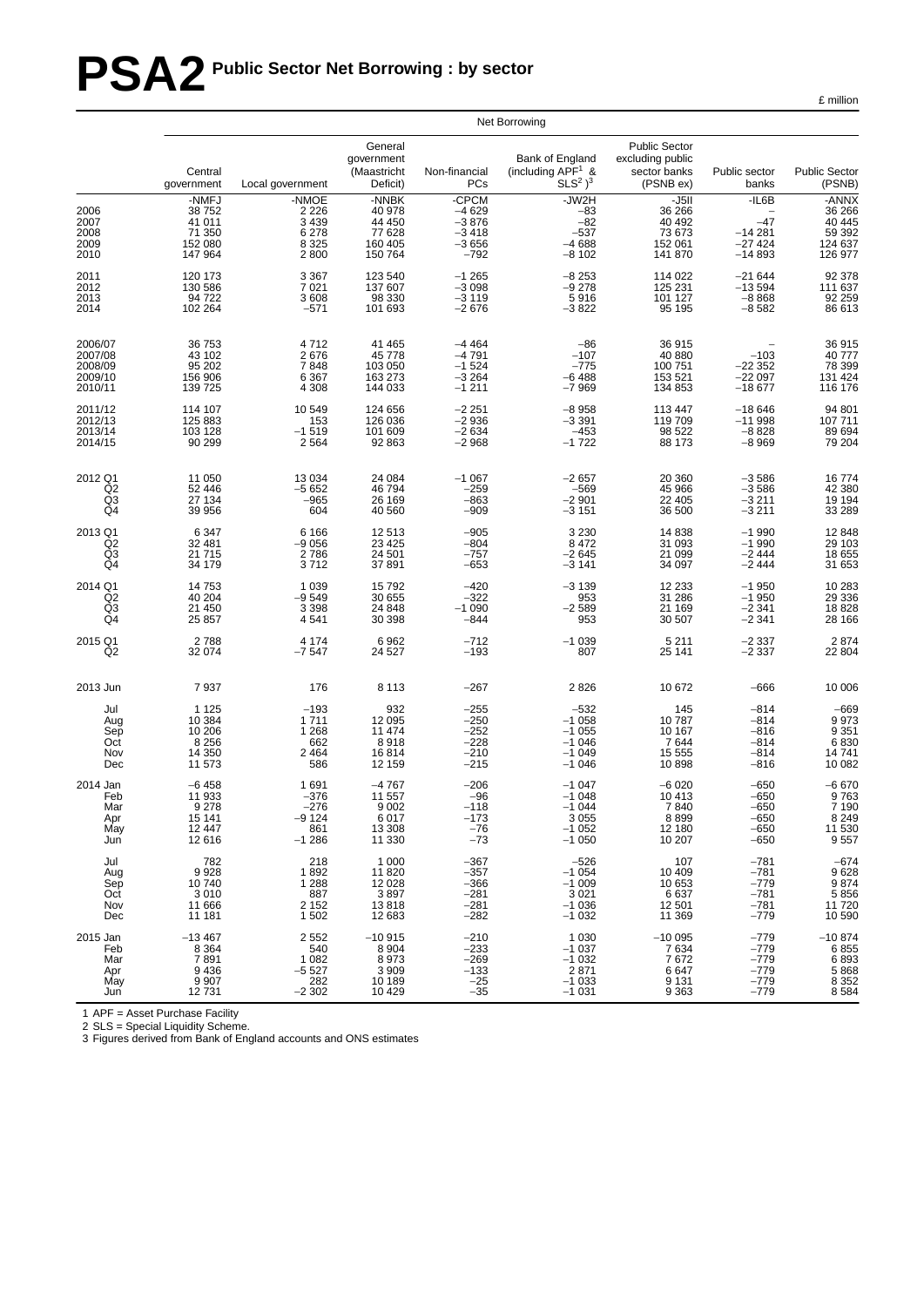# **PSA3** Public Sector Current Budget Deficit, Net Borrowing and<br> **PSA3** Net Cash Requirement (excluding public sector banks) **Net Cash Requirement (excluding public sector banks)**

|                                                                                                  |              |              |              |              |              |              |                |                |                |              |              |              |              | £ billion                                    |
|--------------------------------------------------------------------------------------------------|--------------|--------------|--------------|--------------|--------------|--------------|----------------|----------------|----------------|--------------|--------------|--------------|--------------|----------------------------------------------|
|                                                                                                  | 2002<br>/03  | 2003<br>/04  | 2004<br>/05  | 2005<br>/06  | 2006<br>/07  | 2007<br>/08  | 2008<br>/09    | 2009<br>/10    | 2010<br>/11    | 2011<br>/12  | 2012<br>/13  | 2013<br>/14  | 2014<br>/15  | 2015<br>/16                                  |
| Public sector current budget deficit excluding public sector banks: cumulative in financial year |              |              |              |              |              |              |                |                |                |              |              |              |              |                                              |
| April                                                                                            | 0.8          | $-1.6$       | 0.9          | $-1.8$       | 0.2          | $-0.2$       | 0.8            | 5.6            | 5.5            | 8.4          | 9.0          | 7.8          | 8.1          | 6.1                                          |
| May                                                                                              | 7.9          | 5.8          | 7.7          | 6.4          | 6.8          | 7.6          | 11.1           | 20.5           | 20.2           | 19.6         | 22.7         | 18.6         | 19.1         | 14.2                                         |
| June                                                                                             | 10.1         | 11.6         | 12.8         | 12.1         | 12.9         | 13.6         | 17.4           | 36.0           | 32.6           | 30.8         | 32.8         | 28.1         | 27.8         | 21.8                                         |
| July                                                                                             | 6.9          | 9.9          | 9.4          | 8.2          | 4.6          | 5.4          | 9.4            | 38.8           | 32.8           | 27.4         | 29.9         | 26.6         | 26.1         | $\cdot$ .                                    |
| August                                                                                           | 8.7<br>11.0  | 14.1<br>16.1 | 15.4         | 11.9<br>15.7 | 9.9<br>14.4  | 11.6<br>15.8 | 16.8           | 49.4<br>61.0   | 43.1<br>54.5   | 36.7<br>46.9 | 40.4<br>50.4 | 36.0<br>44.4 | 34.8<br>43.3 | $\ddotsc$                                    |
| September<br>October                                                                             | 7.4          | 14.1         | 19.5<br>16.2 | 12.9         | 10.3         | 11.5         | 24.1<br>21.9   | 68.1           | 59.3           | 51.9         | 55.5         | 50.0         | 47.9         | $\ddotsc$                                    |
| November                                                                                         | 14.8         | 19.2         | 24.4         | 21.7         | 17.8         | 20.3         | 35.0           | 82.1           | 75.5           | 65.2         | 69.3         | 63.4         | 58.4         | $\ddot{\phantom{0}}$<br>$\ddot{\phantom{0}}$ |
| December                                                                                         | 18.2         | 25.5         | 29.7         | 27.6         | 22.2         | 25.8         | 47.1           | 94.7           | 89.8           | 75.8         | 80.2         | 71.4         | 66.4         | $\ddotsc$                                    |
| January                                                                                          | 11.2         | 18.5         | 17.5         | 13.3         | 8.4          | 8.3          | 36.5           | 91.5           | 80.3           | 65.7         | 70.3         | 62.2         | 52.6         | $\ddot{\phantom{0}}$                         |
| February                                                                                         | 9.1          | 14.8         | 16.1         | 11.2         | 5.4          | 4.6          | 38.5           | 95.2           | 86.3           | 73.4         | 77.5         | 68.3         | 56.3         | $\ddot{\phantom{0}}$                         |
| March                                                                                            | 11.5         | 16.4         | 21.1         | 14.6         | 8.1          | 8.8          | 51.2           | 103.3          | 93.3           | 81.4         | 83.3         | 71.0         | 57.7         | $\ddotsc$                                    |
|                                                                                                  | 2002<br>/03  | 2003<br>/04  | 2004<br>/05  | 2005<br>/06  | 2006<br>/07  | 2007<br>/08  | 2008<br>/09    | 2009<br>/10    | 2010<br>/11    | 2011<br>/12  | 2012<br>/13  | 2013<br>/14  | 2014<br>/15  | 2015<br>/16                                  |
| Public sector net borrowing excluding public sector banks: cumulative in financial year          |              |              |              |              |              |              |                |                |                |              |              |              |              |                                              |
| April                                                                                            | 1.0          | $-0.9$       | 4.5          | $-0.2$       | 2.2          | 0.2          | 2.5            | 7.0            | 7.0            | 9.5          | 10.5         | 8.9          | 8.9          | 6.6                                          |
| May                                                                                              | 8.7          | 7.2          | 12.4         | 8.9          | 10.2         | 9.1          | 14.6           | 23.7           | 23.5           | 21.6         | 25.7         | 20.4         | 21.1         | 15.8                                         |
| June                                                                                             | 11.3         | 13.7         | 15.7         | 15.5         | 17.4         | 16.2         | 22.8           | 41.9           | 38.1           | 34.5         | 46.0         | 31.1         | 31.3         | 25.1                                         |
| July                                                                                             | 9.0          | 12.7         | 13.1         | 13.2         | 11.0         | 10.1         | 17.2           | 47.5           | 42.0           | 33.3         | 44.7         | 31.2         | 31.4         | $\ddotsc$                                    |
| August                                                                                           | 11.8         | 17.7         | 20.3         | 18.8         | 17.7         | 18.4         | 26.7           | 61.4           | 54.9           | 44.7         | 56.7         | 42.0         | 41.8         | $\ddot{\phantom{0}}$                         |
| September                                                                                        | 15.1         | 20.6         | 25.6         | 24.2         | 24.2         | 24.2         | 39.4           | 76.8           | 69.2           | 57.2         | 68.4         | 52.2         | 52.5         | $\ddot{\phantom{0}}$                         |
| October<br>November                                                                              | 12.7<br>21.5 | 19.5<br>25.6 | 23.4<br>33.3 | 23.4         | 21.2         | 22.2         | 40.1<br>56.1   | 86.9           | 77.1<br>96.4   | 64.0<br>79.2 | 75.4<br>91.1 | 59.8<br>75.4 | 59.1         | $\ddotsc$                                    |
| December                                                                                         | 26.2         | 32.7         | 40.5         | 34.8<br>43.0 | 30.8<br>37.9 | 33.3<br>41.5 | 74.3           | 104.5<br>125.6 | 113.9          | 93.1         | 104.9        | 86.3         | 71.6<br>83.0 | $\cdot$ .                                    |
| January                                                                                          | 21.8         | 28.8         | 31.9         | 32.1         | 27.5         | 27.2         | 71.7           | 127.5          | 109.0          | 86.7         | 99.1         | 80.3         | 72.9         | $\ddotsc$<br>$\ddotsc$                       |
| February                                                                                         | 22.2         | 27.4         | 34.6         | 34.0         | 28.0         | 28.6         | 80.4           | 137.3          | 120.0          | 98.3         | 108.3        | 90.7         | 80.5         | $\ddotsc$                                    |
| March                                                                                            | 26.9         | 31.6         | 43.5         | 41.4         | 36.9         | 40.9         | 100.8          | 153.5          | 134.9          | 113.4        | 119.7        | 98.5         | 88.2         | $\ddotsc$                                    |
| Public sector net cash requirement excluding public sector banks: cumulative in financial year   | 2002<br>/03  | 2003<br>/04  | 2004<br>/05  | 2005<br>/06  | 2006<br>/07  | 2007<br>/08  | 2008<br>/09    | 2009<br>/10    | 2010<br>/11    | 2011<br>/12  | 2012<br>/13  | 2013<br>/14  | 2014<br>/15  | 2015<br>/16                                  |
|                                                                                                  |              |              |              |              |              |              |                |                |                |              |              |              |              |                                              |
| April                                                                                            | $-3.0$       | $-0.7$       | $-2.0$       | $-0.9$       | $-1.5$       | $-3.6$       | $-0.4$         | 8.4            | 6.8            | 2.5          | $-8.5$       | $-2.7$       | $-3.8$       | $-6.2$                                       |
| May                                                                                              | $-0.5$       | 5.1          | 1.4          | 4.4          | 6.1          | 2.7          | 11.5           | 27.3           | 21.5           | 12.8         | 2.6          | 6.8          | 9.5          | 5.3                                          |
| June                                                                                             | 6.7          | 15.3         | 12.6         | 16.9         | 19.0         | 12.8         | 25.6           | 49.7           | 42.1           | 32.1         | 20.2         | 16.9         | 25.8         | 18.9                                         |
| July                                                                                             | 0.8<br>2.9   | 9.1<br>12.6  | 6.0          | 8.6          | 8.5          | $-0.5$       | 13.3           | 52.7           | 39.5           | 25.3         | 14.2         | 7.8          | 20.4         | $\ddotsc$                                    |
| August<br>September                                                                              | 7.9          | 21.1         | 9.5<br>20.3  | 13.4<br>25.6 | 12.3<br>24.6 | 4.9<br>13.7  | 24.3<br>63.2   | 64.2<br>85.5   | 44.8<br>66.0   | 36.0<br>54.8 | 23.5<br>41.6 | 16.8<br>28.0 | 24.2<br>42.9 | $\ddotsc$                                    |
| October                                                                                          | 6.0          | 19.4         | 19.1         | 21.0         | 16.1         | 9.1          | 69.4           | 92.8           | 68.2           | 53.0         | 45.8         | 22.4         | 41.6         | $\ddotsc$<br>$\cdot$ .                       |
| November                                                                                         | 13.0         | 24.6         | 28.3         | 30.0         | 23.6         | 18.5         | 82.7           | 108.7          | 85.0           | 62.8         | 58.0         | 35.0         | 49.9         | $\ddotsc$                                    |
| December                                                                                         | 24.8         | 37.4         | 43.2         | 45.5         | 37.1         | 34.6         | 131.7          | 164.9          | 110.2          | 84.2         | 78.9         | 55.8         | 72.6         |                                              |
| January                                                                                          | 13.1         | 23.0         | 26.5         | 24.3         | 16.1         | 12.7         | 128.7          | 163.2          | 94.9           | 66.5         | 60.9         | 41.4         | 54.4         | .,                                           |
| February                                                                                         | 13.2         | 23.7         | 27.2         | 26.5         | 18.1         | 15.8         | 136.6          | 171.7          | 100.9          | 73.0         | 62.2         | 46.3         | 55.3         | $\ddot{\phantom{0}}$                         |
| March                                                                                            | 24.5         | 38.4         | 41.0         | 42.6         | 35.4         | 27.9         | 167.6          | 198.8          | 125.9          | 104.1        | 84.5         | 63.8         | 75.8         | $\ddotsc$                                    |
|                                                                                                  | 2002<br>/03  | 2003<br>/04  | 2004         | 2005<br>/06  | 2006         | 2007         | 2008           | 2009           | 2010           | 2011         | 2012         | 2013         | 2014<br>/15  | 2015                                         |
| Central Government net cash requirement: cumulative in financial year                            |              |              | /05          |              | /07          | /08          | /09            | /10            | /11            | /12          | /13          | /14          |              | /16                                          |
| April                                                                                            | $-3.5$       | $-0.4$       | $-1.7$       | $-1.4$       | 1.9          | $-1.2$       | 2.3            | 11.2           | 9.1            | 7.0          | $-7.3$       | 7.7          | 4.0          | $-1.6$                                       |
| May                                                                                              | 0.2          | 7.4          | 3.5          | 8.0          | 11.0         | 7.7          | 15.9           | 31.5           | 26.7           | 17.2         | 5.5          | 17.3         | 17.5         | 9.0                                          |
| June                                                                                             | 7.4          | 17.4         | 14.4         | 19.6         | 23.4         | 17.6         | 30.9           | 54.0           | 50.3           | 40.0         | 26.8         | 28.8         | 35.0         | 24.2                                         |
| July                                                                                             | 0.6          | 10.4         | 7.1          | 10.3         | 13.3         | 4.4          | 18.0           | 56.4           | 46.9           | 34.9         | 22.4         | 20.3         | 31.9         | .,                                           |
| August                                                                                           | 3.6          | 14.3         | 10.6         | 15.9         | 17.2         | 10.9         | 29.6           | 68.0           | 52.4           | 44.6         | 31.0         | 29.4         | 34.5         | $\ddotsc$                                    |
| September                                                                                        | 9.5          | 23.7         | 22.4         | 28.2         | 30.7         | 21.2         | 68.5           | 91.2           | 77.1           | 66.6         | 52.9         | 43.1         | 55.1         | $\ddot{\phantom{0}}$                         |
| October                                                                                          | 6.3          | 21.5         | 20.6         | 22.2         | 22.8         | 15.9         | 75.8           | 96.7           | 78.2           | 63.5         | 55.8         | 35.9         | 52.6         | .,                                           |
| November                                                                                         | 12.7         | 27.1         | 30.1         | 32.6         | 31.4         | 25.3         | 88.1           | 110.7          | 93.1           | 73.1         | 68.3         | 46.0         | 59.7         | $\ddot{\phantom{0}}$                         |
| December                                                                                         | 24.3         | 40.1         | 45.9         | 47.5         | 44.9         | 41.9         | 135.4          | 168.4          | 120.6          | 97.2         | 91.1         | 68.2         | 82.7         | $\cdot$ .                                    |
| January<br>February                                                                              | 11.6<br>11.7 | 25.5<br>26.4 | 28.7<br>29.6 | 26.9<br>29.0 | 23.6<br>20.7 | 19.1<br>20.9 | 131.1<br>136.1 | 165.9<br>171.6 | 104.4<br>107.7 | 80.2<br>85.4 | 74.0<br>72.8 | 54.0<br>58.9 | 63.0<br>66.2 | ò,                                           |
| March                                                                                            | 21.8         | 39.4         | 41.1         | 43.0         | 37.4         | 33.3         | 163.8          | 198.6          | 134.0          | 117.7        | 95.9         | 78.4         | 87.8         | .,<br>ä.                                     |
|                                                                                                  |              |              |              |              |              |              |                |                |                |              |              |              |              |                                              |
|                                                                                                  |              |              |              |              |              |              |                |                |                |              |              |              |              |                                              |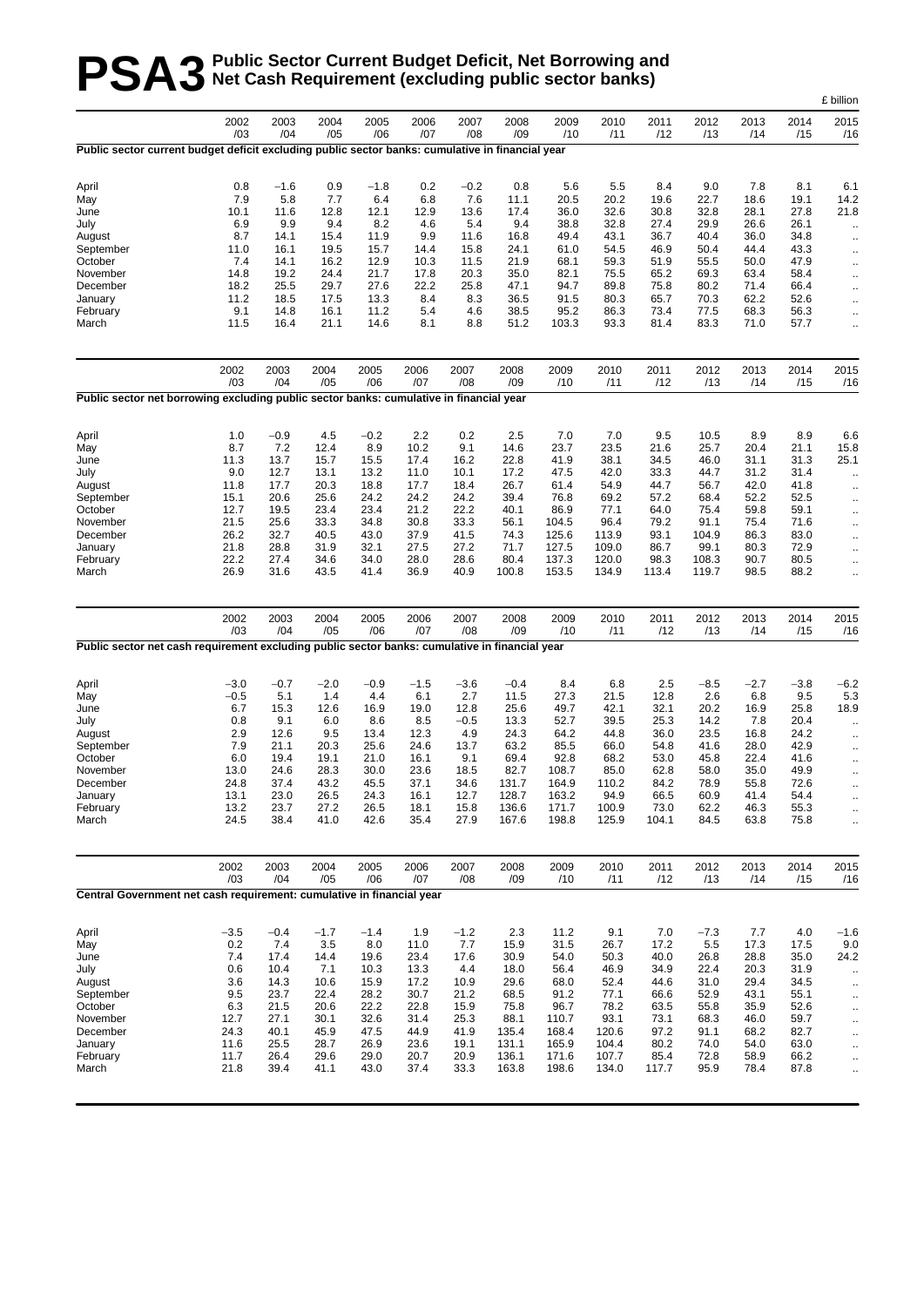# **PSA4 Public Sector Net Debt (excluding public sector banks)**

|                                                                                                                         |             |             |             |             |             |             |             |             |             |             |             |             |             |             | - ~ …                 |
|-------------------------------------------------------------------------------------------------------------------------|-------------|-------------|-------------|-------------|-------------|-------------|-------------|-------------|-------------|-------------|-------------|-------------|-------------|-------------|-----------------------|
|                                                                                                                         | 2002<br>/03 | 2003<br>/04 | 2004<br>/05 | 2005<br>/06 | 2006<br>/07 | 2007<br>/08 | 2008<br>/09 | 2009<br>/10 | 2010<br>/11 | 2011<br>/12 |             | 2012<br>/13 | 2013<br>/14 | 2014<br>/15 | 2015<br>/16           |
| Public sector net debt <sup>1</sup> excluding public sector banks: amount outstanding at end period                     |             |             |             |             |             |             |             |             |             |             |             |             |             |             |                       |
| April                                                                                                                   | 320.8       | 348.3       | 401.9       | 448.5       | 488.0       | 521.5       | 559.1       | 729.8       | 962.1       | 1 104.2     | 1 190.6     |             | 1 2 9 8 . 9 | 1 4 0 5.0   | 1484.9                |
| May                                                                                                                     | 324.0       | 352.8       | 407.7       | 452.8       | 496.3       | 529.7       | 570.4       | 750.8       | 974.2       | 1 1 1 4 . 1 | 1 200.4     |             | 1 3 1 4 . 2 | 1417.8      | 1496.4                |
| June                                                                                                                    | 330.1       | 363.1       | 419.5       | 464.3       | 511.5       | 541.8       | 589.2       | 776.5       | 996.7       | 1 1 3 4 . 1 | 1 2 2 1 .0  |             | 1 3 2 9.7   | 1 4 3 6.0   | 1513.4                |
| July                                                                                                                    | 324.3       | 362.1       | 413.5       | 457.9       | 499.1       | 528.4       | 577.8       | 781.0       | 1 001.7     | 1 1 2 7 . 9 | 1 2 2 2 .0  |             | 1 3 3 0 . 3 | 1 4 3 1 . 7 | $\ddotsc$             |
| August                                                                                                                  | 326.9       | 365.2       | 416.0       | 463.5       | 503.2       | 534.6       | 588.0       | 784.7       | 1 0 1 1 .1  | 1 143.1     | 1 2 2 4 .0  |             | 1 3 3 5.5   | 1 4 3 5.7   | $\ldots$              |
| September                                                                                                               | 333.6       | 373.2       | 425.5       | 474.2       | 515.5       | 543.4       | 625.4       | 804.3       | 1 0 3 5.4   | 1 150.6     | 1 241.4     |             | 1 350.9     | 1 4 5 2.7   |                       |
| October                                                                                                                 | 340.2       | 372.0       | 423.5       | 470.0       | 506.9       | 541.8       | 631.6       | 812.6       | 1 0 3 7 . 1 | 1 148.0     | 1 250.6     |             | 1 3 5 2 . 1 | 1454.9      | $\ldots$<br>$\ddotsc$ |
| November                                                                                                                | 346.1       | 378.7       | 435.2       | 478.3       | 515.6       | 551.3       | 643.2       | 827.7       | 1 0 5 4 . 3 | 1 1 5 8.5   | 1 265.0     |             | 1 3 6 7 .5  | 1463.3      | $\ldots$              |
| December                                                                                                                | 357.5       | 393.1       | 450.5       | 494.6       | 529.8       | 566.7       | 691.9       | 883.9       | 1 080.7     | 1 180.5     | 1 287.5     |             | 1 3 8 8.7   | 1488.3      |                       |
| January                                                                                                                 | 345.1       | 378.6       | 434.2       | 472.0       | 508.8       | 543.9       | 688.6       | 921.0       | 1 0 68.1    | 1 1 64.9    | 1 267.2     |             | 1 377.9     | 1468.6      | $\cdot$ .             |
| February                                                                                                                | 343.0       | 379.7       | 434.1       | 474.8       | 509.8       | 548.7       | 697.0       | 928.8       | 1 0 7 5 . 7 | 1 172.5     | 1 273.6     |             | 1 3 8 4 .9  | 1470.1      | $\ldots$<br>$\ddotsc$ |
| March                                                                                                                   | 354.9       | 393.6       | 448.1       | 490.2       | 526.7       | 558.2       | 724.4       | 956.4       | 1 101.1     | 1 191.0     | 1 299.1     |             | 1 402.4     | 1 4 8 5.7   | $\ddotsc$             |
|                                                                                                                         |             |             |             |             |             |             |             |             |             |             |             |             |             |             |                       |
|                                                                                                                         |             |             |             |             |             |             |             |             |             |             |             |             |             |             |                       |
|                                                                                                                         |             | 2002<br>/03 | 2003<br>/04 | 2004<br>/05 | 2005<br>/06 | 2006<br>/07 | 2007<br>/08 | 2008<br>/09 | 2009<br>/10 | 2010<br>/11 | 2011<br>/12 | 2012<br>/13 | 2013<br>/14 | 2014<br>/15 | 2015<br>/16           |
| Public sector net debt <sup>1</sup> excluding public sector banks: as a percentage of GDP at market prices <sup>2</sup> |             |             |             |             |             |             |             |             |             |             |             |             |             |             |                       |
| April                                                                                                                   |             | 29.0        | 29.6        | 32.3        | 34.2        | 35.1        | 35.5        | 36.8        | 49.3        | 62.2        | 68.7        | 72.1        | 76.4        | 79.0        | 80.4                  |
| May                                                                                                                     |             | 29.1        | 29.8        | 32.6        | 34.3        | 35.5        | 35.9        | 37.5        | 50.7        | 62.7        | 69.1        | 72.6        | 77.0        | 79.4        | 80.8                  |
| June                                                                                                                    |             | 29.5        | 30.5        | 33.4        | 35.0        | 36.4        | 36.6        | 38.8        | 52.4        | 64.0        | 70.1        | 73.8        | 77.6        | 80.1        | 81.5                  |
| July                                                                                                                    |             | 28.9        | 30.3        | 32.8        | 34.3        | 35.4        | 35.5        | 38.2        | 52.5        | 64.0        | 69.6        | 73.7        | 77.4        | 79.6        | $\ddotsc$             |
| August                                                                                                                  |             | 28.9        | 30.4        | 32.9        | 34.5        | 35.5        | 35.8        | 39.0        | 52.5        | 64.4        | 70.3        | 73.7        | 77.4        | 79.6        | $\ddotsc$             |
| September                                                                                                               |             | 29.4        | 30.9        | 33.5        | 35.1        | 36.2        | 36.3        | 41.6        | 53.6        | 65.7        | 70.7        | 74.6        | 78.0        | 80.3        | $\ldots$              |
| October                                                                                                                 |             | 29.8        | 30.6        | 33.2        | 34.7        | 35.4        | 36.0        | 42.2        | 53.8        | 65.6        | 70.4        | 74.9        | 77.8        | 80.2        | $\ddotsc$             |
| November                                                                                                                |             | 30.2        | 31.0        | 34.0        | 35.2        | 35.9        | 36.5        | 43.1        | 54.5        | 66.5        | 70.9        | 75.5        | 78.4        | 80.4        | $\cdot$ .             |
| December                                                                                                                |             | 31.0        | 32.1        | 35.0        | 36.2        | 36.7        | 37.4        | 46.5        | 57.9        | 68.0        | 72.1        | 76.6        | 79.3        | 81.6        | $\ldots$              |
| January                                                                                                                 |             | 29.8        | 30.8        | 33.6        | 34.4        | 35.1        | 35.8        | 46.4        | 60.2        | 67.1        | 71.0        | 75.2        | 78.4        | 80.3        | $\cdot$ .             |
| February                                                                                                                |             | 29.5        | 30.7        | 33.4        | 34.5        | 35.0        | 36.1        | 47.0        | 60.4        | 67.3        | 71.3        | 75.4        | 78.4        | 80.1        | $\cdot$ .             |
| March                                                                                                                   |             | 30.3        | 31.7        | 34.3        | 35.4        | 36.0        | 36.7        | 49.0        | 62.0        | 68.7        | 72.3        | 76.7        | 79.1        | 80.7        | $\cdot$ .             |
|                                                                                                                         |             |             |             |             |             |             |             |             |             |             |             |             |             |             |                       |

£ billion

1 Net debt at the end of the month

2 Gross Domestic Product for 12 months centred on the end of the month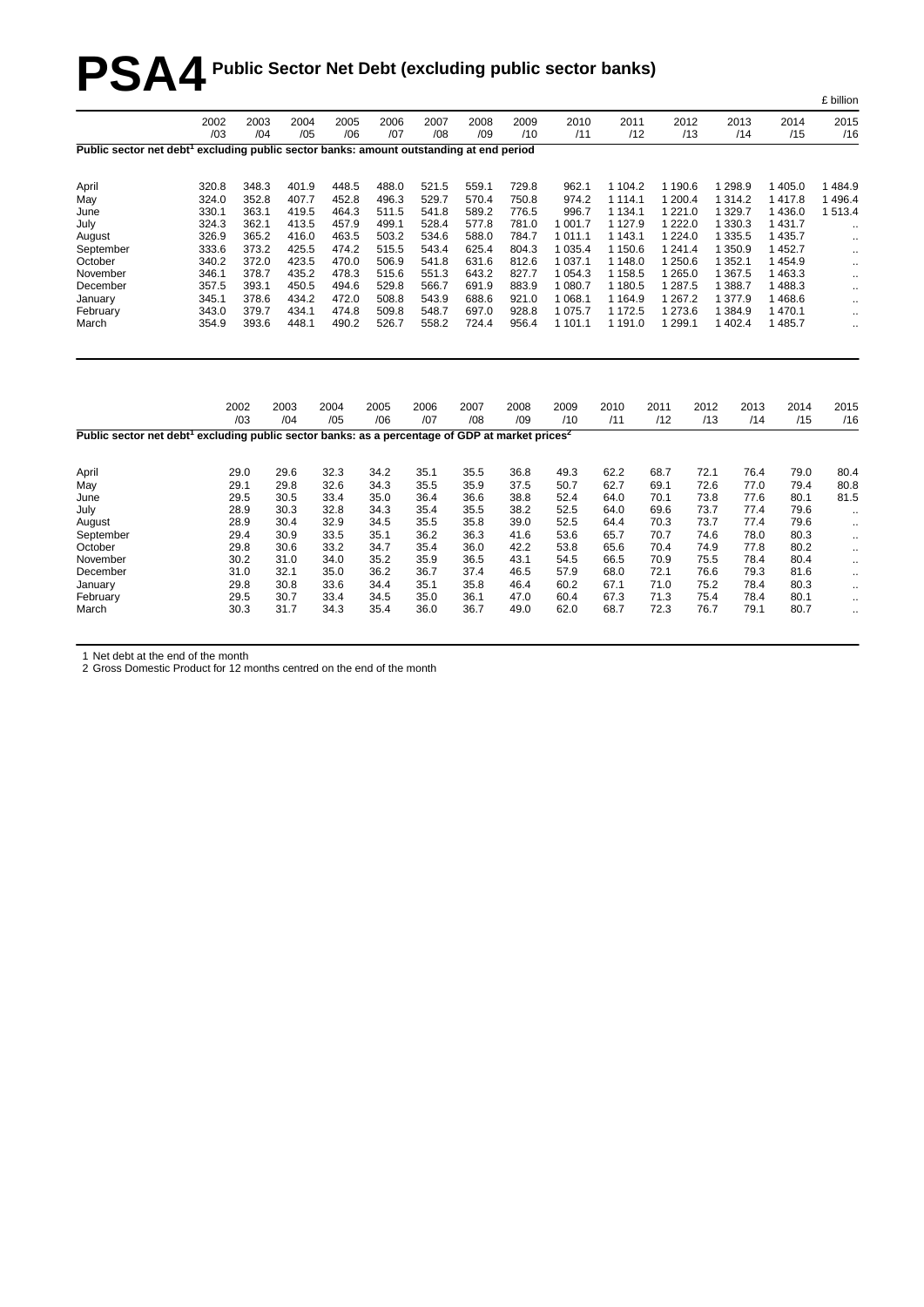### **PSA5A** Long Run of Fiscal Indicators as a percentage of GDP<br> **PSA5A** on a financial year basis **on a financial year basis**

|         |                                                   | Excluding public sector banks          |                                       |                                  |                                                          |                                        |                                       |                                  |
|---------|---------------------------------------------------|----------------------------------------|---------------------------------------|----------------------------------|----------------------------------------------------------|----------------------------------------|---------------------------------------|----------------------------------|
|         | Public Sector<br><b>Current Budget</b><br>Deficit | <b>Public Sector</b><br>Net Investment | <b>Public Sector</b><br>Net Borrowing | <b>Public Sector</b><br>Net Debt | <b>Public Sector</b><br><b>Current Budget</b><br>Deficit | <b>Public Sector</b><br>Net Investment | <b>Public Sector</b><br>Net Borrowing | <b>Public Sector</b><br>Net Debt |
|         | JW2V                                              | MUB <sub>2</sub>                       | J5IJ                                  | HF6X                             | J4DE                                                     | MUB3                                   | J4DD                                  | <b>RUTO</b>                      |
| 1975/76 | 0.8                                               | 5.9                                    | 6.7                                   | 56.5                             | 0.8                                                      | 5.9                                    | 6.7                                   | 56.5                             |
| 1976/77 | 0.4                                               | 4.8                                    | 5.2                                   | 54.8                             | 0.4                                                      | 4.8                                    | 5.2                                   | 54.8                             |
| 1977/78 | 0.8                                               | 3.3                                    | 4.1                                   | 50.8                             | 0.8                                                      | 3.3                                    | 4.1                                   | 50.8                             |
| 1978/79 | 1.9                                               | 2.9                                    | 4.8                                   | 49.0                             | 1.9                                                      | 2.9                                    | 4.8                                   | 49.0                             |
| 1979/80 | 1.3                                               | 2.6                                    | 3.9                                   | 45.0                             | 1.3                                                      | 2.6                                    | 3.9                                   | 45.0                             |
| 1980/81 | 2.3                                               | 2.3                                    | 4.6                                   | 45.6                             | 2.3                                                      | 2.3                                    | 4.6                                   | 45.6                             |
| 1981/82 | 0.7                                               | 1.5                                    | 2.2                                   | 45.3                             | 0.7                                                      | 1.5                                    | 2.2                                   | 45.3                             |
| 1982/83 | 0.8                                               | 2.0                                    | 2.8                                   | 43.9                             | 0.8                                                      | 2.0                                    | 2.8                                   | 43.9                             |
| 1983/84 | 1.3                                               | 2.3                                    | 3.6                                   | 43.6                             | 1.3                                                      | 2.3                                    | 3.6                                   | 43.6                             |
| 1984/85 | 1.5                                               | 2.1                                    | 3.5                                   | 44.3                             | 1.5                                                      | 2.1                                    | 3.5                                   | 44.3                             |
| 1985/86 | 0.7                                               | 1.6                                    | 2.3                                   | 41.7                             | 0.7                                                      | 1.6                                    | 2.3                                   | 41.7                             |
| 1986/87 | 0.9                                               | 1.2                                    | 2.0                                   | 40.1                             | 0.9                                                      | 1.2                                    | 2.0                                   | 40.1                             |
| 1987/88 | $\qquad \qquad -$                                 | 1.0                                    | 1.0                                   | 35.6                             | $\overline{\phantom{0}}$                                 | 1.0                                    | 1.0                                   | 35.6                             |
| 1988/89 | $-1.9$                                            | 0.7                                    | $-1.1$                                | 29.3                             | $-1.9$                                                   | 0.7                                    | $-1.1$                                | 29.3                             |
| 1989/90 | $-1.7$                                            | 1.5                                    | $-0.1$                                | 26.2                             | $-1.7$                                                   | 1.5                                    | $-0.1$                                | 26.2                             |
| 1990/91 | $-0.6$                                            | 1.6                                    | 1.0                                   | 24.2                             | $-0.6$                                                   | 1.6                                    | 1.0                                   | 24.2                             |
| 1991/92 | 1.5                                               | 2.0                                    | 3.5                                   | 25.2                             | 1.5                                                      | 2.0                                    | 3.5                                   | 25.2                             |
| 1992/93 | 4.9                                               | 2.1                                    | 7.0                                   | 29.0                             | 4.9                                                      | 2.1                                    | 7.0                                   | 29.0                             |
| 1993/94 | 5.5                                               | 1.7                                    | 7.2                                   | 33.9                             | 5.5                                                      | 1.7                                    | 7.2                                   | 33.9                             |
| 1994/95 | 4.2                                               | 1.6                                    | 5.8                                   | 37.5                             | 4.2                                                      | 1.6                                    | 5.8                                   | 37.5                             |
|         |                                                   |                                        |                                       |                                  |                                                          |                                        |                                       |                                  |
| 1995/96 | 2.9                                               | 1.6                                    | 4.4                                   | 39.2                             | 2.9                                                      | 1.6                                    | 4.4                                   | 39.2                             |
| 1996/97 | 2.3                                               | 1.0                                    | 3.3                                   | 39.9                             | 2.3                                                      | 1.0                                    | 3.3                                   | 39.9                             |
| 1997/98 | 0.2                                               | 0.5                                    | 0.7                                   | 39.3                             | 0.2                                                      | 0.5                                    | 0.7                                   | 39.3                             |
| 1998/99 | $-1.1$                                            | 0.6                                    | $-0.5$                                | 37.5                             | $-1.1$                                                   | 0.6                                    | $-0.5$                                | 37.5                             |
| 1999/00 | $-2.1$                                            | 0.7                                    | $-1.5$                                | 34.6                             | $-2.1$                                                   | 0.7                                    | $-1.5$                                | 34.6                             |
| 2000/01 | $-2.3$                                            | 0.6                                    | $-1.6$                                | 30.1                             | $-2.3$                                                   | 0.6                                    | $-1.6$                                | 30.1                             |
| 2001/02 | $-1.2$                                            | 1.2                                    | 0.1                                   | 29.3                             | $-1.2$                                                   | 1.2                                    | 0.1                                   | 29.3                             |
| 2002/03 | 1.0                                               | 1.4                                    | 2.4                                   | 30.3                             | 1.0                                                      | 1.4                                    | 2.4                                   | 30.3                             |
| 2003/04 | 1.4                                               | 1.3                                    | 2.6                                   | 31.7                             | 1.4                                                      | 1.3                                    | 2.6                                   | 31.7                             |
| 2004/05 | 1.7                                               | 1.8                                    | 3.4                                   | 34.3                             | 1.7                                                      | 1.8                                    | 3.4                                   | 34.3                             |
| 2005/06 | 1.1                                               | 2.0                                    | 3.1                                   | 35.4                             | 1.1                                                      | 2.0                                    | 3.1                                   | 35.4                             |
| 2006/07 | 0.6                                               | 2.0                                    | 2.6                                   | 36.0                             | 0.6                                                      | 2.0                                    | 2.6                                   | 36.0                             |
| 2007/08 | 0.6                                               | 2.1                                    | 2.7                                   | 36.7                             | 0.6                                                      | 2.1                                    | 2.7                                   | 42.9                             |
| 2008/09 | 3.4                                               | 3.3                                    | 6.7                                   | 49.0                             | 2.5                                                      | 2.7                                    | 5.2                                   | 144.1                            |
| 2009/10 | 6.9                                               | 3.3                                    | 10.2                                  | 62.0                             | 5.7                                                      | 3.0                                    | 8.8                                   | 145.6                            |
| 2010/11 | 5.9                                               | 2.6                                    | 8.6                                   | 68.7                             | 4.8                                                      | 2.6                                    | 7.4                                   | 141.2                            |
| 2011/12 | 5.0                                               | 2.0                                    | 7.0                                   | 72.3                             | 3.8                                                      | 2.0                                    | 5.8                                   | 132.6                            |
| 2012/13 | 5.0                                               | 2.2                                    | 7.2                                   | 76.7                             | 4.3                                                      | 2.2                                    | 6.5                                   | 130.6                            |
| 2013/14 | 4.1                                               | 1.6                                    | 5.7                                   | 79.1                             | 3.6                                                      | 1.6                                    | 5.2                                   | 111.4                            |
| 2014/15 | 3.2                                               | 1.7                                    | 4.9                                   | 80.7                             | 2.7                                                      | 1.7                                    | 4.4                                   | 97.7                             |
|         |                                                   |                                        |                                       |                                  |                                                          |                                        |                                       |                                  |

% of GDP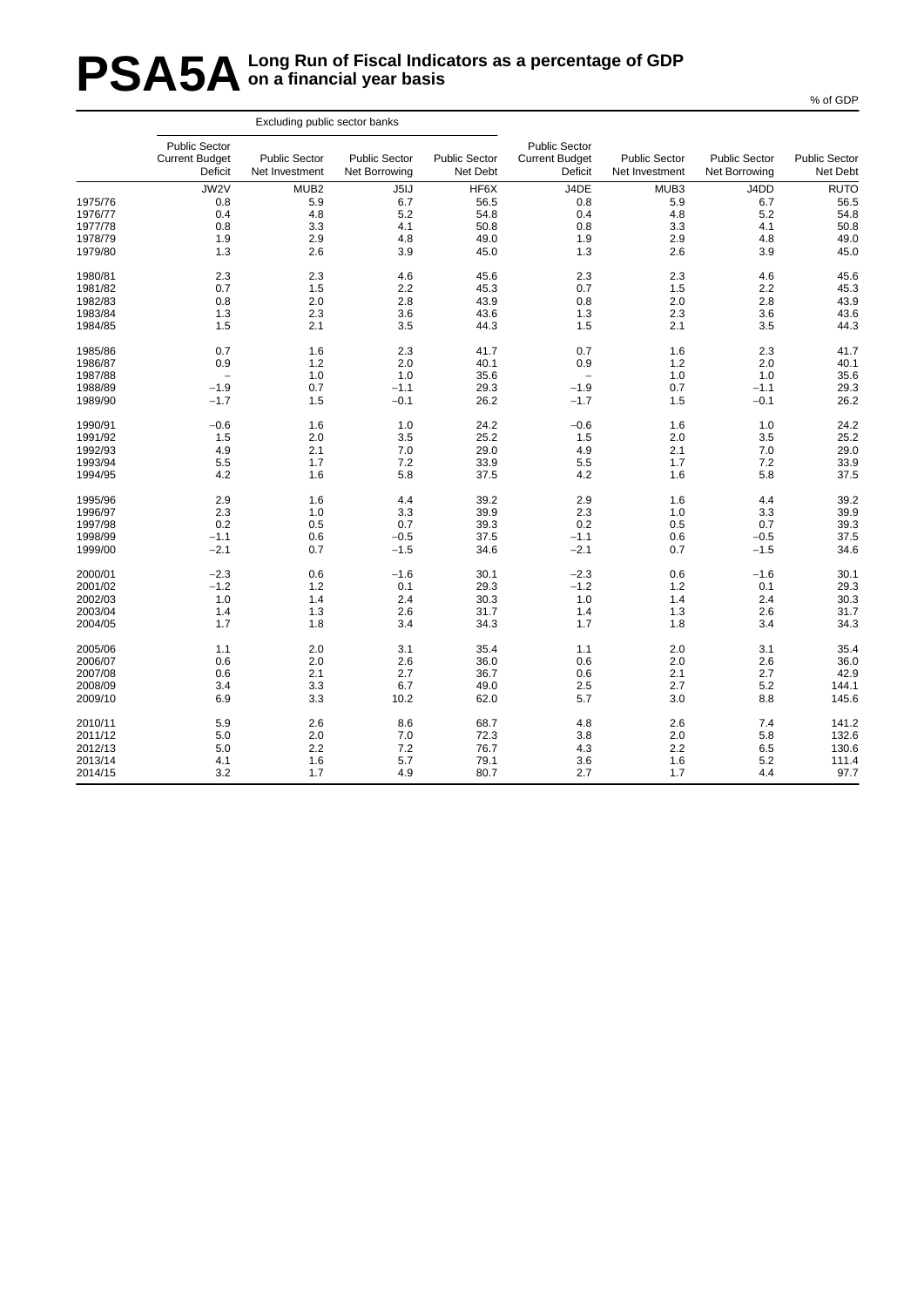# **PSA6A Net Borrowing : month and year-to-date comparisons**

2015 2014 £ billion % 2015/16 2014/15 £ billion %Central Government Current Receipts Taxes on production NMBY 19.8 19.1 0.7 3.5 58.6 56.5 2.0 3.6 of which VAT NZGF 10.9 10.2 0.7 6.9 32.5 30.6 1.9 6.3 Taxes on income and wealth **NMCU** 13.3 13.0 0.3 2.3 44.1 41.7 2.4 5.8 of which income tax and capital gains tax **ACC 11.5 11.5** 11.5 11.5 11.2 0.3 2.5 34.5 32.9 1.6 4.8 of which other (mainly corporation tax) LIBP 1.7 1.7 0.0 1.3 9.6 8.7 0.8 9.5 Other taxes LIQR 1.7 1.4 0.2 15.7 4.6 4.3 0.3 7.7Compulsory social contributions (NICs) AIIH 9.6 9.1 0.5 6.0 28.4 26.4 2.0 7.5 Interest & dividends LIQP 0.7 0.6 0.1 11.6 5.9 6.0 0.0 -0.3of which APF<sup>5</sup> L6BD 0.0 0.0 0.0 - 3.9 4.1 -0.2 -4.9Other receipts LIQQ 1.9 1.7 0.2 10.5 5.9 5.1 0.8 16.0 Total current receipts ANBV 46.9 44.9 2.0 4.4 147.5 140.0 7.5 5.4 Central Government Current Expenditure Interest NMFX 4.6 4.3 0.2 5.7 13.7 14.0 -0.2 -1.7Net social benefits GZSJ 16.6 16.0 0.6 3.6 50.5 49.8 0.7 1.4Other LIQS 34.2 33.4 0.8 2.3 103.5 105.3 -1.8 -1.7 $-1.7$ Total current expenditure 1.4 1.4 -0.8 1.6 1.6 1.6 1.6 2.9 167.7 169.1 -1.4 -0.8 Savings, gross plus capital taxes and the set of the set of the ANPM -8.5 -8.9 0.4 4.7 -20.2 -29.1 8.9 30.6 Depreciation NSRN 1.5 1.4 0.1 5.1 4.5 4.3 0.2 5.1 Current Budget Deficit<sup>2</sup> 26.0 - 26.0 - 26.0 - 26.0 - 26.0 - 20.0 - 20.0 - 20.0 - 20.0 - 23.4 24.7 33.4 - 8.7 - 26.0 Central Government Net investment<sup>3</sup> 6.8 - ANNS 2.8 2.3 0.5 20.0 7.4 6.8 0.5 8.1 Central Government Net borrowing<sup>4</sup> 40.2 -8.1 -20.2 Local Government Net Borrowing **COVERT 100 COVERT 100 FOR 100 COVERT 100 FOR 100 COVERT 100 -75 -9.5** 2.0 2.1.0 -7.5 -9.5 2.0 2.1.0 General Government Net Borrowing Covernment Net Borrowing Covernment Net Borrowing Covernment Net Borrowing Covernment Net Borrowing Covernment Net Borrowing Covernment Net Borrowing Covernment Net Borrowing Covernment Net Non-financial Public Corporations Net Borrowing COM -CPCM 0.0 -0.1 0.0 52.1 -0.2 -0.3 0.1 40.1 Bank of England Net Borrowing (including APF<sup>5</sup> & SLS<sup>6</sup>) ) -JW2H -1.0 -1.1 0.0 1.8 0.8 1.0 -0.1 -15.3 Public Sector Net Borrowing excluding public sector banks -J5II 9.4 10.2 -0.8 -8.3 25.1 31.3 -6.1 -19.6 Public Sector Net Investment excluding public sector banks -JW2Z 1.8 1.5 0.2 16.0 3.3 3.5 -0.2 -4.9 Public Sector Current Budget Deficit excluding public sector banks -JW2T 7.6 8.7 -1.1 -12.5 21.8 27.8 -6.0 -21.5 Memo items: Income tax and NICs KSS8 21.1 20.3 0.8 4.1 62.9 59.4 3.5 6.0Central Government Net Cash Requirement RUUW 15.1 17.5 -2.3 -13.3 24.2 35.0 -10.8 -30.9 Central Government current expenditure (excluding debt interest payments) MSS6 50.8 49.4 1.3 2.7 154.0 155.1 -1.1 -0.7 Public Sector Net Borrowing as a % of GDP excluding public sector banks  $1.8$  and  $1.8$  and  $1.8$  and  $1.8$  and  $1.8$  and  $1.8$  and  $1.8$  and  $1.8$  and  $1.8$  and  $1.8$  and  $1.8$  and  $1.8$  and  $1.8$  and  $1.8$  and  $1.8$  and Public Sector Net debt excluding public sector banks HF6W 1513.4 1436.0 77.4 5.4 ---- Public Sector Net debt as a % of GDP excluding public sector banks HF6X 81.5 80.1 1.4 1.7 ---- June Year-to-date (April - June) change change

1 Unless otherwise stated

2 Current Budget Deficit is the difference between current expenditure and current receipts

3 Net Investment is investment less depreciation

4 Net Borrowing is Current Budget Deficit plus Net Investment

5 APF - Bank of England Asset Purchase Facility

6 SLS - Special Liquidity Scheme

**Source: Office for National Statistics**

 $f$  billion<sup>1</sup>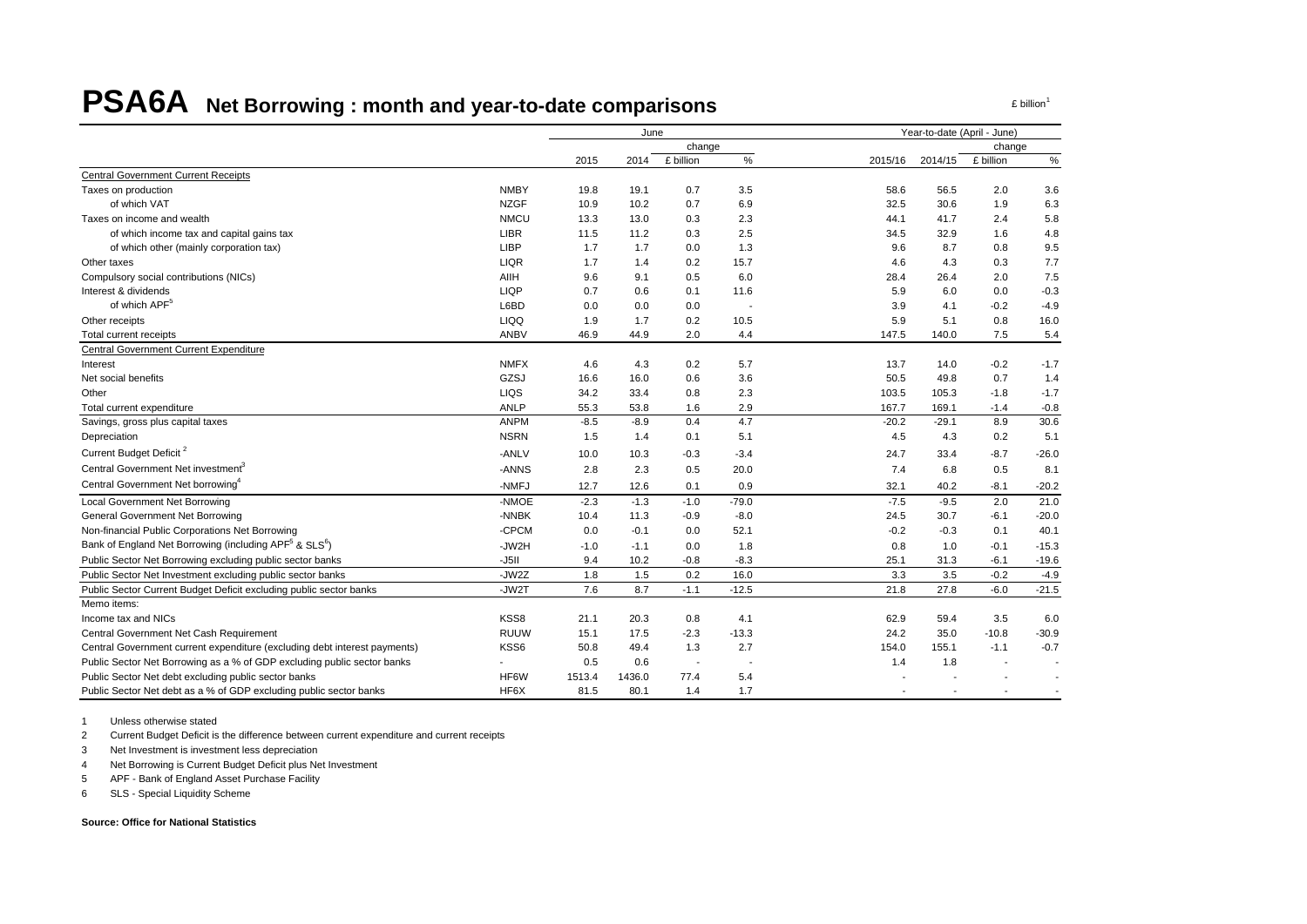# PSA6B Central Government Account : overview

|  | ` million |
|--|-----------|
|  |           |

|          |                        |             |                     |                                        |               | <b>Current receipts</b> |                   |                           |                                   |                                |             |
|----------|------------------------|-------------|---------------------|----------------------------------------|---------------|-------------------------|-------------------|---------------------------|-----------------------------------|--------------------------------|-------------|
|          | Taxes on<br>production | of which    |                     | Taxes on income and wealth             |               |                         |                   | Interest and<br>dividends | of which                          |                                |             |
|          | Total                  | <b>VAT</b>  | Total               | Income and<br>capital<br>gains tax $1$ | Other $2$     | Other taxes             | NICs <sup>3</sup> | Total                     | Asset<br>Purchase<br>Facility     | Other<br>receipts <sup>4</sup> | Total       |
|          | <b>NMBY</b>            | <b>NZGF</b> | <b>NMCU</b>         | <b>LIBR</b>                            | <b>LIBP</b>   | <b>LIQR</b>             | AIIH              | <b>LIQP</b>               | L6BD                              | <b>LIQQ</b>                    | <b>ANBV</b> |
| 2011/12  | 206 627                | 112 067     | 202 767             | 157 043                                | 45 724        | 15 355                  | 101 597           | 9612                      | $\qquad \qquad -$                 | 17693                          | 553 651     |
| 2012/13  | 211 622                | 114 465     | 198 967             | 156 222                                | 42745         | 15 361                  | 104 483           | 16 668                    | 6428                              | 19 4 66                        | 566 567     |
| 2013/14  | 223 425                | 120 226     | 203 568             | 161 530                                | 42 038        | 17 443                  | 107 306           | 20 29 5                   | 12 181                            | 20 298                         | 592 335     |
| 2014/15  | 231 368                | 124 758     | 212 612             | 169 178                                | 43 4 34       | 17 402                  | 110 260           | 19 085                    | 10739                             | 21 687                         | 612 414     |
| 2013 Jun | 18 28 2                | 9857        | 12749               | 11 277                                 | 1 472         | 1 3 6 2                 | 8878              | 4 5 0 2                   | 3885                              | 1644                           | 47 417      |
| Jul      | 19 086                 | 10 117      | 23 844              | 16820                                  | 7 0 24        | 1 4 5 0                 | 8 3 3 2           | 1 1 5 1                   | 526                               | 1656                           | 55 519      |
| Aug      | 18 593                 | 9887        | 12742               | 11 2 2 9                               | 1513          | 1 4 5 2                 | 8 3 5 0           | 561                       | $\qquad \qquad -$                 | 1656                           | 43 354      |
| Sep      | 18819                  | 10 075      | 13 3 3 1            | 10716                                  | 2615          | 1 3 5 0                 | 8 5 5 7           | 1 0 2 0                   | $\overline{\phantom{0}}$          | 1659                           | 44 736      |
| Oct      | 18 905                 | 9788        | 18 030              | 10 623                                 | 7 407         | 1 4 8 2                 | 8 2 3 1           | 513                       | $\qquad \qquad -$                 | 1829                           | 48 990      |
| Nov      | 18822                  | 10 138      | 11 958              | 10 4 95                                | 1 4 6 3       | 1 2 7 1                 | 8 4 0 0           | 671                       | $\overline{\phantom{0}}$          | 1762                           | 42 884      |
| Dec      | 19 640                 | 10 581      | 15 4 81             | 12 181                                 | 3 3 0 0       | 1 3 1 0                 | 9 2 2 9           | 587                       | $\overline{\phantom{0}}$          | 1656                           | 47 903      |
| 2014 Jan | 18 4 69                | 10 359      | 32 687              | 25 163                                 | 7 5 24        | 1 3 6 9                 | 8 9 6 9           | 537                       | $\overline{a}$                    | 1743                           | 63774       |
| Feb      | 18 153                 | 9922        | 17 119              | 15 4 62                                | 1657          | 1 3 7 8                 | 9 4 9 0           | 488                       | $\overline{\phantom{0}}$          | 1701                           | 48 329      |
| Mar      | 19 476                 | 10 250      | 16 4 98             | 14813                                  | 1685          | 1 4 3 4                 | 11 192            | 1 0 8 8                   | $\overline{a}$                    | 1703                           | 51 391      |
| Apr      | 18 535                 | 10 230      | 16 786              | 11 4 69                                | 5 3 1 7       | 1 3 3 8                 | 8853              | 4 6 9 0                   | 4 107                             | 1691                           | 51 893      |
| May      | 18 9 21                | 10 138      | 11 927              | 10 222                                 | 1705          | 1529                    | 8511              | 617                       | $\overline{\phantom{0}}$          | 1692                           | 43 197      |
| Jun      | 19 085                 | 10 211      | 12 966              | 11 248                                 | 1718          | 1 4 2 8                 | 9 0 68            | 646                       | $\overline{\phantom{0}}$          | 1693                           | 44 886      |
| Jul      | 19515                  | 10 193      | 24 168              | 17585                                  | 6583          | 1476                    | 8753              | 1 2 5 9                   | 525                               | 1724                           | 56 895      |
| Aug      | 19 0 26                | 10 062      | 13 962              | 12 340                                 | 1 6 2 2       | 1 5 9 3                 | 8774              | 702                       | $\overline{\phantom{0}}$          | 1800                           | 45 857      |
| Sep      | 19 554                 | 10 349      | 13 3 24             | 10 965                                 | 2 3 5 9       | 1 5 5 0                 | 8752              | 751                       | $\overline{\phantom{a}}$          | 1764                           | 45 695      |
| Oct      | 20 162                 | 10793       | 18 597              | 11 121                                 | 7476          | 1 4 7 8                 | 8 5 3 4           | 4923                      | 4 0 5 0                           | 1700                           | 55 394      |
| Nov      | 19740                  | 10775       | 12 5 84             | 11 140                                 | 1 4 4 4       | 1 370                   | 8761              | 471                       | $\overline{\phantom{0}}$          | 2815                           | 45 741      |
| Dec      | 20 230                 | 10 978      | 16 188              | 12 6 26                                | 3562          | 1 3 5 3                 | 9463              | 500                       | $\overline{\phantom{0}}$          | 1698                           | 49 432      |
| 2015 Jan | 18 846                 | 10 681      | 36 637              | 28 4 58                                | 8 1 7 9       | 1 3 8 3                 | 9 2 1 4           | 2 5 9 8                   | 2 0 5 7                           | 1705                           | 70 383      |
| Feb      | 18 653                 | 10 241      | 18 294              | 16 558                                 | 1736          | 1 4 1 7                 | 9982              | 604                       | $\overline{\phantom{0}}$          | 1704                           | 50 654      |
| Mar      | 19 101                 | 10 107      | 17 179              | 15 4 46                                | 1733          | 1 4 8 7                 | 11 595            | 1 3 2 4                   | $\hspace{1.0cm} - \hspace{1.0cm}$ | 1701                           | 52 387      |
| Apr      | 19 180                 | 10 676      | 17936               | 11 679                                 | 6 2 5 7       | 1 4 0 4                 | 9312              | 4549                      | 3 9 0 4                           | 1980                           | 54 361      |
| May      | 19 635                 | 10 904      | 12 8 85             | 11 308                                 | 1577          | 1571                    | 9477              | 667                       | $\overline{\phantom{0}}$          | 2036                           | 46 271      |
| Jun      | 19753                  | 10 914      | 13 26 6             | 11 526                                 | 1740          | 1 6 5 2                 | 9616              | 721                       | $\overline{\phantom{0}}$          | 1871                           | 46 879      |
|          |                        |             | Current expenditure |                                        |               |                         |                   |                           |                                   |                                |             |
|          |                        |             |                     |                                        | Saving, gross |                         |                   |                           |                                   |                                |             |

|          |             | <b>Net Social</b> |         |             | plus capital |              | Current budget |                |               |
|----------|-------------|-------------------|---------|-------------|--------------|--------------|----------------|----------------|---------------|
|          | Interest    | <b>Benefits</b>   | Other   | Total       | taxes        | Depreciation | deficit        | Net investment | Net borrowing |
|          | <b>NMFX</b> | GZSJ              | LIQS    | <b>ANLP</b> | <b>ANPM</b>  | <b>NSRN</b>  | -ANLV          | -ANNS          | -NMFJ         |
| 2011/12  | 49 704      | 186 180           | 387 851 | 623 735     | $-700084$    | 16 16 6      | 86 250         | 27 857         | 114 107       |
| 2012/13  | 48 856      | 194 768           | 391 896 | 635 520     | $-68953$     | 16 660       | 85 613         | 40 270         | 125 883       |
| 2013/14  | 48 668      | 196 336           | 399 511 | 644 515     | $-52180$     | 16 979       | 69 159         | 33 969         | 103 128       |
| 2014/15  | 45 422      | 201 743           | 401 770 | 648 935     | $-36521$     | 17 257       | 53 778         | 36 521         | 90 299        |
| 2013 Jun | 4525        | 15771             | 31 927  | 52 223      | $-4806$      | 1 4 0 3      | 6 209          | 1728           | 7937          |
| Jul      | 3707        | 16 902            | 31 354  | 51 963      | 3556         | 1414         | $-2142$        | 3 2 6 7        | 1 1 2 5       |
| Aug      | 3 4 5 4     | 16 371            | 30 655  | 50 480      | $-7126$      | 1414         | 8 5 4 0        | 1844           | 10 384        |
| Sep      | 3 0 6 8     | 16 337            | 31 794  | 51 199      | $-6463$      | 1414         | 7877           | 2 3 2 9        | 10 206        |
| Oct      | 5 1 3 1     | 16 4 84           | 31 330  | 52 945      | $-3955$      | 1417         | 5 3 7 2        | 2884           | 8 2 5 6       |
| Nov      | 4 6 3 0     | 17 565            | 31 293  | 53 488      | $-10604$     | 1415         | 12 019         | 2 3 3 1        | 14 350        |
| Dec      | 3572        | 16 808            | 34 264  | 54 644      | $-6741$      | 1415         | 8 1 5 6        | 3 4 1 7        | 11 573        |
| 2014 Jan | 3691        | 16 402            | 32 401  | 52 494      | 11 280       | 1 4 4 6      | $-9834$        | 3 3 7 6        | $-6458$       |
| Feb      | 4 3 8 8     | 14 8 29           | 35 938  | 55 155      | $-6826$      | 1 4 4 6      | 8 2 7 2        | 3661           | 11 933        |
| Mar      | 2 600       | 16 042            | 35 262  | 53 904      | $-2513$      | 1 3 8 3      | 3896           | 5 3 8 2        | 9 2 7 8       |
| Apr      | 5 3 8 3     | 16870             | 40 871  | 63 124      | $-11231$     | 1 4 3 4      | 12 665         | 2476           | 15 141        |
| May      | 4 2 4 2     | 16 845            | 31 081  | 52 168      | $-8971$      | 1 4 3 4      | 10 405         | 2 0 4 2        | 12 447        |
| Jun      | 4 3 3 1     | 16 042            | 33 395  | 53 768      | $-8882$      | 1 4 3 4      | 10 316         | 2 3 0 0        | 12 616        |
| Jul      | 3725        | 17 242            | 32 262  | 53 229      | 3 6 6 6      | 1 4 3 7      | $-2229$        | 3 0 1 1        | 782           |
| Aug      | 4 2 6 8     | 16719             | 31 412  | 52 399      | $-6542$      | 1 4 3 7      | 7979           | 1949           | 9928          |
| Sep      | 3 0 3 2     | 17 007            | 32 414  | 52 453      | $-6758$      | 1 4 3 6      | 8 1 9 4        | 2546           | 10740         |
| Oct      | 4889        | 17 031            | 32 140  | 54 060      | 1 3 3 4      | 1 4 3 9      | 105            | 2 9 0 5        | 3 0 1 0       |
| Nov      | 4 2 0 7     | 18 0 65           | 31 449  | 53 721      | $-7980$      | 1 4 3 9      | 9419           | 2 2 4 7        | 11 666        |
| Dec      | 3729        | 17 307            | 34 480  | 55 516      | $-6084$      | 1 4 3 9      | 7523           | 3658           | 11 181        |
| 2015 Jan | 2877        | 16 674            | 32 419  | 51 970      | 18 4 13      | 1 4 4 3      | $-16970$       | 3503           | $-13467$      |
| Feb      | 3837        | 15 311            | 35 092  | 54 240      | $-3586$      | 1 4 4 3      | 5 0 2 9        | 3 3 3 5        | 8 3 6 4       |
| Mar      | 902         | 16 630            | 34 755  | 52 287      | 100          | 1 4 4 2      | 1 3 4 2        | 6549           | 7891          |
| Apr      | 5 0 8 7     | 17 0 25           | 37 726  | 59 838      | $-5477$      | 1 507        | 6984           | 2 4 5 2        | 9436          |
| May      | 4 0 5 4     | 16822             | 31 641  | 52 517      | $-6246$      | 1 507        | 7753           | 2 1 5 4        | 9 9 0 7       |
| Jun      | 4576        | 16 614            | 34 152  | 55 342      | $-8463$      | 1507         | 9970           | 2761           | 12731         |

1 Includes capital gains tax paid by households. Includes income tax and

capital gains tax paid by corporations.

2 Mainly comprises corporation tax and petroleum revenue tax.

3 Formerly titled compulsory social contributions.

4 Consists largely of gross operating surplus, equates to depreciation for government. Also includes rent receipts.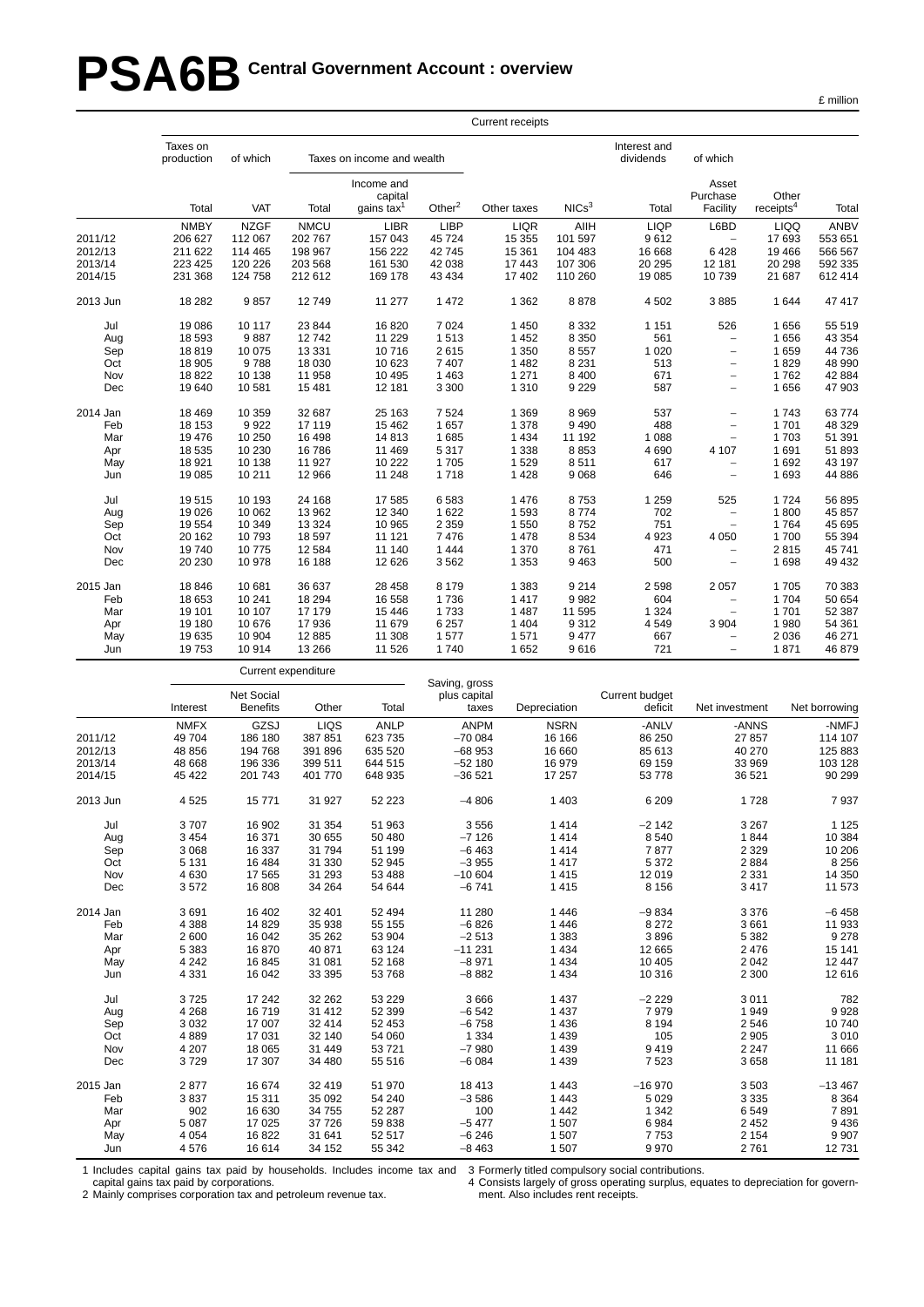# **PSA6C** Total Revenue, Total Expenditure **Total Revenue , Total Expenditure and Net Borrowing**

|          |              |                |                   |                                                |                       | <b>Total Revenue</b>                            |                         |                                 |                                    |                         |         |
|----------|--------------|----------------|-------------------|------------------------------------------------|-----------------------|-------------------------------------------------|-------------------------|---------------------------------|------------------------------------|-------------------------|---------|
|          |              |                |                   | Current receipts (as in PSA6B)<br>Interest and | Other                 | Market<br>output and<br>output for<br>own final | Pension<br>contributio- | Current<br>grants to<br>central | Capital<br>transfers to<br>central | Less gross<br>operating | Total   |
|          | Total        | Taxes          | NICs <sup>1</sup> | dividends                                      | receipts <sup>2</sup> | use                                             | ns <sup>3</sup>         | government                      | government <sup>4</sup>            | surplus                 | revenue |
|          | $\mathbf{1}$ | $\overline{2}$ | 3                 | 4                                              | 5                     | 6                                               | $\overline{7}$          | 8                               | 9                                  | 10                      | 11      |
|          | ANBV         | MF6P           | AIIH              | <b>LIQP</b>                                    | <b>LIQQ</b>           | MUT5                                            | MF6Q                    | MHA8                            | MFO7                               | -NRLN                   | MF6R    |
| 2011/12  | 553 651      | 424 749        | 101 597           | 9612                                           | 17693                 | 17 481                                          | 21 849                  | 3576                            | 13 612                             | $-16166$                | 594 003 |
| 2012/13  | 566 567      | 425 950        | 104 483           | 16 668                                         | 19 4 66               | 16 4 28                                         | 22 657                  | 3 2 4 4                         | 661                                | $-16660$                | 592 897 |
| 2013/14  | 592 335      | 444 436        | 107 306           | 20 29 5                                        | 20 298                | 18 619                                          | 23 6 29                 | 4 2 1 7                         | 1 667                              | $-16979$                | 623 488 |
| 2014/15  | 612 414      | 461 382        | 110 260           | 19 085                                         | 21 687                | 18732                                           | 23729                   | 4 4 0 2                         | 903                                | $-17257$                | 642 923 |
| 2013 Jun | 47 417       | 32 393         | 8878              | 4 5 0 2                                        | 1644                  | 1 3 8 3                                         | 1977                    | 279                             | 26                                 | $-1403$                 | 49 679  |
| Jul      | 55 519       | 44 380         | 8 3 3 2           | 1 1 5 1                                        | 1656                  | 1 4 4 5                                         | 1983                    | 286                             | 216                                | $-1414$                 | 58 035  |
| Aug      | 43 354       | 32 787         | 8 3 5 0           | 561                                            | 1656                  | 1516                                            | 1 9 8 4                 | 284                             | 241                                | $-1414$                 | 45 965  |
| Sep      | 44 736       | 33 500         | 8557              | 1 0 2 0                                        | 1659                  | 1 5 3 8                                         | 2 0 0 1                 | 286                             | 217                                | $-1414$                 | 47 364  |
| Oct      | 48 990       | 38 417         | 8 2 3 1           | 513                                            | 1829                  | 1 502                                           | 1995                    | 14                              | 62                                 | $-1417$                 | 51 146  |
| Nov      | 42 8 84      | 32 051         | 8 4 0 0           | 671                                            | 1762                  | 1 501                                           | 2012                    | 156                             | 21                                 | $-1415$                 | 45 159  |
| Dec      | 47 903       | 36 431         | 9 2 2 9           | 587                                            | 1656                  | 1 580                                           | 2 0 0 8                 | 509                             | 32                                 | $-1415$                 | 50 617  |
| 2014 Jan | 63 774       | 52 525         | 8969              | 537                                            | 1743                  | 1 7 2 4                                         | 1 940                   | 452                             | 654                                | $-1446$                 | 67 098  |
| Feb      | 48 329       | 36 650         | 9490              | 488                                            | 1701                  | 1792                                            | 1915                    | 1 0 2 7                         | $-24$                              | $-1446$                 | 51 593  |
| Mar      | 51 391       | 37 408         | 11 192            | 1 0 8 8                                        | 1703                  | 1725                                            | 2 1 5 2                 | 370                             | 136                                | $-1383$                 | 54 391  |
| Apr      | 51 893       | 36 659         | 8853              | 4 6 9 0                                        | 1691                  | 1 5 3 7                                         | 1 6 9 3                 | 369                             | 17                                 | $-1434$                 | 54 075  |
| May      | 43 197       | 32 377         | 8511              | 617                                            | 1692                  | 1 3 8 4                                         | 1988                    | 369                             | 42                                 | $-1434$                 | 45 546  |
| Jun      | 44 886       | 33 479         | 9068              | 646                                            | 1 6 9 3               | 1 3 4 9                                         | 1967                    | 333                             | 20                                 | $-1434$                 | 47 121  |
| Jul      | 56 895       | 45 159         | 8753              | 1 2 5 9                                        | 1724                  | 1 4 4 7                                         | 1 9 6 4                 | 275                             | 28                                 | $-1437$                 | 59 172  |
| Aug      | 45 857       | 34 581         | 8774              | 702                                            | 1800                  | 1 557                                           | 1922                    | 240                             | 33                                 | $-1437$                 | 48 172  |
| Sep      | 45 695       | 34 4 28        | 8752              | 751                                            | 1764                  | 1610                                            | 1973                    | 167                             | 19                                 | $-1436$                 | 48 0 28 |
| Oct      | 55 394       | 40 237         | 8534              | 4923                                           | 1700                  | 1 5 8 5                                         | 2 0 0 3                 | 170                             | 124                                | $-1439$                 | 57837   |
| Nov      | 45 741       | 33 694         | 8761              | 471                                            | 2815                  | 1 550                                           | 1955                    | 320                             | 38                                 | $-1439$                 | 48 165  |
| Dec      | 49 432       | 37 771         | 9463              | 500                                            | 1698                  | 1 551                                           | 2 0 5 4                 | 394                             | 32                                 | $-1439$                 | 52 024  |
| 2015 Jan | 70 383       | 56 866         | 9 2 1 4           | 2 5 9 8                                        | 1705                  | 1 6 1 3                                         | 1 9 9 7                 | 355                             | 13                                 | $-1443$                 | 72918   |
| Feb      | 50 654       | 38 364         | 9982              | 604                                            | 1704                  | 1715                                            | 1953                    | 1 0 38                          | 44                                 | $-1443$                 | 53 961  |
| Mar      | 52 387       | 37 767         | 11 595            | 1 3 2 4                                        | 1701                  | 1834                                            | 2 2 6 0                 | 372                             | 493                                | $-1442$                 | 55 904  |
| Apr      | 54 361       | 38 520         | 9312              | 4549                                           | 1980                  | 1 2 4 8                                         | 1882                    | 355                             | 507                                | $-1507$                 | 56 846  |
| May      | 46 271       | 34 091         | 9477              | 667                                            | 2036                  | 1 4 4 4                                         | 2 1 8 5                 | 355                             | 56                                 | $-1507$                 | 48 804  |
| Jun      | 46 879       | 34 671         | 9616              | 721                                            | 1871                  | 1587                                            | 2 2 0 9                 | 249                             | 8                                  | $-1507$                 | 49 4 25 |
|          |              |                |                   | Current expenditure                            |                       |                                                 |                         |                                 | Capital expenditure                |                         |         |

Less market Less current Less capital Current output and grants to transfers to expenditure output for Less pension central Less Total current Net central Total capital (as in PSA6B) own final use contributions<sup>3</sup> government depreciation expenditure investment government<sup>4</sup> Depreciation expenditure 12 13 14 15 16 17 18 19 20 21 ANLP MUT5 MF6Q MHA8 -NSRN MF6S -ANNS MFO7 NSRN MF6T 2011/12 623 735 17 481 21 849 3 576 −16 166 650 475 27 857 13 612 16 166 57 635 2012/13 635 520 16 428 22 657 3 244 −16 660 661 189 40 270 661 16 660 57 591 2013/14 644 515 18 619 23 629 4 217 −16 979 674 001 33 969 1 667 16 979 52 615 2014/15 648 935 18 732 23 729 4 402 −17 257 678 541 36 521 903 17 257 54 681 2013 Jun 52 223 1 383 1 977 279 −1 403 54 459 1 728 26 1 403 3 157 Jul 51 963 1 445 1 983 286 −1 414 54 263 3 267 216 1 414 4 897 Aug 50 480 1 516 1 984 284 −1 414 52 850 1 844 241 1 414 3 499 Sep 51 199 1 538 2 001 286 −1 414 53 610 2 329 217 1 414 3 960 Oct 52 945 1 502 1 995 14 −1 417 55 039 2 884 62 1 417 4 363 Nov 53 488 1 501 2 012 156 −1 415 55 742 2 331 21 1 415 3 767 Dec 54 644 1 580 2 008 509 −1 415 57 326 3 417 32 1 415 4 864 2014 Jan 52 494 1 724 1 940 452 −1 446 55 164 3 376 654 1 446 5 476 Feb 55 155 1 792 1 915 1 027 −1 446 58 443 3 661 −24 1 446 5 083 Mar 53 904 1 725 2 152 370 −1 383 56 768 5 382 136 1 383 6 901 Apr 63 124 1 537 1 693 369 −1 434 65 289 2 476 17 1 434 3 927 May 52 168 1 384 1 988 369 −1 434 54 475 2 042 42 1 434 3 518 Jun 53 768 1 349 1 967 333 −1 434 55 983 2 300 20 1 434 3 754 Jul 53 229 1 447 1 964 275 −1 437 55 478 3 011 28 1 437 4 476 Aug 52 399 1 557 1 922 240 −1 437 54 681 1 949 33 1 437 3 419 Sep 52 453 1 610 1 973 167 −1 436 54 767 2 546 19 1 436 4 001 Oct 54 060 1 585 2 003 170 −1 439 56 379 2 905 124 1 439 4 468 Nov 53 721 1 550 1 955 320 −1 439 56 107 2 247 38 1 439 3 724 Dec 55 516 1 551 2 054 394 −1 439 58 076 3 658 32 1 439 5 129 2015 Jan 51 970 1 613 1 997 355 −1 443 54 492 3 503 13 1 443 4 959 Feb 54 240 1 715 1 953 1 038 −1 443 57 503 3 335 44 1 443 4 822 Mar 52 287 1 834 2 260 372 −1 442 55 311 6 549 493 1 442 8 484 Apr 59 838 1 248 1 882 355 −1 507 61 816 2 452 507 1 507 4 466 May 52 517 1 444 2 185 355 −1 507 54 994 2 154 56 1 507 3 717 Jun 55 342 1 587 2 209 249 −1 507 57 880 2 761 8 1 507 4 276

Relationship between columns 1+6+7+8+9+10=11

Formerly titled compulsory social contributions.

2 Consists largely of gross operating surplus, equates to depreciation for government. Also includes rent receipts.

Relationships between columns 12+13+14+15+16=17; 18+19+20=21

3 Contains contributions from employers and employees. 4 Includes Housing Revenue account reorganisation in Mar 2012, Royal Mail pension transfer in April 2012 and FSCS Capital Tax in Sep 2008.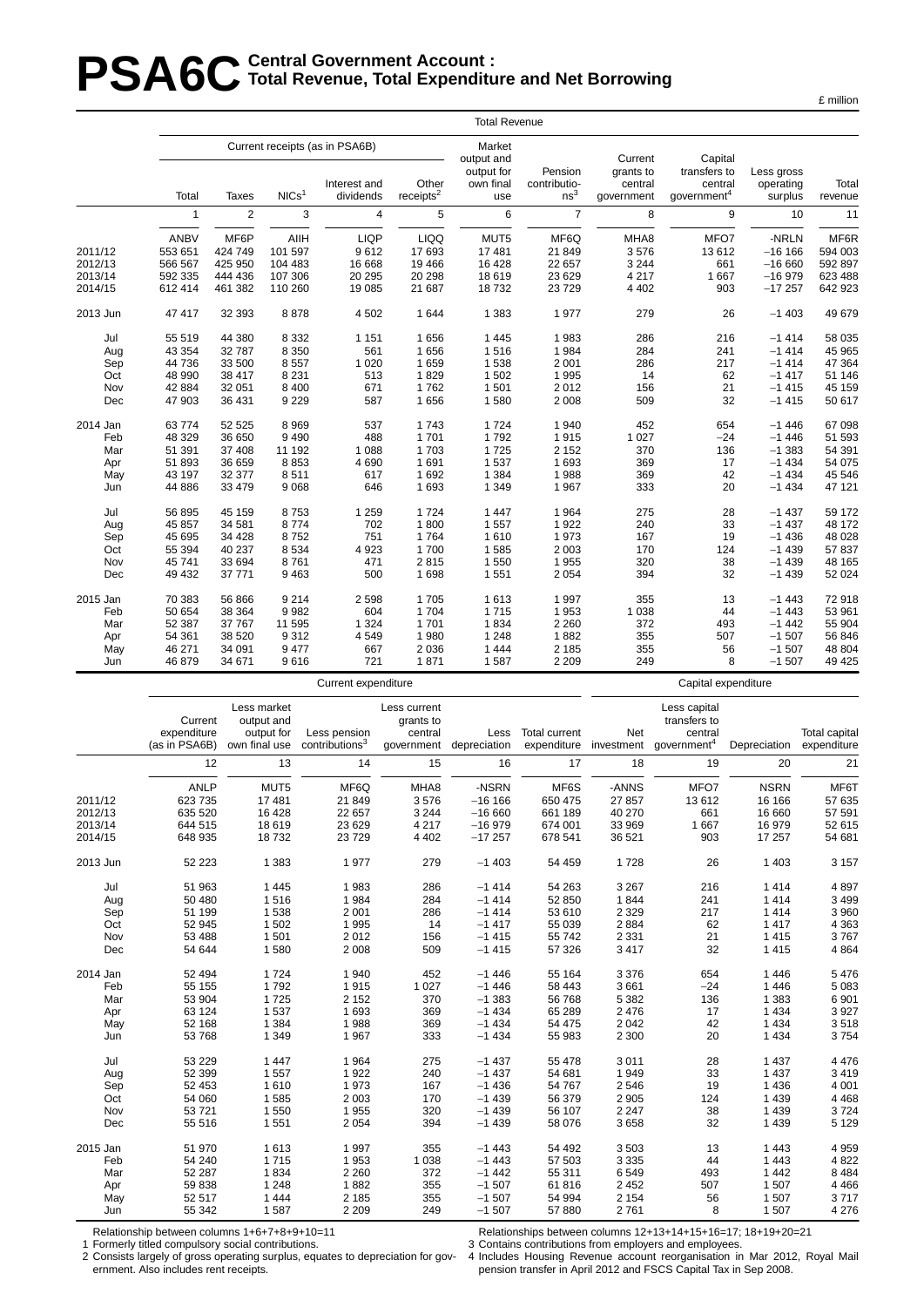#### **PSA6C** Central Government Account :<br> **PSA6C** Total Revenue, Total Expenditu **Total Revenue , Total Expenditure and Net Borrowing** continued £ million

|          |               |                   |                           | of which                  |               |
|----------|---------------|-------------------|---------------------------|---------------------------|---------------|
|          | Total revenue | Total expenditure | Total current expenditure | Total capital expenditure | Net borrowing |
|          | 22            | 23                | 24                        | 25                        | 26            |
|          | MF6R          | MF6U              | MF6S                      | MF6T                      | -NMFJ         |
| 2011/12  | 594 003       | 708 110           | 650 475                   | 57 635                    | 114 107       |
| 2012/13  | 592 897       | 718 780           | 661 189                   | 57 591                    | 125 883       |
| 2013/14  | 623 488       | 726 616           | 674 001                   | 52 615                    | 103 128       |
| 2014/15  | 642 923       | 733 222           | 678 541                   | 54 681                    | 90 299        |
| 2013 Jun | 49 679        | 57 616            | 54 459                    | 3 1 5 7                   | 7937          |
| Jul      | 58 035        | 59 160            | 54 263                    | 4897                      | 1 1 2 5       |
| Aug      | 45 965        | 56 349            | 52 850                    | 3 4 9 9                   | 10 384        |
| Sep      | 47 364        | 57 570            | 53 610                    | 3 9 6 0                   | 10 20 6       |
| Oct      | 51 146        | 59 402            | 55 039                    | 4 3 6 3                   | 8 2 5 6       |
| Nov      | 45 159        | 59 509            | 55 742                    | 3767                      | 14 350        |
| Dec      | 50 617        | 62 190            | 57 326                    | 4 8 6 4                   | 11 573        |
| 2014 Jan | 67 098        | 60 640            | 55 164                    | 5 4 7 6                   | $-6458$       |
| Feb      | 51 593        | 63 526            | 58 443                    | 5 0 8 3                   | 11 933        |
| Mar      | 54 391        | 63 669            | 56 768                    | 6 9 0 1                   | 9 2 7 8       |
| Apr      | 54 075        | 69 216            | 65 289                    | 3 9 2 7                   | 15 141        |
| May      | 45 546        | 57 993            | 54 475                    | 3518                      | 12 447        |
| Jun      | 47 121        | 59 737            | 55 983                    | 3754                      | 12 616        |
| Jul      | 59 172        | 59 954            | 55 478                    | 4 4 7 6                   | 782           |
| Aug      | 48 172        | 58 100            | 54 681                    | 3 4 1 9                   | 9928          |
| Sep      | 48 0 28       | 58 768            | 54 767                    | 4 0 0 1                   | 10740         |
| Oct      | 57 837        | 60 847            | 56 379                    | 4 4 6 8                   | 3 0 1 0       |
| Nov      | 48 165        | 59 831            | 56 107                    | 3724                      | 11 666        |
| Dec      | 52 0 24       | 63 205            | 58 076                    | 5 1 2 9                   | 11 181        |
| 2015 Jan | 72918         | 59 451            | 54 492                    | 4 9 5 9                   | $-13467$      |
| Feb      | 53 961        | 62 325            | 57 503                    | 4 8 2 2                   | 8 3 6 4       |
| Mar      | 55 904        | 63795             | 55 311                    | 8 4 8 4                   | 7891          |
| Apr      | 56 846        | 66 28 2           | 61816                     | 4 4 6 6                   | 9 4 3 6       |
| May      | 48 804        | 58 711            | 54 994                    | 3717                      | 9 9 0 7       |
| Jun      | 49 4 25       | 62 156            | 57 880                    | 4 2 7 6                   | 12731         |

Relationships between columns 17+21=24+25=23; 23-22=26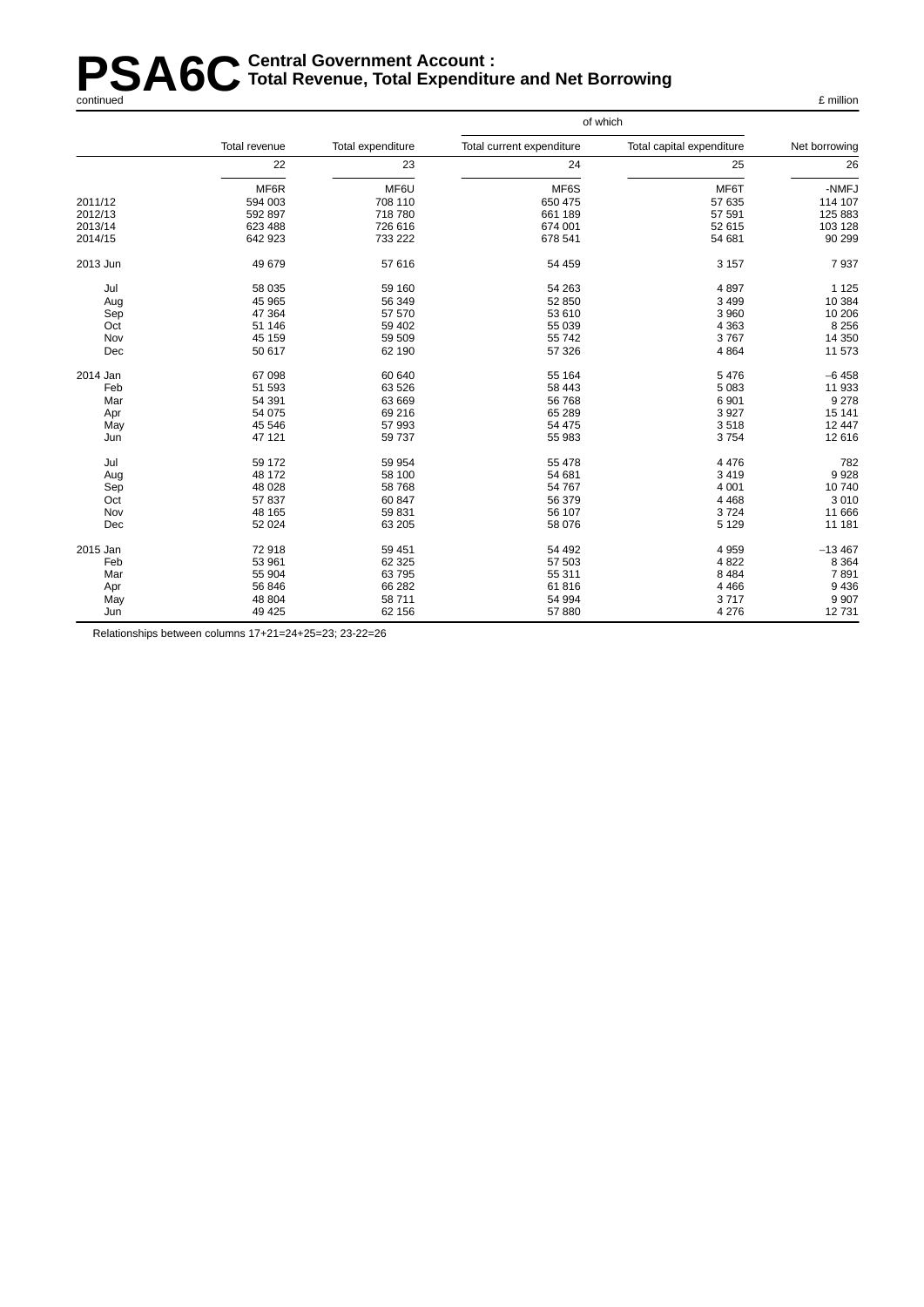# **PSA6D** Central Government Account : Current Receipts

|          |             |             |         |             |             | Taxes on production          |                        |                                             |                                       |           |
|----------|-------------|-------------|---------|-------------|-------------|------------------------------|------------------------|---------------------------------------------|---------------------------------------|-----------|
|          |             |             |         |             |             | of which                     |                        |                                             |                                       |           |
|          | Total       | VAT         | Alcohol | Tobacco     | Fuel duty   | <b>Business</b><br>rates $1$ | Stamp duty<br>(shares) | Stamp duty<br>(land and<br>property) $^{2}$ | Vehicle duty<br>paid by<br>businesses | Other $3$ |
|          | <b>NMBY</b> | <b>NZGF</b> | MF6V    | <b>GTAO</b> | <b>CUDG</b> | <b>CUKY</b>                  | <b>BKST</b>            | MM9F                                        | <b>EKED</b>                           | MF6W      |
| 2011/12  | 206 627     | 112 067     | 10 180  | 9878        | 26 798      | 22714                        | 2794                   | 6 1 2 5                                     | 946                                   | 15 125    |
| 2012/13  | 211 622     | 114 465     | 10 139  | 9590        | 26 571      | 23 848                       | 2 2 3 3                | 6907                                        | 958                                   | 16 911    |
| 2013/14  | 223 425     | 120 226     | 10 308  | 9556        | 26 882      | 24 5 57                      | 3 1 0 8                | 9371                                        | 978                                   | 18 4 39   |
| 2014/15  | 231 368     | 124 758     | 10 449  | 9 2 5 1     | 27 156      | 24 8 69                      | 2 9 2 5                | 10852                                       | 945                                   | 20 163    |
| 2013 Jun | 18 28 2     | 9857        | 783     | 724         | 2 3 1 9     | 2 0 6 4                      | 225                    | 560                                         | 72                                    | 1678      |
| Jul      | 19 086      | 10 117      | 892     | 880         | 2 1 8 7     | 2072                         | 304                    | 885                                         | 81                                    | 1 6 6 8   |
| Aug      | 18 593      | 9887        | 856     | 822         | 2 3 1 7     | 2072                         | 207                    | 802                                         | 96                                    | 1 5 3 4   |
| Sep      | 18819       | 10 075      | 801     | 964         | 2 2 6 0     | 2 0 7 1                      | 191                    | 819                                         | 80                                    | 1558      |
| Oct      | 18 905      | 9788        | 1 0 8 2 | 858         | 2 2 2 6     | 2069                         | 312                    | 928                                         | 90                                    | 1 5 5 2   |
| Nov      | 18822       | 10 138      | 1 2 0 1 | 530         | 2 3 4 7     | 2 0 6 9                      | 249                    | 787                                         | 63                                    | 1 4 3 8   |
| Dec      | 19 640      | 10 581      | 867     | 1 0 0 1     | 2 2 8 2     | 2070                         | 256                    | 968                                         | 75                                    | 1540      |
| 2014 Jan | 18 4 69     | 10 359      | 628     | 625         | 2 0 7 0     | 2 0 6 9                      | 244                    | 845                                         | 66                                    | 1 5 6 3   |
| Feb      | 18 153      | 9922        | 805     | 640         | 2 2 1 5     | 2069                         | 276                    | 723                                         | 90                                    | 1 4 1 3   |
| Mar      | 19 476      | 10 250      | 927     | 1751        | 2 1 3 4     | 1804                         | 299                    | 748                                         | 103                                   | 1 4 6 0   |
| Apr      | 18 535      | 10 230      | 762     | 229         | 2 3 0 3     | 2095                         | 233                    | 912                                         | 65                                    | 1706      |
| May      | 18 9 21     | 10 138      | 886     | 576         | 2 2 3 1     | 2095                         | 363                    | 879                                         | 99                                    | 1 654     |
| Jun      | 19 085      | 10 211      | 855     | 667         | 2 3 1 7     | 2095                         | 219                    | 904                                         | 79                                    | 1738      |
| Jul      | 19515       | 10 193      | 871     | 933         | 2 2 4 5     | 2 1 0 2                      | 235                    | 1 0 9 3                                     | 81                                    | 1762      |
| Aug      | 19 0 26     | 10 062      | 813     | 657         | 2 3 7 5     | 2 1 0 2                      | 256                    | 995                                         | 96                                    | 1 670     |
| Sep      | 19 554      | 10 349      | 877     | 940         | 2 2 3 8     | 2 1 0 3                      | 151                    | 1076                                        | 86                                    | 1734      |
| Oct      | 20 162      | 10793       | 1 0 8 3 | 835         | 2 2 7 1     | 2 100                        | 319                    | 967                                         | 74                                    | 1720      |
| Nov      | 19740       | 10775       | 1 1 8 4 | 589         | 2 3 7 4     | 2 100                        | 192                    | 895                                         | 63                                    | 1568      |
| Dec      | 20 230      | 10 978      | 892     | 994         | 2 3 2 2     | 2 1 0 1                      | 225                    | 1018                                        | 56                                    | 1 644     |
| 2015 Jan | 18 846      | 10 681      | 618     | 600         | 2 0 6 4     | 2 100                        | 247                    | 718                                         | 70                                    | 1748      |
| Feb      | 18 653      | 10 241      | 721     | 778         | 2 2 9 7     | 2 100                        | 236                    | 667                                         | 79                                    | 1 5 3 4   |
| Mar      | 19 101      | 10 107      | 887     | 1 4 5 3     | 2 1 1 9     | 1776                         | 249                    | 728                                         | 97                                    | 1685      |
| Apr      | 19 180      | 10 676      | 864     | 237         | 2 3 0 0     | 2 1 3 6                      | 274                    | 884                                         | 71                                    | 1738      |
| May      | 19 635      | 10 904      | 857     | 572         | 2 3 0 1     | 2 1 3 6                      | 367                    | 834                                         | 76                                    | 1588      |
| Jun      | 19753       | 10 914      | 830     | 751         | 2 3 4 1     | 2 1 3 6                      | 176                    | 844                                         | 77                                    | 1684      |

Taxes on income and wealth **Taxes** on income and wealth

of which of which

|          |             | Self<br>assessed                        |                          |                      | Other          |                      | Petroleum   |           |              | Televisi- | Vehicle<br>duty paid<br>by                                          |                                 |             |             |
|----------|-------------|-----------------------------------------|--------------------------|----------------------|----------------|----------------------|-------------|-----------|--------------|-----------|---------------------------------------------------------------------|---------------------------------|-------------|-------------|
|          |             | income                                  | Capital                  |                      | income         | Corporat-            | revenue     | Miscella- |              | on        | househol-                                                           |                                 |             | Total       |
|          | Total       |                                         | tax gains tax $4$        | PAYE IT <sup>5</sup> | $\text{tax}^6$ | ion tax <sup>'</sup> | tax         | neous     | Total        | licence   |                                                                     | ds Bank levy Other <sup>8</sup> |             | taxes       |
|          | <b>NMCU</b> | <b>LISB</b>                             | <b>MS62</b>              | MS6W                 | MF6X           | <b>ACCD</b>          | <b>ACCJ</b> | MF6Z      | <b>LIQR</b>  | DH7A      | CDDZ                                                                | KIH <sub>3</sub>                | <b>MF72</b> | <b>MF73</b> |
| 2011/12  | 202 767     | 20 333                                  | 4 3 3 6                  | 133 915              | $-1541$        | 42 151               | 2 0 3 2     | 1541      | 15 3 55      | 3 1 1 3   | 4 9 6 8                                                             | 1835                            | 5 4 3 9     | 424 749     |
| 2012/13  | 198 967     | 20 551                                  | 3927                     | 132 559              | $-815$         | 39 454               | 1737        |           | 1554 15361   | 3 0 8 5   | 5 0 2 9                                                             | 1617                            | 5 6 3 0     | 425 950     |
| 2013/14  | 203 568     | 20 854                                  | 3910                     | 135 481              | 1 2 8 5        | 39 271               | 1 1 1 8     |           | 1 649 17 443 | 3 1 2 0   | 5 1 2 7                                                             | 2 2 9 7                         | 6899        | 444 436     |
| 2014/15  | 212 612     | 23 644                                  | 5558                     | 140 001              | $-25$          | 42 084               | 77          |           | 1 273 17 402 | 3 1 3 7   | 4 9 6 1                                                             | 2811                            | 6493        | 461 382     |
| 2013 Jun | 12749       | $-79$                                   | 3                        | 11 205               | 148            | 1 2 9 8              | 45          | 129       | 1 3 6 2      | 246       | 375                                                                 | 219                             | 522         | 32 393      |
| Jul      | 23 844      | 6 5 4 8                                 | 3                        | 10 477               | $-208$         | 6 9 0 2              | $-1$        | 123       | 1450         | 253       | 428                                                                 | 219                             | 550         | 44 380      |
| Aug      | 12742       | 862                                     | 2                        | 10 502               | $-137$         | 1 2 9 7              | 80          | 136       | 1 4 5 2      | 253       | 504                                                                 | 208                             | 487         | 32 787      |
| Sep      | 13 3 3 1    | 12                                      | 3                        | 10777                | $-76$          | 2 0 6 7              | 410         | 138       | 1 3 5 0      | 266       | 417                                                                 | 208                             | 459         | 33 500      |
| Oct      | 18 0 30     | $-77$                                   | 3                        | 10 342               | 355            | 7 1 7 3              | 98          | 136       | 1482         | 285       | 473                                                                 | 208                             | 516         | 38 417      |
| Nov      | 11 958      | $-81$                                   | $\overline{2}$           | 10567                | $\overline{7}$ | 1 2 3 6              | 84          | 143       | 1 2 7 1      | 273       | 329                                                                 | 195                             | 474         | 32 051      |
| Dec      | 15 4 8 1    | 414                                     | $\overline{2}$           | 11 671               | 94             | 3 0 3 6              | 121         | 143       | 1 3 1 0      | 256       | 392                                                                 | 195                             | 467         | 36 431      |
| 2014 Jan | 32 687      | 10 673                                  | 3 0 0 6                  | 11 327               | 157            | 7 3 9 0              | $-1$        | 135       | 1 3 6 9      | 276       | 344                                                                 | 195                             | 554         | 52 525      |
| Feb      | 17 119      | 2 4 2 7                                 | 732                      | 12019                | 284            | 1 4 5 0              | 69          | 138       | 1 3 7 8      | 263       | 475                                                                 | 160                             | 480         | 36 650      |
| Mar      | 16 4 98     | 235                                     | 149                      | 14 289               | 140            | 1 4 9 9              | 45          | 141       | 1434         | 266       | 540                                                                 | 160                             | 468         | 37 408      |
| Apr      | 16786       | 103                                     | 2                        | 11 216               | 148            | 5 1 0 5              | 83          | 129       | 1 3 3 8      | 244       | 342                                                                 | 162                             | 590         | 36 659      |
| May      | 11 927      | $-128$                                  | 5                        | 10759                | $-414$         | 1510                 | 70          | 125       | 1529         | 243       | 519                                                                 | 245                             | 522         | 32 377      |
| Jun      | 12 966      | $-113$                                  | 6                        | 11 505               | $-150$         | 1513                 | 80          | 125       | 1428         | 239       | 417                                                                 | 245                             | 527         | 33 479      |
| Jul      | 24 168      | 6 6 6 6                                 | 5                        | 11 083               | $-169$         | 6523                 | $-52$       | 112       | 1476         | 255       | 428                                                                 | 245                             | 548         | 45 159      |
| Aug      | 13 962      | 1 3 4 9                                 | $\overline{2}$           | 11 112               | $-123$         | 1 509                | $-13$       | 126       | 1593         | 256       | 501                                                                 | 261                             | 575         | 34 581      |
| Sep      | 13 3 24     | 48                                      | 3                        | 11 081               | $-167$         | 2 1 5 5              | 82          | 122       | 1550         | 274       | 450                                                                 | 261                             | 565         | 34 4 28     |
| Oct      | 18597       | $-50$                                   | $\overline{2}$           | 10789                | 380            | 7311                 | 54          | 111       | 1478         | 286       | 386                                                                 | 261                             | 545         | 40 237      |
| Nov      | 12 5 8 4    | $-84$                                   | $\overline{4}$           | 11 093               | 127            | 1 2 7 2              | 66          | 106       | 1 370        | 269       | 332                                                                 | 249                             | 520         | 33 694      |
| Dec      | 16 188      | 495                                     | $-2$                     | 12 0 35              | 98             | 3 3 8 5              | 85          | 92        | 1 3 5 3      | 253       | 295                                                                 | 249                             | 556         | 37 771      |
| 2015 Jan | 36 637      | 12 213                                  | 4 2 5 8                  | 11702                | 285            | 8 2 9 1              | $-201$      | 89        | 1 3 8 3      | 269       | 365                                                                 | 249                             | 500         | 56 866      |
| Feb      | 18 294      | 2819                                    | 1 1 0 1                  | 12732                | $-94$          | 1 608                | 39          | 89        | 1417         | 273       | 417                                                                 | 192                             | 535         | 38 364      |
| Mar      | 17 179      | 326                                     | 172                      | 14 8 94              | 54             | 1 902                | $-216$      | 47        | 1487         | 276       | 509                                                                 | 192                             | 510         | 37 767      |
| Apr      | 17936       | $-93$                                   | 2                        | 11 4 6 2             | 308            | 6 0 4 0              | 19          | 198       | 1404         | 231       | 374                                                                 | 192                             | 607         | 38 520      |
| May      | 12885       | $-217$                                  | $\overline{\phantom{a}}$ | 11 676               | $-151$         | 1 4 6 8              | 18          | 91        | 1571         | 239       | 400                                                                 | 343                             | 589         | 34 091      |
| Jun      | 13 26 6     | $-48$                                   | $\overline{\phantom{m}}$ | 11858                | $-284$         | 1723                 | $-103$      | 120       | 1652         | 255       | 402                                                                 | 343                             | 652         | 34 671      |
|          |             | 1 Those are National Nep Demostic Pates |                          |                      |                |                      |             |           |              |           | A Includes legacy tax. The equivalent of HMPC published series RKLO |                                 |             |             |

These are National Non-Domest

2 Includes annual tax on enveloped dwellings.

3 Includes taxes on betting, gaming, lottery, Camelot payments to National Lottery, air passenger duty, insurance premium tax, landfill tax, regulator fees, aggregates levy, climate change levy, renewable energy obligations and consumer credit act fees.

4 Includes legacy tax. The equivalent of HMRC published series BKLO.

5 PAYE IT is Pay As You Earn Income Tax.

6 Mainly consists of repayments and those tax credits recorded as negative taxes plus company IT and TDSI (tax deduction scheme for interest).

7 Net of negative tax credits.

8 Includes business rates paid by non-market sectors, passport fees and television licence fees.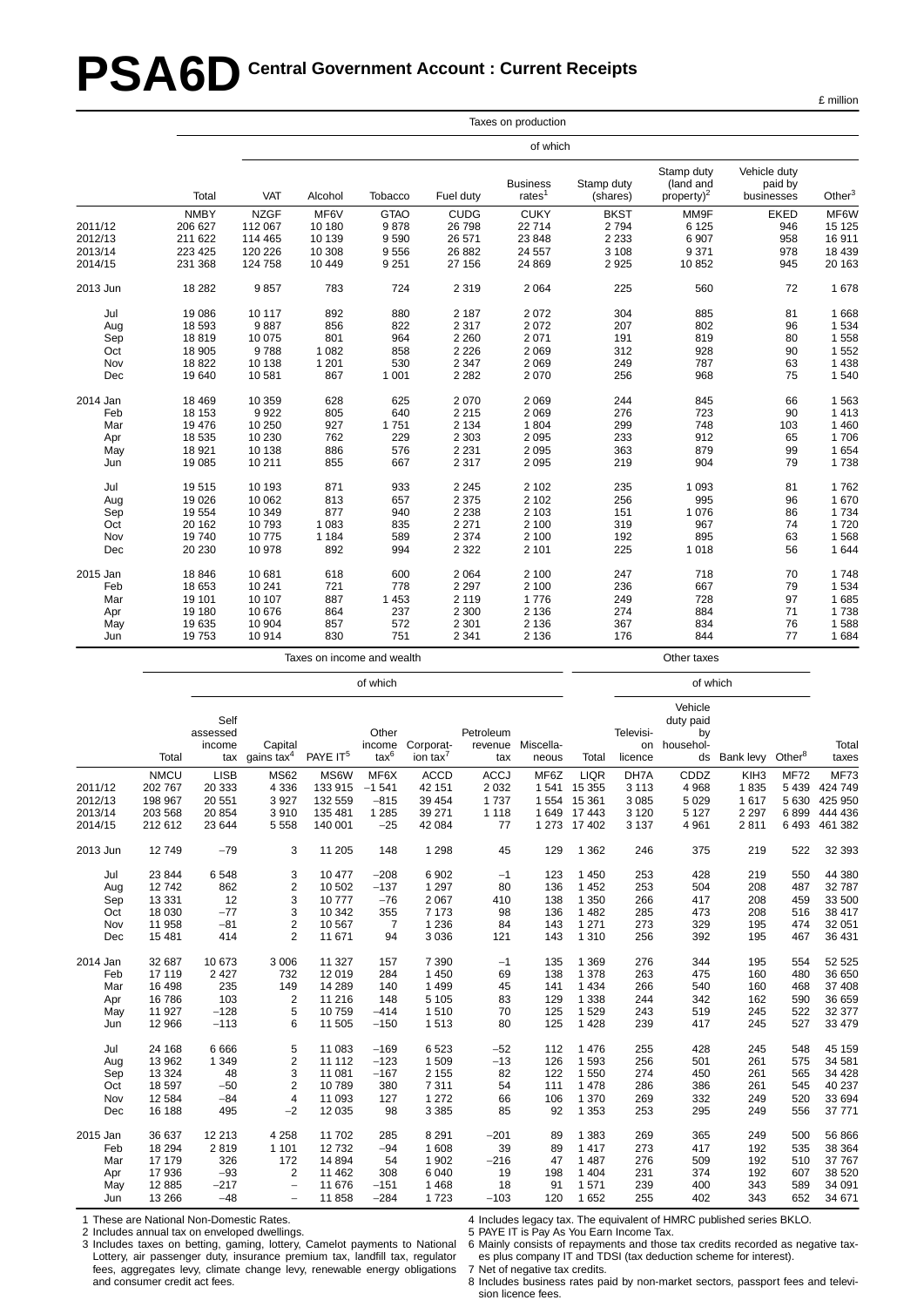# **PSA6D** Central Government Account : Current Receipts<br>
continued **A6D** Central Government Account : Current Receipts

|          |                    |                   |             | Interest and dividends                     |             |             |                                                         |             |                    |                                  |
|----------|--------------------|-------------------|-------------|--------------------------------------------|-------------|-------------|---------------------------------------------------------|-------------|--------------------|----------------------------------|
|          |                    |                   |             | of which                                   |             |             |                                                         | of which    |                    |                                  |
|          | <b>Total Taxes</b> | NICs <sup>1</sup> | Total       | Asset<br>Purchase<br>Facility <sup>2</sup> | Other       | Total       | Gross<br>operating<br>surplus<br>(imputed) <sup>3</sup> | Rent        | Other <sup>4</sup> | <b>Total current</b><br>receipts |
|          | <b>MF73</b>        | AIIH              | <b>LIQP</b> | L6BD                                       | <b>MF74</b> | <b>LIQQ</b> | <b>NRLN</b>                                             | <b>NMCK</b> | <b>MF75</b>        | <b>ANBV</b>                      |
| 2011/12  | 424 749            | 101 597           | 9612        |                                            | 9612        | 17 693      | 16 16 6                                                 | 1 2 3 9     | 288                | 553 651                          |
| 2012/13  | 425 950            | 104 483           | 16 668      | 6428                                       | 10 240      | 19 4 66     | 16 660                                                  | 1 300       | 1 506              | 566 567                          |
| 2013/14  | 444 436            | 107 306           | 20 29 5     | 12 181                                     | 8 1 1 4     | 20 29 8     | 16979                                                   | 1 3 7 3     | 1946               | 592 335                          |
| 2014/15  | 461 382            | 110 260           | 19 085      | 10739                                      | 8 3 4 6     | 21 687      | 17 257                                                  | 1 3 7 7     | 3 0 5 3            | 612 414                          |
| 2013 Jun | 32 393             | 8878              | 4502        | 3885                                       | 617         | 1 644       | 1 4 0 3                                                 | 116         | 125                | 47 417                           |
| Jul      | 44 380             | 8 3 3 2           | 1 1 5 1     | 526                                        | 625         | 1656        | 1414                                                    | 114         | 128                | 55 519                           |
| Aug      | 32 787             | 8 3 5 0           | 561         | $\overline{\phantom{0}}$                   | 561         | 1656        | 1414                                                    | 114         | 128                | 43 354                           |
| Sep      | 33 500             | 8557              | 1 0 2 0     | $\overline{\phantom{m}}$                   | 1 0 2 0     | 1659        | 1414                                                    | 116         | 129                | 44 736                           |
| Oct      | 38 417             | 8 2 3 1           | 513         | $\overline{\phantom{0}}$                   | 513         | 1829        | 1417                                                    | 114         | 298                | 48 990                           |
| Nov      | 32 051             | 8 4 0 0           | 671         |                                            | 671         | 1762        | 1415                                                    | 114         | 233                | 42 884                           |
| Dec      | 36 431             | 9 2 2 9           | 587         | $\overline{\phantom{0}}$                   | 587         | 1656        | 1415                                                    | 112         | 129                | 47 903                           |
| 2014 Jan | 52 525             | 8969              | 537         | $\overline{\phantom{a}}$                   | 537         | 1743        | 1446                                                    | 115         | 182                | 63774                            |
| Feb      | 36 650             | 9490              | 488         | $\overline{\phantom{0}}$                   | 488         | 1701        | 1 4 4 6                                                 | 116         | 139                | 48 329                           |
| Mar      | 37 408             | 11 192            | 1 0 8 8     | $\overline{\phantom{m}}$                   | 1 0 8 8     | 1703        | 1 3 8 3                                                 | 113         | 207                | 51 391                           |
| Apr      | 36 659             | 8853              | 4690        | 4 107                                      | 583         | 1691        | 1 4 3 4                                                 | 113         | 144                | 51 893                           |
| May      | 32 377             | 8511              | 617         | $\overline{\phantom{0}}$                   | 617         | 1692        | 1 4 3 4                                                 | 113         | 145                | 43 197                           |
| Jun      | 33 479             | 9068              | 646         | $\qquad \qquad -$                          | 646         | 1 6 9 3     | 1 4 3 4                                                 | 115         | 144                | 44 886                           |
| Jul      | 45 159             | 8753              | 1 2 5 9     | 525                                        | 734         | 1724        | 1 4 3 7                                                 | 115         | 172                | 56 895                           |
| Aug      | 34 581             | 8774              | 702         | $\overline{\phantom{0}}$                   | 702         | 1800        | 1 4 3 7                                                 | 114         | 249                | 45 857                           |
| Sep      | 34 4 28            | 8752              | 751         | $\overline{\phantom{m}}$                   | 751         | 1764        | 1 4 3 6                                                 | 115         | 213                | 45 695                           |
| Oct      | 40 237             | 8534              | 4 9 23      | 4 0 5 0                                    | 873         | 1700        | 1 4 3 9                                                 | 116         | 145                | 55 394                           |
| Nov      | 33 694             | 8761              | 471         | $\overline{\phantom{0}}$                   | 471         | 2815        | 1 4 3 9                                                 | 116         | 1 2 6 0            | 45 741                           |
| Dec      | 37 771             | 9463              | 500         | $\qquad \qquad -$                          | 500         | 1698        | 1 4 3 9                                                 | 114         | 145                | 49 432                           |
| 2015 Jan | 56 866             | 9 2 1 4           | 2 5 9 8     | 2 0 5 7                                    | 541         | 1705        | 1 4 4 3                                                 | 116         | 146                | 70 383                           |
| Feb      | 38 364             | 9982              | 604         |                                            | 604         | 1704        | 1 4 4 3                                                 | 116         | 145                | 50 654                           |
| Mar      | 37 767             | 11 595            | 1 3 2 4     |                                            | 1 3 2 4     | 1701        | 1 4 4 2                                                 | 114         | 145                | 52 387                           |
| Apr      | 38 520             | 9312              | 4549        | 3 9 0 4                                    | 645         | 1980        | 1 507                                                   | 114         | 359                | 54 361                           |
| May      | 34 091             | 9477              | 667         |                                            | 667         | 2036        | 1 507                                                   | 113         | 416                | 46 271                           |
| Jun      | 34 671             | 9616              | 721         |                                            | 721         | 1871        | 1 507                                                   | 115         | 249                | 46 879                           |

1 National Insurance Contributions, for merly titled compulsory social contributions. 3 Equates to depreciation in government accounts.

4 Includes standardised guarantees

2 Includes only the dividend payments to central government, changes in equity are recorded in the financial account.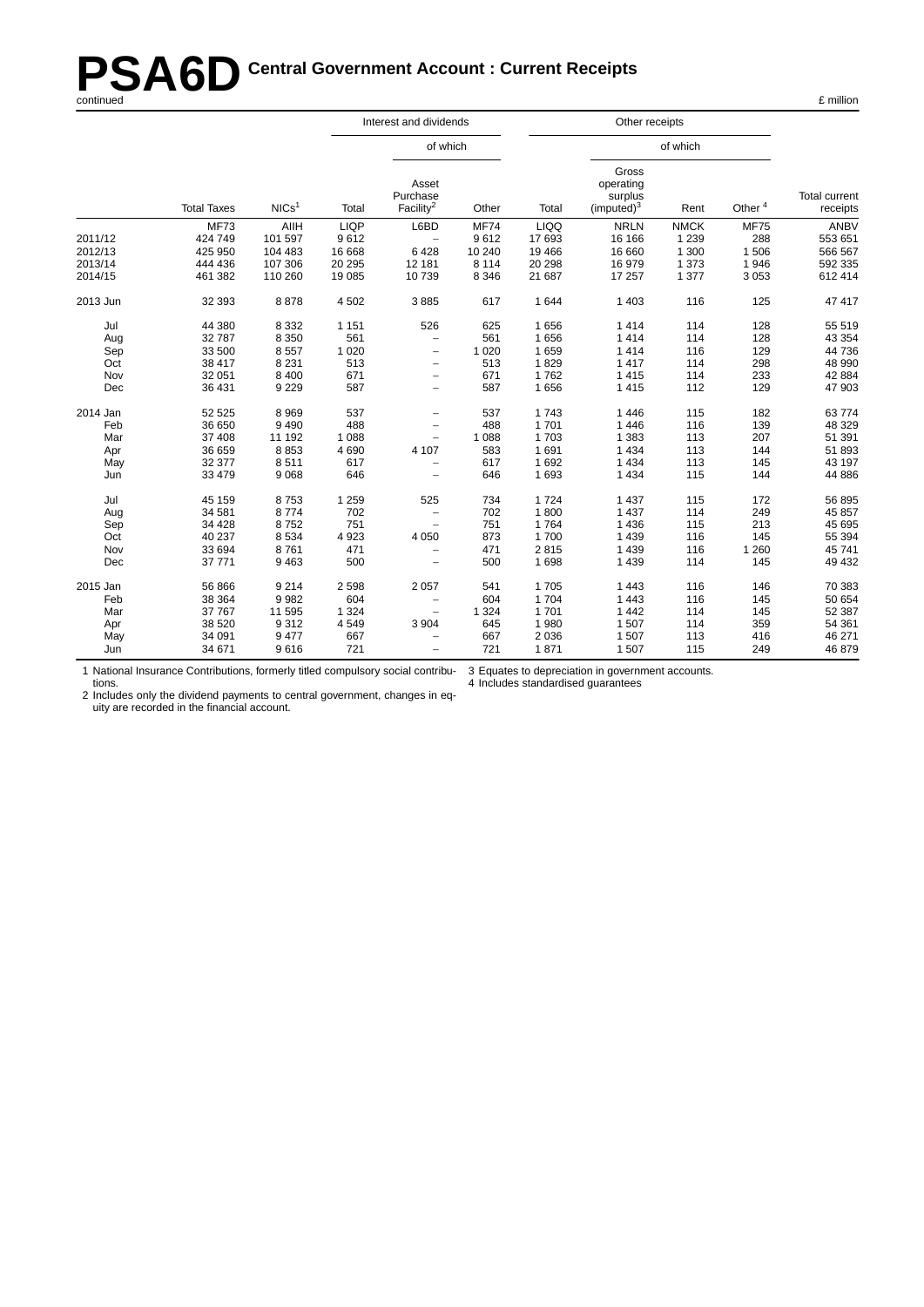# **PSA6E Central Government Account : Current Expenditure**

|          |             |             | Current expenditure on goods and services         |                                   |              |             |             |
|----------|-------------|-------------|---------------------------------------------------|-----------------------------------|--------------|-------------|-------------|
|          |             |             |                                                   | of which                          |              |             |             |
|          | Total       | Staff costs | Market output and<br>output for final<br>use $34$ | Purchase of goods<br>and services | Depreciation | Subsidies   | Interest    |
|          | <b>NMBJ</b> | <b>NMBG</b> | -MUT5                                             | <b>MF76</b>                       | <b>NSRN</b>  | <b>NMCD</b> | <b>NMFX</b> |
| 2011/12  | 212 006     | 96 286      | $-17481$                                          | 117 035                           | 16 16 6      | 5769        | 49 704      |
| 2012/13  | 218 207     | 99 306      | $-16428$                                          | 118 669                           | 16 660       | 7726        | 48 856      |
| 2013/14  | 225 190     | 100 842     | $-18619$                                          | 125 988                           | 16 979       | 7 5 3 3     | 48 668      |
| 2014/15  | 231 483     | 105 295     | $-18732$                                          | 127 663                           | 17 257       | 8523        | 45 422      |
| 2013 Jun | 18 15 6     | 8 1 9 2     | $-1383$                                           | 9944                              | 1 4 0 3      | 592         | 4525        |
| Jul      | 18 309      | 8 2 6 1     | $-1445$                                           | 10 079                            | 1414         | 596         | 3707        |
| Aug      | 17461       | 8 2 6 7     | $-1516$                                           | 9 2 9 6                           | 1414         | 633         | 3 4 5 4     |
| Sep      | 18 125      | 8755        | $-1538$                                           | 9 4 9 4                           | 1414         | 649         | 3 0 6 8     |
| Oct      | 18848       | 8 3 3 0     | $-1502$                                           | 10 603                            | 1 4 1 7      | 605         | 5 1 3 1     |
| Nov      | 18887       | 8 3 8 7     | $-1501$                                           | 10 586                            | 1415         | 592         | 4630        |
| Dec      | 19 371      | 8472        | $-1580$                                           | 11 064                            | 1 4 1 5      | 633         | 3572        |
| 2014 Jan | 19589       | 8551        | $-1724$                                           | 11 316                            | 1446         | 593         | 3691        |
| Feb      | 19644       | 8 4 9 4     | $-1792$                                           | 11 496                            | 1 4 4 6      | 632         | 4 3 8 8     |
| Mar      | 20 622      | 8874        | $-1725$                                           | 12 090                            | 1 3 8 3      | 782         | 2600        |
| Apr      | 18 357      | 8479        | $-1537$                                           | 9981                              | 1 4 3 4      | 640         | 5 3 8 3     |
| May      | 18 677      | 8602        | $-1.384$                                          | 10 0 25                           | 1 4 3 4      | 676         | 4 2 4 2     |
| Jun      | 18716       | 8649        | $-1.349$                                          | 9982                              | 1 4 3 4      | 632         | 4 3 3 1     |
| Jul      | 19572       | 8860        | $-1447$                                           | 10722                             | 1 4 3 7      | 685         | 3725        |
| Aug      | 18 973      | 8656        | $-1557$                                           | 10 437                            | 1 4 3 7      | 709         | 4 2 6 8     |
| Sep      | 19 249      | 8790        | $-1610$                                           | 10 633                            | 1 4 3 6      | 681         | 3 0 3 2     |
| Oct      | 19509       | 9 0 0 0     | $-1585$                                           | 10 655                            | 1 4 3 9      | 705         | 4889        |
| Nov      | 18859       | 8743        | $-1550$                                           | 10 227                            | 1 4 3 9      | 718         | 4 207       |
| Dec      | 19 304      | 8827        | $-1551$                                           | 10 589                            | 1 4 3 9      | 763         | 3729        |
| 2015 Jan | 19625       | 8832        | $-1613$                                           | 10 963                            | 1 4 4 3      | 694         | 2877        |
| Feb      | 19 4 51     | 8716        | $-1715$                                           | 11 007                            | 1 4 4 3      | 728         | 3837        |
| Mar      | 21 191      | 9 1 4 1     | $-1834$                                           | 12 442                            | 1 4 4 2      | 892         | 902         |
| Apr      | 19 348      | 8921        | $-1248$                                           | 10 168                            | 1 507        | 686         | 5 0 8 7     |
| May      | 19 2 24     | 9077        | $-1444$                                           | 10 084                            | 1 507        | 799         | 4 0 5 4     |
| Jun      | 19 3 61     | 9050        | $-1587$                                           | 10 391                            | 1 507        | 782         | 4576        |

Net Social Benefits

of which

|          |         | National<br>insurance<br>fund | Social                  | Public<br>service<br>pension | Public<br>service<br>pension<br>contributio- | UK<br>Contributio- | Current<br>transfers | Current<br>transfers<br>received | Current<br>transfers to<br>local | Other<br>current | Total<br>current |
|----------|---------|-------------------------------|-------------------------|------------------------------|----------------------------------------------|--------------------|----------------------|----------------------------------|----------------------------------|------------------|------------------|
|          | Total   | benefits <sup>1</sup>         | assistance <sup>2</sup> | payments                     | ns <sup>3</sup>                              | ns to EU           | paid abroad          | from abroad $3$                  | government                       | grants           | expenditure      |
|          | GZSJ    | QYRJ                          | <b>NZGO</b>             | <b>MF77</b>                  | -MF6Q                                        | M9LH               | <b>NMDZ</b>          | -NMDL                            | QYJR                             | <b>NMFC</b>      | <b>ANLP</b>      |
| 2011/12  | 186 180 | 87 313                        | 92 217                  | 28 4 9 9                     | $-21849$                                     | 13518              | 6011                 | $-3576$                          | 128 172                          | 25 951           | 623735           |
| 2012/13  | 194 768 | 92 595                        | 93 601                  | 31 229                       | $-22657$                                     | 14 739             | 5852                 | $-3244$                          | 125 156                          | 23 460           | 635 520          |
| 2013/14  | 196 336 | 93 985                        | 93 072                  | 32 908                       | $-23629$                                     | 16 042             | 7603                 | $-4217$                          | 125 349                          | 22 011           | 644 515          |
| 2014/15  | 201 743 | 96 977                        | 94 342                  | 34 153                       | $-23729$                                     | 16 044             | 6864                 | $-4402$                          | 122 163                          | 21 095           | 648 935          |
| 2013 Jun | 15 771  | 7542                          | 7747                    | 2 4 5 9                      | $-1977$                                      | 1 2 0 3            | 381                  | $-279$                           | 10 007                           | 1867             | 52 223           |
| Jul      | 16 902  | 7838                          | 8 3 4 6                 | 2701                         | $-1983$                                      | 1 2 0 3            | 593                  | $-286$                           | 9 3 8 4                          | 1 5 5 5          | 51 963           |
| Aug      | 16 371  | 7824                          | 7 7 9 4                 | 2737                         | $-1984$                                      | 1 2 1 5            | 484                  | $-284$                           | 8586                             | 2 5 6 0          | 50 480           |
| Sep      | 16 337  | 7582                          | 7518                    | 3 2 3 8                      | $-2001$                                      | 1 2 0 4            | 779                  | $-286$                           | 8959                             | 2 3 6 4          | 51 199           |
| Oct      | 16 4 84 | 7727                          | 8 0 2 0                 | 2732                         | $-1995$                                      | 674                | 367                  | $-14$                            | 9 3 6 1                          | 1 4 8 9          | 52 945           |
| Nov      | 17 565  | 9552                          | 7 3 1 5                 | 2710                         | $-2012$                                      | 632                | 1 1 4 8              | $-156$                           | 8 1 4 4                          | 2 0 4 6          | 53 488           |
| Dec      | 16 808  | 7893                          | 8 2 1 6                 | 2707                         | $-2008$                                      | 1 4 7 5            | 1981                 | $-509$                           | 9715                             | 1 5 9 8          | 54 644           |
| 2014 Jan | 16 402  | 7779                          | 7 7 5 4                 | 2809                         | $-1940$                                      | 1 4 7 2            | 465                  | $-452$                           | 9 2 8 1                          | 1453             | 52 494           |
| Feb      | 14 8 29 | 7 0 5 7                       | 7 1 3 3                 | 2 5 5 4                      | $-1915$                                      | 3 3 5 2            | 191                  | $-1027$                          | 11 975                           | 1 1 7 1          | 55 155           |
| Mar      | 16 042  | 7840                          | 7 609                   | 2745                         | $-2152$                                      | 1 2 0 6            | 526                  | $-370$                           | 11 0 37                          | 1 4 5 9          | 53 904           |
| Apr      | 16870   | 7 7 3 4                       | 7950                    | 2879                         | $-1693$                                      | 1 2 0 6            | 541                  | $-369$                           | 18 076                           | 2 4 2 0          | 63 124           |
| May      | 16 845  | 8 0 5 4                       | 7962                    | 2817                         | $-1988$                                      | 1 2 0 6            | 281                  | $-369$                           | 8893                             | 1 7 1 7          | 52 168           |
| Jun      | 16 042  | 7753                          | 7587                    | 2669                         | $-1967$                                      | 1 0 8 5            | 586                  | $-333$                           | 11 062                           | 1647             | 53768            |
| Jul      | 17 242  | 8 0 5 8                       | 8 3 8 7                 | 2761                         | $-1964$                                      | 844                | 457                  | $-275$                           | 9533                             | 1446             | 53 229           |
| Aug      | 16719   | 8 0 2 9                       | 7773                    | 2839                         | $-1922$                                      | 723                | 300                  | $-240$                           | 8691                             | 2 2 5 6          | 52 399           |
| Sep      | 17 007  | 7805                          | 7732                    | 3 4 4 3                      | $-1973$                                      | 483                | 767                  | $-167$                           | 9 2 3 6                          | 2 1 6 5          | 52 453           |
| Oct      | 17 031  | 8 0 4 6                       | 8 0 4 1                 | 2 9 4 7                      | $-2003$                                      | 602                | 564                  | $-170$                           | 9 1 8 0                          | 1750             | 54 060           |
| Nov      | 18 0 65 | 9 9 0 4                       | 7 5 0 2                 | 2614                         | $-1955$                                      | 1 0 8 5            | 979                  | $-320$                           | 8585                             | 1543             | 53721            |
| Dec      | 17 307  | 8 1 7 5                       | 8 2 8 8                 | 2898                         | $-2054$                                      | 2886               | 1 3 9 8              | $-394$                           | 9 1 2 2                          | 1 4 0 1          | 55 516           |
| 2015 Jan | 16 674  | 8 0 4 6                       | 7706                    | 2919                         | $-1997$                                      | 1 2 6 7            | 274                  | $-355$                           | 8717                             | 2 1 9 7          | 51 970           |
| Feb      | 15 311  | 7312                          | 7 2 4 6                 | 2706                         | $-1953$                                      | 3419               | 254                  | $-1038$                          | 11 194                           | 1 0 8 4          | 54 240           |
| Mar      | 16 630  | 8 0 61                        | 8 1 6 8                 | 2 6 6 1                      | $-2260$                                      | 1 2 3 8            | 463                  | $-372$                           | 9874                             | 1 4 6 9          | 52 287           |
| Apr      | 17 0 25 | 7983                          | 7795                    | 3 1 2 9                      | $-1882$                                      | 1 2 3 7            | 523                  | $-355$                           | 13892                            | 2 3 9 5          | 59838            |
| May      | 16822   | 8 2 7 9                       | 7865                    | 2863                         | $-2185$                                      | 1 2 3 7            | 420                  | $-355$                           | 8725                             | 1 5 9 1          | 52 517           |
| Jun      | 16 614  | 8 0 5 3                       | 7886                    | 2884                         | $-2209$                                      | 866                | 388                  | $-249$                           | 11 447                           | 1557             | 55 342           |

1 NIF benefits are mainly pension related.

2 Social assistance primarily includes benefits related to unemployment, disability, income support and carers.

3 Market output, pension contributions and current grants received from abroad are recorded as negative expenditure

4 Under ESA2010 this includes some 'in-house' Research & Development output.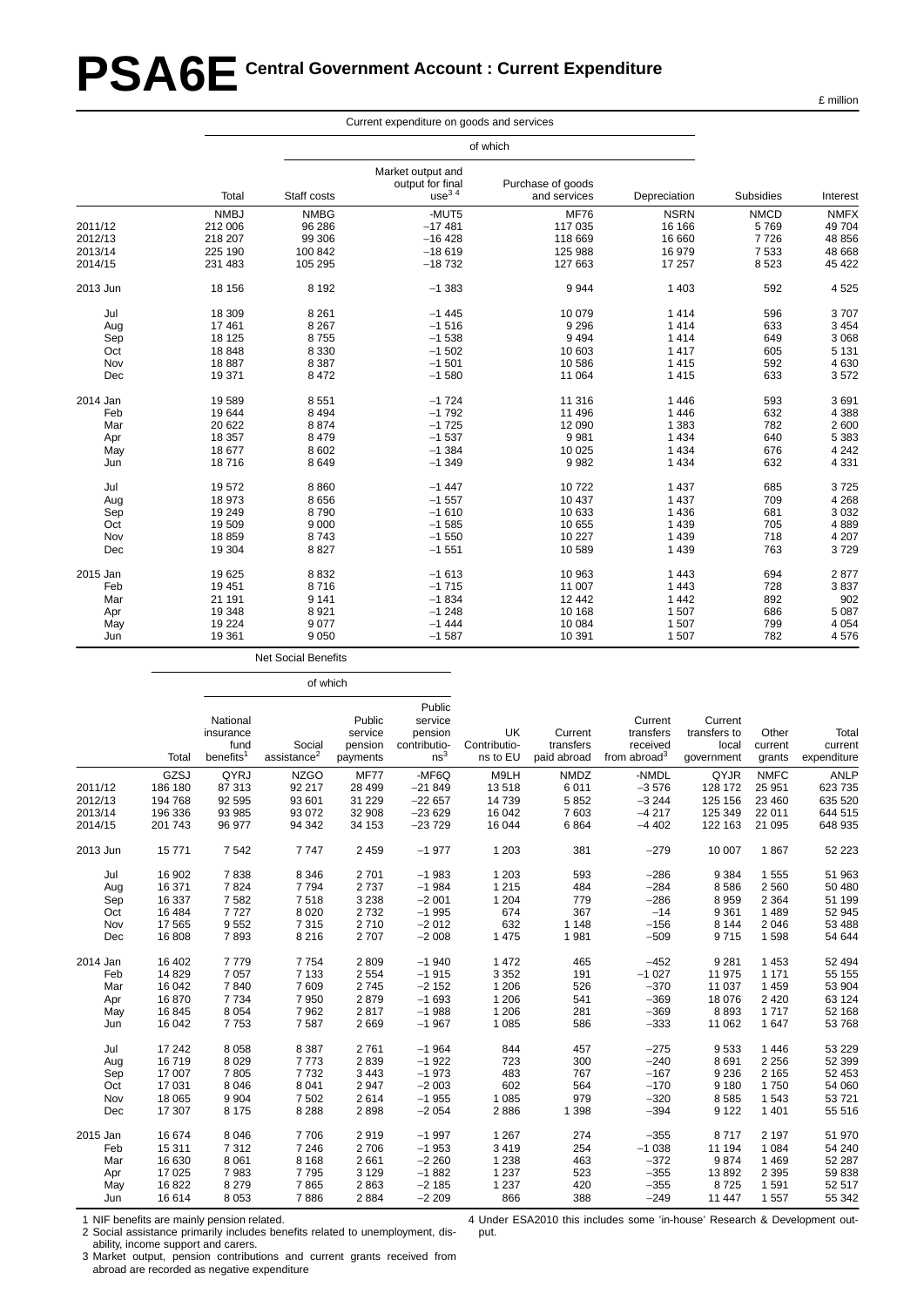# **PSA6F Central Government Account : Net Investment**

|                                             |                                                                |                                                                |                                                       |                                                                 |                                                                                                                                                                      | Net investment                                                 |                                                          |                                                             |                                                                     |                                                           |                                             |                                                             |
|---------------------------------------------|----------------------------------------------------------------|----------------------------------------------------------------|-------------------------------------------------------|-----------------------------------------------------------------|----------------------------------------------------------------------------------------------------------------------------------------------------------------------|----------------------------------------------------------------|----------------------------------------------------------|-------------------------------------------------------------|---------------------------------------------------------------------|-----------------------------------------------------------|---------------------------------------------|-------------------------------------------------------------|
|                                             |                                                                |                                                                |                                                       |                                                                 | of which                                                                                                                                                             |                                                                |                                                          |                                                             | of which                                                            |                                                           |                                             |                                                             |
|                                             | Gross<br>capital<br>formation <sup>1</sup>                     | Less<br>Depreciati-                                            | Capital<br>transfers<br>to central<br>on government   | Capital<br>transfers<br>from local<br>government <sup>2</sup>   | Capital<br>transfers<br>from public<br>corporatio-<br>ns <sup>3</sup>                                                                                                | Capital<br>transfers<br>from<br>private<br>sector <sup>4</sup> | Capital<br>transfers<br>from<br>central<br>government    | Capital<br>transfers<br>to local<br>government <sup>2</sup> | Capital<br>transfers<br>to public<br>corporatio-<br>ns <sup>5</sup> | Capital<br>transfers<br>to private<br>sector <sup>3</sup> | Capital<br>transfers<br>to APF <sup>6</sup> | Total <sup>7</sup>                                          |
| 2011/12<br>2012/13<br>2013/14<br>2014/15    | MS5Z<br>27 777<br>27 320<br>29 7 20<br>30 574                  | -NSRN<br>$-16$ 166<br>$-16660$<br>$-16979$<br>$-17257$         | -MFO7<br>$-13612$<br>$-661$<br>$-1667$<br>$-903$      | -NMGL<br>$-13518$<br>$-116$<br>$-165$<br>$-178$                 | -MM9G<br>$\overline{\phantom{a}}$<br>$\overline{\phantom{0}}$<br>$\overline{\phantom{0}}$<br>$\overline{\phantom{0}}$                                                | -ANNN<br>$-94$<br>$-545$<br>$-1502$<br>$-725$                  | MS6X<br>29858<br>30 271<br>22 8 95<br>24 107             | <b>MF78</b><br>18 4 98<br>11756<br>11 999<br>12 219         | <b>MF79</b><br>351<br>281<br>288<br>241                             | ANNI<br>11 009<br>18 234<br>10 608<br>11 647              | MF7A<br>$-$<br>$\overline{\phantom{0}}$     | -ANNS<br>27 857<br>40 270<br>33 969<br>36 521               |
| 2013 Jun                                    | 1885                                                           | $-1403$                                                        | $-26$                                                 | $\overline{2}$                                                  | $\overline{\phantom{0}}$                                                                                                                                             | $-28$                                                          | 1 2 7 2                                                  | 587                                                         | 6                                                                   | 679                                                       | $\qquad \qquad -$                           | 1728                                                        |
| Jul<br>Aug<br>Sep<br>Oct<br>Nov<br>Dec      | 2 0 5 0<br>2 0 5 7<br>2 1 9 9<br>2 1 8 3<br>2 3 7 9<br>2 1 8 3 | $-1414$<br>$-1414$<br>$-1414$<br>$-1417$<br>$-1415$<br>$-1415$ | $-216$<br>$-241$<br>$-217$<br>$-62$<br>$-21$<br>$-32$ | $-7$<br>$-32$<br>1<br>$-3$<br>$-13$<br>$-27$                    | $\overline{\phantom{0}}$<br>$\overline{\phantom{0}}$<br>$\overline{\phantom{0}}$<br>$\overline{\phantom{0}}$<br>$\overline{a}$<br>$\overline{\phantom{0}}$           | $-209$<br>$-209$<br>$-218$<br>$-59$<br>$-8$<br>$-5$            | 2847<br>1442<br>1761<br>2 1 8 0<br>1 3 8 8<br>2681       | 1985<br>905<br>936<br>1 2 0 9<br>621<br>943                 | 13<br>8<br>10<br>24<br>6<br>9                                       | 849<br>529<br>815<br>947<br>761<br>1729                   |                                             | 3 2 6 7<br>1844<br>2 3 2 9<br>2884<br>2 3 3 1<br>3 4 1 7    |
| 2014 Jan<br>Feb<br>Mar<br>Apr<br>May<br>Jun | 3 2 8 5<br>3 3 4 8<br>4 5 6 6<br>1763<br>1860<br>2 2 5 6       | $-1446$<br>$-1446$<br>$-1383$<br>$-1434$<br>$-1434$<br>$-1434$ | $-654$<br>24<br>$-136$<br>$-17$<br>$-42$<br>$-20$     | $-12$<br>$-28$<br>$-5$<br>$-7$<br>$-37$<br>$\bar{\phantom{a}}$  | $\overline{\phantom{0}}$<br>$\qquad \qquad -$<br>$\overline{\phantom{0}}$<br>$\qquad \qquad -$<br>$\overline{\phantom{0}}$<br>$\qquad \qquad -$                      | $-642$<br>52<br>$-131$<br>$-10$<br>$-5$<br>$-20$               | 2 1 9 1<br>1735<br>2 3 3 5<br>2 1 6 4<br>1658<br>1498    | 1 1 0 5<br>483<br>1 3 0 8<br>1 503<br>731<br>673            | 131<br>21<br>47<br>106<br>9<br>4                                    | 955<br>1 2 3 1<br>980<br>555<br>918<br>821                | $\qquad \qquad -$                           | 3 3 7 6<br>3661<br>5 3 8 2<br>2 4 7 6<br>2 0 4 2<br>2 3 0 0 |
| Jul<br>Aug<br>Sep<br>Oct<br>Nov<br>Dec      | 2 3 4 1<br>1998<br>2 2 5 8<br>2 4 4 3<br>2 3 3 7<br>2 2 3 1    | $-1437$<br>$-1437$<br>$-1436$<br>$-1439$<br>$-1439$<br>$-1439$ | $-28$<br>$-33$<br>$-19$<br>$-124$<br>$-38$<br>$-32$   | $-18$<br>$-24$<br>$-6$<br>$-15$<br>$-28$<br>$\bar{\phantom{a}}$ | $\overline{\phantom{0}}$<br>$\overline{\phantom{0}}$<br>$\overline{\phantom{0}}$<br>$\overline{\phantom{0}}$<br>$\overline{\phantom{0}}$<br>$\overline{\phantom{0}}$ | $-10$<br>$-9$<br>$-13$<br>$-109$<br>$-10$<br>$-32$             | 2 1 3 5<br>1 4 2 1<br>1743<br>2 0 2 5<br>1 3 8 7<br>2898 | 1582<br>756<br>791<br>1 3 7 4<br>718<br>793                 | 14<br>$\overline{4}$<br>12<br>14<br>14<br>15                        | 539<br>661<br>940<br>637<br>655<br>2 0 9 0                | $\overline{\phantom{0}}$                    | 3 0 1 1<br>1949<br>2 5 4 6<br>2 9 0 5<br>2 2 4 7<br>3658    |
| 2015 Jan<br>Feb<br>Mar<br>Apr<br>May<br>Jun | 2 9 6 7<br>3 2 5 2<br>4 8 6 8<br>1925<br>2 1 1 9<br>2 6 3 4    | $-1443$<br>$-1443$<br>$-1442$<br>$-1507$<br>$-1507$<br>$-1507$ | $-13$<br>$-44$<br>$-493$<br>$-507$<br>$-56$<br>$-8$   | $-1$<br>$-31$<br>$-11$<br>$-5$<br>$-49$<br>3                    | -<br>$\overline{\phantom{0}}$<br>$\overline{\phantom{0}}$<br>$\overline{\phantom{0}}$                                                                                | $-12$<br>$-13$<br>$-482$<br>$-502$<br>$-7$<br>$-11$            | 1992<br>1570<br>3616<br>2541<br>1598<br>1642             | 1 1 9 3<br>758<br>1 3 4 7<br>1612<br>1 0 1 4<br>821         | $-11$<br>12<br>48<br>107<br>$-1$<br>$\overline{7}$                  | 810<br>800<br>2 2 2 1<br>822<br>585<br>814                | $\equiv$<br>$\overline{\phantom{0}}$        | 3503<br>3 3 3 5<br>6549<br>2 4 5 2<br>2 1 5 4<br>2761       |

1 Includes net increase in inventories and valuables.

2 Includes Housing Revenue Account reform in Mar 2012.

3 The large capital transfers in 2008/09 arise from movements associated with depositor compensation payments by FSCS and HMT.

4 Includes transfer of Royal Mail pension plan assets in April 2012 and movements associated with depositor compensation payments by FSCS and HMT in 2008/09.

5 Includes capital transfers to Lloyds Banking Group and Royal Bank of Scotland associated with equity purchases.

6 APF = Asset Purchase Facility. Currently no capital transfers to the APF have taken place, but transfers may be made in future.

7 Includes Housing Revenue Account reform in Mar 2012, transfer of Royal Mail pension plan assets in April 2012 and movements associated with depositor compensation payments by FSCS and HMT in 2008/09.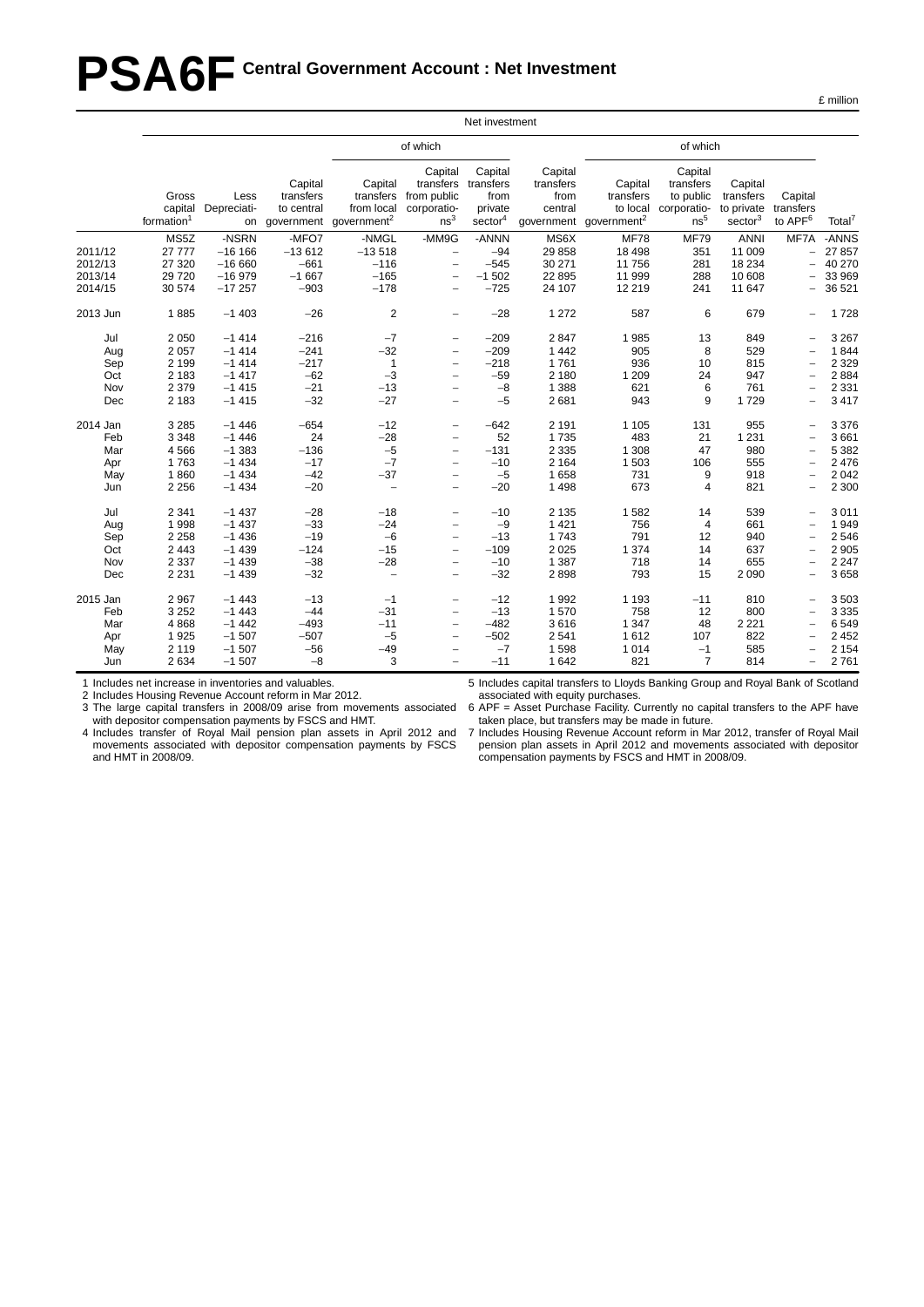#### REC1 Reconciliation of Public Sector Net Borrowing and Net Cash Requirement<br>REC1 (excluding public sector banks) **(excluding public sector banks)** £ million

|                                      | Net borrowing<br>$-B.9q$                                  | Net lending to<br>private sector and<br>rest of world<br>F.4   | Net acquisition of<br>company securities<br>F <sub>5</sub>   | Adjustment for<br>interest on gilts<br>F <sub>3</sub>          | Accounts<br>receivable/payable                                 | Other financial<br>transactions                                | Net cash<br>requirement <sup>1</sup>                             |
|--------------------------------------|-----------------------------------------------------------|----------------------------------------------------------------|--------------------------------------------------------------|----------------------------------------------------------------|----------------------------------------------------------------|----------------------------------------------------------------|------------------------------------------------------------------|
|                                      | 1                                                         | $\overline{\mathbf{c}}$                                        | 3                                                            | $\overline{\mathbf{4}}$                                        | 5                                                              | 6                                                              | $\overline{7}$                                                   |
| 2006<br>2007<br>2008<br>2009<br>2010 | -J5II<br>36 266<br>40 492<br>73 673<br>152 061<br>141 870 | <b>JW33</b><br>$-653$<br>4 3 2 1<br>3 3 9 6<br>5859<br>$-9326$ | <b>JW34</b><br>$-3113$<br>$-2362$<br>16 974<br>33 986<br>179 | <b>JW36</b><br>$-760$<br>$-5020$<br>$-6146$<br>2736<br>$-8678$ | <b>JW35</b><br>3537<br>$-6612$<br>15 2 27<br>$-2963$<br>12 256 | <b>JW37</b><br>$-1097$<br>2 0 6 5<br>21 979<br>9 1 0 6<br>7820 | <b>JW38</b><br>34 180<br>32 884<br>125 103<br>200 785<br>144 121 |
| 2011                                 | 114 022                                                   | $-4292$                                                        | $-9$                                                         | $-4716$                                                        | 4966                                                           | $-10033$                                                       | 99 938                                                           |
| 2012                                 | 125 231                                                   | 6462                                                           | $-14920$                                                     | $-5937$                                                        | $-4400$                                                        | $-7611$                                                        | 98 825                                                           |
| 2013                                 | 101 127                                                   | 3679                                                           | $-34724$                                                     | 2 2 8 7                                                        | 848                                                            | $-11807$                                                       | 61 410                                                           |
| 2014                                 | 95 195                                                    | $-2875$                                                        | $-11845$                                                     | $-4472$                                                        | 1540                                                           | 3 0 8 5                                                        | 80 628                                                           |
| 2006/07                              | 36 915                                                    | $-889$                                                         | $-2764$                                                      | $-1383$                                                        | 3531                                                           | $-5$                                                           | 35 405                                                           |
| 2007/08                              | 40 880                                                    | 5 5 6 7                                                        | $-2600$                                                      | $-4812$                                                        | $-111105$                                                      | $\overline{4}$                                                 | 27 934                                                           |
| 2008/09                              | 100 751                                                   | 5 4 4 6                                                        | 26 033                                                       | $-4885$                                                        | 6957                                                           | 33 301                                                         | 167 603                                                          |
| 2009/10                              | 153 521                                                   | $-914$                                                         | 25 076                                                       | 1817                                                           | 21 244                                                         | $-1929$                                                        | 198 815                                                          |
| 2010/11                              | 134 853                                                   | $-4870$                                                        | $-116$                                                       | $-7819$                                                        | 2 2 4 8                                                        | 1653                                                           | 125 949                                                          |
| 2011/12                              | 113 447                                                   | 1746                                                           | $-1354$                                                      | $-2291$                                                        | $-3888$                                                        | $-3514$                                                        | 104 146                                                          |
| 2012/13                              | 119 709                                                   | 1 0 28                                                         | $-19007$                                                     | $-5126$                                                        | 239                                                            | $-12296$                                                       | 84 547                                                           |
| 2013/14                              | 98 522                                                    | 5 0 4 1                                                        | $-39812$                                                     | 1761                                                           | 273                                                            | $-1982$                                                        | 63 803                                                           |
| 2014/15                              | 88 173                                                    | $-5108$                                                        | $-3665$                                                      | $-1383$                                                        | 3767                                                           | $-5978$                                                        | 75 806                                                           |
| 2012 Q1                              | 20 360                                                    | 6 1 4 7                                                        | $-1617$                                                      | 3 2 5 3                                                        | $-9654$                                                        | 1 4 4 2                                                        | 19 9 31                                                          |
| Q2                                   | 45 966                                                    | 1 1 2 0                                                        | $-10575$                                                     | $-5946$                                                        | 2 3 5 7                                                        | $-12731$                                                       | 20 191                                                           |
| Q <sub>3</sub>                       | 22 405                                                    | $-379$                                                         | $-746$                                                       | 3633                                                           | $-4547$                                                        | 1 0 9 1                                                        | 21 457                                                           |
| Q4                                   | 36 500                                                    | $-426$                                                         | $-1982$                                                      | $-6877$                                                        | 7444                                                           | 2587                                                           | 37 246                                                           |
| 2013 Q1                              | 14 838                                                    | 713                                                            | $-5704$                                                      | 4 0 64                                                         | $-5015$                                                        | $-3243$                                                        | 5 6 5 3                                                          |
| Q2                                   | 31 093                                                    | 2511                                                           | $-455$                                                       | $-6755$                                                        | $-309$                                                         | $-9146$                                                        | 16 939                                                           |
| Q3                                   | 21 099                                                    | $-490$                                                         | $-19732$                                                     | 10744                                                          | $-533$                                                         | -51                                                            | 11 037                                                           |
| Q4                                   | 34 097                                                    | 945                                                            | $-8833$                                                      | $-5766$                                                        | 6705                                                           | 633                                                            | 27 781                                                           |
| 2014 Q1                              | 12 2 3 3                                                  | 2075                                                           | $-10792$                                                     | 3538                                                           | $-5590$                                                        | 6582                                                           | 8 0 4 6                                                          |
| Q2                                   | 31 286                                                    | 3 1 5 5                                                        | 799                                                          | $-6322$                                                        | $-1325$                                                        | $-1775$                                                        | 25818                                                            |
| Q3                                   | 21 169                                                    | $-794$                                                         | $-1057$                                                      | 3606                                                           | $-2904$                                                        | $-2910$                                                        | 17 110                                                           |
| Q4                                   | 30 507                                                    | $-7311$                                                        | $-795$                                                       | $-5294$                                                        | 11 359                                                         | 1 1 8 8                                                        | 29 654                                                           |
| 2015 Q1                              | 5 2 1 1                                                   | $-158$                                                         | $-2612$                                                      | 6627                                                           | $-3363$                                                        | $-2481$                                                        | 3 2 2 4                                                          |
| Q <sub>2</sub>                       | 25 141                                                    | 445                                                            | $-8483$                                                      | $-5733$                                                        | 841                                                            | 6671                                                           | 18882                                                            |
| 2013 Jun                             | 10 672                                                    | $-487$                                                         | $-277$                                                       | $-1033$                                                        | 5 0 7 0                                                        | $-3788$                                                        | 10 157                                                           |
| Jul                                  | 145                                                       | $-342$                                                         | $-5015$                                                      | 575                                                            | $-3837$                                                        | $-714$                                                         | $-9188$                                                          |
| Aug                                  | 10787                                                     | -418                                                           | $-4409$                                                      | 5621                                                           | $-847$                                                         | $-1732$                                                        | 9 0 0 2                                                          |
| Sep                                  | 10 167                                                    | 270                                                            | $-10308$                                                     | 4548                                                           | 4 1 5 1                                                        | 2 3 9 5                                                        | 11 223                                                           |
| Oct                                  | 7644                                                      | 699                                                            | $-8311$                                                      | $-3357$                                                        | $-2514$                                                        | 282                                                            | $-5557$                                                          |
| Nov                                  | 15 555                                                    | $-38$                                                          | 172                                                          | $-2309$                                                        | 1787                                                           | $-2536$                                                        | 12 631                                                           |
| Dec                                  | 10898                                                     | 284                                                            | $-694$                                                       | $-100$                                                         | 7432                                                           | 2887                                                           | 20 707                                                           |
| 2014 Jan                             | $-6020$                                                   | 2065                                                           | $-1939$                                                      | 991                                                            | $-8459$                                                        | $-1010$                                                        | $-14372$                                                         |
| Feb                                  | 10 413                                                    | 227                                                            | $-17$                                                        | $-2474$                                                        | $-4001$                                                        | 760                                                            | 4 9 0 8                                                          |
| Mar                                  | 7840                                                      | $-217$                                                         | $-8836$                                                      | 5 0 21                                                         | 6870                                                           | 6832                                                           | 17510                                                            |
| Apr                                  | 8899                                                      | 3733                                                           | 630                                                          | $-3569$                                                        | $-8034$                                                        | $-5434$                                                        | $-3775$                                                          |
| May                                  | 12 180                                                    | 95                                                             | 256                                                          | $-1948$                                                        | 178                                                            | 2510                                                           | 13 271                                                           |
| Jun                                  | 10 207                                                    | $-673$                                                         | $-87$                                                        | $-805$                                                         | 6531                                                           | 1 1 4 9                                                        | 16 322                                                           |
| Jul                                  | 107                                                       | $-1487$                                                        | $-130$                                                       | 1 2 7 2                                                        | $-5123$                                                        | $-55$                                                          | $-5416$                                                          |
| Aug                                  | 10 409                                                    | 173                                                            | $-725$                                                       | $-2435$                                                        | $-1780$                                                        | $-1881$                                                        | 3761                                                             |
| Sep                                  | 10 653                                                    | 520                                                            | $-202$                                                       | 4769                                                           | 3999                                                           | $-974$                                                         | 18765                                                            |
| Oct                                  | 6637                                                      | $-2133$                                                        | $-92$                                                        | $-3211$                                                        | 305                                                            | $-2854$                                                        | $-1348$                                                          |
| Nov                                  | 12 501                                                    | $-2665$                                                        | $-340$                                                       | $-1913$                                                        | 3827                                                           | $-3042$                                                        | 8 3 6 8                                                          |
| Dec                                  | 11 369                                                    | $-2513$                                                        | $-363$                                                       | $-170$                                                         | 7 2 2 7                                                        | 7 0 8 4                                                        | 22 634                                                           |
| 2015 Jan                             | $-10005$                                                  | 2 1 2 0                                                        | $-370$                                                       | 2606                                                           | $-7387$                                                        | $-5091$                                                        | $-18217$                                                         |
| Feb                                  | 7634                                                      | $-963$                                                         | $-1086$                                                      | $-2026$                                                        | $-1733$                                                        | $-887$                                                         | 939                                                              |
| Mar                                  | 7672                                                      | $-1315$                                                        | $-1156$                                                      | 6 0 4 7                                                        | 5757                                                           | 3 4 9 7                                                        | 20 502                                                           |
| Apr                                  | 6647                                                      | 3 4 5 8                                                        | $-1449$                                                      | $-3278$                                                        | $-7155$                                                        | $-4416$                                                        | $-6193$                                                          |
| May                                  | 9 1 3 1                                                   | $-1355$                                                        | $-3473$                                                      | $-1708$                                                        | 1914                                                           | 7 0 31                                                         | 11 540                                                           |
| Jun                                  | 9 3 6 3                                                   | $-1658$                                                        | $-3561$                                                      | $-747$                                                         | 6082                                                           | 4 0 5 6                                                        | 13 535                                                           |

1 Prior to 1997 was known as public sector borrowing requirement (PSBR)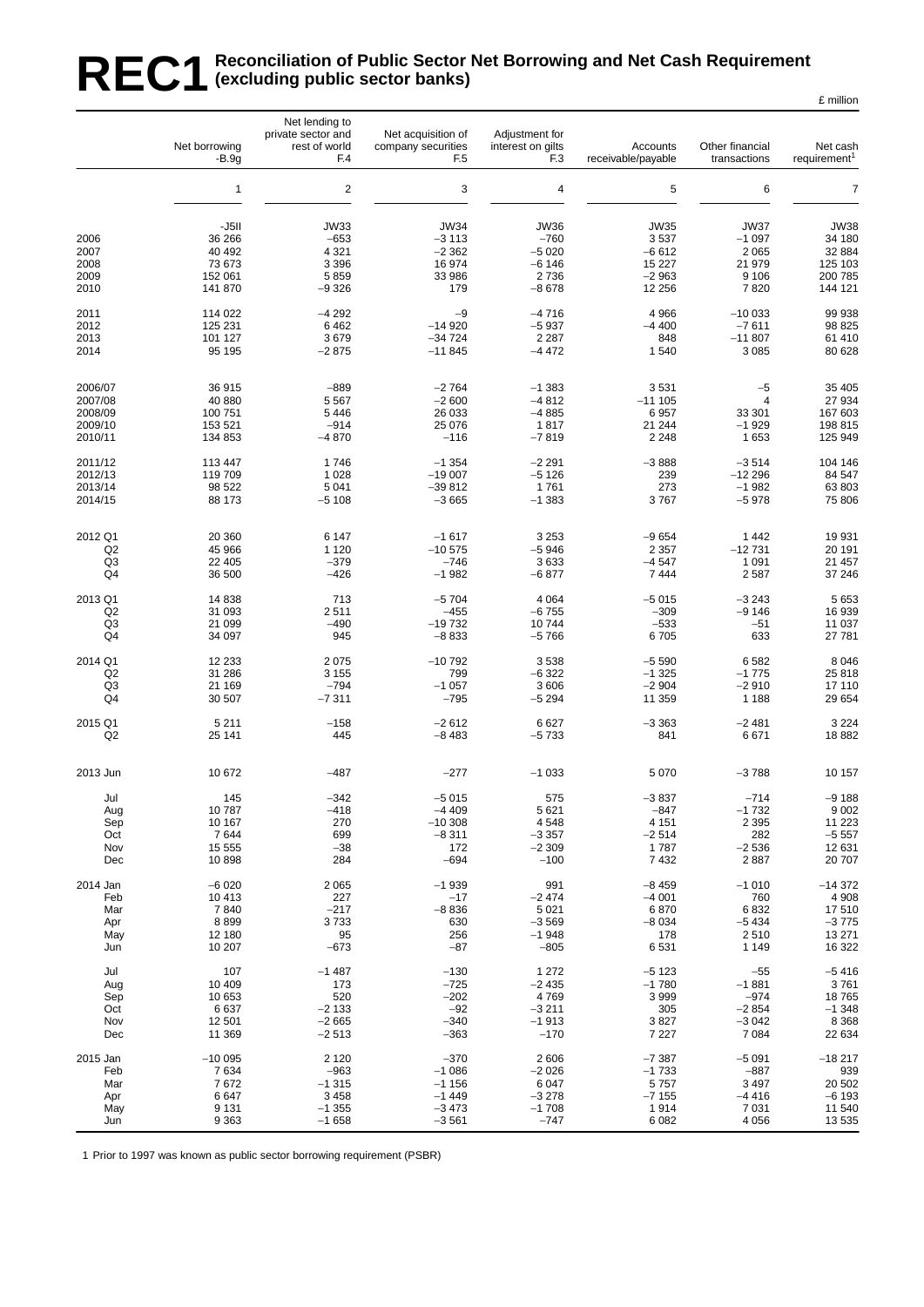### REC2<sup>Reconciliation of Central Government Net Borrowing<br>REC2 and Net Cash Requirement</sup> **and Net Cash Requirement**

|                      | Net borrowing<br>$-B.9g$  | Net lending to<br>private sector and<br>rest of world<br>F.4 | Net acquisition of<br>company securities<br>F <sub>5</sub> | Adjustment for<br>interest on gilts<br>F <sub>3</sub> | Accounts<br>receivable/payable    | Other financial<br>transactions | Net cash<br>requirement         |
|----------------------|---------------------------|--------------------------------------------------------------|------------------------------------------------------------|-------------------------------------------------------|-----------------------------------|---------------------------------|---------------------------------|
|                      | $\mathbf{1}$              | $\overline{2}$                                               | 3                                                          | $\overline{4}$                                        | 5                                 | 6                               | $\overline{7}$                  |
| 2006                 | -NMFJ<br>38 752<br>41 011 | <b>ANRH</b><br>2 0 6 3                                       | <b>ANRS</b><br>2<br>$-4193$                                | ANRU<br>$-761$                                        | <b>ANRT</b><br>$-2315$<br>$-5764$ | <b>ANRV</b><br>595              | <b>RUUX</b><br>38 336<br>33 172 |
| 2007<br>2008         | 71 350                    | 4 3 4 5<br>2677                                              | 16 585                                                     | $-5020$<br>$-6146$                                    | 16 4 29                           | 2793<br>22 4 98                 | 123 393                         |
| 2009                 | 152 080                   | 4686                                                         | 32 376                                                     | 2735                                                  | $-164$                            | 6741                            | 198 454                         |
| 2010                 | 147 964                   | $-10182$                                                     | $-596$                                                     | $-8679$                                               | 11 542                            | 7 4 6 9                         | 147 518                         |
| 2011<br>2012         | 120 173<br>130 586        | $-4878$<br>4701                                              | $-717$<br>$-14970$                                         | $-4716$<br>$-5937$                                    | 5 0 3 2<br>$-6739$                | $-5292$<br>$-4054$              | 109 602<br>103 587              |
| 2013                 | 94 722                    | 2 1 6 3                                                      | $-36007$                                                   | 2 2 8 7                                               | 10778                             | $-668$                          | 73 275                          |
| 2014                 | 102 264                   | $-5324$                                                      | $-12600$                                                   | $-4472$                                               | 11 015                            | 1 3 1 9                         | 92 202                          |
| 2006/07              | 36 753                    | 2871                                                         | $-1436$                                                    | $-1.384$                                              | 3617                              | $-3157$                         | 37 264                          |
| 2007/08              | 43 102                    | 4 1 0 4                                                      | $-2462$                                                    | $-4812$                                               | $-12247$                          | 2616                            | 30 301                          |
| 2008/09<br>2009/10   | 95 202<br>156 906         | 4 4 2 6<br>$-1941$                                           | 25 507<br>23 382                                           | $-4885$<br>1817                                       | 13 5 28<br>17 225                 | 30 131<br>99                    | 163 909<br>197 488              |
| 2010/11              | 139 725                   | $-5904$                                                      | $-680$                                                     | $-7821$                                               | 4 8 6 5                           | 1884                            | 132 069                         |
| 2011/12              | 114 107                   | 375                                                          | $-1424$                                                    | $-2291$                                               | $-2598$<br>$-579$                 | 475                             | 108 644                         |
| 2012/13<br>2013/14   | 125 883<br>103 128        | $-841$<br>3 1 2 1                                            | $-21410$<br>$-39666$                                       | $-5126$<br>1761                                       | 10 4 38                           | $-3331$<br>1 0 2 9              | 94 596<br>79811                 |
| 2014/15              | 90 299                    | $-6451$                                                      | $-4568$                                                    | $-1383$                                               | 13 963                            | $-4953$                         | 86 907                          |
| 2012 Q1              | 11 050                    | 4945                                                         | $-879$                                                     | 3 2 5 3                                               | $-7718$                           | 2 2 8 7                         | 12 938                          |
| Q <sub>2</sub>       | 52 446                    | 937                                                          | $-11233$                                                   | $-5946$                                               | 1731                              | $-10944$                        | 26 991                          |
| Q3<br>Q4             | 27 134<br>39 956          | $-746$<br>$-435$                                             | $-1331$<br>$-1527$                                         | 3633<br>$-6877$                                       | $-4241$<br>3 4 8 9                | 1 5 3 7<br>3 0 6 6              | 25 986<br>37 672                |
| 2013 Q1              | 6 3 4 7                   | $-597$                                                       | $-7319$                                                    | 4 0 64                                                | $-1558$                           | 3010                            | 3 9 4 7                         |
| Q2<br>Q <sub>3</sub> | 32 481<br>21 715          | 2 3 7 4<br>$-574$                                            | $-565$<br>$-19476$                                         | $-6755$<br>10744                                      | 2926<br>3 4 3 0                   | $-1543$<br>$-1246$              | 28 918<br>14 593                |
| Q4                   | 34 179                    | 960                                                          | $-8647$                                                    | $-5766$                                               | 5 980                             | $-889$                          | 25 817                          |
| 2014 Q1              | 14 753                    | 361<br>2541                                                  | $-10978$<br>$-148$                                         | 3538                                                  | $-1898$                           | 4707<br>$-2254$                 | 10 483<br>35 216                |
| Q <sub>2</sub><br>Q3 | 40 204<br>21 450          | $-848$                                                       | $-779$                                                     | $-6322$<br>3 606                                      | 1 1 9 5<br>1438                   | $-5214$                         | 19653                           |
| Q4                   | 25 857                    | $-7378$                                                      | $-695$                                                     | $-5294$                                               | 10 280                            | 4 0 8 0                         | 26 850                          |
| 2015 Q1<br>Q2        | 2788<br>32 074            | $-766$<br>$-169$                                             | $-2946$<br>$-9061$                                         | 6627<br>$-5733$                                       | 1 0 5 0<br>4 0 3 5                | $-1565$<br>2843                 | 5 1 8 8<br>23 989               |
|                      |                           |                                                              |                                                            |                                                       |                                   |                                 |                                 |
| 2013 Jun             | 7937                      | $-532$                                                       | $-210$                                                     | 1 3 7 3                                               | 5714                              | $-2670$                         | 11 612                          |
| Jul<br>Aug           | 1 1 2 5<br>10 384         | $-371$<br>-447                                               | $-4952$<br>$-3984$                                         | $-628$<br>4 4 1 8                                     | $-2672$<br>518                    | $-778$<br>$-1657$               | $-8276$<br>9 2 3 2              |
| Sep                  | 10 206                    | 244                                                          | $-10540$                                                   | 6954                                                  | 5 5 8 4                           | 1 1 8 9                         | 13 637                          |
| Oct                  | 8 2 5 6                   | 704                                                          | $-8520$                                                    | $-4552$                                               | $-2897$                           | 388                             | $-6621$                         |
| Nov<br>Dec           | 14 350<br>11 573          | $-33$<br>289                                                 | $-127$                                                     | $-3506$<br>2 2 9 2                                    | 1 4 9 6<br>7 3 8 1                | $-2257$<br>980                  | 10 050<br>22 388                |
| 2014 Jan             | $-6458$                   | 1493                                                         | $-2290$                                                    | $-206$                                                | $-5752$                           | $-870$                          | $-14083$                        |
| Feb<br>Mar           | 11 933<br>9 2 7 8         | $-345$<br>$-787$                                             | $-57$<br>$-8631$                                           | $-3671$<br>7415                                       | $-3795$<br>7649                   | 916<br>4 6 6 1                  | 4 9 8 1<br>19585                |
| Apr                  | 15 141                    | 3529                                                         | $-33$                                                      | $-4771$                                               | $-7335$                           | $-2507$                         | 4 0 24                          |
| May                  | 12 447                    | $-109$                                                       | $\mathbf{1}$                                               | $-3150$                                               | 1 5 5 2                           | 2875                            | 13616                           |
| Jun                  | 12 616                    | $-879$                                                       | $-116$                                                     | 1599                                                  | 6978                              | $-2622$                         | 17 576                          |
| Jul<br>Aug           | 782<br>9928               | $-1505$<br>155                                               | 32<br>$-607$                                               | 70<br>$-3637$                                         | $-3729$<br>$-268$                 | 1 0 3 5<br>$-3121$              | $-3315$<br>2 4 5 0              |
| Sep                  | 10740                     | 502                                                          | $-204$                                                     | 7 1 7 3                                               | 5 4 3 5                           | $-3128$                         | 20 518                          |
| Oct                  | 3 0 1 0                   | $-2155$                                                      | $-149$                                                     | $-4389$                                               | $-202$                            | 981                             | $-2904$                         |
| Nov<br>Dec           | 11 666<br>11 181          | $-2687$<br>$-2536$                                           | $-313$<br>$-233$                                           | $-3097$<br>2 1 9 2                                    | 3 3 3 7<br>7 1 4 5                | $-1806$<br>4 9 0 5              | 7 100<br>22 654                 |
| 2015 Jan             | $-13467$                  | 1917                                                         | $-585$                                                     | 1 4 2 7                                               | $-4016$                           | $-4919$                         | $-19643$                        |
| Feb<br>Mar           | 8 3 6 4<br>7891           | $-1166$<br>$-1517$                                           | $-917$<br>$-1444$                                          | $-3209$<br>8 4 0 9                                    | $-2265$<br>7 3 3 1                | 2 3 2 0<br>1 0 3 4              | 3 1 2 7<br>21 704               |
| Apr                  | 9 4 3 6                   | 3 2 5 4                                                      | $-1556$                                                    | $-4461$                                               | $-6304$                           | $-2433$                         | $-2064$                         |
| May                  | 9 9 0 7                   | $-1559$                                                      | $-3639$                                                    | $-2891$                                               | 3596                              | 5 3 5 3                         | 10767                           |
| Jun                  | 12731                     | $-1864$                                                      | $-3866$                                                    | 1619                                                  | 6743                              | $-77$                           | 15 28 6                         |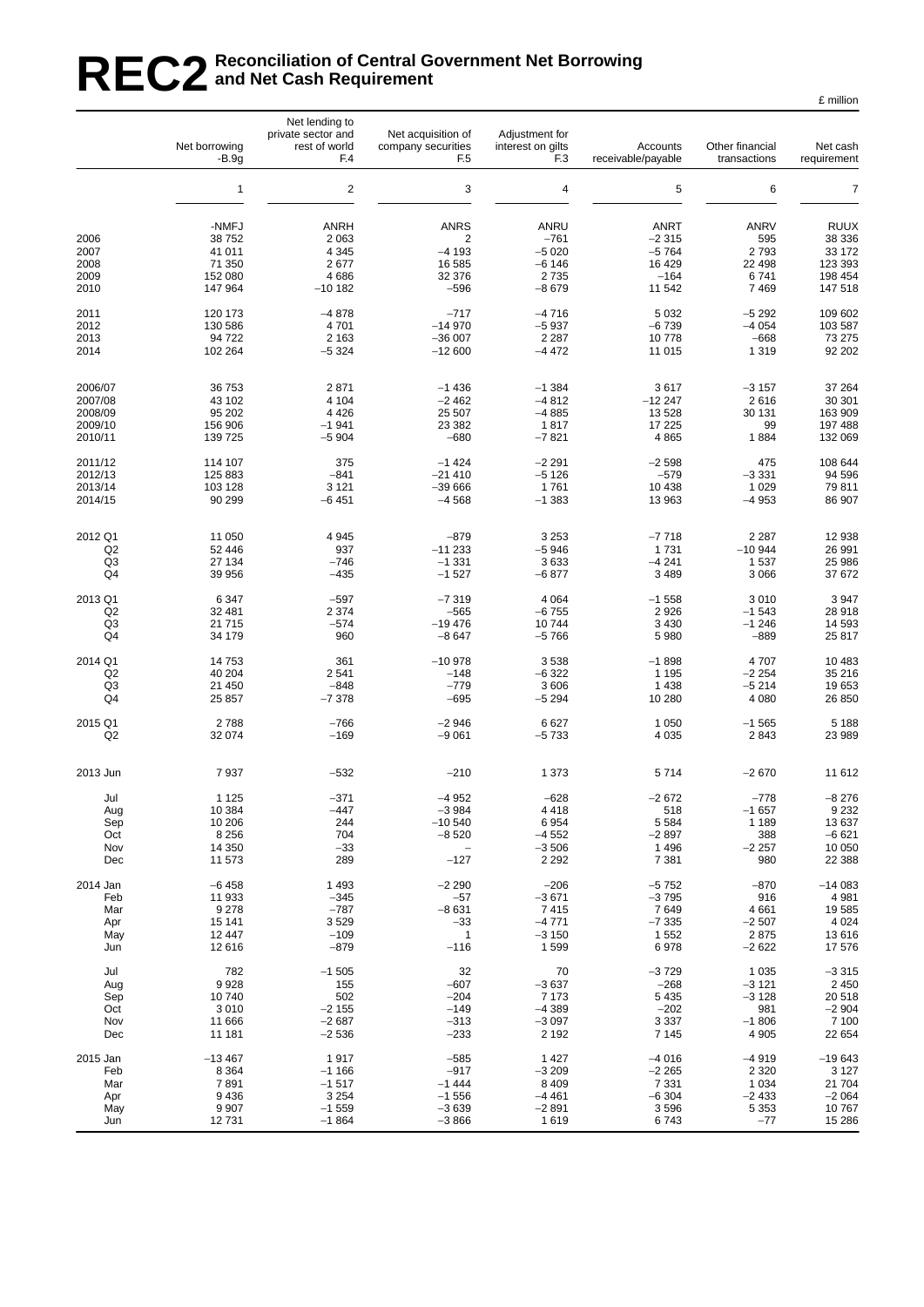# **PSA7A** Public Sector Net Cash Requirement<sup>1</sup>

£ million

|                                                     | Central government<br>Local government                           |                                                                       |                                                        | Non-financial public corporations                        |                                                           |                                                         |                                                            |                                                     |                                                          |                                                                  |                                                                |                                                               |
|-----------------------------------------------------|------------------------------------------------------------------|-----------------------------------------------------------------------|--------------------------------------------------------|----------------------------------------------------------|-----------------------------------------------------------|---------------------------------------------------------|------------------------------------------------------------|-----------------------------------------------------|----------------------------------------------------------|------------------------------------------------------------------|----------------------------------------------------------------|---------------------------------------------------------------|
|                                                     |                                                                  | Of which:                                                             |                                                        | of which                                                 |                                                           |                                                         | of which                                                   |                                                     |                                                          | Public<br>Bank of Sector NCR                                     | Public<br>sector                                               | Public                                                        |
|                                                     | NCR <sup>4</sup>                                                 | Own account                                                           | NCR <sup>4</sup>                                       | from CG                                                  | other                                                     | NCR <sup>4</sup>                                        | from CG                                                    | other                                               | England <sup>2</sup>                                     | $ex3$ <sup>4</sup>                                               | banks $NCR4$                                                   | Sector NCR <sup>4</sup>                                       |
|                                                     | $\mathbf{1}$                                                     | $\overline{2}$                                                        | 3                                                      | 4                                                        | 5                                                         | 6                                                       | $\overline{7}$                                             | 8                                                   | 9                                                        | 10                                                               | 11                                                             | 12                                                            |
| 2006<br>2007<br>2008<br>2009<br>2010                | <b>RUUW</b><br>40 447<br>34 382<br>126 792<br>196 857<br>150 743 | <b>RUUX</b><br>38 336<br>33 172<br>123 393<br>198 454<br>147 518      | ABEG<br>$-853$<br>$-1781$<br>3765<br>4791<br>2620      | ABEC<br>2 4 6 6<br>1 3 1 7<br>3 3 1 0<br>$-1488$<br>2744 | AAZK<br>$-3319$<br>$-3098$<br>455<br>6 2 7 9<br>$-124$    | ABEM<br>$-3187$<br>1610<br>$-1166$<br>$-362$<br>1 3 1 9 | <b>ABEI</b><br>$-355$<br>$-107$<br>89<br>$-109$<br>481     | AAZL<br>$-2832$<br>1717<br>$-1255$<br>$-253$<br>838 | JW2I<br>$-116$<br>$-117$<br>$-889$<br>$-2098$<br>$-7336$ | <b>JW38</b><br>34 180<br>32 884<br>125 103<br>200 785<br>144 121 | IL6D<br>2750<br>67 197<br>$-118229$<br>$-142$ 185              | <b>RURQ</b><br>34 180<br>35 634<br>192 300<br>82 556<br>1936  |
| 2011<br>2012<br>2013<br>2014                        | 110 698<br>111 549<br>72 943<br>92 924                           | 109 602<br>103 587<br>73 275<br>92 202                                | 2 1 4 8<br>5830<br>2 1 0 4<br>222                      | 1 0 2 7<br>8 4 6 9<br>389<br>511                         | 1 1 2 1<br>$-2639$<br>1715<br>$-289$                      | $-1765$<br>1 2 6 9<br>$-1093$<br>635                    | 69<br>$-507$<br>$-721$<br>211                              | $-1834$<br>1776<br>$-372$<br>424                    | $-10047$<br>$-11861$<br>$-12876$<br>$-12431$             | 99 938<br>98 825<br>61 410<br>80 628                             | $-130698$<br>$-127286$<br>$-94883$<br>$-8588$                  | $-30760$<br>$-28461$<br>$-33473$<br>72 040                    |
| 2006/07<br>2007/08<br>2008/09<br>2009/10<br>2010/11 | 37 442<br>33 26 2<br>163 829<br>198 594<br>134 014               | 37 264<br>30 301<br>163 909<br>197 488<br>132 069                     | 58<br>$-723$<br>4 4 0 1<br>4958<br>773                 | 825<br>2853<br>133<br>368<br>1958                        | $-767$<br>$-3576$<br>4 2 6 8<br>4 5 9 0<br>$-1185$        | $-1792$<br>$-1471$<br>182<br>654<br>487                 | $-647$<br>108<br>$-213$<br>738<br>$-13$                    | $-1145$<br>$-1579$<br>395<br>$-84$<br>500           | $-125$<br>$-173$<br>$-889$<br>$-4285$<br>$-7380$         | 35 405<br>27 934<br>167 603<br>198 815<br>125 949                | $-275$<br>13 996<br>$-106428$<br>$-121184$                     | 35 405<br>27 659<br>181 599<br>92 387<br>4 765                |
| 2011/12<br>2012/13<br>2013/14<br>2014/15            | 117 672<br>95 863<br>78 433<br>87789                             | 108 644<br>94 596<br>79811<br>86 907                                  | 8816<br>1 647<br>$-3114$<br>217                        | 8793<br>1626<br>$-283$<br>729                            | 23<br>21<br>$-2831$<br>$-512$                             | $-2062$<br>884<br>$-208$<br>943                         | 235<br>$-359$<br>$-1095$<br>153                            | $-2297$<br>1 2 4 3<br>887<br>790                    | $-11252$<br>$-12580$<br>$-12686$<br>$-12261$             | 104 146<br>84 547<br>63 803<br>75 806                            | $-162065$<br>$-106286$<br>$-66451$<br>$-2092$                  | -57 919<br>-21 739<br>$-2648$<br>73714                        |
| 2012 Q1<br>$^{Q2}_{Q3}$<br>Q4                       | 20 4 28<br>26 782<br>26 152<br>38 187                            | 12 938<br>26 991<br>25 986<br>37 672                                  | 10 505<br>$-5243$<br>$-807$<br>1 3 7 5                 | 7 3 7 8<br>388<br>179<br>524                             | 3 1 2 7<br>$-5631$<br>$-986$<br>851                       | 11<br>515<br>321<br>422                                 | 112<br>$-597$<br>$-13$<br>$-9$                             | $-101$<br>1 1 1 2<br>334<br>431                     | $-3523$<br>$-2072$<br>$-4043$<br>$-2223$                 | 19 931<br>20 191<br>21 457<br>37 246                             | $-54791$<br>$-54821$<br>$-8268$<br>$-9406$                     | $-34860$<br>$-34630$<br>13 189<br>27 840                      |
| 2013 Q1<br>Q2<br>Q <sub>3</sub><br>$\overline{Q}4$  | 4742<br>28 760<br>14 349<br>25 092                               | 3 9 4 7<br>28 918<br>14 593<br>25 817                                 | 6 3 2 2<br>$-9601$<br>764<br>4619                      | 535<br>159<br>$-218$<br>$-87$                            | 5787<br>$-9760$<br>982<br>4706                            | $-374$<br>$-114$<br>$-198$<br>$-407$                    | 260<br>$-317$<br>$-26$<br>-638                             | $-634$<br>203<br>$-172$<br>231                      | $-4242$<br>$-2264$<br>$-4122$<br>$-2248$                 | 5 6 5 3<br>16 939<br>11 037<br>27 781                            | $-33791$<br>$-33803$<br>$-13595$<br>$-13694$                   | $-28138$<br>$-16864$<br>$-2558$<br>14 087                     |
| 2014 Q1<br>Q2<br>Q <sub>3</sub><br>Q4               | 10 232<br>34 985<br>20 093<br>27 614                             | 10 483<br>35 216<br>19 653<br>26 850                                  | 1 1 0 4<br>$-7221$<br>1 4 2 3<br>4916                  | $-137$<br>$-196$<br>467<br>377                           | 1 2 4 1<br>$-7025$<br>956<br>4539                         | 511<br>77<br>$-160$<br>207                              | $-114$<br>$-35$<br>$-27$<br>387                            | 625<br>112<br>$-133$<br>$-180$                      | $-4052$<br>$-2254$<br>$-3806$<br>$-2319$                 | 8 0 4 6<br>25 818<br>17 110<br>29 654                            | $-5359$<br>$-5498$<br>1 1 3 4<br>1 1 3 5                       | 2 687<br>20 320<br>18 244<br>30789                            |
| 2015 Q1<br>Q <sub>2</sub>                           | 5 0 9 7<br>24 165                                                | 5 1 8 8<br>23 989                                                     | 1 0 9 9<br>$-2610$                                     | 81<br>485                                                | 1 0 1 8<br>$-3095$                                        | 819<br>$-166$                                           | $-172$<br>$-309$                                           | 991<br>143                                          | $-3882$<br>$-2331$                                       | 3 2 2 4<br>18882                                                 | 1 1 3 7<br>1 1 3 7                                             | 4 3 6 1<br>20 019                                             |
| 2013 Jun                                            | 11 489                                                           | 11 612                                                                | 1 0 0 0                                                | $-115$                                                   | 1 1 1 5                                                   | 81                                                      | $-8$                                                       | 89                                                  | $-2536$                                                  | 10 157                                                           | $-11314$                                                       | $-1157$                                                       |
| Jul<br>Aug<br>Sep<br>Oct<br>Nov<br>Dec              | $-8414$<br>9 0 9 8<br>13 665<br>$-7218$<br>10 10 6<br>22 204     | $-8276$<br>$\frac{9}{232}$<br>13 637<br>$-6621$<br>10 050<br>22 388   | $-697$<br>162<br>1 2 9 9<br>1 1 2 0<br>2 5 0 1<br>998  | $-129$<br>$-124$<br>35<br>34<br>$-3$<br>$-118$           | $-568$<br>286<br>1 2 6 4<br>1 0 8 6<br>2 5 0 4<br>1 1 1 6 | 140<br>$-334$<br>$-4$<br>$-198$<br>$-64$<br>$-145$      | $-9$<br>$-10$<br>$-7$<br>$-631$<br>59<br>$-66$             | 149<br>$-324$<br>3<br>433<br>$-123$<br>$-79$        | $-355$<br>$-58$<br>$-3709$<br>142<br>144<br>$-2534$      | $-9188$<br>9002<br>11 223<br>$-5557$<br>12 631<br>20 707         | $-4590$<br>$-4484$<br>$-4521$<br>$-4733$<br>$-4536$<br>$-4425$ | $-13778$<br>4518<br>6702<br>-10290<br>8 0 9 5<br>16 28 2      |
| 2014 Jan<br>Feb<br>Mar<br>Apr<br>May<br>Jun         | $-14163$<br>4895<br>19 500<br>3 9 5 2<br>13 555<br>17478         | $-14083$<br>4 9 8 1<br>19585<br>4 0 2 4<br>13 616<br>17 576           | $-162$<br>$-37$<br>1 3 0 3<br>$-7435$<br>$-661$<br>875 | $-50$<br>$-7$<br>-80<br>-54<br>$-52$<br>$-90$            | $-112$<br>$-30$<br>1 3 8 3<br>$-7381$<br>$-609$<br>965    | 230<br>16<br>265<br>$-514$<br>170<br>421                | $-30$<br>-79<br>$-5$<br>$-18$<br>$-9$<br>$-8$              | 260<br>95<br>270<br>$-496$<br>179<br>429            | $-357$<br>-52<br>$-3643$<br>150<br>146<br>$-2550$        | $-14372$<br>4 908<br>17 510<br>$-3775$<br>13 271<br>16 322       | $-1932$<br>$-1881$<br>$-1546$<br>$-1833$<br>$-1833$<br>$-1832$ | $-16304$<br>3 0 2 7<br>15 964<br>$-5608$<br>11 4 38<br>14 490 |
| Jul<br>Aug<br>Sep<br>Oct<br>Nov<br>Dec              | $-3096$<br>2591<br>20 598<br>$-2514$<br>7 1 4 8<br>22 980        | $\substack{ -3.315\\ -2.450}$<br>20,518<br>$-2904$<br>7 100<br>22 654 | $-1500$<br>1 3 2 9<br>1 5 9 4<br>1 272<br>1759<br>1885 | 108<br>171<br>188<br>157<br>-6<br>226                    | $-1608$<br>1 1 5 8<br>1 4 0 6<br>1 1 1 5<br>1765<br>1659  | $-226$<br>35<br>31<br>135<br>-636<br>708                | 111<br>$-30$<br>$-108$<br>233<br>54<br>100                 | $-337$<br>65<br>139<br>$-98$<br>$-690$<br>608       | $-375$<br>$-53$<br>$-3378$<br>149<br>145<br>$-2613$      | $-5416$<br>3761<br>18765<br>$-1348$<br>8 3 6 8<br>22 634         | 378<br>378<br>378<br>378<br>378<br>379                         | $-5038$<br>4 139<br>19 143<br>$-970$<br>8746<br>23 013        |
| 2015 Jan<br>Feb<br>Mar<br>Apr<br>May<br>Jun         | $-19691$<br>3 2 2 6<br>21 5 6 2<br>$-1606$<br>10 626<br>15 145   | $-19643$<br>3 1 2 7<br>$21\,704$<br>-2 064<br>10 767<br>15 28 6       | $-36$<br>$-782$<br>1917<br>$-3954$<br>543<br>801       | 152<br>129<br>$-200$<br>712<br>$-143$<br>$-84$           | $-188$<br>$-911$<br>2 1 1 7<br>$-4666$<br>686<br>885      | 1849<br>$-1353$<br>323<br>$-323$<br>84<br>73            | $-200$<br>$-30$<br>58<br>$-254$<br>$\overline{2}$<br>$-57$ | 2 0 4 9<br>$-1323$<br>265<br>$-69$<br>82<br>130     | $-387$<br>$-53$<br>$-3442$<br>148<br>146<br>$-2625$      | $-18217$<br>939<br>20 502<br>$-6193$<br>11 540<br>13 535         | 379<br>379<br>379<br>379<br>379<br>379                         | $-17838$<br>1318<br>20 881<br>$-5814$<br>11919<br>13914       |

Relationship between columns: 1=2+4+7 ; 10=2+3+6+9 ; 12=10+11 GGNCR (series RUUI) =1+5

Figures for most recent months are ONS estimates

3 Excluding public sector banks 4 NCR = Net Cash Requirement

1 Previously known as the borrowing requirement of the sector concerned 2 Includes Bank of England Asset Purchase Facility Fund and Special Liquidity Scheme. Figures derived from Bank of England accounts and ONS estimates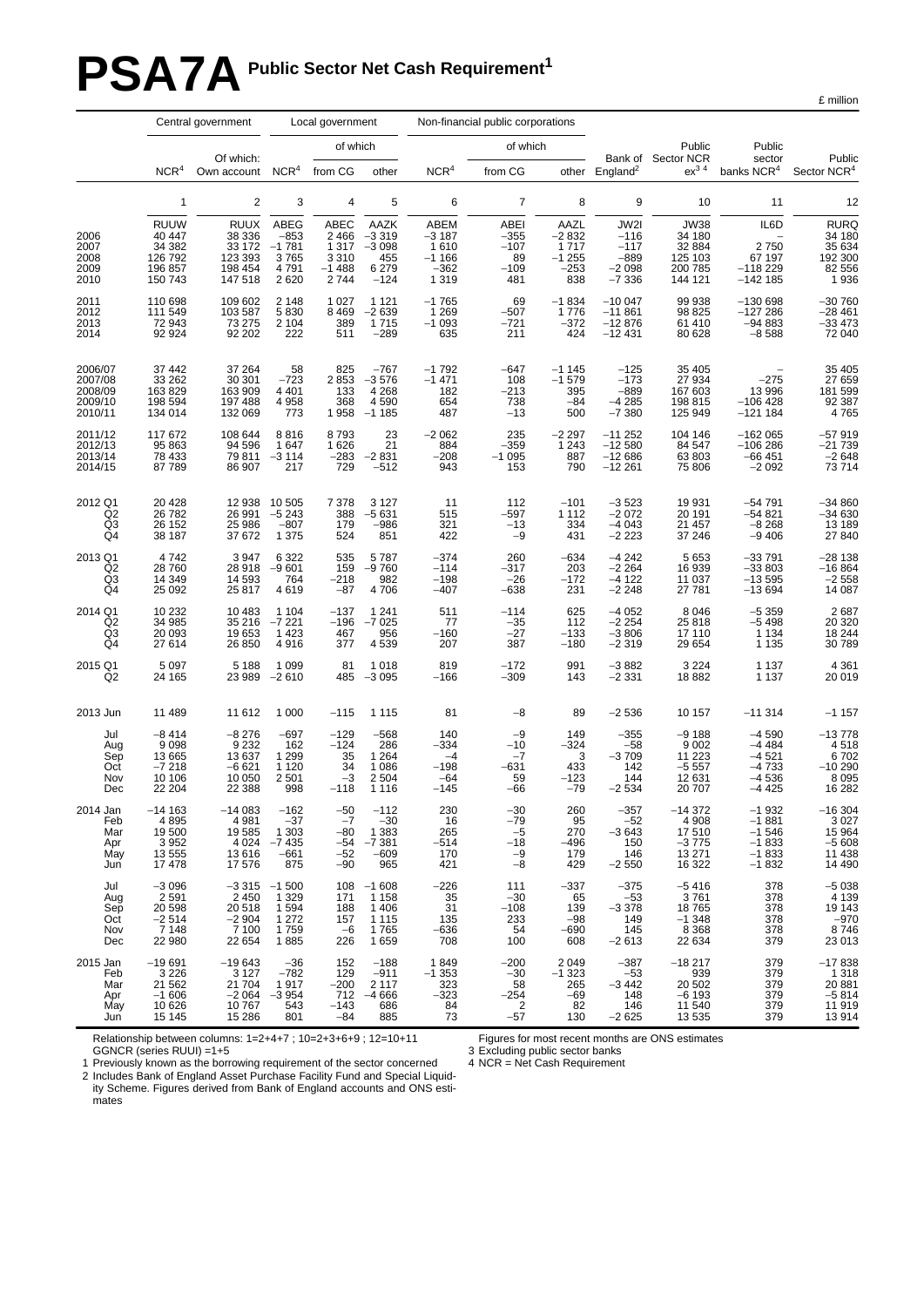# PSA7C Central Government Net Cash Requirement

|                      | Central Government without NRAM<br>and B&B and Network Rail <sup>1</sup> |                          | NRAM and $B&B1$<br>Network Rail     |                    | Central Government with NRAM and B&B and Network Rail <sup>1</sup> |                    |                 |                 |  |
|----------------------|--------------------------------------------------------------------------|--------------------------|-------------------------------------|--------------------|--------------------------------------------------------------------|--------------------|-----------------|-----------------|--|
|                      |                                                                          |                          |                                     |                    |                                                                    |                    | of which        |                 |  |
|                      | $NCR2$ <sup>4</sup>                                                      | of which: Own<br>account | $NCR2$ <sup>3</sup>                 | $NCR^2$ $^3$       | NCR <sup>2</sup>                                                   | Own account        | To LG           | To PC           |  |
|                      | $\mathbf{1}$                                                             | $\overline{c}$           | 3                                   | 4                  | 5                                                                  | 6                  | $\overline{7}$  | 8               |  |
|                      | M98R                                                                     | <b>M98S</b>              | <b>M98W</b>                         | MUI2               | <b>RUUW</b>                                                        | <b>RUUX</b>        | ABEC            | <b>ABEI</b>     |  |
| 2006                 | 39 612                                                                   | 37 501                   | $\overline{\phantom{0}}$            | 835                | 40 447                                                             | 38 336             | 2 4 6 6         | $-355$          |  |
| 2007                 | 33 777                                                                   | 32 567                   | $\overline{\phantom{0}}$            | 604                | 34 382                                                             | 33 172             | 1 3 1 7         | $-107$          |  |
| 2008                 | 125 576                                                                  | 122 177                  | $\overline{\phantom{0}}$            | 1 2 1 6            | 126 792                                                            | 123 393            | 3 3 1 0         | 89              |  |
| 2009<br>2010         | 195 503<br>155 649                                                       | 197 100<br>152 424       | $\overline{\phantom{0}}$<br>$-5987$ | 1 3 5 4<br>1 0 8 1 | 196 857<br>150 743                                                 | 198 454<br>147 518 | $-1488$<br>2744 | $-109$<br>481   |  |
| 2011                 | 120 083                                                                  | 118 987                  | $-10654$                            | 1 2 6 9            | 110 698                                                            | 109 602            | 1 0 2 7         | 69              |  |
| 2012                 | 115 091                                                                  | 107 129                  | $-5232$                             | 1690               | 111 549                                                            | 103 587            | 8 4 6 9         | $-507$          |  |
| 2013                 | 73 782                                                                   | 74 114                   | $-3738$                             | 2899               | 72 943                                                             | 73 275             | 389             | $-721$          |  |
| 2014                 | 95 491                                                                   | 94 769                   | $-1473$                             | $-1094$            | 92 924                                                             | 92 202             | 511             | 211             |  |
| 2006/07              | 37 069                                                                   | 36 891                   |                                     | 373                | 37 442                                                             | 37 264             | 825             | $-647$          |  |
| 2007/08              | 32 582                                                                   | 29 621                   |                                     | 679                | 33 26 2                                                            | 30 301             | 2853            | 108             |  |
| 2008/09              | 162 433<br>198 821                                                       | 162 513                  | $\overline{\phantom{0}}$            | 1 3 9 6            | 163829                                                             | 163 909<br>197 488 | 133<br>368      | $-213$          |  |
| 2009/10<br>2010/11   | 139 626                                                                  | 197 715<br>137 681       | $-1566$<br>$-6608$                  | 1 3 3 9<br>996     | 198 594<br>134 014                                                 | 132 069            | 1958            | 738<br>$-13$    |  |
| 2011/12              | 126 537                                                                  | 117 509                  | $-10225$                            | 1 3 6 0            | 117 672                                                            | 108 644            | 8793            | 235             |  |
| 2012/13<br>2013/14   | 98 582                                                                   | 97 315                   | $-4517$                             | 1798               | 95 863<br>78 433                                                   | 94 596<br>79 811   | 1626            | $-359$          |  |
| 2014/15              | 79 251<br>92 327                                                         | 80 629<br>91 445         | $-4086$<br>$-1991$                  | 3 2 6 8<br>$-2547$ | 87789                                                              | 86 907             | $-283$<br>729   | $-1095$<br>153  |  |
|                      |                                                                          |                          |                                     |                    |                                                                    |                    |                 |                 |  |
| 2012 Q1              | 21 846                                                                   | 14 3 5 6                 | $-1758$                             | 340                | 20 4 28                                                            | 12 938             | 7 3 7 8         | 112             |  |
| Q <sub>2</sub><br>Q3 | 28 0 21<br>26 611                                                        | 28 230<br>26 445         | $-1689$<br>$-909$                   | 450<br>450         | 26 782<br>26 152                                                   | 26 991<br>25 986   | 388<br>179      | $-597$<br>$-13$ |  |
| Q4                   | 38 613                                                                   | 38 098                   | $-876$                              | 450                | 38 187                                                             | 37 672             | 524             | $-9$            |  |
| 2013 Q1              | 5 3 3 7                                                                  | 4 5 4 2                  | $-1043$                             | 448                | 4742                                                               | 3 9 4 7            | 535             | 260             |  |
| Q <sub>2</sub>       | 29 071                                                                   | 29 229                   | $-1128$                             | 817                | 28 760                                                             | 28 918             | 159             | $-317$          |  |
| Q <sub>3</sub><br>Q4 | 14 3 8 2<br>24 992                                                       | 14 626<br>25 717         | $-850$<br>$-717$                    | 817<br>817         | 14 349<br>25 092                                                   | 14 5 9 3<br>25 817 | $-218$<br>$-87$ | $-26$<br>$-638$ |  |
| 2014 Q1              | 10 806                                                                   | 11 057                   | $-1391$                             | 817                | 10 232                                                             | 10 483             | $-137$          | $-114$          |  |
| Q <sub>2</sub>       | 35 036                                                                   | 35 267                   | 586                                 | $-637$             | 34 985                                                             | 35 216             | $-196$          | $-35$           |  |
| Q3<br>Q4             | 22 307<br>27 342                                                         | 21 867<br>26 578         | $-1577$<br>909                      | $-637$<br>$-637$   | 20 093<br>27 614                                                   | 19 653<br>26 850   | 467<br>377      | $-27$<br>387    |  |
| 2015 Q1              | 7642                                                                     | 7733                     | $-1909$                             | $-636$             | 5 0 9 7                                                            | 5 1 8 8            | 81              | $-172$          |  |
| Q <sub>2</sub>       | 31 074                                                                   | 30 898                   | $-6273$                             | $-636$             | 24 165                                                             | 23 989             | 485             | $-309$          |  |
| 2013 Jun             | 11 670                                                                   | 11 793                   | $-454$                              | 273                | 11 489                                                             | 11 612             | $-115$          | $-8$            |  |
| Jul                  | $-8498$                                                                  | $-8360$                  | $-188$                              | 272                | $-8414$                                                            | $-8276$            | $-129$          | $-9$            |  |
| Aug                  | 9 1 7 5                                                                  | 9 3 0 9                  | $-349$                              | 272                | 9098                                                               | 9 2 3 2            | $-124$          | $-10$           |  |
| Sep                  | 13705                                                                    | 13 677                   | $-313$                              | 273                | 13 665                                                             | 13 637             | 35              | $-7$            |  |
| Oct                  | $-7153$                                                                  | $-6556$                  | $-337$                              | 272                | $-7218$                                                            | $-6621$            | 34              | $-631$          |  |
| Nov                  | 9855                                                                     | 9799                     | $-21$                               | 272                | 10 10 6                                                            | 10 050             | $-3$            | 59              |  |
| Dec                  | 22 290                                                                   | 22 474                   | $-359$                              | 273                | 22 204                                                             | 22 388             | $-118$          | -66             |  |
| 2014 Jan             | $-14119$                                                                 | $-14039$                 | $-316$                              | 272                | $-14163$                                                           | $-14083$           | $-50$           | $-30$           |  |
| Feb<br>Mar           | 4876<br>20 049                                                           | 4 9 6 2<br>20 134        | $-253$<br>$-822$                    | 272<br>273         | 4895<br>19 500                                                     | 4 9 8 1<br>19585   | $-7$<br>$-80$   | $-79$<br>$-5$   |  |
| Apr                  | 4547                                                                     | 4619                     | $-383$                              | $-212$             | 3 9 5 2                                                            | 4 0 24             | $-54$           | $-18$           |  |
| May                  | 12 3 9 1                                                                 | 12 452                   | 1 376                               | $-212$             | 13 555                                                             | 13 616             | $-52$           | $-9$            |  |
| Jun                  | 18 098                                                                   | 18 196                   | $-407$                              | $-213$             | 17478                                                              | 17 576             | $-90$           | $-8$            |  |
| Jul                  | $-2526$                                                                  | $-2745$                  | $-358$                              | $-212$             | $-3096$                                                            | $-3315$            | 108             | 111             |  |
| Aug                  | 3 0 9 0                                                                  | 2949                     | $-287$                              | $-212$             | 2 5 9 1                                                            | 2 4 5 0            | 171             | $-30$           |  |
| Sep<br>Oct           | 21 743<br>$-3899$                                                        | 21 663<br>$-4289$        | $-932$<br>1597                      | $-213$<br>$-212$   | 20 598<br>$-2514$                                                  | 20 518<br>$-2904$  | 188<br>157      | $-108$<br>233   |  |
| Nov                  | 7 5 4 3                                                                  | 7495                     | $-183$                              | $-212$             | 7 1 4 8                                                            | 7 100              | $-6$            | 54              |  |
| Dec                  | 23 698                                                                   | 23 372                   | $-505$                              | $-213$             | 22 980                                                             | 22 654             | 226             | 100             |  |
| 2015 Jan             | $-18118$                                                                 | $-18070$                 | $-1361$                             | $-212$<br>$-212$   | $-19691$                                                           | $-19643$           | 152<br>129      | $-200$          |  |
| Feb<br>Mar           | 3522<br>22 238                                                           | 3423<br>22 380           | $-84$<br>$-464$                     | $-212$             | 3 2 2 6<br>21 5 6 2                                                | 3 1 2 7<br>21 704  | $-200$          | $-30$<br>58     |  |
| Apr                  | 173                                                                      | $-285$                   | $-1567$                             | $-212$             | $-1606$                                                            | $-2064$            | 712             | $-254$          |  |
| May                  | 13 191                                                                   | 13 3 3 2                 | $-2353$                             | $-212$             | 10 626                                                             | 10767              | $-143$          | $\overline{2}$  |  |
| Jun                  | 17710                                                                    | 17851                    | $-2353$                             | $-212$             | 15 145                                                             | 15 28 6            | $-84$           | $-57$           |  |

Relationships between columns 1+3+4=5 ; 2+3+4=6 ; 6+7+8=5

1 NRAM = Northern Rock Asset Management, B&B = Bradford and Bingley.

2 NCR = Net Cash Requirement

3 Does not include Net Cash Requirement to Central Government

4 Negative NCR reflects change in financing as from 2014/15 new financing requirements of Network Rail were met through core central government borrowing and are therefore included in main CGNCR.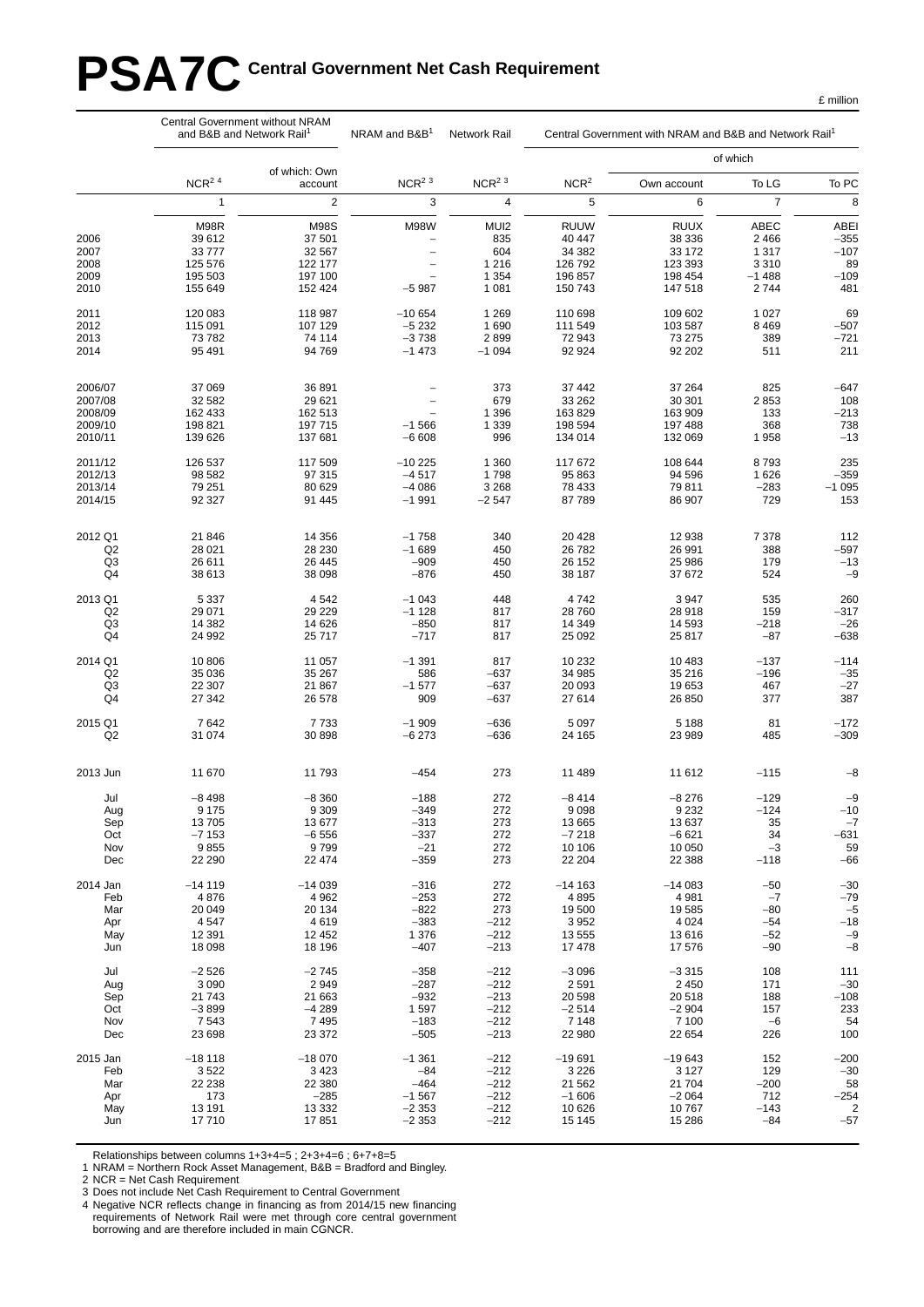### **PSA7D** Central Government Net Cash Requirement on own account (receipts and outlays on a cash basis) **(receipts and outlays on a cash basis)**

|                                                     | Cash receipts                                               |                                                                    |                                                               |                                                               |                                                               |                                                              |                                                          |                                                                           |                                                               | Cash outlays                                                                    |                                                                    |                                                                            |                                                                    |
|-----------------------------------------------------|-------------------------------------------------------------|--------------------------------------------------------------------|---------------------------------------------------------------|---------------------------------------------------------------|---------------------------------------------------------------|--------------------------------------------------------------|----------------------------------------------------------|---------------------------------------------------------------------------|---------------------------------------------------------------|---------------------------------------------------------------------------------|--------------------------------------------------------------------|----------------------------------------------------------------------------|--------------------------------------------------------------------|
|                                                     |                                                             |                                                                    | HM Revenue and Customs <sup>8</sup>                           |                                                               |                                                               |                                                              |                                                          |                                                                           | Net                                                           |                                                                                 |                                                                    |                                                                            |                                                                    |
|                                                     | Total<br>paid<br>over <sup>1</sup>                          | Income $tax^2$                                                     | Corporati-<br>on tax <sup>10</sup>                            | NICs <sup>3</sup>                                             | V A T <sup>4</sup>                                            | Interest<br>and<br>dividends                                 | Other<br>receipts <sup>5</sup>                           | Total                                                                     | Interest<br>payments                                          | acquisiti-<br>on of<br>company<br>securities <sup>6</sup>                       | Net<br>departmen-<br>tal<br>outlays <sup>7</sup>                   | Total                                                                      | Own<br>account<br>NCR <sup>9</sup>                                 |
|                                                     | 1                                                           | $\overline{2}$                                                     | 3                                                             | $\overline{4}$                                                | 5                                                             | 6                                                            | $\overline{7}$                                           | 8                                                                         | 9                                                             | 10                                                                              | 11                                                                 | 12                                                                         | 13                                                                 |
| 2006<br>2007<br>2008<br>2009<br>2010                | MIZX<br>401 362<br>422 465<br>428 380<br>384 875<br>411 846 | <b>RURC</b><br>144 983<br>154 346<br>162 758<br>153 101<br>153 237 | <b>ACCD</b><br>47 108<br>43 912<br>46 487<br>35 402<br>41 253 | <b>ABLP</b><br>87 156<br>96 656<br>98 504<br>95 053<br>95 860 | <b>EYOO</b><br>76 103<br>80 301<br>80 709<br>68 637<br>80 865 | <b>RUUL</b><br>6640<br>8 2 5 1<br>9 3 5 4<br>6666<br>5 2 7 4 | <b>RUUM</b><br>28 115<br>30 083<br>30 556<br>34 063      | <b>RUUN</b><br>436 117<br>460 799<br>468 290<br>31 282 422 823<br>451 183 | <b>RUUO</b><br>25 834<br>25 537<br>26 033<br>29 304<br>34 008 | <b>ABIF</b><br>$-347$<br>$-2340$<br>19714<br>41 809<br>$\overline{\phantom{a}}$ | <b>RUUP</b><br>448 131<br>470 169<br>544 720<br>548 810<br>569 599 | <b>RUUQ</b><br>473 618<br>493 366<br>590 467<br>619 923 197 100<br>603 607 | <b>M98S</b><br>37 501<br>32 567<br>122 177<br>152 424              |
| 2011<br>2012<br>2013<br>2014                        | 434 438<br>436 196<br>451 668<br>467 588                    | 157 066<br>154 430<br>159 730<br>164 107                           | 42 267<br>39 710<br>39 367                                    | 101 033<br>102 232<br>106 702<br>40 622 109 238               | 95 208<br>98 619<br>103 726<br>109 165                        | 5757<br>9842<br>46 577<br>16854                              | 42 235<br>38 399                                         | 482 430<br>484 437<br>36 652 534 897<br>92 517 576 959                    | 43 923<br>39 934<br>48 0 25<br>41777                          | $\equiv$<br>$-14287$<br>$-6584$<br>$-5207$                                      | 557 494<br>565 919<br>567 570                                      | 601 417 118 987<br>591 566<br>609 011<br>635 158 671 728                   | 107 129<br>74 114<br>94 769                                        |
| 2006/07<br>2007/08<br>2008/09<br>2009/10<br>2010/11 | 406 337<br>431 800<br>416 512<br>382 331<br>419580          | 151 533<br>157 006<br>161 291<br>147 374<br>157 090                | 44 308<br>46 383<br>43 077<br>35 805<br>42 121                | 87 274<br>100 411<br>96 884<br>95 516<br>96 548               | 77 360<br>80 601<br>78 439<br>70 160<br>83 499                | 6754<br>9 0 0 0<br>8724<br>6 201<br>5 5 5 9                  | 27 359<br>31 205<br>28 008<br>32 326<br>38 589           | 440 450<br>472 005<br>453 244<br>420 858<br>463728                        | 26 279<br>25 390<br>25 947<br>32 189<br>36 577                | $-2340$<br>32 250<br>29 273<br>$\overline{\phantom{a}}$                         | 478 576<br>557 560<br>557 111                                      | 451 062 477 341<br>501 626<br>615757<br>618 573<br>564 832 601 409         | 36 891<br>29 621<br>162 513<br>197 715<br>137 681                  |
| 2011/12<br>2012/13<br>2013/14<br>2014/15            | 437 603<br>437 357<br>456 500<br>476 645                    | 155 279<br>155 955<br>160 804<br>168 667                           | 42 151<br>39 454<br>39 271                                    | 101 617<br>107 691<br>42 084 110 408 111 155                  | 98 29 2<br>102 037 100 570<br>104 442                         | 7 2 5 2<br>19730<br>37 494<br>16 805                         | 39 358<br>46 410<br>73 554                               | 484 213<br>503 497<br>567 548<br>58 108 551 558                           | 44 504<br>41 131<br>48 114<br>41784                           | $-747$<br>$-14273$<br>$-100068$<br>$-2033$                                      | 557 965<br>573 954<br>610 131                                      | 601 722 117 509<br>600 812<br>648 177<br>603 252 643 003                   | 97 315<br>80 629<br>91 445                                         |
| 2012 Q1<br>Q2<br>Q3<br>Q4                           | 123 458<br>100 129<br>109 251<br>103 358                    | 50 524<br>34 290<br>38 709<br>30 907                               | 10 691<br>7 2 7 1<br>9843<br>11 905                           | 27 665<br>24 669<br>25 873<br>24 0 25                         | 24 821<br>24 4 69<br>24 5 24<br>24 805                        | 3 3 3 1<br>3583<br>1 4 6 2<br>1466                           | 10843<br>9436                                            | 6 142 132 931<br>11 978 115 690<br>121 556<br>114 260                     | 12 4 21<br>7 5 4 2<br>12 622<br>7 3 4 9                       | $-747$<br>$-111109$<br>$-1174$<br>$-1257$                                       | 147 487<br>136 553                                                 | 135 613 147 287<br>143 920<br>148 001<br>146 266 152 358                   | 14 356<br>28 230<br>26 445<br>38 098                               |
| 2013 Q1<br>Q <sub>2</sub><br>Q <sub>3</sub><br>Q4   | 124 619<br>105 685<br>114 459<br>106 905                    | 52 049<br>36 960<br>39 123<br>31 598                               | 10 4 35<br>7 2 2 1<br>10 266<br>11 445                        | 27 470<br>27 227<br>26 916<br>25 089                          | 26 772<br>24 915<br>25 681<br>26 358                          | 13 219<br>13 088<br>14 8 98<br>5 3 7 2                       | 14 153<br>7493<br>8414<br>6 5 9 2                        | 151 991<br>126 266<br>137 771<br>118 869                                  | 13618<br>7 1 1 0<br>20 372<br>6925                            | $-733$<br>$-382$<br>$-3355$<br>$-2114$                                          | 143 648<br>135 380<br>139 775                                      | 156 533<br>148 767 155 495<br>152 397<br>144 586                           | 4542<br>29 229<br>14 626<br>25 717                                 |
| 2014 Q1<br>Q2<br>Q3<br>Q4                           | 129 451<br>109 055<br>118 047<br>111 035                    | 53 123<br>36 578<br>41 060<br>33 346                               | 10 339<br>8 1 2 8<br>10 187<br>11 968                         | 28 459<br>26 589<br>28 124<br>26 066                          | 27 488<br>26 961<br>26 883<br>27 833                          | 4 1 3 6<br>5 3 1 9<br>1725<br>5674                           | 51 055<br>11 695<br>17 560                               | 184 642<br>126 069<br>12 207 131 979<br>134 269                           | 13707<br>7 0 4 4<br>14 039<br>6987                            | $-4217$<br>$-85$<br>$-518$<br>$-387$                                            | 186 209<br>154 377<br>140 325                                      | 195 699<br>161 336<br>153846<br>154 247 160 847                            | 11 057<br>35 267<br>21 867<br>26 578                               |
| 2015 Q1<br>Q2                                       | 138 508<br>113 944                                          | 57 683<br>39 398                                                   | 11 801<br>9 2 3 1                                             | 29 629<br>27 641                                              | 29 4 78<br>26 685                                             | 4 0 8 7<br>5 0 7 7                                           | 16 646                                                   | 159 241<br>10 380 129 401                                                 | 13714<br>7 2 5 7                                              | $-1043$<br>$-4886$                                                              | 154 303<br>157 928                                                 | 166 974<br>160 299                                                         | 7733<br>30 898                                                     |
| 2013 Jun                                            | 29 133                                                      | 10 312                                                             | 1 2 9 8                                                       | 8783                                                          | 6 5 0 5                                                       | 4 3 0 7                                                      | 2759                                                     | 36 199                                                                    | 5710                                                          | $-135$                                                                          | 42 417                                                             | 47 992                                                                     | 11 793                                                             |
| Jul<br>Aug<br>Sep<br>Oct<br>Nov<br>Dec              | 49 068<br>35 214<br>30 177<br>42 906<br>32 907<br>31 092    | 17842<br>10 950<br>10 331<br>10 934<br>9984<br>10 680              | 6902<br>1 2 9 7<br>2 0 6 7<br>7 1 7 3<br>1 2 3 6<br>3 0 3 6   | 10 543<br>8 2 5 4<br>8 1 1 9<br>8 4 9 5<br>8 2 1 9<br>8 3 7 5 | 10 230<br>9 1 9 2<br>6 2 5 9<br>11 546<br>9 0 5 7<br>5755     | 5743<br>4 2 7 1<br>4884<br>4 4 3 3<br>485<br>454             | 3450<br>2 5 8 1<br>2 3 8 3<br>2696<br>2 3 5 7<br>1 5 3 9 | 58 261<br>42 066<br>37 444<br>50 035<br>35 749<br>33 085                  | 2875<br>7675<br>9822<br>386<br>865<br>5674                    | $-124$<br>$-7$<br>$-3224$<br>$-2063$<br>$-7$<br>-44                             | 47 150<br>43 707<br>44 523<br>45 156<br>44 690<br>49 929           | 49 901<br>51 375<br>51 121<br>43 4 79<br>45 548<br>55 559                  | $-8360$<br>9 3 0 9<br>13677<br>$-6556$<br>9799<br>22 474           |
| 2014 Jan<br>Feb<br>Mar<br>Apr<br>May<br>Jun         | 58 102<br>39 569<br>31 780<br>46 696<br>33 140<br>29 219    | 25 545<br>14779<br>12799<br>15 346<br>10759<br>10 473              | 7 3 9 0<br>1 4 5 0<br>1 4 9 9<br>5 1 0 5<br>1510<br>1513      | 10 246<br>9 1 5 7<br>9 0 5 6<br>10 001<br>8 2 1 2<br>8 3 7 6  | 11 138<br>10 431<br>5919<br>11 191<br>9424<br>6 3 4 6         | 2629<br>376<br>1 1 3 1<br>4488<br>398<br>433                 | 4976<br>40 563<br>5516<br>2579<br>7 0 0 7<br>2 1 0 9     | 65 707<br>80 508<br>38 427<br>53 763<br>40 545<br>31 761                  | 3 2 8 4<br>521<br>9 9 0 2<br>417<br>894<br>5733               | $-15$<br>$-3$<br>$-4199$<br>$\overline{\phantom{a}}$<br>$-4$<br>-81             | 48 399<br>84 952<br>52 858<br>57 965<br>52 107<br>44 30 5          | 51 668<br>85 470<br>58 561<br>58 382<br>52 997<br>49 957                   | $-14039$<br>4 9 6 2<br>20 134<br>4619<br>12 452<br>18 196          |
| Jul<br>Aug<br>Sep<br>Oct<br>Nov<br>Dec              | 50 178<br>37 064<br>30 805<br>43 878<br>34 530<br>32 627    | 18 504<br>11 906<br>10 650<br>11 513<br>10 525<br>11 308           | 6523<br>1 509<br>2 1 5 5<br>7 3 1 1<br>1 2 7 2<br>3 3 8 5     | 10 630<br>8726<br>8768<br>8750<br>8 4 6 7<br>8849             | 11 077<br>9974<br>5832<br>11 242<br>9992<br>6599              | 918<br>353<br>454<br>4850<br>387<br>437                      | 3730<br>3 0 6 5<br>5412<br>3729<br>1922<br>11 909        | 54 826<br>40 482<br>36 671<br>52 457<br>36 839<br>44 973                  | 3600<br>424<br>10 015<br>318<br>929<br>5740                   | $-5$<br>$-332$<br>$-181$<br>$-70$<br>$-234$<br>$-83$                            | 48 4 8 6<br>43 339<br>48 500<br>47 920<br>43 639<br>62 688         | 52 081<br>43 4 31<br>58 334<br>48 168<br>44 334<br>68 345                  | $-2745$<br>2949<br>21 663<br>$-4289$<br>7495<br>23 372             |
| 2015 Jan<br>Feb<br>Mar<br>Apr<br>May<br>Jun         | 62 655<br>41 295<br>34 558<br>48 302<br>34 275<br>31 367    | 28 9 29<br>15 270<br>13 4 84<br>16 034<br>11727<br>11 637          | 8 2 9 1<br>1 608<br>1 902<br>6 0 4 0<br>1468<br>1723          | 10 563<br>9414<br>9652<br>10 455<br>8419<br>8767              | 12 153<br>10 238<br>7 0 8 7<br>10896<br>9 3 1 1<br>6478       | 2442<br>478<br>1 1 6 7<br>4 2 6 4<br>380<br>433              | 3 2 5 5<br>1914<br>11 477<br>2 3 9 5<br>2873<br>5 1 1 2  | 68 352<br>43 687<br>47 202<br>54 961<br>37 528<br>36 912                  | 4 100<br>474<br>9 1 4 0<br>388<br>919<br>5950                 | $-241$<br>$-413$<br>$-389$<br>$-735$<br>$-1741$<br>$-2410$                      | 46 423<br>47 049<br>60 831<br>55 023<br>51 682<br>51 223           | 47 110<br>69 582<br>54 676<br>50 860<br>54 763                             | 50 282 -18 070<br>3 4 2 3<br>22 380<br>$-285$<br>13 3 3 2<br>17851 |

Relationships between columns 1+6+7=8; 9+10+11=12; 12-8=13

1 Comprises payments into the Consolidated Fund and all payovers of NICS excluding those for Northern Ireland.

2 Income tax includes capital gains tax and is gross of any tax credits treated by HM Revenue and Customs as tax deductions.

3 UK receipts net of personal pension rebates; gross of Statutory Maternity Pay and Statutory Sick Pay.

4 Payments into Consolidated Fund.

5 Including some elements of expenditure not separately identified.

6 Mainly comprises privatisation proceeds.

7 Net of certain receipts, and excluding on-lending to local authorities and public corporations.

£ million

8 A much more detailed breakdown of tax receipts is available from HM Revenue and Customs at www.hmrc.gov.uk/statistics/receipts.htm.

9 NCR = Net Cash Requirement. Without Norther n Rock Asset Management & Bradford and Bingley.

10 Net of negative tax credits.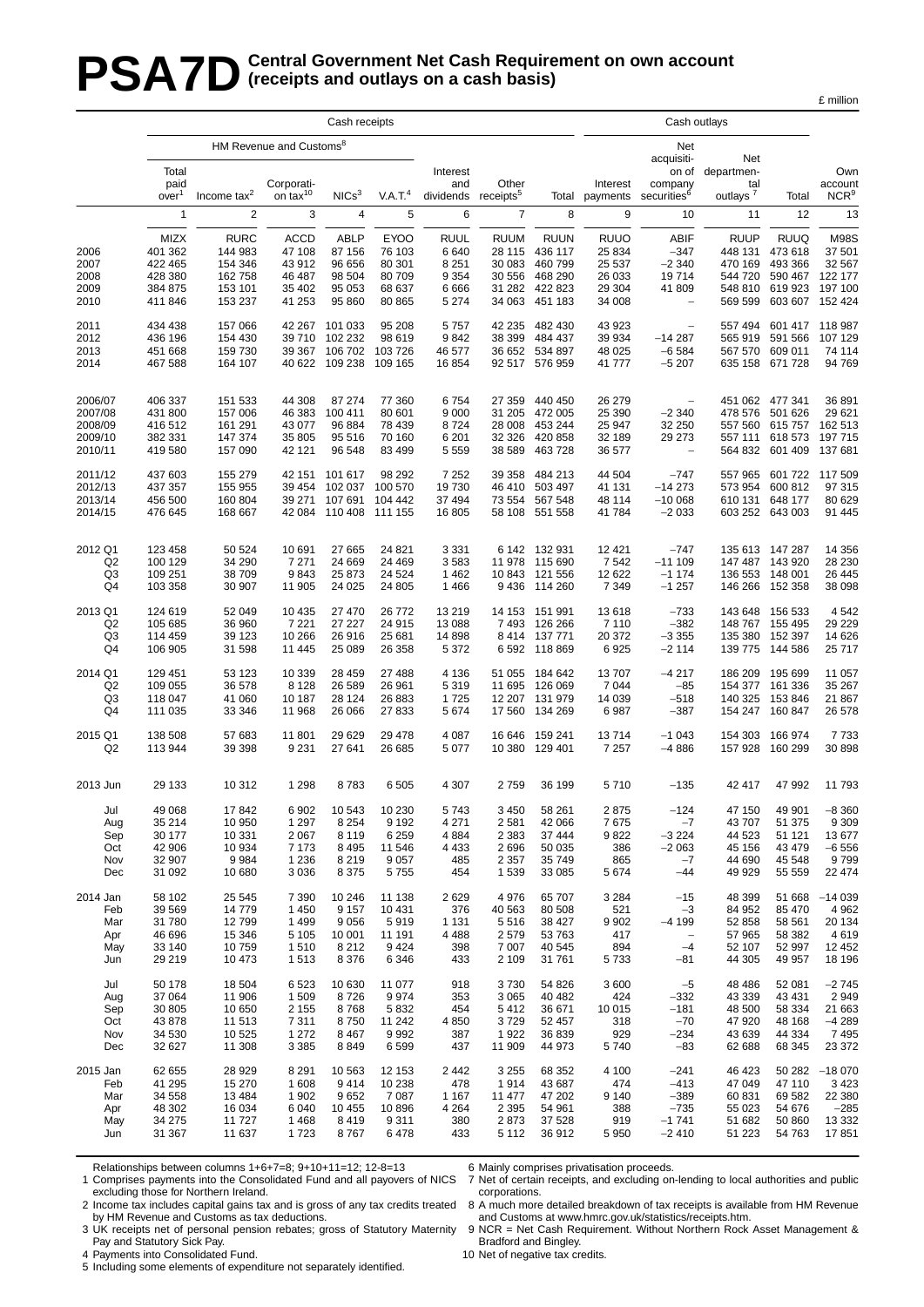# REC3<sup>Reconciliation of Central Government Net Cash Requirement<br>REC3 and Changes in Net Debt<sup>1</sup> (Experimental Statistic)</sup> **and Changes in Net Debt1 (Experimental Statistic)**

|                                                     |                                                           | Net premia /                                                  |                                                         |                                                                                                                                                                      |                                                                    |                                                          |                                                             |                                                                                              |                                                                    |                                                           |
|-----------------------------------------------------|-----------------------------------------------------------|---------------------------------------------------------------|---------------------------------------------------------|----------------------------------------------------------------------------------------------------------------------------------------------------------------------|--------------------------------------------------------------------|----------------------------------------------------------|-------------------------------------------------------------|----------------------------------------------------------------------------------------------|--------------------------------------------------------------------|-----------------------------------------------------------|
|                                                     | CGNCR <sup>12</sup>                                       | discounts of<br>gilt<br>issuances                             | Index linked<br>gilt capital<br>uplift                  | Debt<br>assumption /<br>cancellation                                                                                                                                 | Official<br>Reserves                                               | National<br>Savings                                      | Debt<br>Management<br>Account                               | Foreign<br>Currency                                                                          | Other                                                              | Changes in CG<br>net debt <sup>1</sup>                    |
| 2006<br>2007<br>2008<br>2009<br>2010                | M98R<br>39 612<br>33777<br>125 576<br>195 503<br>155 649  | LSIW<br>$-1220$<br>368<br>$-1517$<br>$-5125$<br>$-4771$       | MW7L<br>488<br>5 1 6 3<br>5 6 9 5<br>$-3171$<br>9 1 3 4 | MW4V<br>2 5 0 2<br>$\equiv$<br>$-6288$<br>$\overline{a}$                                                                                                             | <b>N42A</b><br>1 2 9 7<br>$-1835$<br>$-8259$<br>$-5009$<br>$-4645$ | N42C<br>4 8 2 6<br>4 1 6 4<br>9460<br>2 2 8 9<br>$-3601$ | N42E<br>$-114$<br>$-29$<br>$-4695$<br>4 6 3 4<br>146        | N42F<br>$-9$<br>$-1$<br>6<br>$-4$<br>3                                                       | <b>N42H</b><br>$-4004$<br>$-4980$<br>$-440$<br>$-10664$<br>7 4 9 4 | MW4W<br>38 573<br>38 011<br>122 143<br>173 806<br>156 523 |
| 2011<br>2012<br>2013<br>2014                        | 120 083<br>115 091<br>73782<br>95 491                     | $-6669$<br>$-15060$<br>$-2979$<br>$-6075$                     | 6 4 3 7<br>8576<br>672<br>7514                          | $-11100$<br>$\overline{a}$<br>$\overline{\phantom{0}}$                                                                                                               | $-3508$<br>1 2 9 4<br>4617<br>$-188$                               | $-168$<br>118<br>128<br>238                              | $-54$<br>61<br>$-52$<br>54                                  | 4<br>$-5$<br>$\qquad \qquad -$<br>1 3 6 0                                                    | 2847<br>4740<br>10830<br>5 0 2 2                                   | 117828<br>95 780<br>75 807<br>102 550                     |
| 2006/07<br>2007/08<br>2008/09<br>2009/10<br>2010/11 | 37 069<br>32 582<br>162 433<br>198 821<br>139 626         | $-277$<br>$-290$<br>$-3176$<br>$-3053$<br>$-5230$             | 1 2 2 7<br>4 600<br>4616<br>$-1008$<br>9603             | 2 5 0 2<br>$\qquad \qquad -$<br>$-6288$<br>$\overline{a}$                                                                                                            | 1428<br>$-3130$<br>$-4912$<br>$-8993$<br>$-2060$                   | 4 1 3 2<br>4 3 9 2<br>11 442<br>311<br>$-4179$           | $-848$<br>895<br>$-3640$<br>3511<br>156                     | $-6$<br>$\qquad \qquad -$<br>$\overline{4}$<br>$-2$<br>$\overline{2}$                        | $-4767$<br>$-3221$<br>$-9906$<br>37<br>5 9 8 5                     | 37 759<br>35 302<br>157713<br>181 543<br>141 942          |
| 2011/12<br>2012/13<br>2013/14<br>2014/15            | 126 537<br>98 582<br>79 251<br>92 327                     | $-11290$<br>$-11404$<br>$-1413$<br>$-11372$                   | 4 5 0 4<br>8 4 7 7<br>1 3 8 9<br>4 4 7 0                | $-11100$<br>$\overline{\phantom{a}}$<br>$\overline{\phantom{0}}$                                                                                                     | $-3379$<br>$-1379$<br>5 3 0 1<br>$-795$                            | $-371$<br>268<br>263<br>429                              | $-1$<br>$\overline{7}$<br>$-1$<br>$\overline{2}$            | $-1$<br>$\qquad \qquad -$<br>$-1$<br>1 2 8 6                                                 | 3744<br>15 653<br>2 2 8 2<br>3 3 9 2                               | 110732<br>86 431<br>88 359<br>88706                       |
| 2011 Q3<br>Q4                                       | 29 3 23<br>33 613                                         | $-1541$<br>$-3964$                                            | $-3574$<br>4 0 8 8                                      | $\qquad \qquad -$<br>$\overline{\phantom{0}}$                                                                                                                        | $-2010$<br>$-766$                                                  | $-63$<br>31                                              | $-252$<br>194                                               | 1<br>4                                                                                       | 1411<br>1 0 3 5                                                    | 22765<br>33 230                                           |
| 2012 Q1<br>Q2<br>Q <sub>3</sub><br>Q4               | 21 846<br>28 0 21<br>26 611<br>38 613                     | $-5155$<br>$-4813$<br>$-3235$<br>$-1857$                      | 91<br>4 3 7 9<br>$-285$<br>4 3 9 1                      | $\overline{\phantom{0}}$<br>$-11100$<br>-<br>$\qquad \qquad -$                                                                                                       | 834<br>$-138$<br>$-20$<br>618                                      | $-164$<br>130<br>125<br>27                               | 55<br>$-116$<br>116<br>6                                    | $-4$<br>$\qquad \qquad -$<br>$-1$<br>$\overline{\phantom{a}}$                                | 1 4 4 1<br>1 4 4 6<br>788<br>1 0 6 5                               | 11 450<br>17998<br>24 010<br>42 322                       |
| 2013 Q1<br>Q2<br>Q3<br>Q4                           | 5 3 3 7<br>29 071<br>14 382<br>24 992                     | $-1499$<br>$-1359$<br>166<br>$-287$                           | $-8$<br>4 3 4 8<br>$-6759$<br>3 0 9 1                   | $\qquad \qquad -$<br>$\overline{\phantom{a}}$<br>$\overline{\phantom{0}}$<br>$\overline{\phantom{0}}$                                                                | $-1839$<br>2855<br>1 5 5 0<br>2 0 5 1                              | $-14$<br>108<br>$-89$<br>123                             | 1<br>$-1$<br>$-4$<br>$-48$                                  | 1<br>$\overline{\phantom{a}}$<br>$-1$<br>$\qquad \qquad -$                                   | 12 3 54<br>$-1198$<br>871<br>$-1197$                               | 2 1 0 1<br>33 870<br>10411<br>29 4 25                     |
| 2014 Q1<br>Q <sub>2</sub><br>Q3<br>Q4               | 10 806<br>35 036<br>22 307<br>27 342                      | 67<br>$-697$<br>$-1994$<br>$-3451$                            | 709<br>3640<br>502<br>2 6 6 3                           | $\overline{\phantom{0}}$<br>$\overline{\phantom{a}}$<br>$\qquad \qquad -$<br>$\overline{\phantom{0}}$                                                                | $-1155$<br>$-21$<br>303<br>685                                     | 121<br>187<br>$-5$<br>$-65$                              | 52<br>$\mathbf{1}$<br>$\overline{\phantom{a}}$<br>1         | $\qquad \qquad -$<br>$-1$<br>$\overline{\phantom{a}}$<br>1 3 6 1                             | 3806<br>$-621$<br>586<br>1 2 5 1                                   | 14 653<br>37 778<br>21 198<br>28 9 21                     |
| 2015 Q1<br>Q2                                       | 7642<br>31 074                                            | $-5230$<br>$-3804$                                            | $-2335$<br>3 2 8 0                                      | $\overline{\phantom{0}}$<br>$\overline{\phantom{0}}$                                                                                                                 | $-1762$<br>2 1 4 1                                                 | 312<br>27                                                | $\overline{\phantom{0}}$<br>$\overline{\phantom{0}}$        | $-74$<br>$-13$                                                                               | 2 1 7 6<br>288                                                     | 809<br>32 842                                             |
| 2013 Jun                                            | 11 670                                                    | $-317$                                                        | 1 1 9 0                                                 | $\overline{\phantom{0}}$                                                                                                                                             | 1419                                                               | $\overline{2}$                                           | $-1$                                                        | $\overline{\phantom{0}}$                                                                     | $-163$                                                             | 13919                                                     |
| Jul<br>Aug<br>Sep<br>Oct<br>Nov<br>Dec              | $-8498$<br>9 1 7 5<br>13705<br>-7 153<br>9855<br>22 290   | 179<br>$-614$<br>601<br>192<br>$-6$<br>$-473$                 | 420<br>$-6880$<br>$-299$<br>1708<br>1 1 4 5<br>238      | $\overline{a}$<br>$\qquad \qquad -$<br>$\overline{\phantom{a}}$<br>$\overline{\phantom{0}}$<br>$\qquad \qquad -$<br>$\overline{\phantom{0}}$                         | $-712$<br>671<br>1591<br>-443<br>1 5 2 0<br>974                    | 3<br>34<br>$-126$<br>47<br>59<br>17                      | $-16$<br>16<br>$-4$<br>З<br>$\qquad \qquad -$<br>$-51$      | $\overline{a}$<br>$\overline{\phantom{m}}$<br>$-1$<br>1<br>$\overline{\phantom{a}}$<br>$-1$  | 589<br>225<br>57<br>$-1,350$<br>271<br>$-118$                      | $-7917$<br>2789<br>15 539<br>-6418<br>12 809<br>23 0 34   |
| 2014 Jan<br>Feb<br>Mar<br>Apr<br>May<br>Jun         | $-14119$<br>4876<br>20 049<br>4547<br>12 3 9 1<br>18 098  | 181<br>3<br>$-117$<br>$-10$<br>$-622$<br>$-65$                | 332<br>1 1 3 5<br>$-758$<br>1921<br>846<br>873          | -<br>$\overline{\phantom{0}}$<br>$\overline{\phantom{0}}$<br>$\overline{\phantom{0}}$<br>$\overline{\phantom{0}}$                                                    | $-16$<br>725<br>$-1864$<br>429<br>$-795$<br>345                    | 26<br>37<br>58<br>$-42$<br>31<br>198                     | 49<br>4<br>$-1$<br>1                                        | $\overline{\phantom{0}}$<br>$\qquad \qquad -$<br>$-1$                                        | 842<br>$-12$<br>2976<br>$-906$<br>$-48$<br>333                     | $-12628$<br>6867<br>20 414<br>6 0 21<br>11857<br>19 900   |
| Jul<br>Aug<br>Sep<br>Oct<br>Nov<br>Dec              | $-2526$<br>3 0 9 0<br>21 743<br>$-3899$<br>7543<br>23 698 | $-699$<br>$-983$<br>$-312$<br>$-1351$<br>$-1302$<br>$-798$    | 255<br>790<br>$-543$<br>1 4 9 6<br>796<br>371           | $\overline{\phantom{0}}$<br>$\overline{\phantom{0}}$<br>$\overline{\phantom{0}}$<br>$\overline{\phantom{0}}$<br>$\overline{a}$                                       | $-38$<br>233<br>108<br>$-1.365$<br>$-401$<br>2 4 5 1               | $-77$<br>42<br>30<br>$-47$<br>60<br>$-78$                | -<br>1                                                      | $\overline{\phantom{0}}$<br>$\qquad \qquad -$<br>$\qquad \qquad -$<br>1 3 6 7<br>21<br>$-27$ | 701<br>63<br>$-178$<br>$-246$<br>475<br>1 0 2 2                    | $-2615$<br>3071<br>20742<br>$-4503$<br>7096<br>26 3 28    |
| 2015 Jan<br>Feb<br>Mar<br>Apr<br>May<br>Jun         | -18 118<br>3522<br>22 238<br>173<br>13 191<br>17710       | $-3220$<br>$-640$<br>$-1370$<br>$-1358$<br>$-1000$<br>$-1446$ | $-564$<br>540<br>$-2311$<br>1679<br>605<br>996          | $\overline{\phantom{0}}$<br>$\overline{\phantom{0}}$<br>$\overline{\phantom{0}}$<br>$\overline{\phantom{0}}$<br>$\overline{\phantom{0}}$<br>$\overline{\phantom{0}}$ | $-715$<br>912<br>$-1959$<br>1917<br>$-983$<br>1 207                | 1920<br>$-1570$<br>$-38$<br>$-67$<br>$-49$<br>143        | $\qquad \qquad -$<br>$-2$<br>2<br>-<br>$\mathbf{1}$<br>$-1$ | $-37$<br>$-34$<br>$-3$<br>6<br>$-11$<br>$-8$                                                 | 1755<br>310<br>111<br>440<br>$-88$<br>-64                          | $-18937$<br>2994<br>16752<br>2 3 5 6<br>11 808<br>18678   |

1 Excluding Northern Rock Asset Management, Bradford & Bingley and Net-

work Rail

2 NCR = Net Cash Requirement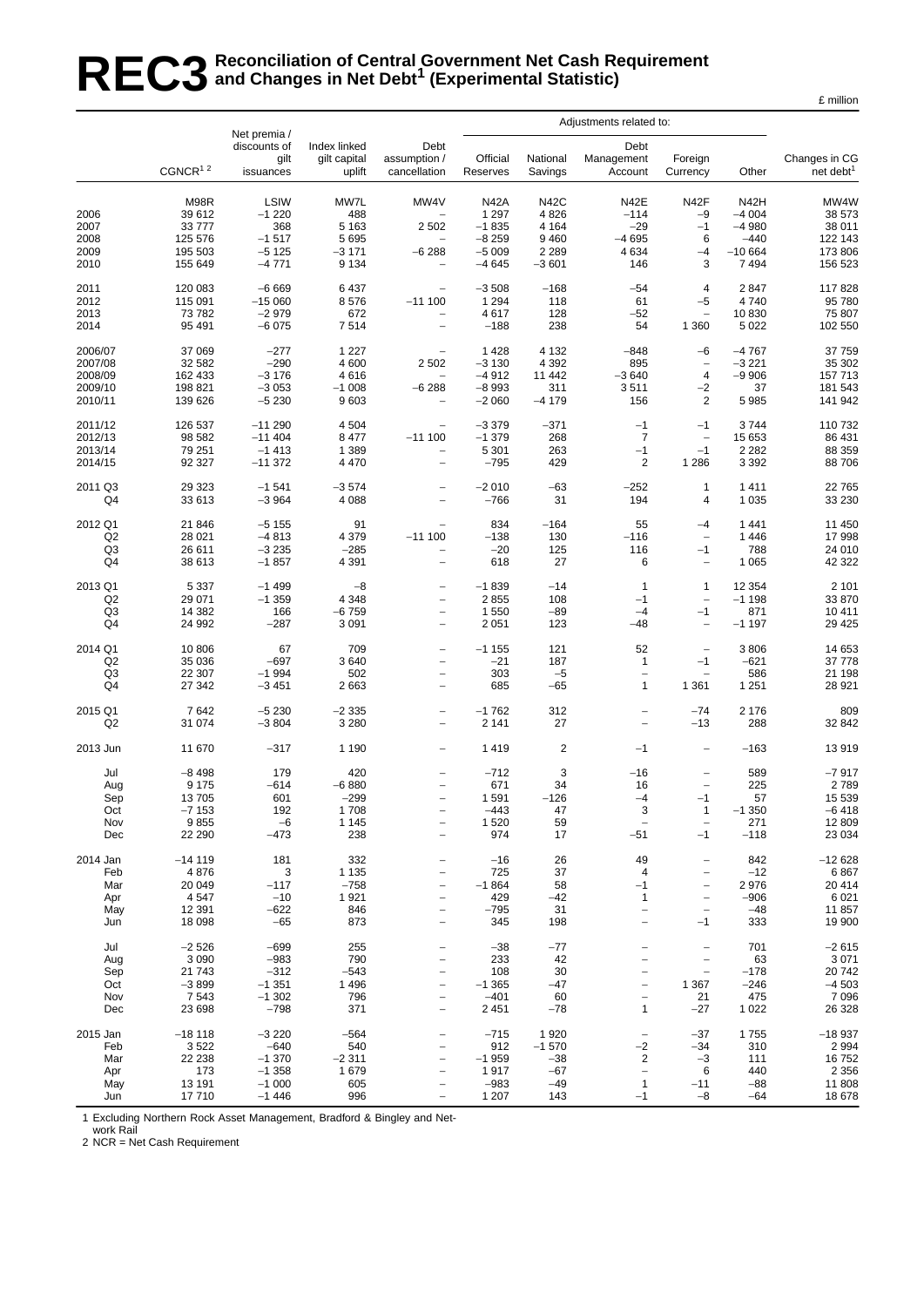### PSA8A General Government Consolidated Gross Debt<br> **PSA8A** nominal values at end of period **nominal values at end of period**

£ million

|                                                     | Central government gross debt                                        |                                                             |                                                                 |                                                    |                                                                  |                                                                                            |                                                         |                                                                          |  |  |  |  |  |
|-----------------------------------------------------|----------------------------------------------------------------------|-------------------------------------------------------------|-----------------------------------------------------------------|----------------------------------------------------|------------------------------------------------------------------|--------------------------------------------------------------------------------------------|---------------------------------------------------------|--------------------------------------------------------------------------|--|--|--|--|--|
|                                                     | <b>British</b><br>government stock<br>(gilts)                        | Sterling<br>treasury bills                                  | National savings                                                | Tax instruments                                    | Other sterling<br>debt and foreign<br>currency debt <sup>1</sup> | NRAM and B&B <sup>2</sup>                                                                  | Network Rail                                            | <b>Total central</b><br>qovernment (CG)<br>gross debt                    |  |  |  |  |  |
|                                                     | 1                                                                    | 2                                                           | 3                                                               | 4                                                  | 5                                                                | 6                                                                                          | $\overline{7}$                                          | 8                                                                        |  |  |  |  |  |
| 2007/08<br>2008/09<br>2009/10<br>2010/11<br>2011/12 | <b>BKPM</b><br>453 026<br>580 145<br>786 681<br>918 599<br>1 042 347 | <b>BKPJ</b><br>17569<br>43748<br>62 866<br>63 174<br>69 933 | <b>ACUA</b><br>84 764<br>97 231<br>98 804<br>98 8 86<br>102 903 | <b>ACRV</b><br>428<br>1 1 2 1<br>819<br>679<br>638 | KW6Q<br>49 070<br>64 612<br>39 934<br>34 068<br>42 506           | KW6R<br>$\overline{\phantom{0}}$<br>$\overline{\phantom{0}}$<br>44 629<br>55 571<br>42 323 | MDL3<br>20 149<br>22792<br>25 612<br>25 6 66<br>29 0 86 | <b>BKPW</b><br>625 006<br>809 649<br>1 059 345<br>1 196 643<br>1 329 736 |  |  |  |  |  |
| 2012/13                                             | 1 142 442                                                            | 56 370                                                      | 102 238                                                         | 633                                                | 34 260                                                           | 34 084                                                                                     | 33 474                                                  | 1 403 501                                                                |  |  |  |  |  |
| 2013/14                                             | 1 244 355                                                            | 56 453                                                      | 105 663                                                         | 880                                                | 35 257                                                           | 28 197                                                                                     | 34 015                                                  | 1 504 820                                                                |  |  |  |  |  |
| 2014/15                                             | 1 300 401                                                            | 65 011                                                      | 123 801                                                         | 1 1 5 8                                            | 37 748                                                           | 22 576                                                                                     | 31 648                                                  | 1 582 343                                                                |  |  |  |  |  |
| 2014 Q1                                             | 1 244 355                                                            | 56 453                                                      | 105 663                                                         | 880                                                | 35 257                                                           | 28 197                                                                                     | 34 015                                                  | 1 504 820                                                                |  |  |  |  |  |
| Q2                                                  | 1 278 193                                                            | 48 107                                                      | 107820                                                          | 1 1 9 6                                            | 39 716                                                           | 26 206                                                                                     | 34 757                                                  | 1 535 995                                                                |  |  |  |  |  |
| Q <sub>3</sub>                                      | 1 276 364                                                            | 60 099                                                      | 109 972                                                         | 1 2 9 2                                            | 34 524                                                           | 25 038                                                                                     | 34 603                                                  | 1 541 892                                                                |  |  |  |  |  |
| Q <sub>4</sub>                                      | 1 307 395                                                            | 62 554                                                      | 111 620                                                         | 1 3 8 4                                            | 41 685                                                           | 24 3 64                                                                                    | 34 550                                                  | 1 583 552                                                                |  |  |  |  |  |
| 2015 Q1                                             | 1 300 401                                                            | 65 011                                                      | 123 801                                                         | 1 1 5 8                                            | 37 748                                                           | 22 576                                                                                     | 31 648                                                  | 1 582 343                                                                |  |  |  |  |  |
| Q2                                                  | 1 331 068                                                            | 70 832                                                      | 129 304                                                         | 1 1 4 4                                            | 39 140                                                           | 18 679                                                                                     | 31 648                                                  | 1 621 815                                                                |  |  |  |  |  |
| 2014 Jun                                            | 1 278 193                                                            | 48 107                                                      | 107820                                                          | 1 1 9 6                                            | 39 716                                                           | 26 20 6                                                                                    | 34 757                                                  | 1 535 995                                                                |  |  |  |  |  |
| Jul                                                 | 1 294 656                                                            | 46 928                                                      | 108 562                                                         | 1 2 3 6                                            | 36 536                                                           | 25 605                                                                                     | 34716                                                   | 1548239                                                                  |  |  |  |  |  |
| Aug                                                 | 1 304 047                                                            | 47973                                                       | 109 261                                                         | 1 2 1 5                                            | 32 939                                                           | 25 572                                                                                     | 34 678                                                  | 1 555 685                                                                |  |  |  |  |  |
| Sep                                                 | 1 276 364                                                            | 60 099                                                      | 109 972                                                         | 1 2 9 2                                            | 34 5 24                                                          | 25 038                                                                                     | 34 603                                                  | 1 541 892                                                                |  |  |  |  |  |
| Oct                                                 | 1 294 199                                                            | 54 472                                                      | 110 655                                                         | 1 3 2 2                                            | 33 856                                                           | 25 0 20                                                                                    | 34 6 26                                                 | 1 554 150                                                                |  |  |  |  |  |
| Nov                                                 | 1 300 450                                                            | 58777                                                       | 111 198                                                         | 1 3 2 8                                            | 34 504                                                           | 25 169                                                                                     | 34 593                                                  | 1566019                                                                  |  |  |  |  |  |
| Dec                                                 | 1 307 395                                                            | 62 554                                                      | 111 620                                                         | 1 3 8 4                                            | 41 685                                                           | 24 3 64                                                                                    | 34 550                                                  | 1 583 552                                                                |  |  |  |  |  |
| 2015 Jan                                            | 1 291 829                                                            | 60 256                                                      | 118 476                                                         | 1 3 8 9                                            | 39 364                                                           | 23 341                                                                                     | 31 987                                                  | 1 566 642                                                                |  |  |  |  |  |
| Feb                                                 | 1 295 261                                                            | 58797                                                       | 121 732                                                         | 1 2 6 3                                            | 36 548                                                           | 22 751                                                                                     | 32 011                                                  | 1 568 363                                                                |  |  |  |  |  |
| Mar                                                 | 1 300 401                                                            | 65 011                                                      | 123 801                                                         | 1 1 5 8                                            | 37 748                                                           | 22 576                                                                                     | 31 648                                                  | 1 582 343                                                                |  |  |  |  |  |
| Apr                                                 | 1 312 488                                                            | 61 622                                                      | 126 013                                                         | 1 1 5 2                                            | 31 548                                                           | 20 931                                                                                     | 31 648                                                  | 1 585 402                                                                |  |  |  |  |  |
| May                                                 | 1 319 668                                                            | 66 193                                                      | 127 839                                                         | 1 1 5 2                                            | 35 586                                                           | 18 679                                                                                     | 31 648                                                  | 1 600 765                                                                |  |  |  |  |  |
| Jun                                                 | 1 331 068                                                            | 70832                                                       | 129 304                                                         | 1 1 4 4                                            | 39 140                                                           | 18 679                                                                                     | 31 648                                                  | 1 621 815                                                                |  |  |  |  |  |

Relationship between columns : 8=1+2+3+4+5+6+7

|                                                     |                                                                                                 |                                                        | Local government gross debt                                      |                                                               |                                                                    |                                                                          |
|-----------------------------------------------------|-------------------------------------------------------------------------------------------------|--------------------------------------------------------|------------------------------------------------------------------|---------------------------------------------------------------|--------------------------------------------------------------------|--------------------------------------------------------------------------|
|                                                     | Money market<br>instruments                                                                     | Loans                                                  | <b>Bonds</b>                                                     | <b>Total local</b><br>government (LG) gross<br>debt           | LG/CG cross holdings<br>of debt                                    | General government<br>(GG) consolidated<br>gross debt<br>(Maastricht)    |
|                                                     | 9                                                                                               | 10                                                     | 11                                                               | 12                                                            | 13                                                                 | 14                                                                       |
| 2007/08<br>2008/09<br>2009/10<br>2010/11<br>2011/12 | <b>NJHZ</b><br>$\overline{\phantom{m}}$<br>$\overline{\phantom{m}}$<br>$\overline{\phantom{a}}$ | MUF5<br>65 233<br>66 326<br>67 562<br>69 970<br>79 698 | <b>NJIM</b><br>1 1 1 8<br>1 0 2 7<br>1 0 2 7<br>1 0 0 7<br>1 906 | <b>EYKP</b><br>66 351<br>67 353<br>68 589<br>70 977<br>81 604 | KSC7<br>$-50650$<br>$-53688$<br>$-54$ 138<br>$-55509$<br>$-66$ 138 | <b>BKPX</b><br>640 707<br>823 314<br>1 073 796<br>1 212 111<br>1 345 202 |
| 2012/13                                             |                                                                                                 | 81 804                                                 | 2 9 0 1                                                          | 84 705                                                        | $-67595$                                                           | 1 420 611                                                                |
| 2013/14                                             |                                                                                                 | 81 761                                                 | 3697                                                             | 85 458                                                        | $-69$ 122                                                          | 1 521 156                                                                |
| 2014/15                                             |                                                                                                 | 82782                                                  | 4 187                                                            | 86 969                                                        | $-68878$                                                           | 1 600 434                                                                |
| 2014 Q1                                             |                                                                                                 | 81 761                                                 | 3697                                                             | 85 458                                                        | $-69$ 122                                                          | 1 521 156                                                                |
| Q2                                                  |                                                                                                 | 81 682                                                 | 4 1 2 6                                                          | 85 808                                                        | $-69040$                                                           | 1 552 763                                                                |
| Q <sub>3</sub>                                      |                                                                                                 | 82 332                                                 | 4 1 5 4                                                          | 86 486                                                        | $-69596$                                                           | 1 558 782                                                                |
| Q4                                                  |                                                                                                 | 82 943                                                 | 4 1 6 9                                                          | 87 112                                                        | $-69231$                                                           | 1 601 433                                                                |
| 2015 Q1                                             |                                                                                                 | 82782                                                  | 4 187                                                            | 86 969                                                        | $-68878$                                                           | 1 600 434                                                                |
| Q2                                                  |                                                                                                 | 82 621                                                 | 4 2 0 5                                                          | 86 826                                                        | $-70795$                                                           | 1 637 846                                                                |
| 2014 Jun                                            |                                                                                                 | 81 682                                                 | 4 1 2 6                                                          | 85 808                                                        | $-69040$                                                           | 1 552 763                                                                |
| Jul                                                 | $\overline{\phantom{a}}$                                                                        | 81 899                                                 | 4 1 3 5                                                          | 86 034                                                        | $-69822$                                                           | 1 564 451                                                                |
| Aug                                                 |                                                                                                 | 82 115                                                 | 4 1 4 5                                                          | 86 260                                                        | $-69354$                                                           | 1 572 591                                                                |
| Sep                                                 |                                                                                                 | 82 332                                                 | 4 1 5 4                                                          | 86 486                                                        | $-69596$                                                           | 1 558 782                                                                |
| Oct                                                 |                                                                                                 | 82 536                                                 | 4 1 5 9                                                          | 86 695                                                        | $-69706$                                                           | 1571139                                                                  |
| Nov                                                 |                                                                                                 | 82 739                                                 | 4 1 6 4                                                          | 86 903                                                        | $-69326$                                                           | 1 583 596                                                                |
| Dec                                                 |                                                                                                 | 82 943                                                 | 4 1 6 9                                                          | 87 112                                                        | $-69231$                                                           | 1 601 433                                                                |
| 2015 Jan                                            | $\overline{\phantom{a}}$                                                                        | 82 889                                                 | 4 1 7 5                                                          | 87 064                                                        | $-69$ 116                                                          | 1 584 590                                                                |
| Feb                                                 |                                                                                                 | 82 836                                                 | 4 181                                                            | 87 017                                                        | $-69424$                                                           | 1 585 956                                                                |
| Mar                                                 |                                                                                                 | 82782                                                  | 4 187                                                            | 86 969                                                        | $-68878$                                                           | 1 600 434                                                                |
| Apr                                                 |                                                                                                 | 82728                                                  | 4 1 9 3                                                          | 86 921                                                        | $-70853$                                                           | 1 601 470                                                                |
| May                                                 |                                                                                                 | 82 675                                                 | 4 1 9 9                                                          | 86 874                                                        | $-70.848$                                                          | 1616791                                                                  |
| Jun                                                 |                                                                                                 | 82 621                                                 | 4 2 0 5                                                          | 86 826                                                        | $-70795$                                                           | 1 637 846                                                                |

Relationship between columns : 12=9+10+11 ; 14=8+12+13

1 Including overdraft with Bank of England.

2 NRAM = Northern Rock Asset Management, B&B = Bradford and Bingley.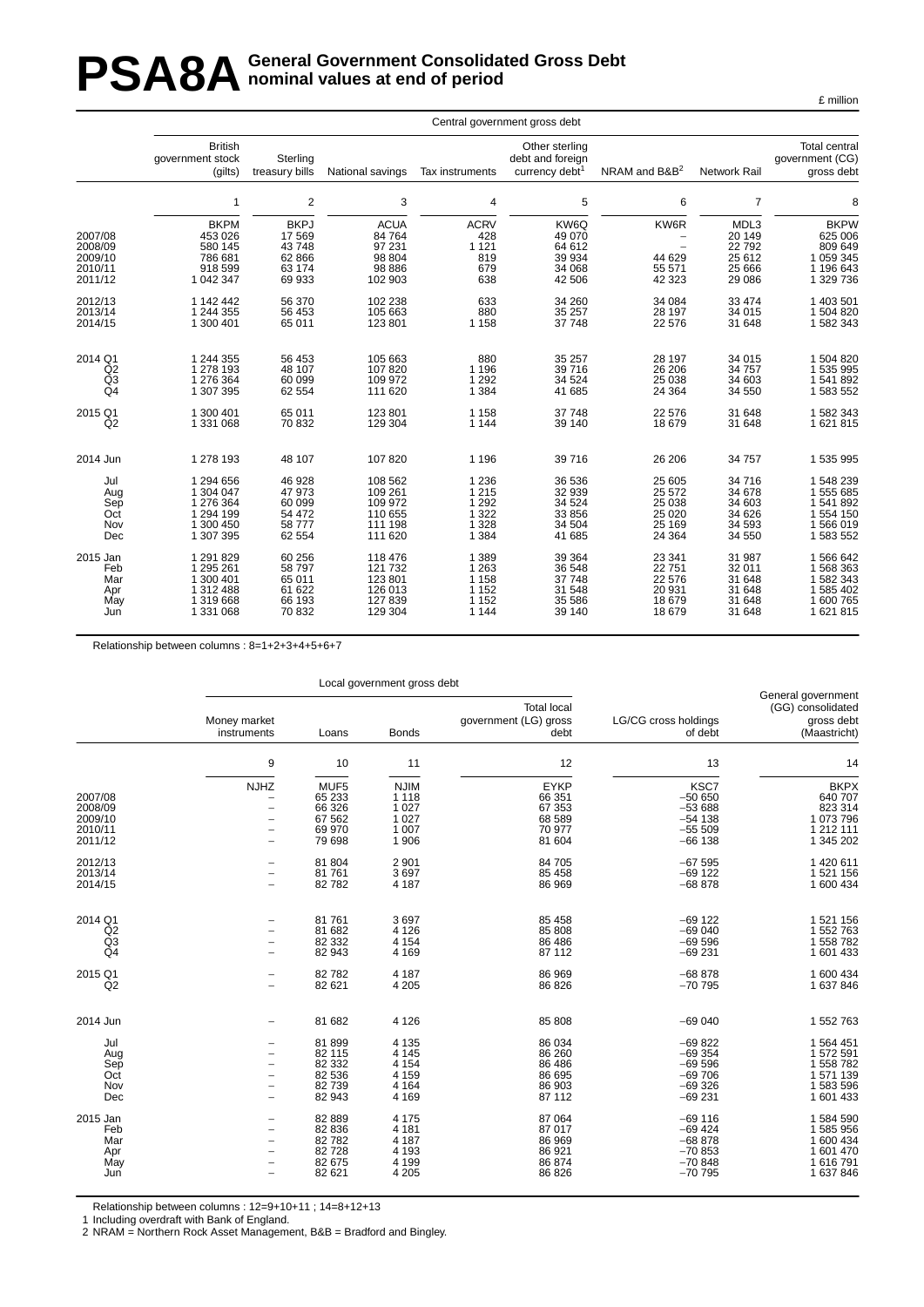### **PSA8B** Public Sector Consolidated Gross Debt<br>nominal values at end of period **nominal values at end of period**

|                                                     | General<br>qovernment (GG)<br>consolidated<br>(from PSA8A)               | gross debt Non-financial<br>(Maastricht) PCs (NFPCs)<br>gross debt | Less CG/NFPCs Less LG/NFPCs GG and NFPC Public sector Less CG/PSBs Less LG/PSBs<br>cross holdings<br>of debt | cross holdings<br>of debt                           | gross debt                                                                  | consolidated banks (PSBs)<br>gross debt                        | cross holdings<br>of debt                                             | cross holdings consolidated                                    | Public sector<br>(PS)<br>of debt gross debt <sup>1</sup>                       |
|-----------------------------------------------------|--------------------------------------------------------------------------|--------------------------------------------------------------------|--------------------------------------------------------------------------------------------------------------|-----------------------------------------------------|-----------------------------------------------------------------------------|----------------------------------------------------------------|-----------------------------------------------------------------------|----------------------------------------------------------------|--------------------------------------------------------------------------------|
|                                                     | 15                                                                       | 16                                                                 | 17                                                                                                           | 18                                                  | 19                                                                          | 20                                                             | 21                                                                    | 22                                                             | 23                                                                             |
| 2007/08<br>2008/09<br>2009/10<br>2010/11<br>2011/12 | <b>BKPX</b><br>640 707<br>823 314<br>1 073 796<br>1 212 111<br>1 345 202 | EYYD<br>13804<br>13 669<br>10518<br>10 4 05<br>10820               | KSC8<br>$-9211$<br>$-8826$<br>$-8969$<br>$-8905$<br>$-10222$                                                 | KSC <sub>9</sub><br>407<br>412<br>324<br>245<br>289 | KSD <sub>2</sub><br>645 707<br>828 569<br>1075669<br>1 213 856<br>1 346 089 | JX9R<br>99 827<br>2 015 532<br>1833852<br>1711156<br>1583200   | KSD3<br>$-1440$<br>$-29915$<br>$-29923$<br>$-24633$<br>$-43718$       | KSD4<br>$-364$<br>$-7478$<br>$-9364$<br>$-10.981$<br>$-13320$  | <b>BKQA</b><br>743 730<br>2 806 708<br>2 870 234<br>2 889 398<br>2 872 251     |
| 2012/13<br>2013/14<br>2014/15                       | 1420611<br>1 521 156<br>1 600 434                                        | 10 127<br>7743<br>7984                                             | $-8862$<br>$-6403$<br>$-6502$                                                                                | 327<br>263<br>169                                   | 1 422 203<br>1522759<br>1 602 085                                           | 1 447 865<br>966 030<br>605 000                                | $-50804$<br>$-28877$<br>$-11993$                                      | $-17099$<br>$-10505$<br>$-4055$                                | 2 802 165<br>2 449 407<br>2 191 037                                            |
| 2014 Q1<br>Q2<br>Q <sub>3</sub><br>Q <sub>4</sub>   | 1 521 156<br>1 552 763<br>1 558 782<br>1 601 433                         | 7743<br>7775<br>7673<br>8 1 4 3                                    | $-6403$<br>$-6420$<br>$-6442$<br>$-6880$                                                                     | 263<br>268<br>249<br>106                            | 1522759<br>1554386<br>1560262<br>1 602 802                                  | 966 030<br>622 719<br>613 860<br>605 000                       | $-28877$<br>$-10255$<br>$-111125$<br>$-11993$                         | $-10,505$<br>$-4924$<br>$-4490$<br>$-4055$                     | 2 449 407<br>2 161 926<br>2 158 507<br>2 191 754                               |
| 2015 Q1<br>Q2                                       | 1 600 434<br>1 637 846                                                   | 7984<br>7861                                                       | $-6502$<br>$-6250$                                                                                           | 169<br>61                                           | 1602085<br>1639518                                                          | 605 000<br>605 000                                             | $-11993$<br>$-11993$                                                  | $-4055$<br>$-4055$                                             | 2 191 037<br>2 2 2 8 4 7 0                                                     |
| 2014 Jun                                            | 1 552 763                                                                | 7775                                                               | $-6420$                                                                                                      | 268                                                 | 1554386                                                                     | 622 719                                                        | $-10255$                                                              | $-4924$                                                        | 2 161 926                                                                      |
| Jul<br>Aug<br>Sep<br>Oct<br>Nov<br>Dec              | 1 564 451<br>1 572 591<br>1 558 782<br>1571139<br>1583596<br>1 601 433   | 7805<br>7771<br>7673<br>7928<br>8 0 3 7<br>8 1 4 3                 | $-6545$<br>$-6511$<br>$-6442$<br>$-6699$<br>$-6771$<br>$-6880$                                               | 251<br>289<br>249<br>104<br>133<br>106              | 1565962<br>1574 140<br>1560262<br>1572472<br>1584995<br>1 602 802           | 619766<br>616813<br>613 860<br>610 906<br>607 953<br>605 000   | $-10545$<br>$-10834$<br>$-111125$<br>$-11414$<br>$-11704$<br>$-11993$ | $-4779$<br>$-4634$<br>$-4490$<br>$-4345$<br>$-4200$<br>$-4055$ | 2 170 404<br>2 175 485<br>2 158 507<br>2 167 619<br>2 177 044<br>2 191 754     |
| 2015 Jan<br>Feb<br>Mar<br>Apr<br>May<br>Jun         | 1584590<br>1585956<br>1 600 434<br>1 601 470<br>1 616 791<br>1 637 846   | 7918<br>7939<br>7984<br>7830<br>7882<br>7861                       | $-6651$<br>$-6510$<br>$-6502$<br>$-6295$<br>$-6292$<br>$-6250$                                               | 120<br>113<br>169<br>60<br>63<br>61                 | 1585977<br>1587498<br>1602085<br>1 603 065<br>1618444<br>1639518            | 605 000<br>605 000<br>605 000<br>605 000<br>605 000<br>605 000 | $-11993$<br>$-11993$<br>$-11993$<br>$-11993$<br>$-11993$<br>$-11993$  | $-4055$<br>$-4055$<br>$-4055$<br>$-4055$<br>$-4055$<br>$-4055$ | 2 174 929<br>2 176 450<br>2 191 037<br>2 192 017<br>2 207 396<br>2 2 2 8 4 7 0 |
|                                                     |                                                                          |                                                                    |                                                                                                              |                                                     |                                                                             |                                                                |                                                                       |                                                                |                                                                                |

Public sector consolidated gross debt

Relationship between columns : 19=15+16+17+18 ; 23=19+20+21+22

1 Excludes gross debt of Bank of England and its schemes (such as APF)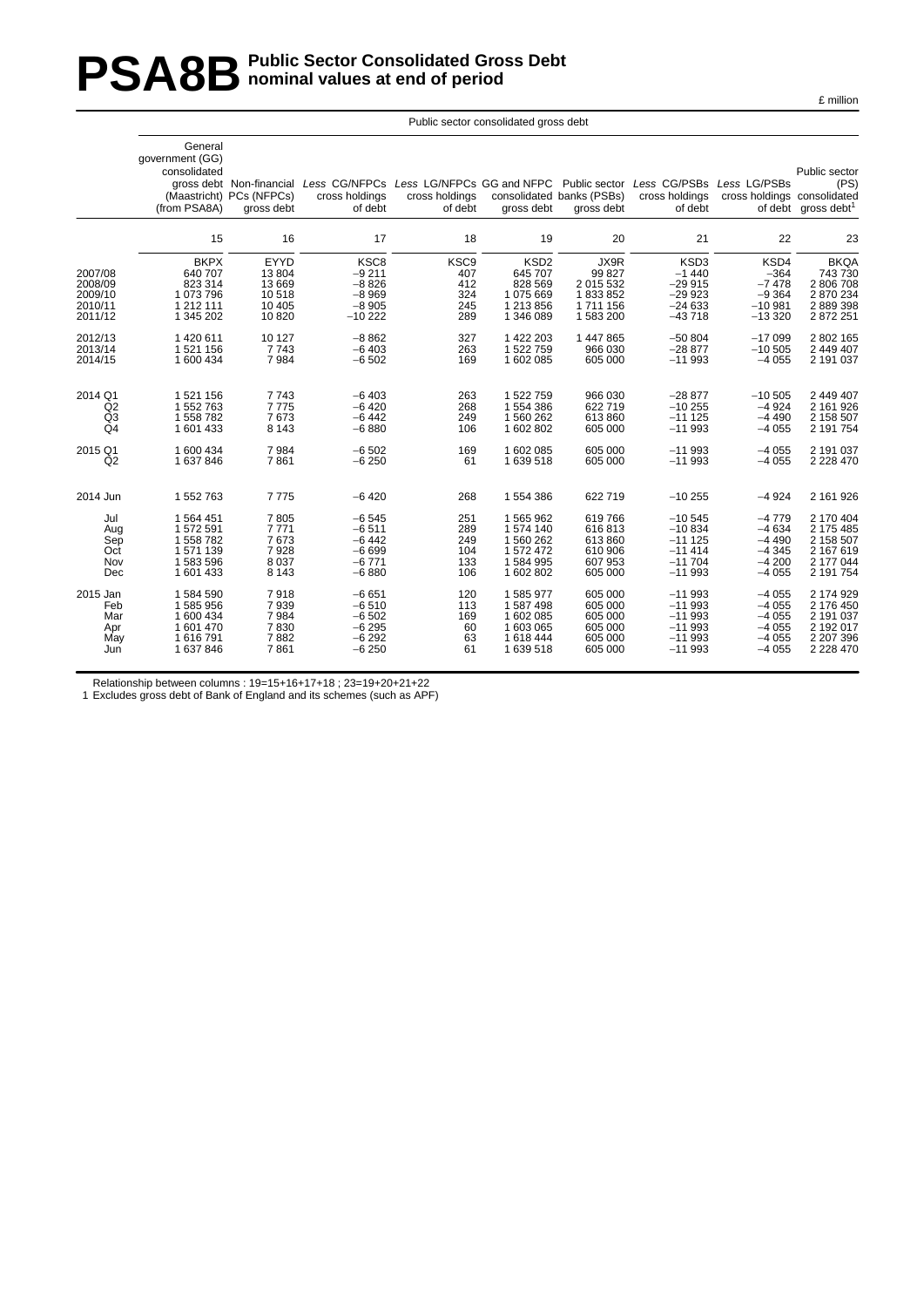# **PSA8C General Government Net Debt**<br> **PSA8C nominal values at end of perio nominal values at end of period**

|                                                     | General<br>government                                                  |                                                                | Central government (CG) deposits and other short term<br>assets<br>(GG) |                                                              |                                                               |                                                                                      | Local government (LG) deposits and other<br>short term assets |                                                                  |                                                           |                                                                             |
|-----------------------------------------------------|------------------------------------------------------------------------|----------------------------------------------------------------|-------------------------------------------------------------------------|--------------------------------------------------------------|---------------------------------------------------------------|--------------------------------------------------------------------------------------|---------------------------------------------------------------|------------------------------------------------------------------|-----------------------------------------------------------|-----------------------------------------------------------------------------|
|                                                     | consolidated<br>gross debt<br>(Maastricht)<br>(from PSA8A)             | Official<br>reserves                                           | Total                                                                   | Bank and<br>building<br>society<br>deposits                  | Other liquid<br>assets                                        | NRAM and B&B<br>liquid assets <sup>1</sup>                                           | Total                                                         | Bank and<br>building<br>society<br>deposits                      | assets                                                    | General<br>Other liquid government<br>net debt                              |
|                                                     | 24                                                                     | 25                                                             | 26                                                                      | 27                                                           | 28                                                            | 29                                                                                   | 30                                                            | 31                                                               | 32                                                        | 33                                                                          |
| 2007/08<br>2008/09<br>2009/10<br>2010/11<br>2011/12 | <b>BKPX</b><br>640 707<br>823 314<br>1073796<br>1 212 111<br>1 345 202 | <b>AIPD</b><br>29 5 61<br>31 527<br>44 652<br>52 969<br>60 954 | KSD <sub>5</sub><br>20 816<br>44 317<br>62 583<br>37 965<br>60 637      | <b>BKSM</b><br>5 4 3 9<br>5 2 4 2<br>4 3 5 1<br>5783<br>6672 | <b>BKSN</b><br>15 377<br>39 075<br>48 143<br>21 204<br>45 634 | MDL5<br>$\overline{\phantom{m}}$<br>$\qquad \qquad -$<br>10 089<br>10 978<br>8 3 3 1 | KSD6<br>30 368<br>23 853<br>19 957<br>22 372<br>22 856        | <b>BKSO</b><br>28 3 27<br>21 7 8 1<br>18 177<br>19 145<br>18 123 | <b>BKQG</b><br>2 0 4 1<br>2072<br>1780<br>3 2 2 7<br>4733 | MDK <sub>2</sub><br>559 962<br>723 617<br>946 604<br>1 098 805<br>1 200 755 |
| 2012/13                                             | 1420611                                                                | 68 218                                                         | 47 049                                                                  | 6 0 34                                                       | 31 813                                                        | 9 2 0 2                                                                              | 25 2 28                                                       | 21 109                                                           | 4 1 1 9                                                   | 1 280 116                                                                   |
| 2013/14                                             | 1521156                                                                | 68 266                                                         | 61 619                                                                  | 8 2 8 0                                                      | 45 572                                                        | 7767                                                                                 | 27 891                                                        | 23 169                                                           | 4722                                                      | 1 363 380                                                                   |
| 2014/15                                             | 1 600 434                                                              | 83 365                                                         | 41 074                                                                  | 7 2 7 4                                                      | 27 344                                                        | 6456                                                                                 | 29 880                                                        | 23 656                                                           | 6 2 2 4                                                   | 1 446 115                                                                   |
| 2014 Q1                                             | 1 521 156                                                              | 68 266                                                         | 61 619                                                                  | 8 2 8 0                                                      | 45 572                                                        | 7767                                                                                 | 27 891                                                        | 23 169                                                           | 4722                                                      | 1 363 380                                                                   |
| $\overline{Q}2$                                     | 1552763                                                                | 67 689                                                         | 54 422                                                                  | 6732                                                         | 41 733                                                        | 5 9 5 7                                                                              | 35 344                                                        | 28 647                                                           | 6697                                                      | 1 395 308                                                                   |
| Q <sub>3</sub>                                      | 1 558 782                                                              | 67 942                                                         | 40 073                                                                  | 7815                                                         | 25 931                                                        | 6 3 2 7                                                                              | 34 644                                                        | 28 4 29                                                          | 6 2 1 5                                                   | 1 416 123                                                                   |
| Q <sub>4</sub>                                      | 1601433                                                                | 69 991                                                         | 52 115                                                                  | 7 2 4 7                                                      | 37 995                                                        | 6873                                                                                 | 30 893                                                        | 25 376                                                           | 5517                                                      | 1 448 434                                                                   |
| 2015 Q1                                             | 1 600 434                                                              | 83 365                                                         | 41 074                                                                  | 7 2 7 4                                                      | 27 344                                                        | 6456                                                                                 | 29 880                                                        | 23 656                                                           | 6 2 2 4                                                   | 1 446 115                                                                   |
| Q2                                                  | 1637846                                                                | 80 853                                                         | 51 517                                                                  | 5 9 9 6                                                      | 41 661                                                        | 3860                                                                                 | 33 176                                                        | 26 094                                                           | 7 0 8 2                                                   | 1 472 300                                                                   |
| 2014 Jun                                            | 1552763                                                                | 67 689                                                         | 54 422                                                                  | 6732                                                         | 41 733                                                        | 5 9 5 7                                                                              | 35 344                                                        | 28 647                                                           | 6697                                                      | 1 395 308                                                                   |
| Jul                                                 | 1 564 451                                                              | 67 937                                                         | 69 073                                                                  | 7888                                                         | 55 291                                                        | 5894                                                                                 | 36 416                                                        | 29 948                                                           | 6468                                                      | 1 391 025                                                                   |
| Aug                                                 | 1572591                                                                | 68 475                                                         | 73 226                                                                  | 7 4 6 1                                                      | 59 652                                                        | 6 1 1 3                                                                              | 35 842                                                        | 29 161                                                           | 6681                                                      | 1 395 048                                                                   |
| Sep                                                 | 1558782                                                                | 67 942                                                         | 40 073                                                                  | 7815                                                         | 25 931                                                        | 6 3 2 7                                                                              | 34 644                                                        | 28 4 29                                                          | 6 2 1 5                                                   | 1 416 123                                                                   |
| Oct                                                 | 1571139                                                                | 70 025                                                         | 55 125                                                                  | 7 3 3 6                                                      | 41 109                                                        | 6680                                                                                 | 33 530                                                        | 27 547                                                           | 5983                                                      | 1 412 459                                                                   |
| Nov                                                 | 1583596                                                                | 71 795                                                         | 58 279                                                                  | 8 0 4 9                                                      | 43 310                                                        | 6920                                                                                 | 32 103                                                        | 26 386                                                           | 5717                                                      | 1 421 419                                                                   |
| Dec                                                 | 1601433                                                                | 69 991                                                         | 52 115                                                                  | 7 2 4 7                                                      | 37 995                                                        | 6873                                                                                 | 30 893                                                        | 25 376                                                           | 5517                                                      | 1 448 434                                                                   |
| 2015 Jan                                            | 1584590                                                                | 73 461                                                         | 53 664                                                                  | 8576                                                         | 38 835                                                        | 6 2 5 3                                                                              | 31 262                                                        | 25 166                                                           | 6 0 9 6                                                   | 1 426 203                                                                   |
| Feb                                                 | 1585956                                                                | 75 773                                                         | 50 818                                                                  | 6973                                                         | 37 445                                                        | 6 4 0 0                                                                              | 31 791                                                        | 25 189                                                           | 6 602                                                     | 1 427 574                                                                   |
| Mar                                                 | 1 600 434                                                              | 83 365                                                         | 41 074                                                                  | 7 2 7 4                                                      | 27 344                                                        | 6456                                                                                 | 29 880                                                        | 23 656                                                           | 6 2 2 4                                                   | 1 446 115                                                                   |
| Apr                                                 | 1601470                                                                | 81 731                                                         | 43 934                                                                  | 5786                                                         | 32 814                                                        | 5 3 3 4                                                                              | 34 4 35                                                       | 26 8 94                                                          | 7 5 4 1                                                   | 1 441 370                                                                   |
| May                                                 | 1616791                                                                | 83 843                                                         | 46 155                                                                  | 6 2 6 9                                                      | 36 0 26                                                       | 3860                                                                                 | 34 162                                                        | 26 805                                                           | 7 3 5 7                                                   | 1 452 631                                                                   |
| Jun                                                 | 1637846                                                                | 80 853                                                         | 51 517                                                                  | 5 9 9 6                                                      | 41 661                                                        | 3860                                                                                 | 33 176                                                        | 26 094                                                           | 7 0 8 2                                                   | 1 472 300                                                                   |

Relationship between columns : 33=24-25-26-30

1 NRAM = Northern Rock Asset Management, B&B = Bradford and Bingley.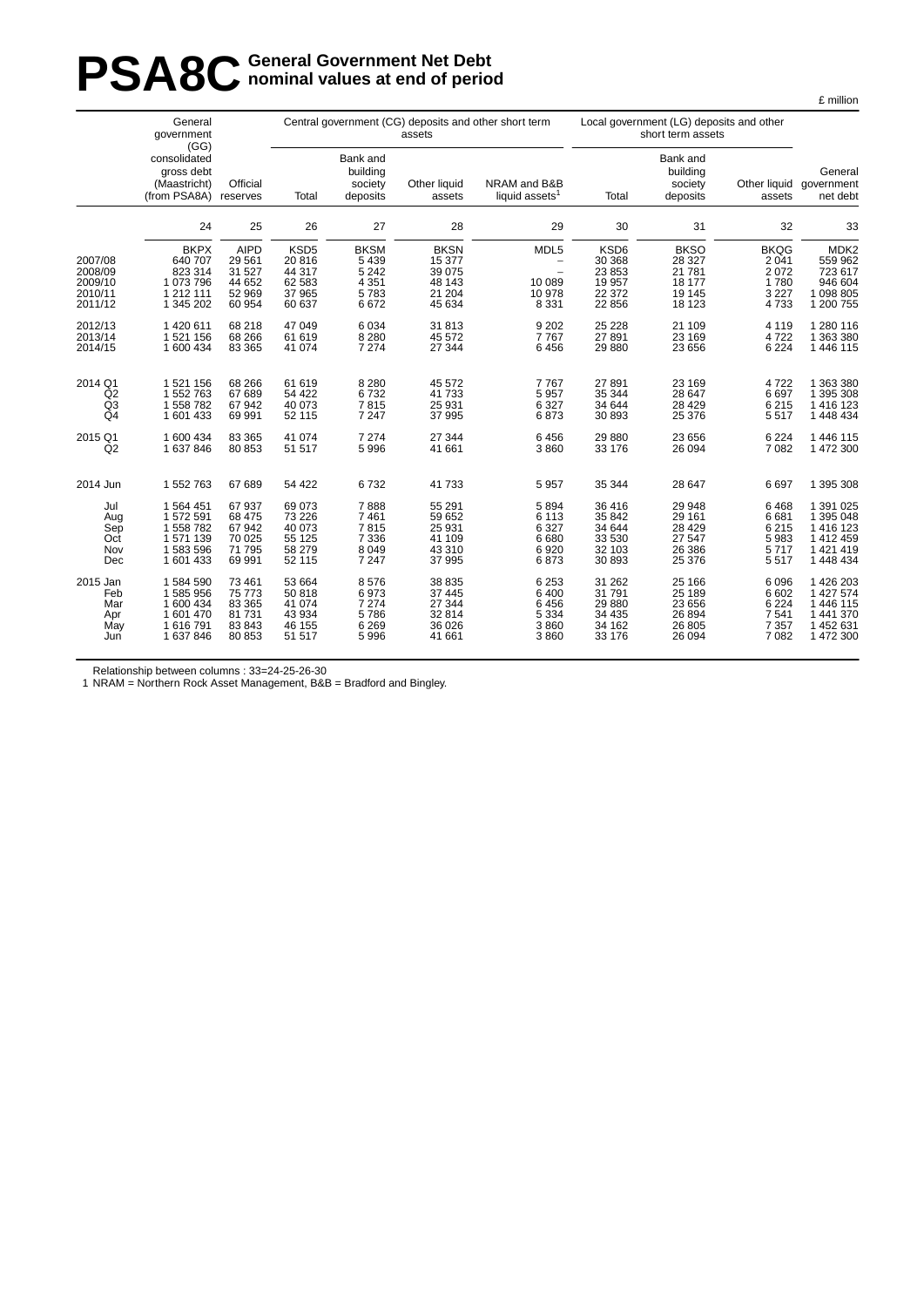# **PSA8D** Public Sector Net Debt **nominal values at end of period**

|                | Public Sector Net Debt ex (PSND ex) |                    |                           |                     |                                       |                       |  |  |  |  |
|----------------|-------------------------------------|--------------------|---------------------------|---------------------|---------------------------------------|-----------------------|--|--|--|--|
|                | GG and NFPC<br>consolidated gross   |                    | GG and NFPC liquid assets |                     | Bank of England                       | PSND excluding public |  |  |  |  |
|                | debt (from PSA8B)                   | Total              | General government        | Public corporations | contribution to PSND <sup>1 2 3</sup> | sector banks          |  |  |  |  |
|                | 34                                  | 35                 | 36                        | 37                  | 38                                    | 39                    |  |  |  |  |
|                | KSD <sub>2</sub>                    | KSD8               | MDK3                      | KSD7                | JXA8                                  | <b>KSE6</b>           |  |  |  |  |
| 2007/08        | 645 707                             | 85 365             | 80 745                    | 4620                | $-2105$                               | 558 237               |  |  |  |  |
| 2008/09        | 828 569                             | 103 644            | 99 697                    | 3 9 4 7             | $-524$                                | 724 401               |  |  |  |  |
| 2009/10        | 1075669                             | 131 679            | 127 192                   | 4 4 8 7             | 12 452                                | 956 442               |  |  |  |  |
| 2010/11        | 1 213 856                           | 117 399            | 113 306                   | 4 0 9 3             | 4630                                  | 1 101 087             |  |  |  |  |
| 2011/12        | 1 346 089                           | 149 653            | 144 447                   | 5 2 0 6             | $-5464$                               | 1 190 972             |  |  |  |  |
| 2012/13        | 1 422 203                           | 145 476            | 140 495                   | 4 9 8 1             | 22 343                                | 1 299 070             |  |  |  |  |
| 2013/14        | 1522759                             | 162 159            | 157 776                   | 4 3 8 3             | 41763                                 | 1 402 363             |  |  |  |  |
| 2014/15        | 1 602 085                           | 158 415            | 154 319                   | 4 0 9 6             | 42 044                                | 1 485 714             |  |  |  |  |
| 2014 Q1        | 1 522 759                           | 162 159            | 157 776                   | 4 3 8 3             | 41763                                 | 1 402 363             |  |  |  |  |
| Q2             | 1 554 386                           | 161 929            | 157 455                   | 4 4 7 4             | 43 578                                | 1 436 035             |  |  |  |  |
| Q <sub>3</sub> | 1 560 262                           | 147 153            | 142 659                   | 4 4 9 4             | 39 557                                | 1 452 666             |  |  |  |  |
| Q <sub>4</sub> | 1602802                             | 157 525            | 152 999                   | 4526                | 43 058                                | 1 488 335             |  |  |  |  |
| 2015 Q1        | 1 602 085                           | 158 415            | 154 319                   | 4 0 9 6             | 42 044                                | 1 485 714             |  |  |  |  |
| Q2             | 1639518                             | 169 684            | 165 546                   | 4 1 3 8             | 43 5 94                               | 1 513 428             |  |  |  |  |
| 2014 Jun       | 1554386                             | 161 929            | 157 455                   | 4 4 7 4             | 43 578                                | 1 436 035             |  |  |  |  |
| Jul            | 1565962                             | 178 022            | 173 426                   | 4596                | 43723                                 | 1 431 663             |  |  |  |  |
| Aug            | 1574 140                            | 182 165            | 177 543                   | 4 6 22              | 43 678                                | 1 435 653             |  |  |  |  |
| Sep            | 1560262                             | 147 153            | 142 659                   | 4 4 9 4             | 39 557                                | 1 452 666             |  |  |  |  |
| Oct            | 1572472                             | 163 136            | 158 680                   | 4 4 5 6             | 45 555                                | 1 454 891             |  |  |  |  |
| Nov            | 1584995                             | 167 389            | 162 177                   | 5 2 1 2             | 45 700                                | 1 463 306             |  |  |  |  |
| Dec            | 1 602 802                           | 157 525            | 152 999                   | 4526                | 43 058                                | 1 488 335             |  |  |  |  |
| 2015 Jan       | 1585977                             | 162 786            | 158 387                   | 4 3 9 9             | 45 413                                | 1 468 604             |  |  |  |  |
| Feb            | 1587498                             | 162 708            | 158 382                   | 4 3 2 6             | 45 358                                | 1 470 148             |  |  |  |  |
| Mar            | 1602085                             | 158 415            | 154 319                   | 4 0 9 6             | 42 044                                | 1485714               |  |  |  |  |
| Apr            | 1 603 065                           | 164 279            | 160 100                   | 4 1 7 9             | 46 091                                | 1 484 877             |  |  |  |  |
| May            | 1618444<br>1639518                  | 168 260<br>169 684 | 164 160<br>165 546        | 4 100<br>4 1 3 8    | 46 236<br>43 5 94                     | 1 496 420             |  |  |  |  |
| Jun            |                                     |                    |                           |                     |                                       | 1 513 428             |  |  |  |  |

Relationship between columns : 39=34-35+38 ; 36=25+26+30

Public Sector Net Debt (PSND)

|                                                     | Public sector                                                  | banks (PSBs)                                                    |                                                                   | Public sector liquid assets                                |                                                             |                                                 |                                                             |                                                                              |  |  |  |
|-----------------------------------------------------|----------------------------------------------------------------|-----------------------------------------------------------------|-------------------------------------------------------------------|------------------------------------------------------------|-------------------------------------------------------------|-------------------------------------------------|-------------------------------------------------------------|------------------------------------------------------------------------------|--|--|--|
|                                                     | gross debt (from<br>PSA8B)                                     | GG/PSBs cross<br>holdings of debt                               | Total                                                             | GG and NFPC<br>liquid assets                               | PSBs <sup>4</sup>                                           | Less CG liquid<br>assets with PSBs <sup>4</sup> | Less LG liquid<br>assets with PSBs <sup>4</sup>             | <b>PSND</b>                                                                  |  |  |  |
|                                                     | 40                                                             | 41                                                              | 42                                                                | 43                                                         | 44                                                          | 45                                              | 46                                                          | 47                                                                           |  |  |  |
| 2007/08<br>2008/09<br>2009/10<br>2010/11<br>2011/12 | JX9R<br>99 827<br>2 015 532<br>1833852<br>1711156<br>1 583 200 | MDL7<br>$-1804$<br>$-37393$<br>$-39287$<br>$-35614$<br>$-57038$ | <b>BKQJ</b><br>89 042<br>673 963<br>637 424<br>632 261<br>681 778 | KSD8<br>85 365<br>103 644<br>131 679<br>117 399<br>149 653 | KSD9<br>4 0 4 1<br>598 086<br>517 527<br>525 478<br>543 303 | KSE2<br>$-21151$<br>$-3620$<br>$-1209$<br>327   | KSE3<br>$-364$<br>$-6616$<br>$-8162$<br>$-9407$<br>$-11505$ | <b>BKQK</b><br>652 583<br>2 132 221<br>2 245 262<br>2 2 61 7 67<br>2 185 009 |  |  |  |
| 2012/13                                             | 1 447 865                                                      | $-67903$                                                        | 612 635                                                           | 145 476                                                    | 495 086                                                     | $-12732$                                        | $-15$ 195                                                   | 2 2 1 8 7 3                                                                  |  |  |  |
| 2013/14                                             | 966 030                                                        | $-39382$                                                        | 515 713                                                           | 162 159                                                    | 363 063                                                     | $-860$                                          | $-8649$                                                     | 1 975 457                                                                    |  |  |  |
| 2014/15                                             | 605 000                                                        | $-16048$                                                        | 435 166                                                           | 158 415                                                    | 279 969                                                     | $-864$                                          | $-2354$                                                     | 1797915                                                                      |  |  |  |
| 2014 Q1                                             | 966 030                                                        | $-39382$                                                        | 515 713                                                           | 162 159                                                    | 363 063                                                     | $-860$                                          | $-8649$                                                     | 1 975 457                                                                    |  |  |  |
| Q2                                                  | 622 719                                                        | $-15179$                                                        | 457 810                                                           | 161 929                                                    | 299 662                                                     | $-575$                                          | $-3206$                                                     | 1747694                                                                      |  |  |  |
| Q <sub>3</sub>                                      | 613 860                                                        | $-15615$                                                        | 433 469                                                           | 147 153                                                    | 289 816                                                     | $-720$                                          | $-2780$                                                     | 1764 595                                                                     |  |  |  |
| Q <sub>4</sub>                                      | 605 000                                                        | $-16048$                                                        | 434 276                                                           | 157 525                                                    | 279 969                                                     | $-864$                                          | $-2354$                                                     | 1800 536                                                                     |  |  |  |
| 2015 Q1                                             | 605 000                                                        | $-16048$                                                        | 435 166                                                           | 158 415                                                    | 279 969                                                     | $-864$                                          | $-2354$                                                     | 1797915                                                                      |  |  |  |
| Q2                                                  | 605 000                                                        | $-16048$                                                        | 446 435                                                           | 169 684                                                    | 279 969                                                     | $-864$                                          | $-2354$                                                     | 1825629                                                                      |  |  |  |
| 2014 Jun                                            | 622 719                                                        | $-15179$                                                        | 457810                                                            | 161 929                                                    | 299 662                                                     | $-575$                                          | $-3206$                                                     | 1747694                                                                      |  |  |  |
| Jul                                                 | 619766                                                         | $-15324$                                                        | 470 715                                                           | 178 022                                                    | 296 380                                                     | $-623$                                          | $-3064$                                                     | 1743412                                                                      |  |  |  |
| Aug                                                 | 616813                                                         | $-15468$                                                        | 471 670                                                           | 182 165                                                    | 293 098                                                     | $-671$                                          | $-2922$                                                     | 1747493                                                                      |  |  |  |
| Sep                                                 | 613 860                                                        | $-15615$                                                        | 433 469                                                           | 147 153                                                    | 289 816                                                     | $-720$                                          | $-2780$                                                     | 1764 595                                                                     |  |  |  |
| Oct                                                 | 610 906                                                        | $-15759$                                                        | 446 263                                                           | 163 136                                                    | 286 533                                                     | $-768$                                          | $-2638$                                                     | 1766911                                                                      |  |  |  |
| Nov                                                 | 607 953                                                        | $-15904$                                                        | 447 329                                                           | 167 389                                                    | 283 252                                                     | $-816$                                          | $-2496$                                                     | 1775415                                                                      |  |  |  |
| Dec                                                 | 605 000                                                        | $-16048$                                                        | 434 276                                                           | 157 525                                                    | 279 969                                                     | $-864$                                          | $-2354$                                                     | 1800 536                                                                     |  |  |  |
| 2015 Jan                                            | 605 000                                                        | $-16048$                                                        | 439 537                                                           | 162 786                                                    | 279 969                                                     | $-864$                                          | $-2354$                                                     | 1780 805                                                                     |  |  |  |
| Feb                                                 | 605 000                                                        | $-16048$                                                        | 439 459                                                           | 162 708                                                    | 279 969                                                     | $-864$                                          | $-2354$                                                     | 1782349                                                                      |  |  |  |
| Mar                                                 | 605 000                                                        | $-16048$                                                        | 435 166                                                           | 158 415                                                    | 279 969                                                     | $-864$                                          | $-2354$                                                     | 1797915                                                                      |  |  |  |
| Apr                                                 | 605 000                                                        | $-16048$                                                        | 441 030                                                           | 164 279                                                    | 279 969                                                     | $-864$                                          | $-2354$                                                     | 1797078                                                                      |  |  |  |
| May                                                 | 605 000                                                        | $-16048$                                                        | 445 011                                                           | 168 260                                                    | 279 969                                                     | $-864$                                          | $-2354$                                                     | 1808621                                                                      |  |  |  |
| Jun                                                 | 605 000                                                        | $-16048$                                                        | 446 435                                                           | 169 684                                                    | 279 969                                                     | $-864$                                          | $-2354$                                                     | 1825629                                                                      |  |  |  |

Relationship between columns: 47=34+40+41-42+38=23-42+38 ; 41=21+22 ; 43=35

3 Transactions of the APF are a significant driver of the BoE net debt 4 PSBs = Public Sector Banks

1 Figures derived from Bank of England accounts and ONS estimates

2 Includes BoE Asset Purchase Facility (APF) & Special Liquidity Scheme (SLS)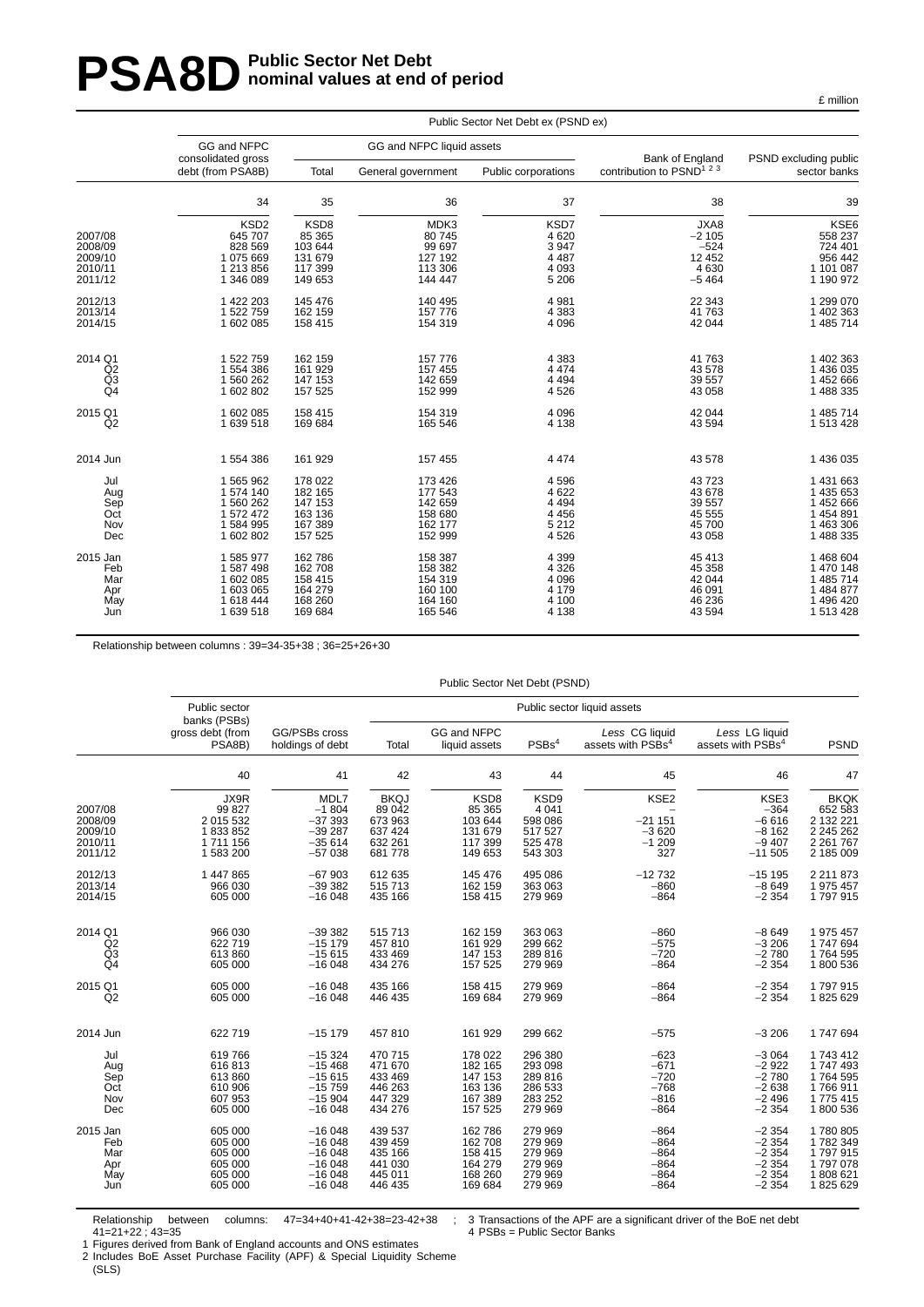# **PSA9 Bank of England Asset Purchase Facility Fund (APF)**

|                | Bank of England Asset Purchase Facility Fund (APF) |                               |                    |                                   |                                        |                    |                                 |  |  |  |  |
|----------------|----------------------------------------------------|-------------------------------|--------------------|-----------------------------------|----------------------------------------|--------------------|---------------------------------|--|--|--|--|
|                |                                                    |                               | Net interest       |                                   | Cash transfers to HM Treasury          |                    | APF gilt holdings               |  |  |  |  |
|                | Interest receivable <sup>1</sup>                   | Interest payable <sup>1</sup> | receivable         | Total                             | of which Dividends                     | Loan liability     | (at nominal value) <sup>2</sup> |  |  |  |  |
|                | MDD6                                               | MDD7                          | MDD8               | MT6A                              | L6BD                                   | MDE <sub>2</sub>   | MEX2                            |  |  |  |  |
| 2011           | 8946                                               | 942                           | 8 0 0 4            | $\qquad \qquad -$                 | $\overline{\phantom{a}}$               | 249 920            | 228 141                         |  |  |  |  |
| 2012           | 12 992                                             | 1 4 9 4                       | 11 498             | $\qquad \qquad -$                 | $\overline{\phantom{a}}$               | 374 974            | 326 725                         |  |  |  |  |
| 2013           | 14 4 28                                            | 1799                          | 12 629             | 40 157                            | 18 609                                 | 374 991            | 326 535                         |  |  |  |  |
| 2014           | 14 308                                             | 1865                          | 12 443             | 10898                             | 8682                                   | 374 911            | 326 254                         |  |  |  |  |
| 2010/11        | 8653                                               | 950                           | 7703               |                                   | $\qquad \qquad -$                      | 199 285            | 177 736                         |  |  |  |  |
| 2011/12        | 9755                                               | 1 0 0 9                       | 8746               | $\qquad \qquad -$                 |                                        | 303 534            | 270 703                         |  |  |  |  |
| 2012/13        | 13688                                              | 1 6 3 0                       | 12 058             | 11 271                            | 6428                                   | 374 990            | 326 296                         |  |  |  |  |
| 2013/14        | 14 3 98                                            | 1833                          | 12 5 65            | 31 102                            | 12 181                                 | 374 939            | 325 894                         |  |  |  |  |
| 2014/15        | 14 26 2                                            | 1864                          | 12 3 98            | 10739                             | 10739                                  | 374 932            | 325 831                         |  |  |  |  |
| 2010 Q3        | 2 187                                              | 242                           | 1945               |                                   | $\qquad \qquad -$                      | 199 500            | 177 736                         |  |  |  |  |
| Q4             | 2 1 8 7                                            | 239                           | 1948               | L                                 | $\qquad \qquad -$                      | 199 398            | 177 736                         |  |  |  |  |
| 2011 Q1<br>Q2  | 2 1 1 6<br>2 1 6 3                                 | 231<br>229                    | 1885<br>1934       | $\overline{\phantom{0}}$          | $\qquad \qquad -$<br>$\qquad \qquad -$ | 199 285<br>199 144 | 177 736<br>177 736              |  |  |  |  |
| Q <sub>3</sub> | 2 1 8 7                                            | 231                           | 1956               | $\qquad \qquad -$                 | $\qquad \qquad -$                      | 199 076            | 177 736                         |  |  |  |  |
| Q4             | 2 4 8 0                                            | 251                           | 2 2 2 9            | $\overline{\phantom{0}}$          | $\overline{\phantom{0}}$               | 249 920            | 228 141                         |  |  |  |  |
| 2012 Q1        | 2925                                               | 298                           | 2627               |                                   | $\qquad \qquad -$                      | 303 534            | 270 703                         |  |  |  |  |
| Q2             | 3 2 0 4                                            | 372                           | 2832               | $\overline{\phantom{0}}$          | $\overline{\phantom{a}}$               | 324 934            | 284 945                         |  |  |  |  |
| Q3             | 3 2 8 9                                            | 395                           | 2894               | $\qquad \qquad -$                 | $\overline{\phantom{a}}$               | 359 825            | 316 343                         |  |  |  |  |
| Q4             | 3574                                               | 429                           | 3 1 4 5            | $\overline{\phantom{0}}$          | $\overline{\phantom{a}}$               | 374 974            | 326 725                         |  |  |  |  |
| 2013 Q1        | 3621                                               | 434                           | 3 1 8 7            | 11 271                            | 6428                                   | 374 990            | 326 296                         |  |  |  |  |
| Q2             | 3609                                               | 444                           | 3 1 6 5            | 11 655                            | 11 655                                 | 374 985            | 326 296                         |  |  |  |  |
| Q3<br>Q4       | 3609<br>3589                                       | 455<br>466                    | 3 1 5 4<br>3 1 2 3 | 13 150<br>4 0 8 1                 | 526<br>$\qquad \qquad -$               | 374 984<br>374 991 | 326 296<br>326 535              |  |  |  |  |
| 2014 Q1        | 3591                                               | 468                           | 3 1 2 3            | 2 2 1 6                           | $\overline{\phantom{0}}$               | 374 939            | 325 894                         |  |  |  |  |
| Q2             | 3606                                               | 466                           | 3 1 4 0            | 4 107                             | 4 107                                  | 374 939            | 325 894                         |  |  |  |  |
| Q3             | 3565                                               | 466                           | 3 0 9 9            | 525                               | 525                                    | 365 311            | 321 918                         |  |  |  |  |
| Q4             | 3546                                               | 465                           | 3 0 8 1            | 4 0 5 0                           | 4 0 5 0                                | 374 911            | 326 254                         |  |  |  |  |
| 2015 Q1        | 3545                                               | 467                           | 3078               | 2057                              | 2 0 5 7                                | 374 932            | 325 831                         |  |  |  |  |
| Q2             | 3549                                               | 466                           | 3 0 8 3            | 3 9 0 4                           | 3 9 0 4                                | 374 932            | 325 831                         |  |  |  |  |
| 2013 May       | 1 2 0 3                                            | 148                           | 1 0 5 5            | 3885                              | 3885                                   | 374 986            | 326 296                         |  |  |  |  |
| Jun            | 1 2 0 3                                            | 149                           | 1 0 5 4            | 3885                              | 3885                                   | 374 985            | 326 296                         |  |  |  |  |
| Jul            | 1 2 0 3                                            | 150                           | 1 0 5 3            | 5 2 9 9                           | 526                                    | 374 984            | 326 296                         |  |  |  |  |
| Aug            | 1 2 0 3                                            | 152                           | 1 0 5 1            | 3885                              | $\qquad \qquad -$                      | 374 984            | 326 296                         |  |  |  |  |
| Sep            | 1 2 0 3                                            | 153                           | 1 0 5 0            | 3966                              | $\overline{\phantom{m}}$               | 374 984            | 326 296                         |  |  |  |  |
| Oct            | 1 1 9 5                                            | 154                           | 1 0 4 1            | 4 0 8 1                           | $\qquad \qquad -$                      | 374 991            | 326 535                         |  |  |  |  |
| Nov            | 1 1 9 7                                            | 156                           | 1 0 4 1            | $\overline{\phantom{0}}$          | $\overline{\phantom{0}}$               | 374 991            | 326 535                         |  |  |  |  |
| Dec            | 1 1 9 7                                            | 156                           | 1 0 4 1            | $\overline{\phantom{0}}$          | $\overline{\phantom{0}}$               | 374 991            | 326 535                         |  |  |  |  |
| 2014 Jan       | 1 1 9 7                                            | 155                           | 1 0 4 2            | 2 2 1 6                           | $\qquad \qquad -$                      | 374 991            | 326 535                         |  |  |  |  |
| Feb            | 1 1 9 7                                            | 156                           | 1 0 4 1            | $\qquad \qquad -$                 | $\overline{\phantom{a}}$               | 374 991            | 326 535                         |  |  |  |  |
| Mar            | 1 1 9 7                                            | 157                           | 1 0 4 0            | $\qquad \qquad -$                 |                                        | 374 939            | 325 894                         |  |  |  |  |
| Apr<br>May     | 1 2 0 2<br>1 2 0 2                                 | 154<br>156                    | 1 0 4 8<br>1 0 4 6 | 4 107<br>$\overline{\phantom{0}}$ | 4 107<br>$\overline{\phantom{0}}$      | 374 939<br>374 939 | 325 894<br>325 894              |  |  |  |  |
| Jun            | 1 2 0 2                                            | 156                           | 1 0 4 6            | $\overline{a}$                    | $\qquad \qquad -$                      | 374 939            | 325 894                         |  |  |  |  |
| Jul            | 1 2 0 2                                            | 155                           | 1 0 4 7            | 525                               | 525                                    | 374 939            | 325 894                         |  |  |  |  |
| Aug            | 1 2 0 2                                            | 155                           | 1 0 4 7            |                                   | $\qquad \qquad -$                      | 374 939            | 325 894                         |  |  |  |  |
| Sep            | 1 1 6 1                                            | 156                           | 1 0 0 5            | $\overline{\phantom{0}}$          | $\overline{\phantom{a}}$               | 365 311            | 321 918                         |  |  |  |  |
| Oct            | 1 1 7 8                                            | 153                           | 1 0 2 5            | 4 0 5 0                           | 4 0 5 0                                | 374 911            | 326 254                         |  |  |  |  |
| Nov<br>Dec     | 1 1 8 4<br>1 1 8 4                                 | 156<br>156                    | 1 0 2 8<br>1 0 2 8 | $\overline{\phantom{a}}$          | $\overline{\phantom{a}}$               | 374 911<br>374 911 | 326 254<br>326 254              |  |  |  |  |
| 2015 Jan       | 1 1 7 9                                            | 156                           | 1 0 2 3            | 2057                              | 2 0 5 7                                | 374 932            | 325 831                         |  |  |  |  |
| Feb            | 1 1 8 3                                            | 156                           | 1 0 2 7            |                                   |                                        | 374 932            | 325 831                         |  |  |  |  |
| Mar            | 1 1 8 3                                            | 155                           | 1 0 2 8            |                                   | $\overline{\phantom{m}}$               | 374 932            | 325 831                         |  |  |  |  |
| Apr            | 1 1 8 3                                            | 154                           | 1 0 2 9            | 3 9 0 4                           | 3 9 0 4                                | 374 932            | 325 831                         |  |  |  |  |
| May            | 1 1 8 3                                            | 156                           | 1 0 2 7            |                                   |                                        | 374 932            | 325 831                         |  |  |  |  |
| Jun            | 1 1 8 3                                            | 156                           | 1 0 2 7            | $\overline{\phantom{0}}$          | $\qquad \qquad -$                      | 374 932            | 325 831                         |  |  |  |  |
|                |                                                    |                               |                    |                                   |                                        |                    |                                 |  |  |  |  |

1 Interest flows are HM Treasury estimates based on publicly available data

2 APF has also held and could in future hold assets other than gilts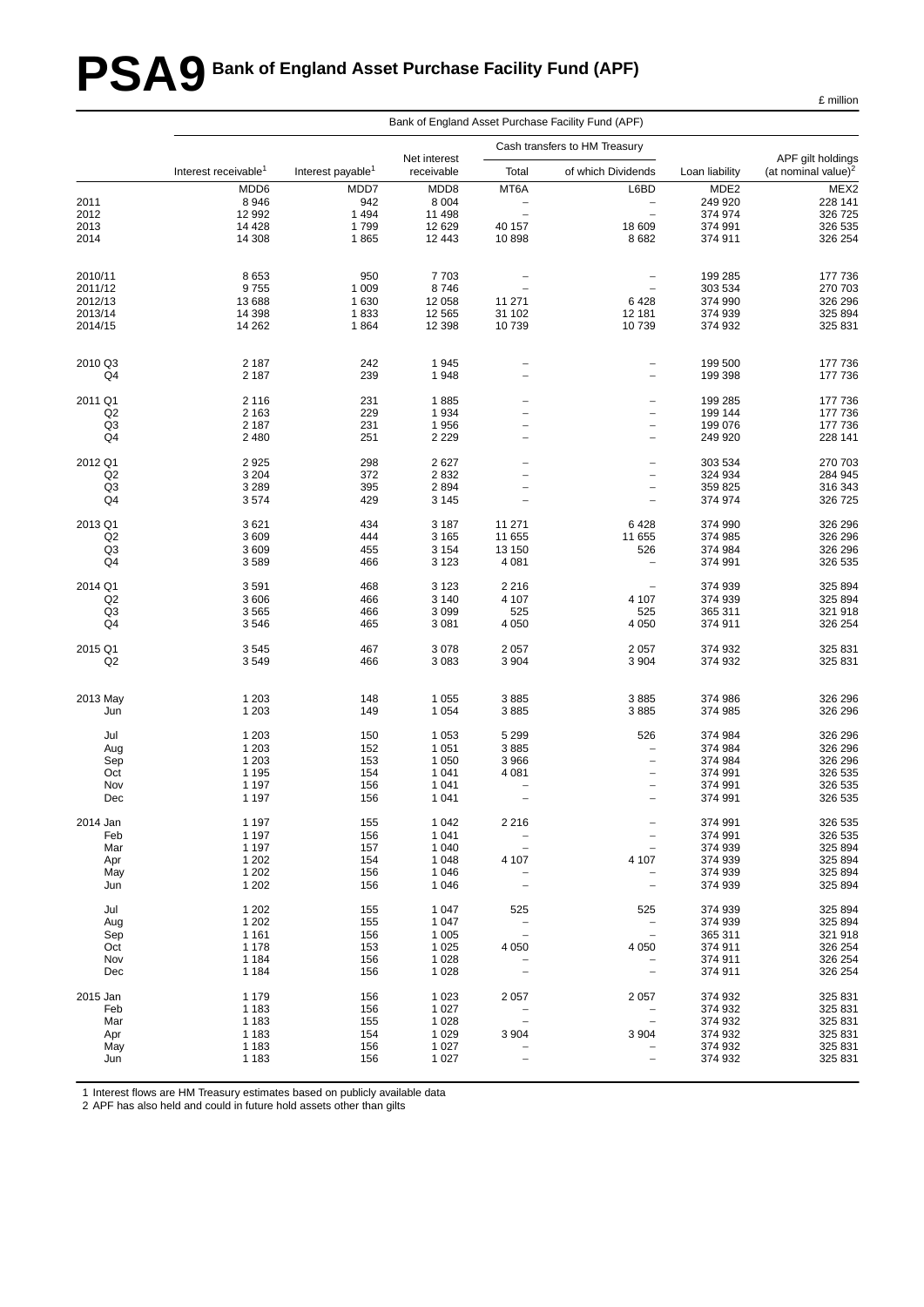#### **PSA10** Public sector transactions by sub-sector and economic category **Example 2** million

|                                                                                                  | 2014/15   |                    |           |                    |                    |                                            |             |            |
|--------------------------------------------------------------------------------------------------|-----------|--------------------|-----------|--------------------|--------------------|--------------------------------------------|-------------|------------|
|                                                                                                  |           | General government |           |                    |                    |                                            |             |            |
|                                                                                                  | Cen govt  | Loc govt           | Total     | NFPCs <sup>1</sup> | BoE <sup>234</sup> | Pub sec-EX <sup>5</sup> PSBGs <sup>6</sup> |             | Pub sector |
| Current income                                                                                   |           |                    |           |                    |                    |                                            |             |            |
| Taxes on income and wealth                                                                       | 212,612   |                    | 212,612   | $-20$              | $-19$              | 212,573                                    | $-1,468$    | 211,105    |
| Taxes on production                                                                              | 231,368   | 375                | 231,743   |                    |                    | 231,743                                    |             | 231,743    |
| Other current taxes                                                                              | 13,523    | 27,000             | 40,523    |                    |                    | 40,523                                     |             | 40,523     |
| Taxes on capital                                                                                 | 3.879     |                    | 3.879     |                    |                    | 3.879                                      |             | 3.879      |
| Compulsory social contributions                                                                  | 110,260   |                    | 110,260   |                    |                    | 110,260                                    |             | 110,260    |
| Gross operating surplus                                                                          | 17,257    | 9,979              | 27,236    | 9,475              | 218                | 36,929                                     | 19,267      | 56,196     |
| Interest and dividends from private sector and RoW                                               | 4,843     | 634                | 5,477     | 299                | $\mathbf 0$        | 5,776                                      | 8,549       | 14,325     |
| Interest and dividends (net) from public sector                                                  | 14,252    | $-1,286$           | 12,966    | $-2,062$           | $-10,832$          | 72                                         | $-72$       |            |
| Rent and other current transfers                                                                 | 4,420     | 38                 | 4,458     | $\mathbf 0$        |                    | 4,458                                      | $-2,520$    | 1,938      |
| <b>Total current income</b>                                                                      | 612,414   | 36,740             | 649,154   | 7,692              | $-10,633$          | 646,213                                    | 23,756      | 669,969    |
| Current expenditure                                                                              |           |                    |           |                    |                    |                                            |             |            |
| Current expenditure on goods and services                                                        | 231,483   | 123,864            | 355,347   |                    |                    | 355.347                                    |             | 355.347    |
| Subsidies                                                                                        | 8,523     | 1,841              | 10,364    |                    |                    | 10,364                                     |             | 10,364     |
| Net social benefits                                                                              | 201,743   | 27,166             | 228,909   |                    |                    | 228,909                                    |             | 228,909    |
| Net current grants abroad                                                                        | 2,462     | 0                  | 2,462     |                    |                    | 2,462                                      |             | 2,462      |
| Current grants (net) within general government                                                   | 122,163   | $-122,163$         |           |                    |                    |                                            |             |            |
| Other current grants                                                                             | 21,095    | 96                 | 21,191    |                    |                    | 21,191                                     | $\mathbf 0$ | 21,191     |
| VAT and GNI based EU contributions                                                               | 16,044    |                    | 16,044    |                    |                    | 16,044                                     |             | 16,044     |
| Interest and dividends paid to private sector and RoW                                            | 45,422    | 717                | 46,139    | $-206$             | $-12,398$          | 33,535                                     | 13,687      | 47,222     |
| <b>Total current expenditure</b>                                                                 | 648,935   | 31,521             | 680,456   | $-206$             | $-12,398$          | 667,852                                    | 13,687      | 681,539    |
| Saving, gross plus capital taxes                                                                 | $-36.521$ | 5,219              | $-31,302$ | 7,898              | 1,765              | $-21.639$                                  | 10.069      | $-11,570$  |
| Depreciation                                                                                     | 17,257    | 9,979              | 27,236    | 8,781              | 20                 | 36,037                                     | 1,269       | 37,306     |
| <b>Current budget deficit</b>                                                                    | 53,778    | 4,760              | 58,538    | 883                | $-1.745$           | 57,676                                     | $-8,800$    | 48,876     |
| <b>Net investment</b>                                                                            |           |                    |           |                    |                    |                                            |             |            |
| Gross fixed capital formation                                                                    | 30,454    | 16,184             | 46,638    | 8,070              | 43                 | 54,751                                     | 1,100       | 55,851     |
| less depreciation                                                                                | $-17,257$ | $-9,979$           | $-27,236$ | $-8,781$           | $-20$              | $-36,037$                                  | $-1,269$    | $-37,306$  |
| Increase in inventories and valuables                                                            | 119       | $\Omega$           | 119       | $-19$              |                    | 100                                        |             | 100        |
| Capital grants (net) within public sector                                                        | 12,283    | $-9,214$           | 3,069     | $-3,069$           |                    | $\Omega$                                   | $\pmb{0}$   |            |
| Capital grants to private sector                                                                 | 11,647    | 1,360              | 13,007    | $\mathbf 0$        |                    | 13,007                                     | $\mathbf 0$ | 13,007     |
| Capital grants from private sector                                                               | $-725$    | $-547$             | $-1,272$  | $-52$              |                    | $-1,324$                                   | $\mathbf 0$ | $-1,324$   |
| <b>Total net investment</b>                                                                      | 36,521    | $-2,196$           | 34,325    | $-3,851$           | 23                 | 30,497                                     | $-169$      | 30,328     |
| Net borrowing                                                                                    | 90,299    | 2,564              | 92,863    | $-2,968$           | $-1,722$           | 88,173                                     | $-8,969$    | 79,204     |
|                                                                                                  |           |                    |           |                    |                    |                                            |             |            |
| Financial transactions determining net cash requirement<br>Net lending to private sector and RoW | $-6,451$  | 1,466              | $-4,985$  | $-123$             |                    | $-5,108$                                   | $-4,019$    | $-9,127$   |
| Net acquisition of UK company securities                                                         | $-4,568$  | $-18$              | $-4,586$  | 921                | $\mathbf 0$        | $-3,665$                                   | $-9,958$    | $-13,623$  |
| Accounts receivable/payable                                                                      | 13,963    | $-12,555$          | 1,408     | 2,385              | $-26$              | 3,767                                      | 187         | 3,954      |
| Adjustment for interest on gilts                                                                 | $-1,383$  | 0                  | $-1,383$  | $\mathbf 0$        | $\Omega$           | $-1,383$                                   | 0           | $-1,383$   |
| Other financial transactions                                                                     | $-4,953$  | 8,760              | 3,807     | 728                | $-10,513$          | $-5,978$                                   | 20,667      | 14,689     |
| Net cash requirement                                                                             | 86,907    | 217                | 87,124    | 943                | $-12,261$          | 75,806                                     | $-2,092$    | 73,714     |
|                                                                                                  |           |                    |           |                    |                    |                                            |             |            |

1 NFPCs = Non-Financial Public Corporations

2 BoE = Bank of England

3 Figures derived from Bank of England accounts and ONS estimates

4 Includes BoE Asset Purchase Facility (APF) & Special Liquidity Scheme (SLS)

5 Pub-Sec EX = Public sector excluding the banking groups

6 PSBGs = Public Sector Banking Groups